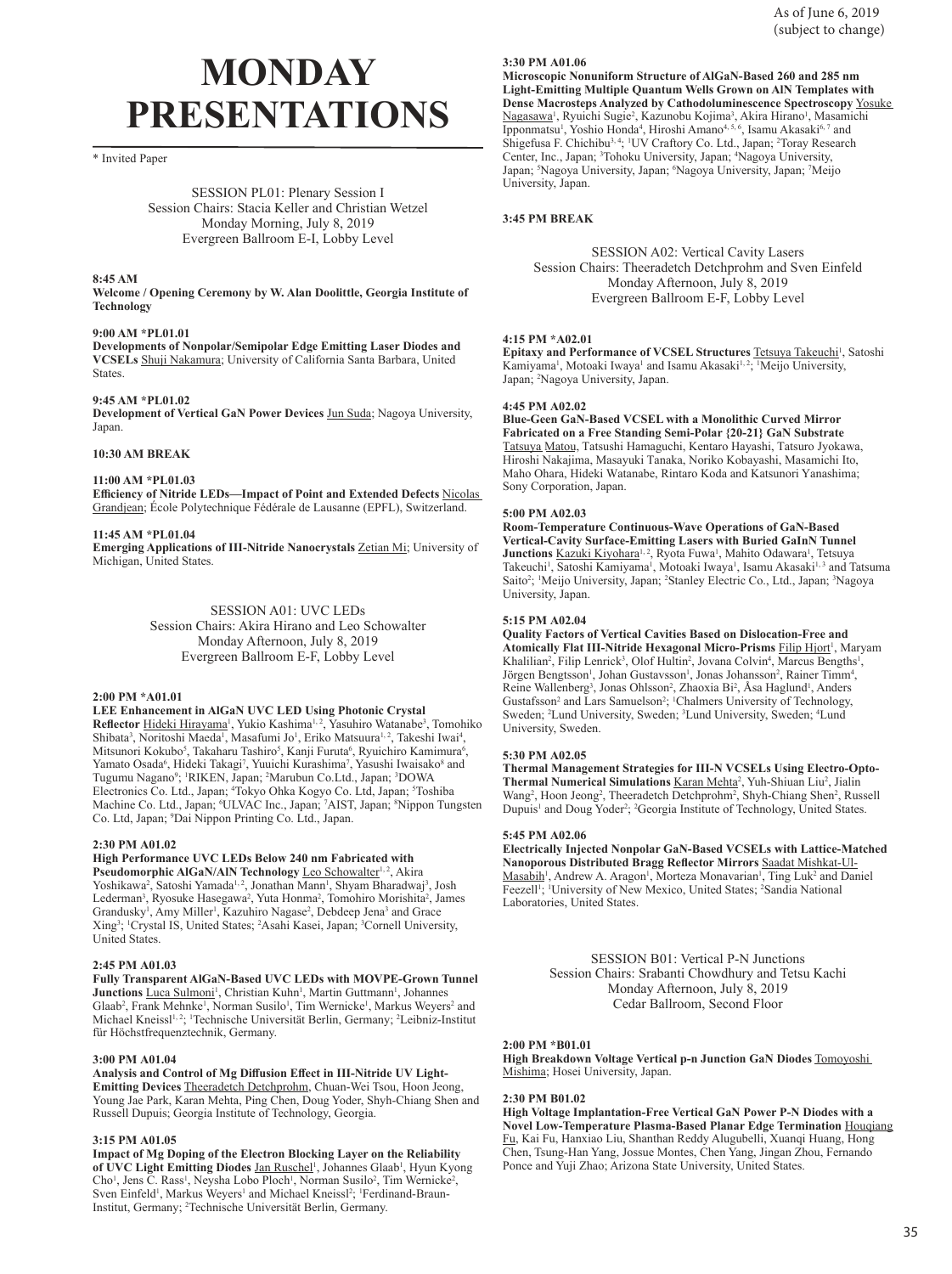## **2:45 PM B01.03**

**Achieving a Record High p-n Junction Breakdown Electric Field of 3.9 MV/cm in GaN Using Ion-Compensated Moat Etch Termination** Dong I<sup>1,2</sup>, Burcu Ercan<sup>2</sup> and Srabanti Chowdhury<sup>1,2</sup>; <sup>1</sup>Stanford University, United States; <sup>2</sup> University of California Davis, United States.

#### **3:00 PM B01.04**

## **Avalanche Capability and Recoverable Breakdown Walkout in**

Polarization-Doped Vertical GaN pn Diodes Elena Fabris<sup>1</sup>, Carlo De Santi<sup>1</sup>, Alessandro Caria<sup>1</sup>, Kazuki Nomoto<sup>2</sup>, Zongyang Hu<sup>2</sup>, Wenshen Li<sup>2</sup>, Xiang Gao<sup>3</sup>, Debdeep Jena<sup>2</sup>, Grace Xing<sup>2</sup>, Gaudenzio Meneghesso<sup>1</sup>, Enrico Zanoni<sup>1</sup> and Matteo Meneghini<sup>1</sup>; <sup>1</sup>University of Padova, Italy; <sup>2</sup>Cornell University, United States; <sup>3</sup>IQE, United States.

## **3:15 PM B01.05**

**GaN-on-GaN PIN Diodes with a High Baliga's Figure-of-Merit of**  29.7 GW/cm<sup>2</sup> Cong Hu<sup>1</sup>, Jiale Wang<sup>1</sup>, Sung-Wen Huang Chen<sup>2</sup>, Hao-Yu Wang<sup>3</sup>, Hsien-Chin Chiu<sup>3</sup>, Hao-Chung Kuo<sup>2</sup>, Ke Xu<sup>4</sup>, Dabing Li<sup>5</sup> and Xinke Liu<sup>1</sup>; <sup>1</sup>Shenzhen University, China; <sup>2</sup>National Chiao Tung University, Taiwan; <sup>3</sup>Chang-Gung University, Taiwan; <sup>4</sup>Suzhou Institute of Nano-tech and Nano-bionics, China; <sup>5</sup>Changchun Institute of Optics, Fine Mechanics and Physics, China.

#### **3:30 PM B01.06**

**Threshold Switching and Memory Behaviors of GaN-on-GaN Regrown Vertical** *p***-***n* **Diodes with High Temperature Stability** Kai Fu, Houqiang Fu, Xuanqi Huang, Tsung-Han Yang, Hong Chen, Jossue Montes, Chen Yang, Jingan Zhou and Yuji Zhao; Arizona State University, United States.

## **3:45 PM BREAK**

SESSION B02: Power Devices Session Chairs: Elison Matioli and Chang Soo Suh Monday Afternoon, July 8, 2019 Cedar Ballroom, Second Floor

#### **4:15 PM \*B02.01**

**Enhancement-Mode p-GaN-HEMT Epitaxy Technology on 200 mm Si**  Substrates **Hu Liang<sup>1</sup>**, Niels Posthuma<sup>2</sup>, Steve Stoffels<sup>2</sup>, Ming Zhao<sup>1</sup> and Stefaan Decoutere<sup>2</sup>; <sup>1</sup>imec vzw, Belgium; <sup>2</sup>imec vzw, Belgium.

## **4:45 PM B02.02**

**200mm GaN Power—Technology Status on QST® Platform** Vladimir Odnoblyudov, Cem Basceri and Ozgur Aktas; QROMIS, Inc., United States.

## **5:00 PM B02.03**

**High-Voltage Low-ON-Resistance p-GaN Gate HEMTs on Si with**  Suppressed Current Collapse Operations Up to 1000 V **Huaxing Jiang**<sup>1</sup>, Renqiang Zhu<sup>1</sup>, Qifeng Lyu<sup>1</sup>, Peng Xiang<sup>2</sup>, Kai Cheng<sup>2</sup> and Kei May Lau<sup>1</sup>; <sup>1</sup>Hong Kong University of Science and Technology, Hong Kong; <sup>2</sup>Enkris Semiconductor, Inc., China.

## **5:15 PM B02.04**

**Low on-Resistance and Low Trapping Effects in 1200 V Superlattice GaN**on-Silicon Heterostructures Riad Kabouche<sup>1</sup>, Idriss Abid<sup>1</sup>, Malek Zegaoui<sup>1</sup>, Roland Puesche<sup>2</sup>, Joff Derluyn<sup>2</sup>, Stefan Degroote<sup>2</sup>, Marianne Germain<sup>2</sup>, Alaleh Tajalli<sup>3</sup>, Matteo Meneghini<sup>3</sup>, Gaudenzio Meneghesso<sup>3</sup> and Farid Medjdoub<sup>1</sup>; <sup>1</sup>IEMN, France; <sup>2</sup>EpiGaN, Belgium; <sup>3</sup>University of Padova, Italy.

## **5:30 PM B02.05**

## **624V 5A All-GaN Integrated Cascode for Power Switching**

**Applications** Sheng Jiang, Kean Boon Lee, Joseph Pinchbeck, Yidi Yin and Peter Houston; University of Sheffield, United Kingdom.

## **5:45 PM LATE NEWS**

SESSION G01: Unconventional Growth and Substrates Session Chairs: Russell Dupuis and Jeehwan Kim Monday Afternoon, July 8, 2019 Evergreen Ballroom A-C, Lobby Level

#### **2:00 PM \*G01.01**

**Sputtering of III-Nitrides and Device Performance of Sputtered**  Material Hiroshi Fujioka<sup>1,2</sup>, Kohei Ueno<sup>1</sup> and Atsushi Kobayshi<sup>1</sup>; <sup>1</sup>The University of Tokyo, Japan; <sup>2</sup> Japan Science and Technology Agency, Japan.

#### **2:30 PM G01.02**

Growth of InGaN LEDs Directly on Metal Foils Vladimir Matias<sup>1</sup>, Christopher Sheehan<sup>1</sup> and Brendan P. Gunning<sup>2</sup>; <sup>1</sup>iBeam Materials, United States; <sup>2</sup> Sandia National Laboratories, United States.

#### **2:45 PM G01.03**

**MOVPE Growth of AlGaN on High-Temperature Annealed Sputter-**Deposited AIN Templates Kenjiro Uesugi<sup>1</sup>, Kanako Shojiki<sup>2</sup>, Yusuke Hayashi<sup>3</sup> and Hideto Miyake<sup>3, 2</sup>; <sup>1</sup>Mie University, Japan; <sup>2</sup>Mie University, Japan; <sup>3</sup> Mie University, Japan.

#### **3:00 PM G01.04**

**MBE Growth and Epitaxial Characteristics of AlN on Tantalum Nitride**  Thin Films Neeraj Nepal<sup>1</sup>, Scott Katzer<sup>1</sup>, Brian P. Downey<sup>1</sup>, Matthew T. Hardy<sup>1</sup>, David Storm<sup>1</sup>, Eric N. Jin<sup>2, 1</sup> and David Meyer<sup>1</sup>; <sup>1</sup>U.S. Naval Research Laboratory, United States; <sup>2</sup>National Research Council (NRC), United States.

#### **3:15 PM G01.05**

**Optical Waveguiding in MEMOCVD-Grown AlGaN for DUV Integrated Optoelectronic Devices** Richard Floyd, Fatima Asif, Mikhail Gaevski, Grigory Simin, MVS Chandrashekhar and Asif Khan; University of South Carolina, United States.

#### **3:30 PM G01.06**

**High-Q Aluminum Nitride Microring Resonators on Sapphire Grown**  by Ultrahigh Temperature Molecular Beam Epitaxy **Yi Sun<sup>1</sup>, David A.** Laleyan<sup>1</sup>, Eric T. Reid<sup>1</sup>, Ping Wang<sup>1</sup>, Xianhe Liu<sup>1</sup>, Ayush Pandey<sup>1</sup>, Mohammad Soltani<sup>2</sup> and Zetian Mi<sup>1</sup>; <sup>1</sup>University of Michigan, United States; <sup>2</sup>Raytheon, United States.

#### **3:45 PM BREAK**

SESSION G02: Epitaxy for UV Devices Session Chairs: Hideto Miyake and Craig Moe Monday Afternoon, July 8, 2019 Evergreen Ballroom A-C, Lobby Level

#### **4:15 PM \*G02.01**

**Controlling Defects in AlGaN and AlN for High Efficiency Deep UV**  LEDs Tim Wernicke<sup>1</sup>, Frank Mehnke<sup>1</sup>, Norman Susilo<sup>1</sup>, Martin Guttmann<sup>1</sup>, Eviathar Ziffer<sup>1</sup>, Felix Nippert<sup>1</sup>, Jonas Weinrich<sup>2</sup>, Anna Mogilatenko<sup>2</sup>, Bettina Belde<sup>1</sup>, Luca Sulmoni<sup>1</sup>, Sylvia Hagedorn<sup>2</sup>, Sebastian Walde<sup>2</sup>, Carsten Netzel<sup>2</sup>, Christian Kuhn<sup>1</sup>, Johannes Enslin<sup>1</sup>, Priti Gupta<sup>1</sup>, Axel Hoffmann<sup>1</sup>, Markus Weyers<sup>2</sup> and Michael Kneissl<sup>1, 2</sup>; <sup>1</sup>Technische Universität Berlin, Germany; <sup>2</sup> Leibniz-Institut für Höchstfrequenztechnik, Germany.

#### **4:45 PM G02.02**

Ultraviolet-B Band Lasers Fabricated on Highly Relaxed  $AI_{0.55}Ga_{0.45}N$ **Thick Films Grown on Sputtered AlN Templates with High Temperature**  Annealed Shohei Teramura<sup>1</sup>, Yusuke Sakuragi<sup>1</sup>, Shinji Yasue<sup>1</sup>, Shunya Tanaka<sup>1</sup>, Yuya Ogino<sup>1</sup>, Motoaki Iwaya<sup>1</sup>, Tetsuya Takeuchi<sup>1</sup>, Satoshi Kamiyama<sup>1</sup>, Sho Iwayama<sup>1, 2</sup>, Isamu Akasaki<sup>1, 3</sup> and Hideto Miyake<sup>2</sup>; <sup>1</sup>Meijo University, Japan; <sup>2</sup> Mie University, Japan; <sup>3</sup> Nagoya University, Japan.

#### **5:00 PM G02.03**

**Reducing Residual Stress and Dislocation Density in AlN/SiC by MOCVD for UV-C LEDs** Christian J. Zollner, Abdullah Almogbel, Feng Wu, Burhan SaifAddin, Michael Iza, James Speck, Steven P. DenBaars and Shuji Nakamura; University of California, Santa Barbara, United States.

#### **5:15 PM G02.04**

**Relaxation of AlGaN Epitaxial Layers on Native GaN Substrates** Seiji Mita<sup>1</sup>, Ke Wang<sup>2</sup>, Ronny Kirste<sup>1</sup>, Shun Washiyama<sup>2</sup>, Dennis E. Szymanski<sup>2</sup>, Will Mecouch<sup>1</sup>, Yan Guan<sup>2</sup>, Ramón Collazo<sup>2</sup> and Zlatko Sitar<sup>1, 2</sup>; <sup>1</sup>Adroit Materials, United States; <sup>2</sup> North Carolina State University, United States.

#### **5:30 PM G02.05**

Nonpolar (10-10) *M*-Plane Al¸Ga<sub>I−x</sub>N Layers Grown on *M-*Plane Sapphire<br>by MOVPE <u>Duc V. Dinh</u><sup>ı</sup>, Hiroshi Amano<sup>1, 2</sup> and Markus Pristovsek<sup>ı</sup>; 'Nagoya University, Japan; <sup>2</sup> Nagoya University, Japan.

#### **5:45 PM G02.06**

Interdiffusion in AIN/Al<sub>x</sub>Ga<sub>1.x</sub>N Distributed Bragg Reflectors Grown<br>by Molecular Beam Epitaxy—Formation of Unintentional Interfacial Layers Maud Nemoz<sup>1</sup>, Fabrice Semond<sup>1</sup>, Stéphanie Rennesson<sup>1</sup>, Mathieu Leroux<sup>1</sup>, Denis Lefebvre<sup>1</sup>, Sophie Bouchoule<sup>2</sup>, Gilles Patriarche<sup>2</sup>, Francois Réveret<sup>3</sup>, Tobias Schulli<sup>4</sup>, Jesus Zuniga-Perez<sup>1</sup> and <u>Jean-Yves Duboz</u><sup>1</sup>; <sup>1</sup>CNRS, France; <sup>2</sup>CNRS, France; <sup>3</sup>Université Clermont Auvergne, France; <sup>4</sup>ESRF, France.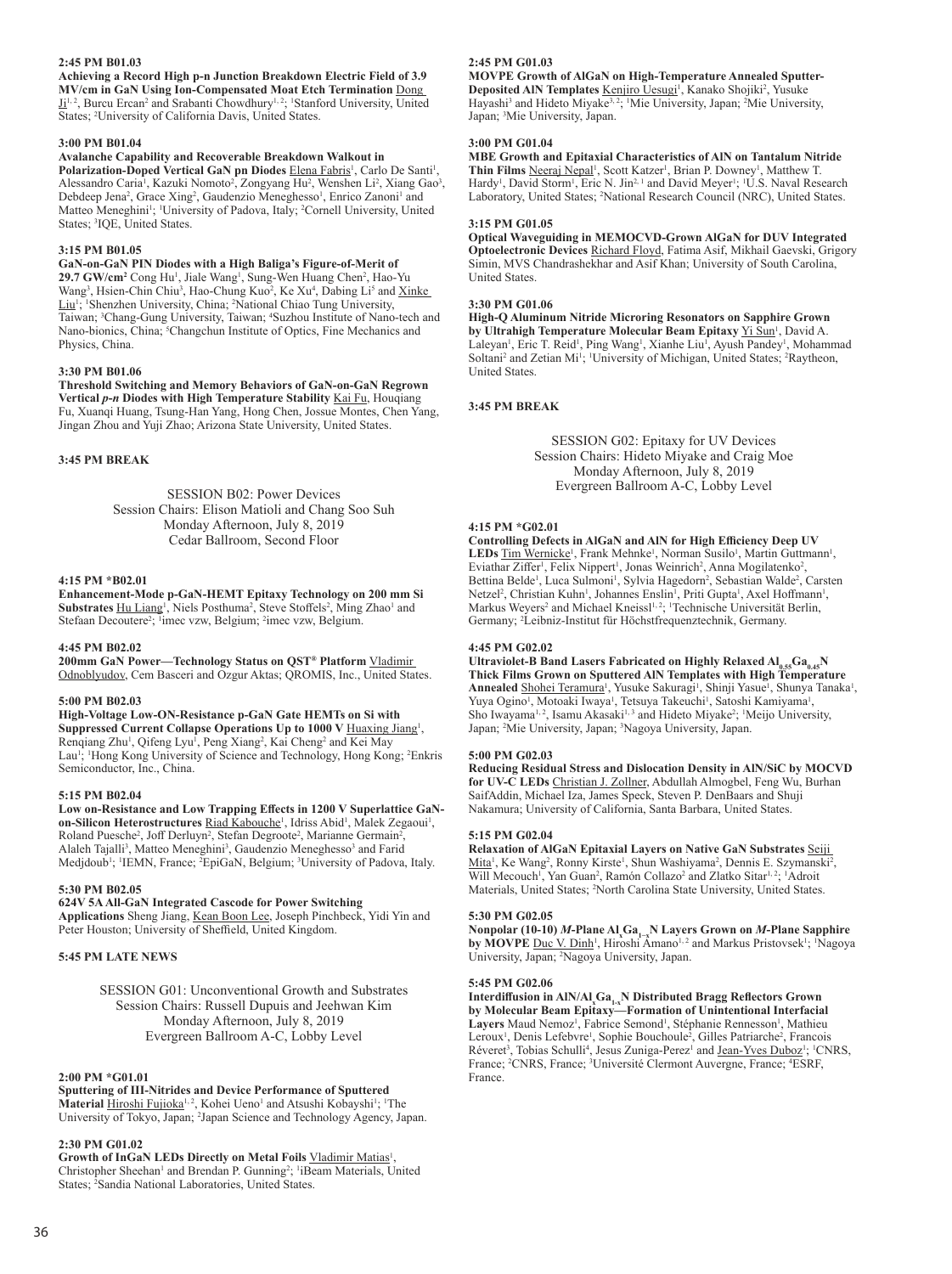SESSION H01: Nano-LEDs Session Chair: Katsumi Kishino Monday Afternoon, July 8, 2019 Regency Ballroom E-G, Second Floor

#### **2:00 PM \*H01.01**

**III-N Nanocolumn Visible LEDs Katsumi Kishino<sup>1,2</sup>, K. Narita<sup>1</sup>, A.** Yanagihara<sup>1</sup>, D. Hatakeyama<sup>1</sup>, K. Takimoto<sup>1</sup>, N. Sakakibara<sup>1</sup>, T. Oto<sup>3,2</sup> and R. Togashi<sup>1, 2</sup>; 'Sophia University, Japan; <sup>2</sup>Sophia University, Japan; <sup>3</sup>Yamagata University, Japan.

## **2:30 PM H01.02**

**Electrically Injected GHz-Class GaN/InGaN Core-Shell Nanowire-Based µ-LEDs—Carrier Dynamics and Nanoscale Homogeneity** Mohsen Nami, Morteza Monavarian, Arman Rashidi, Saadat Mishkat-Ul-Masabih, Ashwin K. Rishinaramangalam, Steve Brueck and Daniel Feezell; Center for High-Technology Materials, The University of New Mexico, United States.

#### **2:45 PM H01.03**

**Dislocation-Free, Relaxed c-Oriented Platelets of InGaN as Templates**  for Visible nanoLEDs Zhaoxia Bi<sup>1</sup>, Taiping Lu<sup>2</sup>, Olof Hultin<sup>2</sup>, Ali Nowzari<sup>1</sup>, Bo Monemar<sup>1</sup>, Kristian Storm<sup>3</sup>, Jonas Ohlsson<sup>3</sup>, Anders Gustafsson<sup>1</sup> and Lars Samuelson<sup>1</sup>; <sup>1</sup>Lund University, Sweden; <sup>2</sup>RISE Acreo AB, Sweden; <sup>3</sup>Hexagem AB, Sweden.

#### **3:00 PM H01.04**

**Towards Electrically-Injected Deep-UV Core-Shell Nanorod LEDs** Pierre-Marie Coulon<sup>1</sup>, Gunnar Kusch<sup>2</sup>, Norman Susilo<sup>3</sup>, Lucia Spasevski<sup>2</sup>, Tim Wernicke<sup>3</sup>, Michael Kneissl<sup>3</sup>, Robert Martin<sup>2</sup> and **Philip Shields<sup>1</sup>;** <sup>1</sup>University of Bath, United Kingdom; <sup>2</sup> University of Strathclyde, United Kingdom; <sup>3</sup> Technische Universität Berlin, Institute of Solid State Physics, Germany.

#### **3:15 PM H01.05**

**Top–Down Fabrication, Annealing and Regrowth of GaN Nanocolumns for Core–Shell LEDs and Advanced Structures for Power Electronics** Vitaly Z. Zubialevich<sup>1</sup>, Pietro Pampili<sup>1</sup> and Peter Parbrook<sup>1,2</sup>; <sup>1</sup>University College Cork, Ireland; <sup>2</sup> University College Cork, Ireland.

#### **3:30 PM H01.06**

**Site- and Polarity-Controlled MOVPE of InGaN/GaN Nanowires for High-**Speed LEDs on Silicon Substrates Christian Blumberg<sup>1</sup>, Fabian Wefers<sup>1</sup>, Johanna Meier<sup>2</sup>, Gerd Bacher<sup>2</sup>, Nils Weimann<sup>1</sup> and Werner Prost<sup>1</sup>; <sup>1</sup>University Duisburg-Essen, Germany; <sup>2</sup> University Duisburg-Essen, Germany.

#### **3:45 PM BREAK**

SESSION D01: Novel Device Concepts Session Chairs: Yvon Cordier and Charles R. Eddy Jr. Monday Afternoon, July 8, 2019 Regency Ballroom E-G, Second Floor

#### **4:15 PM \*D01.01**

GaN Nanowires Based Piezoelectric Generators Noelle Gogneau<sup>1</sup>, Pascal Chretien<sup>2</sup>, Nicolas Jamond<sup>1</sup>, Lu Lu<sup>1</sup>, Nikoletta Jegenyes<sup>1</sup>, Martina Morassi<sup>1</sup>, Tanbir Sodhi<sup>1</sup>, Laurent Travers<sup>1</sup>, Jean-Christophe Harmand<sup>1</sup>, Francois H. Julien<sup>1</sup>, Elie Lefeuvre<sup>1</sup>, Frédéric Houze<sup>2</sup> and Maria Tchernycheva<sup>1</sup>; <sup>1</sup>Center for Nanosciences and Nanotechnologies C2N-CNRS, France; <sup>2</sup> Laboratoire de Génie Électrique et Électronique de Paris, France.

#### **4:45 PM D01.02**

**Aluminum Nitride-Based Flexible Surface Acoustic Wave Devices Fabricated on Transparent Polyethylene Naphthalate for Wearable**  Sensing Leonardo Lamanna<sup>1, 2</sup>, Francesco Rizzi<sup>1</sup>, Francesco Guido<sup>1</sup>, Luciana Algieri<sup>1</sup>, Sergio Marras<sup>1</sup>, Vincenzo M. Mastronardi<sup>1</sup>, Antonio Qualtieri<sup>1</sup> and Massimo De Vittorio<sup>1, 2</sup>; <sup>1</sup>IIT - Istituto Italiano di Tecnologia, Italy; <sup>2</sup>Università del Salento, Italy.

## **5:00 PM D01.03**

**Flexible Piezoelectric Generators and Pulse Sensors Using Single-**Crystalline III-N Thin Film Jie Chen<sup>1, 2, 3</sup>, Noor Nabulsi<sup>2</sup>, Weijie Wang<sup>2, 3</sup>, Heidi Johnson<sup>4</sup>, Seung Kyu Oh<sup>2, 3, 5</sup>, Haoran Liu<sup>6</sup>, Shahab Shervin<sup>2</sup>, Sara Pouladi<sup>1, 2, 3</sup> and Jae-Hyun Ryou<sup>1, 2, 5</sup>; <sup>1</sup>University of Houston, United States; <sup>2</sup> University of Houston, United States; <sup>3</sup> University of Houston, United States; <sup>4</sup>Brigham Young University, United States; <sup>5</sup>University of Houston, United States; <sup>6</sup>Houston Methodist Research Institute, United States.

### **5:15 PM D01.04**

**Flexible Capacitive Piezoelectric Sensor with Ultra-Long Vertical**  GaN Wires Joël Eymery<sup>1</sup>, Amine El Kacimi<sup>2</sup> and Emmanuelle Pauliac-Vaujour<sup>2</sup>; <sup>1</sup>CEA, IRIG MEM NRS, France; <sup>2</sup>CEA, Leti, Minatec Campus, France.

## **5:30 PM D01.05**

**Flexible Metal Foil Substrate with Transfer-Free Epitaxially Grown Single-Crystalline III-N Film for Bendable Inorganic Photonic and**  Electronic Devices Jae-Hyun Ryou<sup>1</sup>, Shahab Shervin<sup>1</sup>, Kamrul Alam<sup>1</sup>, Mi-Hee Ji<sup>2</sup>, Kaveh Shervin<sup>1</sup>, Seung Kyu Oh<sup>1</sup>, Theeradetch Detchprohm<sup>2</sup>, Jiming Bao<sup>1</sup> and Russell Dupuis<sup>2</sup>; <sup>1</sup>University of Houston, United States; <sup>2</sup>Georgia Institute of Technology, United States.

#### **5:45 PM D01.06**

**Demonstration of Transverse Quasi-Phase-Matched AlN Waveguide SHG Device Fabricated by Surface-Activated Bonding and Silicon**  Removal Shuhei Yamaguchi<sup>1</sup>, Asahi Yamauchi<sup>1</sup>, Takuya Onodera<sup>1</sup>, Masahiro Uemukai<sup>1</sup>, Yusuke Hayashi<sup>2</sup>, Hideto Miyake<sup>2</sup>, Toshiki Hikosaka<sup>3</sup>, Shinya Nunoue<sup>3</sup>, Keishi Shiomi<sup>1</sup>, Yasufumi Fujiwara<sup>1</sup> and Ryuji Katayama<sup>1</sup>; <sup>1</sup>Osaka University, Japan; <sup>2</sup>Mie University, Japan; <sup>3</sup>Toshiba Corporation, Japan.

> SESSION I01: Advanced InGaN Characterization Session Chairs: Frank Bertram and Shigefusa Chichibu Monday Afternoon, July 8, 2019 Regency Ballroom A-C, Second Floor

#### **2:00 PM \*I01.01**

**Quantitative Atom Probe Tomography of Ternary III-N Alloys—Accuracy Issues and Correlation with Optical Spectroscopy** Lorenzo Rigutti; Normandie University, France.

#### **2:30 PM I01.02**

**Impact of Indium Content on Carrier Localization Length and Wave Function Overlap in Polar InGaN Quantum Wells—Implications**  for the Green Gap Problem Daniel S. Tanner<sup>1</sup>, Philip Dawson<sup>2</sup>, Menno Kappers<sup>3</sup>, Rachel Oliver<sup>3</sup> and **Stefan Schulz<sup>1</sup>; <sup>1</sup>Tyndall National Institute**, Ireland; <sup>2</sup> University of Manchester, United Kingdom; <sup>3</sup> University of Cambridge, United Kingdom.

#### **2:45 PM I01.03**

**Nanoscale Characterization of Indium Segregation in III-Nitride**  Thin Films by Tip-Enhanced Raman Spectroscopy Emanuele Poliani<sup>1</sup>, Daniel Seidlitz<sup>1</sup>, Maximilian Ries<sup>1, 2</sup>, Markus R. Wagner<sup>1</sup> and Axel

Hoffmann<sup>1</sup>; <sup>1</sup>Technische Universität Berlin, Germany; <sup>2</sup>School for Analytical Sciences Adlershof, Germany.

#### **3:00 PM I01.04**

**Nanoscale Indium Homogeneity Analysis of an In-Rich InGaN Film by**  Cathodoluminescence **Bowen Sheng<sup>1, 2</sup>, Xiantong Zheng<sup>1</sup>, Frank Bertram<sup>2</sup>,** Ping Wang<sup>1</sup>, Gordon Schmidt<sup>2</sup>, Jürgen Bläsing<sup>2</sup>, Zhaoying Chen<sup>1</sup>, Peter Veit<sup>2</sup>, André Strittmatter<sup>2</sup>, Juergen Christen<sup>2</sup>, Bo Shen<sup>1</sup> and Xinqiang Wang<sup>1</sup>; <sup>1</sup>Peking University, China; <sup>2</sup>Otto-von-Guericke-University Magdeburg, Germany.

#### **3:15 PM \*I01.05**

**Challenges in Shifting the Emission of InGaN Quantum Wells towards the Red** Martin Albrecht; Leibniz-Institut für Kristallzüchtung, Germany.

#### **3:45 PM BREAK**

SESSION F01: Bulk Growth and P-Doping Session Chairs: Izabella Grzegory and Daisuke Tomida Monday Afternoon, July 8, 2019 Regency Ballroom A-C, Second Floor

## **4:15 PM \*F01.01**

**Acidic Ammonothermal Growth of Bulk GaN** Yutaka Mikawa, Takayuki Ishinabe, Yuji Kagamitani, Kirotaka Ikeda and Tae Mochizuki; Mitsubishi Chemical Corporation, Japan.

#### **4:45 PM F01.02**

**Effects of an Extra Al Metal Added During the Acidic Ammonothermal**  Growth of GaN Crystals **Daisuke Tomida<sup>1</sup>**, Quanxi Bao<sup>1,3</sup>, Makoto Saito<sup>1, 2</sup>, Kohei Kurimoto<sup>3</sup>, Mizuki Ito<sup>1</sup>, Tohru Ishiguro<sup>1</sup> and Shigefusa F. Chichibu<sup>1</sup>; <sup>1</sup>Tohoku University, Japan; <sup>2</sup>Mitsubishi Chemical Corporation, Japan; <sup>3</sup> Japan Steel Works, Ltd., Japan.

#### **5:00 PM F01.03**

**Thick GaN Crystals of High Purity Grown with an Increased Rate by**  Ammonobasic Method Karolina Grabianska<sup>1</sup>, Robert Kucharski<sup>1</sup>, <u>Marcin</u> Zajac<sup>1</sup>, Damian Wlodarczyk<sup>2</sup>, Mikolaj Amilusik<sup>1</sup>, Andrzej Suchocki<sup>2</sup>, Leszek Konczewicz<sup>1</sup>, Elzbieta Litwin-Staszewska<sup>1</sup>, Ryszard Piotrzkowski<sup>1</sup> and Michal Boćkowski<sup>1, 3</sup>; <sup>1</sup>Polish Academy of Sciences, Poland; <sup>2</sup>Polish Academy of Sciences, Poland; <sup>3</sup> Nagoya University, Japan.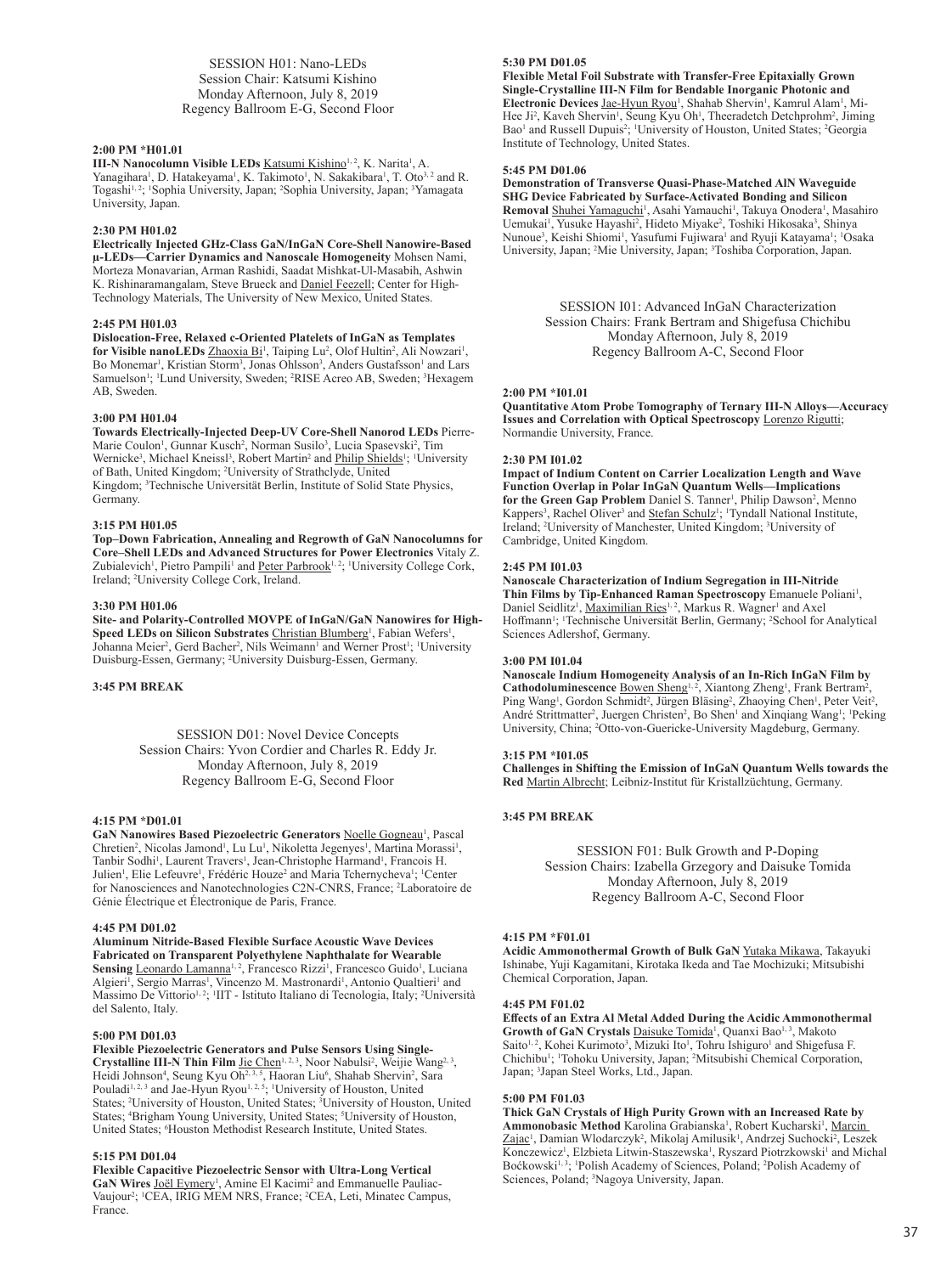## **5:15 PM F01.04**

**Defect Analysis of Ammonothermal GaN and HVPE-GaN Grown on Ammonothermal GaN Seeds Using Synchrotron X-Ray Rocking Curve**  Imaging Lutz Kirste<sup>1</sup>, Tomasz Sochacki<sup>3</sup>, Marcin Zajac<sup>3</sup>, Thu Nhi Tran Thi<sup>2</sup>, Jose Baruchel<sup>2</sup> and Michal Boćkowski<sup>3</sup>; <sup>1</sup>Fraunhofer Institute for Applied Solid State Physics, Germany; <sup>2</sup>European Synchrotron Research Facility, France; <sup>3</sup> Institute of High Pressure Physics, Polish Academy of Sciences, Poland.

## **5:30 PM F01.05**

**Vertical GaN p-n Diodes on Low Dislocation and Low Resistive GaN**  Wafer Produced by OVPE Method Junichi Takino<sup>1, 2</sup>, Tomoaki Sumi<sup>1</sup>, Yoshio Okayama<sup>1</sup>, Masaki Nobuoka<sup>1</sup>, Akira Kitamoto<sup>2</sup>, Masayuki Imanishi<sup>2</sup>, Masashi Yoshimura<sup>2</sup>, Naomi Asai<sup>3</sup>, Hiroshi Ohta<sup>3</sup>, Tomoyoshi Mishima<sup>3</sup> and Yusuke Mori<sup>2</sup>; <sup>1</sup>Panasonic Corporation, Japan; <sup>2</sup>Osaka University, Japan; <sup>3</sup>Hosei University, Japan.

#### **5:45 PM F01.06**

**Implantation of Beryllium into Thin Unintentionally Doped Layers of Gallium Nitride Crystallized by Halide Vapor Phase Epitaxy** Michal Boćkowski<sup>1</sup>, <u>Malgorzata Iwinska</u><sup>1</sup>, Tomasz Sochacki<sup>1</sup>, Mikolaj Amilusik<sup>1</sup> , Boleslaw Lucznik<sup>1</sup>, Michal Fijalkowski<sup>1</sup>, Rafal Jakiela<sup>2</sup>, Adam Barcz<sup>2</sup>, Marek Oklej<sup>1</sup>, Aneta Sidor<sup>1</sup> and Izabella Grzegory<sup>1</sup>; <sup>1</sup>Institute of High Pressure Physics Polish Academy of Sciences (Unipress), Poland; <sup>2</sup> Institute of Physics Polish Academy of Sciences, Poland.

## **POSTER SESSIONS**

SESSION AP01: Poster Session I: Light Emitting Devices Monday Afternoon, July 8, 2019 6:30 PM - 8:30 PM Grand Ballroom, Second Floor

#### **AP01.01**

**The Effect of Al(Ga)N Capping Layers in InGaN/GaN Quantum Wells** 

**Emitting from Green to Red Stefano Vichi<sup>1, 2</sup>, Yoann Robin<sup>1</sup>, Stefano** Sanguinetti<sup>2</sup>, Markus Pristovsek<sup>1</sup> and Hiroshi Amano<sup>1</sup>; <sup>1</sup>Nagoya University, Japan; <sup>2</sup> Università degli Studi di Milano-Bicocca, Italy.

## **AP01.02**

**MOVPE GaN Wires with** *m***-Plane Core-Shell GaN/AlGaN MQWs for UV Emission** Vincent Grenier<sup>1</sup>, Nicolas Mollard<sup>2</sup>, Catherine Bougerol<sup>1, 3</sup>, Bruno Gayral<sup>1</sup>, Eva Monroy<sup>1</sup>, Joël Eymery<sup>4</sup>, Gwénolé Jacobin<sup>3</sup> and Christophe Durand<sup>1</sup>; <sup>1</sup>University Grenoble Alpes, CEA, IRIG-PHELIQS-NPSC, France; <sup>2</sup> University Grenoble Alpes, CEA IRIG-MEM-LEMMA, France; <sup>3</sup> University Grenoble Alpes, CNRS-NPSC, Institut Néel, France; <sup>4</sup> University Grenoble Alpes, CEA IRIG-MEM-NRS, France.

#### **AP01.03**

**Monolithic Two Color Array of InGaN LEDs with Galvanic Isolation Provided by p-n-p Junction** Szymon Grzanka<sup>1, 2</sup>, Dario Schiavon<sup>1, 2</sup>, Krzysztof Gibasiewicz<sup>1</sup>, Jacek Kacperski<sup>1, 2</sup>, Anna Kafar<sup>1, 2</sup> and Piotr Perlin<sup>1, 2</sup>; <sup>1</sup>Institute of High Pressure Physics, Polish Academy of Sciences, Poland; <sup>2</sup>TopGaN Laser Ltd., Poland.

#### **AP01.04**

**Electrically-Tunable Monolithic Broadband InGaN-GaN Light-Emitting Diodes—A Consequence of Transient Quantum Confined Stark Effect in**  Strained Quantum Wells *Vikas Pendem*, Pratim K. Saha, Shonal Chouksey, Tarni Aggarwal, Ankit Udai, Swaroop Ganguly and Dipankar Saha; Indian Institute of Technology Bombay, India.

#### **AP01.05**

**Fabrication Process Development on III-Nitride Based Three-Dimensional Light Emitting Diodes for High Electrical Efficiency** Kie Young Woo, Hwan-Seop Yeo, Yong Chul Sim, Kwanjae Lee, Seung-Hyuk Lim and Yong-Hoon Cho; Korea Advanced Institute of Science and Technology, Korea (the Republic of).

## **AP01.06**

**Recent Progress in AlGaN UV-C LEDs Grown on SiC** Abdullah s. Almogbel<sup>1,2</sup>, Burhan SaifAddin<sup>1</sup>, Christian J. Zollner<sup>1</sup>, Michael Iza<sup>1</sup>, Hamad Albraithen<sup>2</sup>, Ahmed Y. Alyamani<sup>2</sup>, Abdulrahman M. Albadri<sup>2</sup>, Shuji Nakamura<sup>1</sup>, Steven P. DenBaars<sup>1</sup> and James Speck<sup>1</sup>; <sup>1</sup>University of California, Santa Barbara, United States; <sup>2</sup> KACST, Saudi Arabia.

## **AP01.07**

**Strain Free GaN/InAlN Chirped Short Period Superlattice Reduced Thickness Top Cladding for 450 nm InGaN Laser Diode** Avinash S. Paliwal<sup>2, 1</sup>, Kuldip Singh<sup>1</sup> and Manish Mathew<sup>2, 1</sup>; <sup>1</sup>CSIR-Central Electronics Engineering Research Institute, Pilani, India, India; <sup>2</sup> Academy of Scientific and Innovative Research (AcSIR), CSIR-CEERI Campus, Pilani, India.

#### **AP01.08**

**Arrays of Nitride MicroLEDs with Tunnel Junctions Grown by Plasma Assisted Molecular Beam Epitaxy** Julia Slawinska, Marcin Siekacz, Grzegorz Muziol, Henryk Turski, Krzesimir Nowakowski-Szkudlarek, Mikolaj Zak, Mikolaj Chlipala, Anna Feduniewicz-Zmuda, Marta Sawicka and Czeslaw Skierbiszewski; Institute of High Pressure Physics, Polish Academy of Sciences, Poland.

#### **AP01.09**

**High-Temperature Optical Characterization of GaN-Based LEDs for Future Power Electronic Modules** Syam Madhusoodhanan<sup>1</sup>, Abbas Sabbar<sup>1</sup>, Jiangbo Wang<sup>2</sup>, Binzhong Dong<sup>2</sup>, Stanley Atcitty<sup>3</sup>, Robert Kaplar<sup>3</sup>, Alan Mantooth<sup>1</sup>, Shui-Qing Yu<sup>1</sup> and Zhong Chen<sup>1</sup>; <sup>1</sup>University of Arkansas, United States; <sup>2</sup>HCSemitek, China; <sup>3</sup>Sandia National Lab, United States.

## **AP01.10**

**Disorder-Induced Broadband Omnidirectional Distributed Bragg Reflectors Using Dielectric and Nanoporous GaN Systems** Morteza Monavarian, Behnam Abaie, Saadat Mishkat-Ul-Masabih, Arash Mafi and Daniel Feezell; The University of New Mexico, United States.

#### **AP01.11**

**Achieving High Uniformity of 200 mm GaN-on-Si LED Epiwafers for Micro LED Applications with Precise Strain-Engineering** Atsushi Nishikawa, Alexander Loesing and Burkhard Slischka; ALLOS Semiconductors GmbH, Germany.

## **AP01.12**

AlGaInN LED Degradation Control Method Oleg Rabinovich<sup>1</sup>, Sergey Nikiforov<sup>2</sup>, Sergey Didenko<sup>1</sup>, Marina Orlova<sup>1</sup>, Sergey Marenkin<sup>1</sup>, Alexey Ril<sup>1</sup> and Svetlana Podgornaya<sup>1</sup>; <sup>1</sup>NUST MISIS, Russian Federation; <sup>2</sup>Arhilight, Russian Federation.

## **AP01.14**

High Quality AlN and AlGaN Grown on NPSS by MOCVD Jianzheng Hu<sup>1</sup>, Shangfeng Liu<sup>2, 1</sup>, Vincent Wang<sup>1</sup>, Xinqiang Wang<sup>2</sup> and Shiping Guo<sup>1</sup>; <sup>1</sup>Advanced Microfabrication Equipment Inc., China; <sup>2</sup>Peking University, China.

## **AP01.15**

**Low-Efficiency-Droop InGaN Quantum Dot Green Light-Emitting**  Diodes Chunyu Zhao<sup>1, 2</sup>, Chak Wah Tang<sup>1</sup>, Billy Lai<sup>1</sup>, Guanghui Cheng<sup>2</sup>, Jiannong Wang<sup>2</sup> and Kei May Lau<sup>1</sup>; <sup>1</sup>Hong Kong University of Science and Technology, Hong Kong; <sup>2</sup> Hong Kong University of Science and Technology, Hong Kong.

#### **AP01.16**

**Application of UV-A and UV-B LEDs for Advanced Semiconductor Metrology and Process Control** Kamau Prince; LayTec, Germany.

#### **AP01.17**

**Development and Temperature-Dependent Characterizations of Resonant Cavity Light Emitting Diodes Using Airgap/AlGaN Distributed Bragg Mirrors** Chuan-Wei Tsou, Theeradetch Detchprohm, Young Jae Park, Karan Mehta, Ping Chen, Hoon Jeong, Doug Yoder, Russell Dupuis and Shyh-Chiang Shen; Georgia Institute of Technology, Georgia.

#### **AP01.18**

**Fabrication of Dielectric Distributed Bragg Reflector Mirror in UV Laser Fabricated on Sapphire Substrate Shinji Yasue<sup>1</sup>, Kosuke Sato<sup>1,3</sup>, Yusuke** Sakuragi<sup>1</sup>, Yuya Ogino<sup>1</sup>, Shunya Tanaka<sup>1</sup>, Shohei Teramura<sup>1</sup>, Sho Iwayama<sup>1</sup>, Motoaki Iwaya<sup>1</sup>, Satoshi Kamiyama<sup>1</sup>, Tetsuya Takeuchi<sup>1</sup> and Isamu Akasaki<sup>1,2</sup>; <sup>1</sup>Meijo University, Japan; <sup>2</sup>Akasaki Research Center, Nagoya University, Japan; <sup>3</sup> Asahi-Kasei Corporation, Japan.

#### **AP01.19**

**Controlled, Scalable and Facile Growth of GaN Nanowire-Based LEDs on**  Variety of Functional Substrates by MOCVD Muhammad A. Johar<sup>1</sup>, Aadil Waseem<sup>1</sup>, Hyun-Gyu Song<sup>2</sup>, Cho Yong-Hoon<sup>2</sup> and Sang-Wan Ryu<sup>1</sup>; <sup>1</sup>Chonnam National University, Korea (the Republic of); <sup>2</sup>Korea Advanced Insitute of Science and Technology, Korea (the Republic of).

#### **AP01.20**

**Optimization of** *m***-Plane Core-Shell InGaN/GaN Nanowires for Flexible**  Visible LEDs Akanksha Kapoor<sup>1</sup>, Vincent Grenier<sup>1</sup>, Nan Guan<sup>2</sup>, Catherine Bougerol<sup>3</sup>, Bruno Gayral<sup>1</sup>, Gwénolé Jacopin<sup>3</sup>, Francois H. Julien<sup>2</sup>, Maria Tchernycheva<sup>2</sup>, Christophe Durand<sup>1</sup> and Joël Eymery<sup>4</sup>; <sup>1</sup>University Grenoble Alpes, CEA, IRIG-PHELIQS-NPSC, France; <sup>2</sup>Center of Nanoscience and Nanotechnologies (C2N), France; <sup>3</sup> University Grenoble Alpes, CNRS, Institut Néel, France; <sup>4</sup> University Grenoble Alpes, CEA, IRIG-MEM-NRS, France.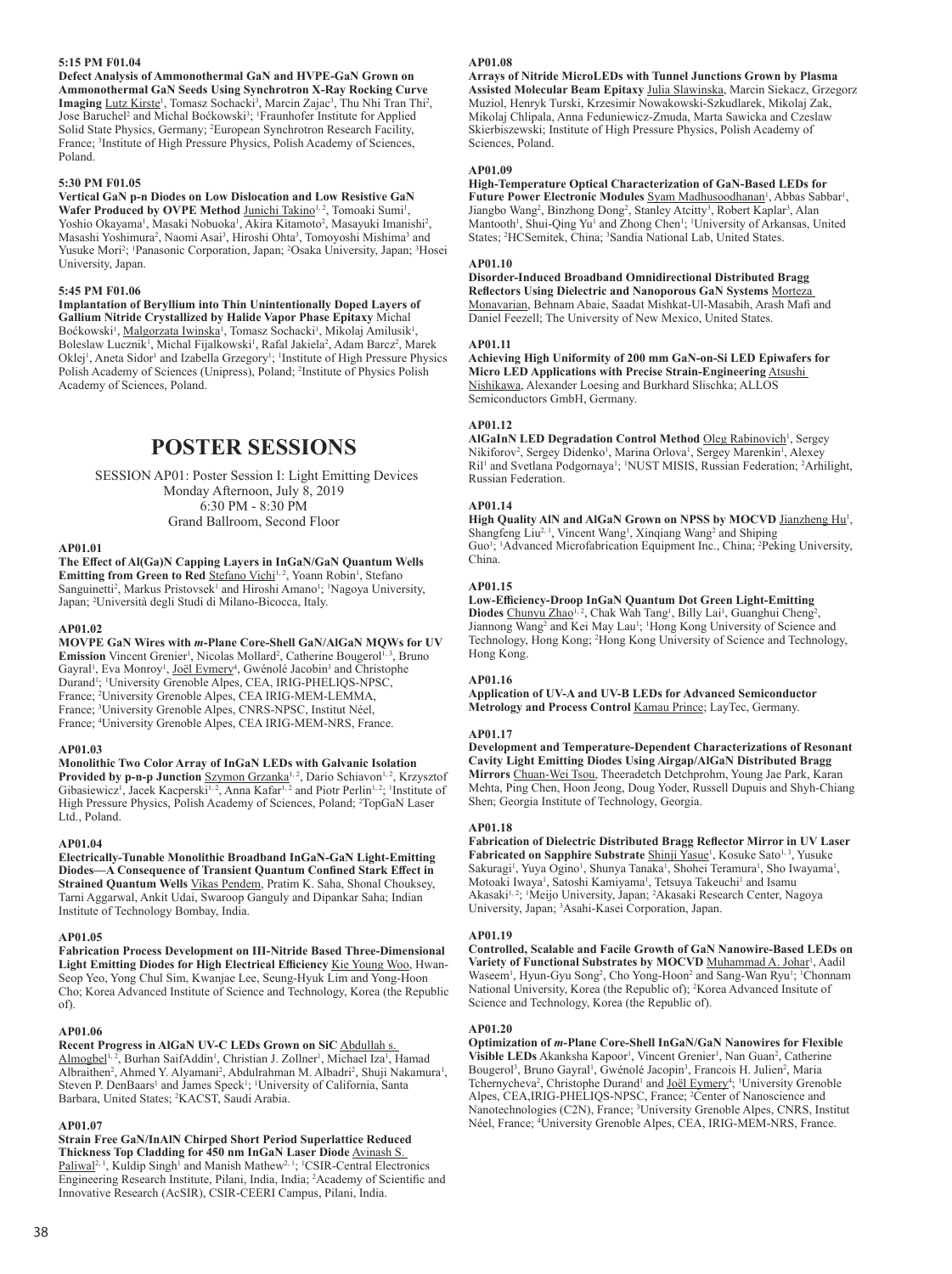## **AP01.21**

**Toward Quantitative Measurement of Sub-Nanometer In Fluctuations in InGaN Quantum Well** Govindo J. Syaranamual<sup>1</sup>, Tara P. Mishra<sup>1, 2</sup>, Jing Yang Chung<sup>1, 2</sup>, Zhang Li<sup>1</sup>, Sarah A. Goodman<sup>3</sup>, Soo Jin Chua<sup>4</sup>, Eugene A. Fitzgerald<sup>3</sup>, Stephen J. Pennycook<sup>2</sup> and Silvija Gradecak<sup>3</sup>; <sup>1</sup>Singapore-MIT Alliance for Research and Technology, Singapore; <sup>2</sup> National University of Singapore, Singapore; <sup>3</sup> Massachusetts Institute of Technology, United States; <sup>4</sup> National University of Singapore, Singapore.

#### **AP01.22**

**Recent Advances in Underwater Wireless Optical Communications Using**  Micro-LEDs Georgios Arvanitakis<sup>1</sup>, Rui Bian<sup>2</sup>, Jonathan McKendry<sup>1</sup>, Chen Cheng<sup>2</sup>, Enyuan Xie<sup>1</sup>, Xiangyu He<sup>1</sup>, Gang Yang<sup>1, 3</sup>, Johannes Herrnsdorf<sup>1</sup>, Mohamed Islim<sup>2</sup>, Ardimas Purwita<sup>2</sup>, Erdan Gu<sup>1</sup>, Harald Haas<sup>2</sup> and Martin Dawson<sup>1</sup>; <sup>1</sup>University of Strathclyde, United Kingdom; <sup>2</sup>University of Edinburgh, United Kingdom; <sup>3</sup>Harbin Institute of Technology at WeiHai, China.

#### **AP01.23**

#### **AlGaN UVC LEDs Directly Grown on DC-Sputtered and High**

**Temperature Annealed AIN Templates** Shunsuke Kuwaba<sup>1, 2</sup>, Yuri Itokazu<sup>1, 2</sup>, Shogo Motegi<sup>2, 1</sup>, Yosuke Mogami<sup>1, 2</sup>, Atsushi Osawa<sup>3</sup>, Kazuto Osaki<sup>3</sup>, Yukitake Tanioka<sup>3</sup>, Atsushi Maeoka<sup>3</sup>, Masafumi Jo<sup>1</sup>, Norihiko Kamata<sup>2</sup> and Hideki Hirayama<sup>1</sup>; <sup>1</sup>RIKEN, Japan; <sup>2</sup>Saitama University, Japan; <sup>3</sup>SCREEN Finetech Solutions Co. Ltd., Japan.

#### **AP01.24**

**A Core-Shell-Like High-Efficiency Micro-LED Array Grown on Sapphire**  Nano-Membrane Seungmin Lee<sup>1</sup>, Jongmyeong Kim<sup>1</sup>, Jehong Oh<sup>1</sup>, Jungel Ryu<sup>1</sup>, Yongjo Park<sup>1</sup> and Euijoon Yoon<sup>1, 2, 3</sup>; <sup>1</sup>Seoul National University, Korea (the Republic of); <sup>2</sup> Seoul National University, Korea (the Republic of); <sup>3</sup> Seoul National University, Korea (the Republic of).

#### **AP01.25**

**Demonstration of Band-to-Band Tunneling and Avalanche Regime in**  InGaN LEDs Nicola Renso<sup>1</sup>, Carlo De Santi<sup>1</sup>, Pradip Dalapati<sup>1</sup>, Desiree Monti<sup>1</sup>, Michael Binder<sup>2</sup>, Bastian Galler<sup>2</sup>, Roland Zeisel<sup>2</sup>, Gaudenzio Meneghesso<sup>1</sup>, Enrico Zanoni<sup>1</sup> and Matteo Meneghini<sup>1</sup>; <sup>1</sup>University of Padova, Italy; <sup>2</sup> Osram Opto Semiconductors GmbH, Germany.

## **AP01.26**

**Fabrication and Characterization of Multi-Quantum-Shell LEDs with**  Tunnel Junction Hideki Murakami<sup>1</sup>, Atsushi Suzuki<sup>1</sup>, Kyohei Nokimura<sup>1</sup>, Minoru Takebayashi<sup>1</sup>, Nanami Goto<sup>1</sup>, Mizuki Terazawa<sup>1</sup>, Weifang Lu<sup>1</sup>, Naoki Sone<sup>1, 3</sup>, Kazuyoshi Iida<sup>1, 4</sup>, Masaki Ohya<sup>1, 4</sup>, Satoshi Kamiyama<sup>1</sup>, Tetsuya Takeuchi<sup>1</sup>, Motoaki Iwaya<sup>1</sup> and Isamu Akasaki<sup>1,2</sup>; <sup>1</sup>Meijo University, Japan; <sup>2</sup>Akasaki Research Center, Nagoya University, Japan; <sup>3</sup>Koito Manufacturing CO., LTD, Japan; <sup>4</sup> Toyoda Gosei, Japan.

#### **AP01.27**

#### **Color Conversion Enhancement of Light-Emitting Diode with Chemical Synthesized Metal Nanoparticles Through Surface Plasmon Coupling** Wen-Yen Chang<sup>1</sup>, Chun-Han Lin<sup>1</sup>, Hsin-Chun Chiang<sup>1</sup>, Yao-Tseng Wang<sup>1</sup>, Chia-Chun Ni<sup>1</sup>, Chien-Yu Chen<sup>1</sup>, Cheng-Jin Cai<sup>1</sup>, Wai Fong Tse<sup>1</sup>, Yang Kuo<sup>2</sup>, Yean-Woei Kiang<sup>1</sup> and Chih Chung Yang<sup>1</sup>; <sup>1</sup>National Taiwan University, Taiwan; <sup>2</sup> Tung Nan University, Taiwan.

#### **AP01.28**

**Monolithic InGaN RGB LEDs for Full Color Micro-Displays by Jet Printing of Nanospheres** Wai Yuen Fu, Hao Lyu and Hoi Wai Choi; The University of Hong Kong, Hong Kong.

#### **AP01.29**

**Anisotropic Dependence of Light Extraction Behavior on Propagation**  Path in AlGaN-Based Deep-Ultraviolet Light-Emitting Diodes **Hui Wangl,** Tongjun Yu<sup>1</sup>, Lei Fu<sup>1</sup>, Huimin Lu<sup>2</sup> and Jiejun Wu<sup>1</sup>; <sup>1</sup>Peking University, China; <sup>2</sup> University of Science and Technology Beijing, China.

#### **AP01.30**

**FDTD Modeling of Light Extraction in Realistic Flip-Chip InGaN**  microLEDs Jordan M. Smith<sup>1</sup> and Steven P. DenBaars<sup>1,2</sup>; <sup>1</sup>University of California, Santa Barbara, United States; <sup>2</sup> University of California Santa Barbara, United States.

#### **AP01.31**

**Bulk nGaN/InGaN/pGaN Nanostructures for High Resolution and Brightness 10x10μm<sup>2</sup> Micro-LEDs Pixels** Soufiane Karrakchou<sup>2, 1</sup>, Yacine Halfaya<sup>1</sup>, Suresh Sundaram<sup>1</sup>, Adama Mballo<sup>1</sup>, Taha Ayari<sup>2, 1</sup>, Walid El Huni<sup>1</sup> , Renaud Puybaret<sup>1</sup>, Youssef El Gmili<sup>1</sup>, Simon Gautier<sup>3</sup>, Paul Voss<sup>2, 1</sup>, Jean Paul Salvestrini<sup>2, 1</sup> and Abdallah Ougazzaden<sup>2, 1</sup>; <sup>1</sup>UMI 2958 Georgia Tech - CNRS, France; <sup>2</sup>Georgia Institute of Technology, United States; <sup>3</sup>Institut Lafayette, France.

## **AP01.32**

**Behavior of AlGaN/AlGaN MQWs Emission by Improving Underling**  Layer Kengo Nagata<sup>1, 2</sup>, Hiroaki Makino<sup>1, 2</sup>, Keita Kataoka<sup>3</sup>, Tetsuo Narita<sup>3</sup> and Yoshiki Saito<sup>1, 2</sup>; 'Toyoda Gosei, Japan; <sup>2</sup>TS Opto, Japan; <sup>3</sup>Toyota Central R&D Labs, Japan.

#### **AP01.33**

Gain Modeling in InGaN/GaN Microdisk Lasers Christelle Brimont<sup>1</sup>, François Chiaruttini<sup>1</sup>, Laetitia Doyennette<sup>1</sup>, Farsane Tabataba-Vakili<sup>2, 3</sup>, Iannis Roland<sup>2</sup>, Moustafa El Kurdi<sup>2</sup>, Xavier Checoury<sup>2</sup>, Sébastien Sauvage<sup>2</sup>, Stéphanie Rennesson<sup>4</sup>, Eric Frayssinet<sup>4</sup>, Julien Brault<sup>4</sup>, Benjamin Damilano<sup>4</sup>, Jean-Yves Duboz<sup>4</sup>, Fabrice Semond<sup>4</sup>, Bruno Gayral<sup>3</sup>, Philippe Boucaud<sup>4</sup> and Thierry Guillet<sup>1</sup>; <sup>1</sup>Laboratoire Charles Coulomb (L2C), Université de Montpellier, CNRS, France; <sup>2</sup>C2N, CNRS, University Paris Sud, France; <sup>3</sup>CEA, INAC PHELIQS University Grenoble Alpes, France; <sup>4</sup> Université Côte d'Azur, CRHEA-CNRS, France.

#### **AP01.34**

**Color Conversion of GaN Blue LEDs Using QDs Embedded in Nanoporous**  GaN **Bingjun Li**<sup>1</sup>, Zachary Fishman<sup>2</sup>, Shu Hu<sup>2</sup> and Jung Han<sup>1</sup>; <sup>1</sup>Yale University, United States; <sup>2</sup> Yale University, United States.

#### **AP01.35**

**Improvement of DUV LED Efficiencies by Ultra-Thick AlN Epilayer and Moth-Eye Microstructure** Changqing Chen, Hanling Long, Shuai Wang, Jun Zhang, Yi Zhang, Maocheng Shan and Jiangnan Dai; Huazhong University of Science and Technology, China.

#### **AP01.36**

**Lattice Matched InAlN/GaN 1D Photonic Band Gap Crystal (PBC)**  Structures for Single Mode High-Power Laser Diodes Prabha Sana<sup>1</sup>, Christoph Berger<sup>1</sup>, Armin Dadgar<sup>1</sup>, Marc Peter Schmidt<sup>2</sup>, Jürgen Bläsing<sup>1</sup>, Gordon Schmidt<sup>1</sup>, Hartmut Witte<sup>1</sup>, Sebastian Metzner<sup>1</sup>, Frank Bertram<sup>1</sup>, Juergen Christen<sup>1</sup> and **André Strittmatter<sup>1</sup>**; <sup>1</sup>Otto-von-Guericke Universität Magdeburg, Germany; <sup>2</sup> Otto-von-Guericke Universität Magdeburg, Germany.

> SESSION BP01: Poster Session I: Electronic Devices Monday Afternoon, July 8, 2019 6:30 PM - 8:30 PM Grand Ballroom, Second Floor

## **BP01.01**

**Defect Investigation of Regrown, Vertical GaN p-n Diodes Using Deep-**Level Optical Spectroscopy Gregory Pickrell<sup>1</sup>, Andrew Armstrong<sup>1</sup>, Andrew Allerman<sup>1</sup>, Mary Crawford<sup>1</sup>, Daniel Feezell<sup>2</sup>, Morteza Monavarian<sup>2</sup>, Andrew A. Aragon<sup>2</sup>, Alec Talin<sup>3</sup>, Francois Leonard<sup>3</sup>, Kimberlee Celio<sup>3</sup>, Caleb Glaser<sup>1</sup>, Jeffrey Kempisty<sup>1</sup> and Vincent Abate<sup>1</sup>; <sup>1</sup>Sandia National Laboratories (NM), United States; <sup>2</sup>University of New Mexico, United States; <sup>3</sup>Sandia National Laboratories (CA), United States.

## **BP01.02**

**Effects of P-GaN Capping Layer on AlGaN/GaN HEMT** Wonho Jang, Hyun-Seop Kim and Ho-Young Cha; Hongik University, Korea (the Republic of).

#### **BP01.03**

**Monolithically Integrated GaN Power ICs Design Facilitated by the MVSG Compact Model Applied to Enhancement-Mode p-GaN Gate** 

**HEMTs** Shuzhen You<sup>1</sup>, Xiangdong Li<sup>1, 3</sup>, Bertrand Parvais<sup>1, 2</sup>, Niels Posthuma<sup>1</sup>, Karen Geens<sup>1</sup>, Steve Stoffels<sup>1</sup> and Stefaan Decoutere<sup>1</sup>; <sup>1</sup>imec, Belgium; <sup>2</sup>Vrije Universiteit Brussels, Belgium; <sup>3</sup> KU Leuven, Belgium.

#### **BP01.04**

**Impact of Interfacial Impurities on the Electrical Performance of Regrown**  Nonpolar (10-10) GaN Vertical *p-n* Diodes <u>Andrew A. Aragon',</u> Morteza Monavarian<sup>1</sup>, Isaac Stricklin<sup>1</sup>, Gregory Pickrell<sup>2</sup>, Mary Crawford<sup>2</sup>, Andrew Allerman<sup>2</sup>, Andrew Armstrong<sup>2</sup> and Daniel Feezell<sup>1</sup>; <sup>1</sup>Center for High-Technology Materials, The University of New Mexico, United States; <sup>2</sup>Sandia National Laboratories, United States.

## **BP01.05**

**Experimental and Analytical Determination of Optimum Carbon Doping Level in AlGaN/GaN HEMT on Silicon** Nayana Remesh, Nagaboopathy Mohan, Rangarajan Muralidharan, Srinivasan Raghavan and Digbijoy N. Nath; Indian Institute of Science, India.

#### **BP01.06**

**Characteristics of the Resonant Field-Noise Around GaN-HEMT Switching Circuits** Katsumi Furuya, Hiroshi Chonan, Toshihide Ide, Ryosaku Kaji, Noriyuki Takada and Mitsuaki Shimizu; National Institute of Advanced Industrial Science and Technology (AIST), Japan.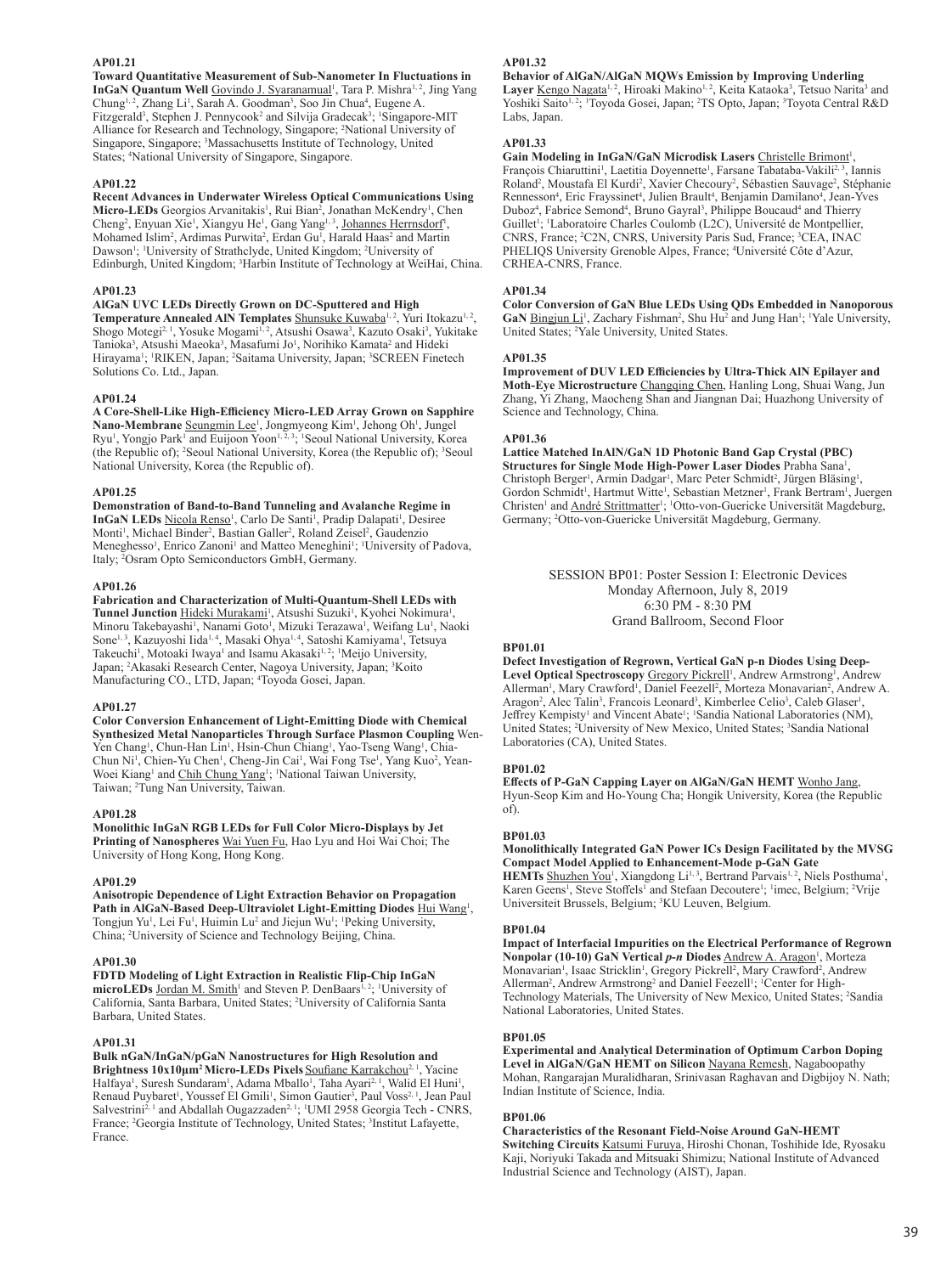## **BP01.07**

AlGaN/GaN HEMT 2DEG Impact by *In Situ* SiN Passivating Layer Stoichiometry Grown by MOCVD Md Anwar Siddique<sup>1</sup>, Raju Ahmed<sup>1</sup>, Jonathan Anderson<sup>1</sup> and Edwin L. Piner<sup>1, 2</sup>; <sup>1</sup>Texas State University, United States; <sup>2</sup>Texas State University, United States.

#### **BP01.08**

**Growth and Characterization of Al <sup>x</sup>Ga1-xN/GaN/AlN Double-Hetero Structure HEMT** Uiho Choi, Kyeongjae Lee, Taemyung Kwak, Taehoon Jang, Yongjun Nam, Donghyeop Jung, Byeongchan So and Okhyun Nam; Korea Polytechnic University, Korea (the Republic of).

#### **BP01.09**

**Investigation of Relationship Between E-Mode GaN HEMT Dynamic Ron and Different Test Conditions** Ziyang Xiao, Prasad Venkatraman, Ali Salih and Woochul Jeon; ON Semiconductor, United States.

## **BP01.10**

**Low RF Loss Buffer Layers on 3C-SiC/Si(111) Templates for AlGaN/GaN**  High Electron Mobility Transistors Eric Frayssinet<sup>1</sup>, Luan Nguyen<sup>1</sup>, Marie Lesecq<sup>2</sup>, Nicolas Defrance<sup>2</sup>, Remi Comyn<sup>1</sup>, Thi Huong Ngo<sup>1</sup>, Marcin Zielinski<sup>3</sup>, Marc Portail<sup>1</sup>, Jean-Claude De Jaeger<sup>2</sup> and **Yvon Cordier<sup>1</sup>; <sup>1</sup>University Côte** d'Azur CNRS-CRHEA, France; <sup>2</sup> CNRS IEMN, University Lille, France; <sup>3</sup> NOVASiC, France.

#### **BP01.11**

## **Dynamic Performance of AlGaN MOSHFETs with High-k ALD**

Oxides Mikhail Gaevski<sup>1</sup>, Shahab Mollah<sup>1</sup>, Kamal Hussain<sup>1</sup>, Richard Floyd<sup>1</sup>, Md Abdullah-Al Mamun<sup>1</sup>, MVS Chandrashekhar<sup>1</sup>, Iftikhar Ahmad<sup>1</sup>, Grigory Simin<sup>1</sup>, Virginia Wheeler<sup>2</sup>, Charles R. Eddy Jr.<sup>2</sup> and Asif Khan<sup>1</sup>; <sup>1</sup>University of South Carolina, United States; <sup>2</sup>U.S. Naval Research Laboratory, United States.

#### **BP01.12**

**Direct Bonding of GaN and Diamond Without an Intermediate Layer at**  Room Temperature *Jianbo Liang<sup>1</sup>*, Makoto Kasu<sup>2</sup>, Martin Kuball<sup>3</sup> and Naoteru Shigekawa<sup>1</sup>; <sup>1</sup>Osaka City University, Japan; <sup>2</sup>Saga University, Japan; <sup>3</sup>University of Bristol, United Kingdom.

#### **BP01.13**

**High Performance Lateral GaN Schottky Barrier Diode on Silicon Substrate with High Breakdown Voltage of 2.74 kV and High Power Figure-of-Merit of 2.53 GW/cm2 with Post-Anode-Annealing Treatment** Tao Zhang, Jincheng Zhang, Hong Zhou and Yue Hao; Xidian University, China.

#### **BP01.14**

**Low Static and Dynamic ON-Resistance with Improved Power Figure-of-**Merit in AlGaN/GaN HEMTs on CVD Diamond **Kumud Ranjan**, Arulkumaran Subramaniam and Geok Ing Ng; Nanyang Technological University, Singapore.

#### **BP01.15**

**High Performance Lateral GaN Schottky Barrier Diode on Silicon Substrate with Molybdenum Anode and Low Turn-on Voltage of 0.31 V** Yi Wang, Tao Zhang, Hong Zhou, Jincheng Zhang and Yue Hao; Xidian University, China.

#### **BP01.16**

**Normally-Off High Electron Mobility Transistors with Regrown p-GaN Gate and LPCVD SiN<sub>x</sub> Passivation**  $\underline{Yaozong Zhong}^{1,2}$ , Shuai Su<sup>1,2</sup>, Yu Zhou<sup>2</sup>, Xin Chen<sup>2</sup>, Hongwei Gao<sup>2</sup>, Qian Sun<sup>1, 2</sup> and Hui Yang<sup>1, 2</sup>; <sup>1</sup>University of Science and Technology of China, China; <sup>2</sup>Suzhou Institute of Nano-Tech and Nano-Bionics, China.

#### **BP01.17**

**Improvement of Proton Radiation Hardness Through Bi-Layer Gate**  Insulating System in GaN-Based MIS-HEMTs Sung-Jae Chang<sup>1</sup>, Kyu-Jun Cho<sup>1</sup>, Hyun-Wook Jung<sup>1</sup>, Jeong-Jin Kim<sup>1</sup>, Yoo Jin Jang<sup>1</sup>, Sung-Bum Bae<sup>1</sup>, Dong-Seok Kim<sup>2</sup>, Youngho Bae<sup>3</sup>, Hyung Sup Yoon<sup>1</sup>, Ho-Kyun Ahn<sup>1</sup>, Byoung-Gue Min<sup>1</sup>, Haecheon Kim<sup>1</sup> and Jong-Won Lim<sup>1</sup>; <sup>1</sup>Electronics and Telecommunications Research Institute, Korea (the Republic of); <sup>2</sup>Korea Multi-Purpose Accelerator Complex, Korea Atomic Energy Research Institute, Korea (the Republic of); <sup>3</sup> Uiduk University, Korea (the Republic of).

#### **BP01.18**

**Al<sup>x</sup> Ga1-xN (x>0.4) Channel MOSHFETs with High-k ALD Gate-**Oxides Shahab Mollah<sup>1</sup>, Kamal Hussain<sup>1</sup>, Richard Floyd<sup>1</sup>, Md Abdullah-Al Mamun<sup>1</sup>, Mikhail Gaevski<sup>1</sup>, MVS Chandrashekhar<sup>1</sup>, Iftikhar Ahmad<sup>1</sup>, Grigory Simin<sup>1</sup>, Virginia Wheeler<sup>2</sup>, Charles R. Eddy Jr.<sup>2</sup> and Asif Khan<sup>1</sup>; <sup>1</sup>University of South Carolina, United States; <sup>2</sup>Naval Research Laboratory, United States.

#### **BP01.19**

**Lateral GaN Schottky Barrier Diode for Wireless High Power Transfer with High RF/DC Conversion Efficiency** Kui Dang, Hong Zhou, Jincheng Zhang, Jing Ning and Yue Hao; Xidian University, China.

## **BP01.20**

**Threshold Voltage Shift in AlGaN/GaN HEMTs with Body-Diode Based Back-Gate Control** Isra Mahaboob, Michael Yakimov, Sean A. Tozier, Kasey Hogan, Emma Rocco and Fatemeh (Shadi) Shahedipour-Sandvik; SUNY Polytechnic Institute, United States.

## **BP01.21**

**Polarization Edge Termination for GaN Vertical Power Devices** Matthew R. Peart and Jonathan Wierer; Lehigh University, United States.

#### **BP01.22**

**The Demonstration of Nearly Ideal GaN Vertical Schottky Diodes After Gamma Irradiation** Zhaoke Bian, Shenglei Zhao, Jincheng Zhang, Tao Zhang, Jiabo Chen and Yue Hao; Xidian University, China.

#### **BP01.23**

**High Average Breakdown Field Between Gate and Drain in AlGaN/GaN HEMTs with High-***k* **Passivation Layer** Ryo Tomita, Shingo Ueda, Yuki Kawada and Kazushige Horio; Shibaura Institute of Technology, Japan.

#### **BP01.24**

**Electronic Band Structure of Etched-and-Regrown Interfaces in** *p-i-n* **GaN**  Epilayers Using Electron Holography Shanthan Reddy Alugubelli<sup>1</sup>, Hanxiao Liu<sup>1</sup>, Houqiang Fu<sup>2</sup>, Kai Fu<sup>2</sup>, Yuji Zhao<sup>2</sup> and Fernando Ponce<sup>1</sup>; <sup>1</sup>Arizona State University, United States; <sup>2</sup> Arizona State University, United States.

#### **BP01.25**

**Limitations for Reliable Operation at Elevated Temperatures of AlGaN/** GaN HEMT Grown by MOCVD on Silicon Substrate Lars Heuken<sup>1</sup>, Alessandro Ottaviani<sup>1</sup>, Dirk Fahle<sup>2</sup>, Thorsten Zweipfennig<sup>3</sup>, Gerrit Lükens<sup>3</sup>, Holger Kalisch<sup>3</sup>, Andrei Vescan<sup>3</sup>, Michael Heuken<sup>2, 3</sup> and Joachim N. Burghartz<sup>1</sup>; <sup>1</sup>Institut für Mikroelektronik Stuttgart, Germany; <sup>2</sup>AIXTRON SE, Germany; <sup>3</sup> RWTH Aachen University, Germany.

## **BP01.26**

**Comparison of Performance Limits of GaAs and GaN Vertical Superjunction Devices** Xiang Zhou and T. Paul Chow; Rensselaer Polytechnic Institute (RPI), United States.

#### **BP01.27**

**Field Dependent Off-State Degradation and Recovery of NiO, TiO<sup>2</sup> and Al2 O3 Based MOS-HEMTs** Jaya Jha, Mudassar Imam Yahya Meer, Swaroop Ganguly and Dipankar Saha; IIT Bombay, India.

#### **BP01.28**

**An Over 2300 V AlGaN/GaN HEMT with AlGaN Back Barrier and Hybrid Drain Contacts** Weihang Zhang, Jincheng Zhang and Yue Hao; Xidian University, China.

#### **BP01.29**

**β-Ga<sup>2</sup> O3 Versus GaN HEMTs—A Closer Look** Sandeep Kumar, Rohith Soman, Anamika S. Pratiyush, Rangarajan Muralidharan and Digbijoy N. Nath; Indian Institute of Science (IISc), India.

#### **BP01.30**

**Evaluation of Subsequent Implantation Effect into Mg Implanted Region**  in GaN Shinya Takashima<sup>1</sup>, Ryo Tanaka<sup>1</sup>, Katsunori Ueno<sup>1</sup>, Hideaki Matsuyama<sup>1</sup>, Yuta Fukushima<sup>1</sup>, Masaharu Edo<sup>1</sup>, Kohei Shima<sup>2</sup>, Kazunobu Kojima<sup>2</sup>, Shigefusa F. Chichibu<sup>2, 3</sup> and Akira Uedono<sup>4</sup>; <sup>1</sup>Fuji Electric Co., Ltd., Japan; <sup>2</sup> Tohoku University, Japan; <sup>3</sup> Nagoya University, Japan; <sup>4</sup> University of Tsukuba, Japan.

SESSION CP01: Poster Session I: Photovoltaics, Energy Harvesting and Photo Detectors Monday Afternoon, July 8, 2019 6:30 PM - 8:30 PM Grand Ballroom, Second Floor

#### **CP01.01**

**Design and Simulation of High-Efficiency GaN-Based Betavoltaic**  Battery **Dong-Seok Kim<sup>1</sup>, Yong Seok Hwang<sup>1</sup>, Jaekwon Suk<sup>1</sup>, Jun-Hyeok Lee<sup>2</sup>,** Jeong-Gil Kim<sup>2</sup>, Hyeon-Su Lee<sup>2</sup> and Jung-Hee Lee<sup>2</sup>; <sup>1</sup>Korea Atomic Energy Research Institute, Korea (the Republic of); <sup>2</sup>Kyungpook National University, Korea (the Republic of).

## **CP01.02**

**The Effects of Hydrogen Passivation on the Performance of GaInNAs**  Solar Cells Collin Brown<sup>1</sup>, Vincent R. Whiteside<sup>1</sup>, Miwa Fukuda<sup>1</sup>, Tong Mou<sup>2</sup>, Bin Wang<sup>2</sup>, Amrit Kaphle<sup>3</sup>, Parameswar Hari<sup>3</sup>, Khalid Hossain<sup>4</sup>, Terry Golding<sup>4</sup>, Mathieu Leroux<sup>5</sup>, Mohamed Al Khalfioui<sup>5</sup> and Ian R. Sellers<sup>1</sup>; <sup>1</sup>University of Oklahoma, United States; <sup>2</sup>University of Oklahoma, United States; <sup>3</sup>University of Tulsa, United States; <sup>4</sup>Amethyst Research Inc., United States; <sup>5</sup>CRHEA-CNRS, France.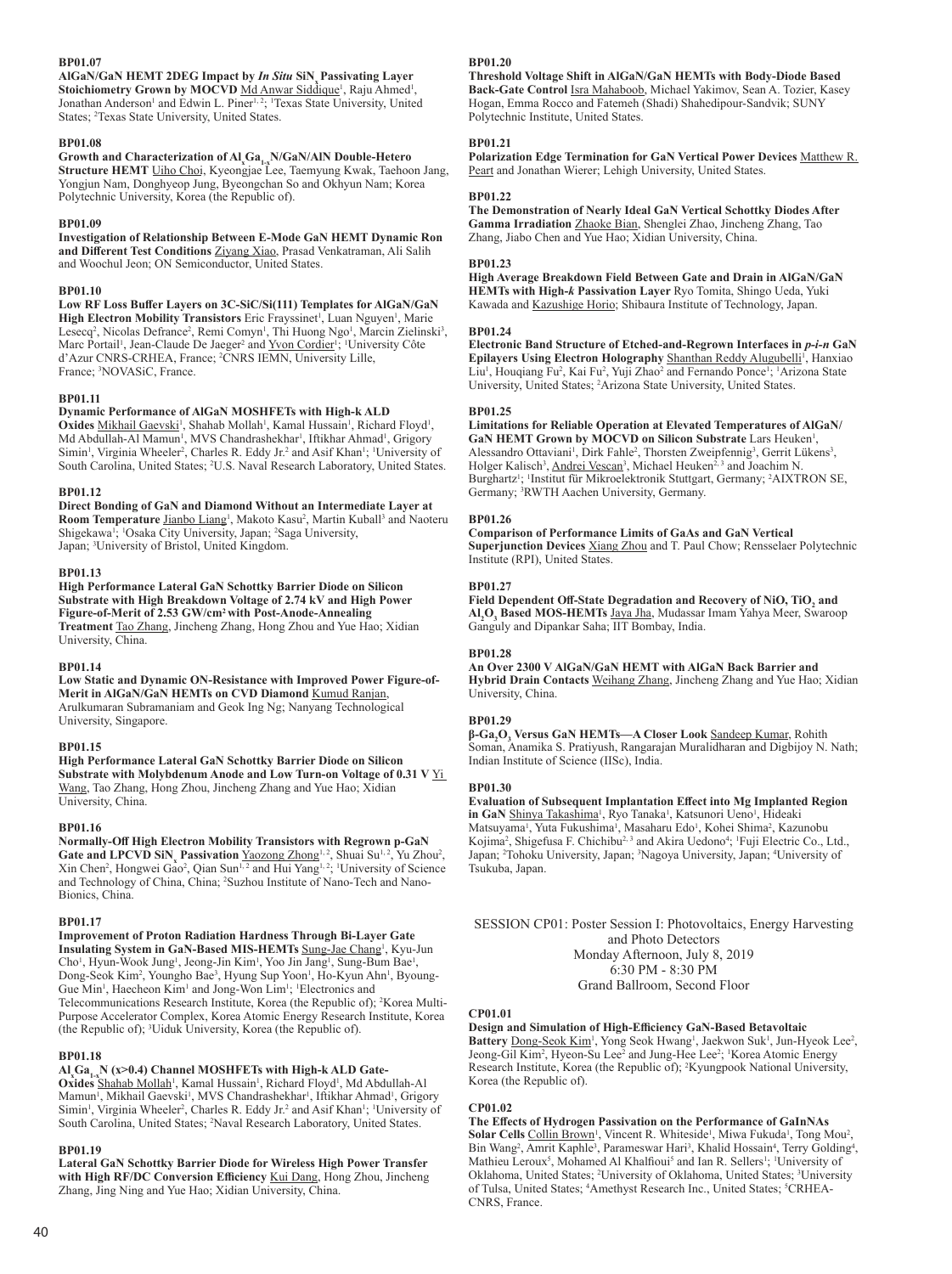## **CP01.03**

**AlGaN-Based Deep Ultraviolet Schottky Barrier Photodetectors Grown on Si(111) by MOCVD** Meixin Feng, Fangzhou Liang, Yingnan Huang, Qian Sun, Jianxun Liu, Xiujian Sun, Xiaoning Zhan, Hongwei Gao, Yu Zhou and Hui Yang; Suzhou Institute of Nano-tech and Nano-bionics, CAS, China.

#### **CP01.04**

#### **Influence of AlN Buffer Layer on the Performance of GaN-Based UV**  Photodetection Devices Govind Gupta<sup>1</sup>, Shibin Krishna<sup>1</sup>, Neha Aggarwal<sup>1</sup>, Abhiram Gundimeda<sup>2</sup>, Alka Sharma<sup>1</sup> and Sudhir Husale<sup>1</sup>; <sup>1</sup>CSIR-National Physical Laboratory, India; <sup>2</sup> University of Cambridge, United Kingdom.

#### **CP01.05**

**Graphene/InGaN Quantum Dots-Based Ultrahighly Sensitive Photodetectors** Anqi Hu and Xia Guo; Beijing University of Posts and Telecommunications, China.

## **CP01.06**

**Improved Electrical Properties of InGaN Thin Films Grown on AlN Buffer Layer by RF Sputtering for Solar Cell Applications** Pratheesh Kumar Jakkala; Illinois College, United States.

## **CP01.07**

Growth and Fabrication of Al<sub>0.30</sub>Ga<sub>0.70</sub>N/AlN Heterostructure Based Solar-**Blind UV Photodetection Device** Neha Aggarwal, Shubhendra K. Jain, Lalit Goswami, Jasveer Singh, Nita Dilawar and Govind Gupta; CSIR-National Physical Laboratory, India.

## **CP01.08**

**Utilization of GaN and Its Alloy Nanostructures as Photoelectrodes for Solar Hydrogen Generation** Shivaram B. Kubakaddi; Jawaharlal Nehru Centre for Advanced Scientific Research, Bengaluru, India, India.

SESSION DP01: Poster Session: Sensors, Actuators and Acoustic Devices Monday Afternoon, July 8, 2019 6:30 PM - 8:30 PM Grand Ballroom, Second Floor

#### **DP01.01**

**Influence of Ionic Surfactant Adsorption on the Response of Reference-**Electrode-Free GaN/AlGaN/GaN pH Sensors Jianan Wang<sup>1</sup>, Xing Zhang<sup>1</sup>, Hua Li<sup>1</sup>, Haoran Li<sup>2</sup>, Stacia Keller<sup>2</sup>, Umesh K. Mishra<sup>2</sup>, Brett Nener<sup>1</sup> , Giacinta Parish<sup>1</sup> and Rob Atkin<sup>1</sup>; <sup>1</sup>The University of Western Australia, Australia; <sup>2</sup> University of California Santa Barbara, United States.

#### **DP01.02**

## **Ultra-High Sensitive Mercury Ion Detector Using AlGaN/GaN**

HEMT Shivanshu Mishra<sup>1</sup>, Nidhi Chaturvedi<sup>1</sup>, Richard Lossy<sup>2</sup>, Kuldip Singh<sup>1</sup>, <u>Pharyanshu Kachhawa</u><sup>1</sup>, Amber Jain<sup>1</sup>, Dheeraj Kharbanda<sup>1</sup>, Kaushal Kishore<sup>3</sup>, Ashok Chauhan<sup>1</sup>, Pramod Khanna<sup>1</sup> and Joachim Wuerfl<sup>2</sup>; <sup>1</sup>CSIR-Central Electronics Engineering Research Institute, India; <sup>2</sup> Ferdinand-Braun-Institut Leibniz-Institut für Höchstfrequenztechnik, Germany; <sup>3</sup>CSIR- Central Electronics Engineering Research Institute, India.

#### **DP01.03**

**Sensitivity of N-Polar GaN Surface Barrier to Ambient Gases Probed by Contactless Electroreflectance** *L***ukasz Janicki<sup>1</sup>, Jan Misiewicz<sup>1</sup>** , Marcin Siekacz<sup>2</sup>, Henryk Turski<sup>2</sup>, Joanna Moneta<sup>2</sup>, Sandeep Gorantla<sup>3</sup>, Czeslaw Skierbiszewski<sup>2,4</sup> and Robert Kudrawiec<sup>1, 3</sup>; <sup>1</sup>Wroclaw University of Science and Technology, Poland; <sup>2</sup> Institute of High Pressure Physics PAS, Poland; <sup>3</sup>Polich Center for Technology Developement PORT, Poland; <sup>4</sup>TopGaN Sp. z o.o., Poland.

#### **DP01.04**

**Development of AlGaN/GaN High Electron Mobility Transistor Based Gas Sensors for Harsh Environmental Applications** Chuyoung Cho, Hae-Yong Jeong, Hyeong-Ho Park and Kyung-Ho Park; Korea Advanced Nano Fab Center, Korea (the Republic of).

#### **DP01.05**

**Design Factors for Reference Electrode Free AlGaN/GaN-Based pH**  Sensors Giacinta Parish<sup>1</sup>, Farah L. Khir<sup>1, 2</sup>, N. R. Krishnan<sup>1</sup>, Jianan Wang<sup>1</sup>, Jonathan Krisjanto<sup>1</sup>, Haoran Li<sup>3</sup>, Gilberto A. Umana-Membreno<sup>1</sup>, Stacia Keller<sup>3</sup>, Umesh K. Mishra<sup>3</sup>, Murray V. Baker<sup>1</sup>, Brett Nener<sup>1</sup> and Matthew Myers<sup>4, 1</sup>; <sup>1</sup>University of Western Australia, Australia; <sup>2</sup>Universiti Teknologi MARA, Malaysia; <sup>3</sup> University of California, Santa Barbara, United States; <sup>4</sup> CSIRO, Australia.

#### **EP01.01**

**Pick-and-Place of III-Nitride Devices without Dicing, Enabled by**  2D h-BN Grown on Micro-Patterned SiO<sub>2</sub>/Sapphire Substrates <u>Taha</u> Ayari<sup>1, 2</sup>, Suresh Sundaram<sup>1, 2</sup>, Chris Bishop<sup>3</sup>, Adama Mballo<sup>2</sup>, Phuong Vuong<sup>2</sup>, Yacine Halfaya<sup>2</sup>, Soufiane Karrakchou<sup>4, 2</sup>, Simon Gautier<sup>3</sup>, Paul Voss<sup>4, 2</sup>, Jean Paul Salvestrini<sup>2, 1</sup> and Abdallah Ougazzaden<sup>4, 2</sup>; <sup>1</sup>Georgia Tech Lorraine, France; <sup>2</sup>CNRS, UMI 2958, G T-CNRS, France; <sup>3</sup>Institut Lafayette, France; <sup>4</sup> Georgia Institute of Technology, France.

## **EP01.02**

**Electro-Plated Micro Stud Bumps—An Efficient, Scalable Bonding**  Technology for Flip Chip Mounting of UV LED Dies Jens Rass<sup>1,2</sup>, Neysha Lobo Ploch<sup>1,2</sup>, Christoph Stölmacker<sup>1</sup>, Andreas Thies<sup>1</sup>, Stefan Hochheim<sup>1</sup>, Frank Schnieder<sup>1</sup>, Anna Mogilatenko<sup>1</sup>, Jan Ruschel<sup>1</sup>, Steffen Knigge<sup>1</sup>, Olaf Krüger<sup>1</sup> and Sven Einfeld<sup>1</sup>; <sup>1</sup>Ferdinand-Braun-Institut, Leibniz-Institut für Höchstfrequenztechnik, Germany; <sup>2</sup> UVphotonics NT GmbH, Germany.

#### **EP01.03**

**Thermal Conductivity of AlGaN Layers Grown by MOCVD** Dat Q. Tran<sup>1</sup>, Pitsiri Sukkaew<sup>1</sup>, Hengfang Zhang<sup>1</sup>, Jr-Tai Chen<sup>1</sup>, Motoaki Iwaya<sup>2</sup>, Isamu Akasaki<sup>3</sup>, Bo Monemar<sup>1</sup>, Vanya Darakchieva<sup>1</sup> and Plamen P. Paskov<sup>1</sup>; <sup>1</sup>Linkoping University, Sweden; <sup>2</sup>Meijo University, Japan; <sup>3</sup>Nagoya University, Japan.

#### **EP01.04**

**Effects of Semiconductor Surface Treatments and Dielectric Anneal on the Electrical Characteristics of GaN-Based Metal-Insulator-Semiconductor**  Devices <u>Benjamin McEwen</u><sup>1</sup>, Isra Mahaboob<sup>1</sup>, Kasey Hogan<sup>1</sup>, Emma Rocco<sup>1</sup>, Vincent Meyers<sup>1</sup>, Sean A. Tozier<sup>1</sup>, Aivars Lelis<sup>2</sup>, Ronald Green<sup>2</sup>, Franklin Nouketcha<sup>2</sup> and Fatemeh (Shadi) Shahedipour-Sandvik<sup>1</sup>; <sup>1</sup>SUNY Polytechnic Institute, United States; <sup>2</sup> U.S. Army Research Laboratory, United States.

#### **EP01.05**

**Compositional Changes Occurring in GaN-on-Diamond Adhesion**  Layers Jonathan Anderson<sup>1</sup> and Edwin L. Piner<sup>2</sup>; <sup>1</sup>Texas State University, United States; <sup>2</sup> Texas State University, United States.

#### **EP01.06**

**Deep Level Traps Introduced in GaN Layers by High-Temperature**  Thermal Treatment with SiN Cap Layers Satomu Furuta<sup>1</sup>, Masahiro Horita<sup>1, 2</sup>, Nariaki Tanaka<sup>3</sup>, Tohru Oka<sup>3</sup> and Jun Suda<sup>1, 2</sup>; <sup>1</sup>Nagoya University, Japan; <sup>2</sup>Institute of Materials and Systems for Sustainability, Japan; <sup>3</sup>Toyoda Gosei, Japan.

## **EP01.07**

**A Hybrid Dry/Photoelectrochemical Etch Approach for Complete Removal of AlN Capping Layer and Ohmic Contact Formation to p-GaN Surface** Vincent Meyers, Emma Rocco, Kasey Hogan, Sean A. Tozier, Benjamin McEwen, Isra Mahaboob and Fatemeh (Shadi) Shahedipour-Sandvik; State University of New York Polytechnic Institute, United States.

#### **EP01.08**

**Electrochemical Characterization on N-Type GaN for Simple Wet-Etching Utilizing S<sub>2</sub>O<sub>8</sub> Containing Solution** Masachika Toguchi<sup>1</sup>, Kazuki Miwa<sup>1</sup>, Fumimasa Horikiri<sup>2</sup>, Noboru Fukuhara<sup>2</sup>, Yoshinobu Narita<sup>2</sup>, Takehiro Yoshida<sup>2</sup> and Taketomo Sato<sup>1</sup>; <sup>1</sup>Hokkaido University, Japan; <sup>2</sup>SCIOCS Co., Ltd., Japan.

> SESSION FP01: Poster Session: Bulk Growth Monday Afternoon, July 8, 2019 6:30 PM - 8:30 PM Grand Ballroom, Second Floor

#### **FP01.01**

**Detailed Study of HVPE-GaN Doped with Silicon** Boleslaw Lucznik, Malgorzata Iwinska, Tomasz Sochacki, Mikolaj Amilusik, Michal Fijalkowski, Marcin Zajac, Elzbieta Litwin-Staszewska, Ryszard Piotrzkowski, Leszek Konczewicz, Piotr Jaroszynski, Aneta Sidor, Izabella Grzegory and Michal Boćkowski; Institute of High Pressure Physics Polish Academy of Sciences (Unipress), Poland.

## **FP01.02**

**The p-T Windows for Crystallization of GaN from Solution in Ga-Fe**  in Gas and Solid Pressure Media Systems **Bohdan Sadovyi<sup>1</sup>, P. Sadovyi<sup>1</sup>,** S. Porowski<sup>1</sup>, I. Petrusha<sup>2</sup>, V. Turkevich<sup>2</sup>, A. Nikolenko<sup>3</sup>, B. Tsykaniuk<sup>3</sup>, V. Strelchuk<sup>3</sup> and Izabella Grzegory<sup>1</sup>; <sup>1</sup>Institute of High Pressure Physics Polish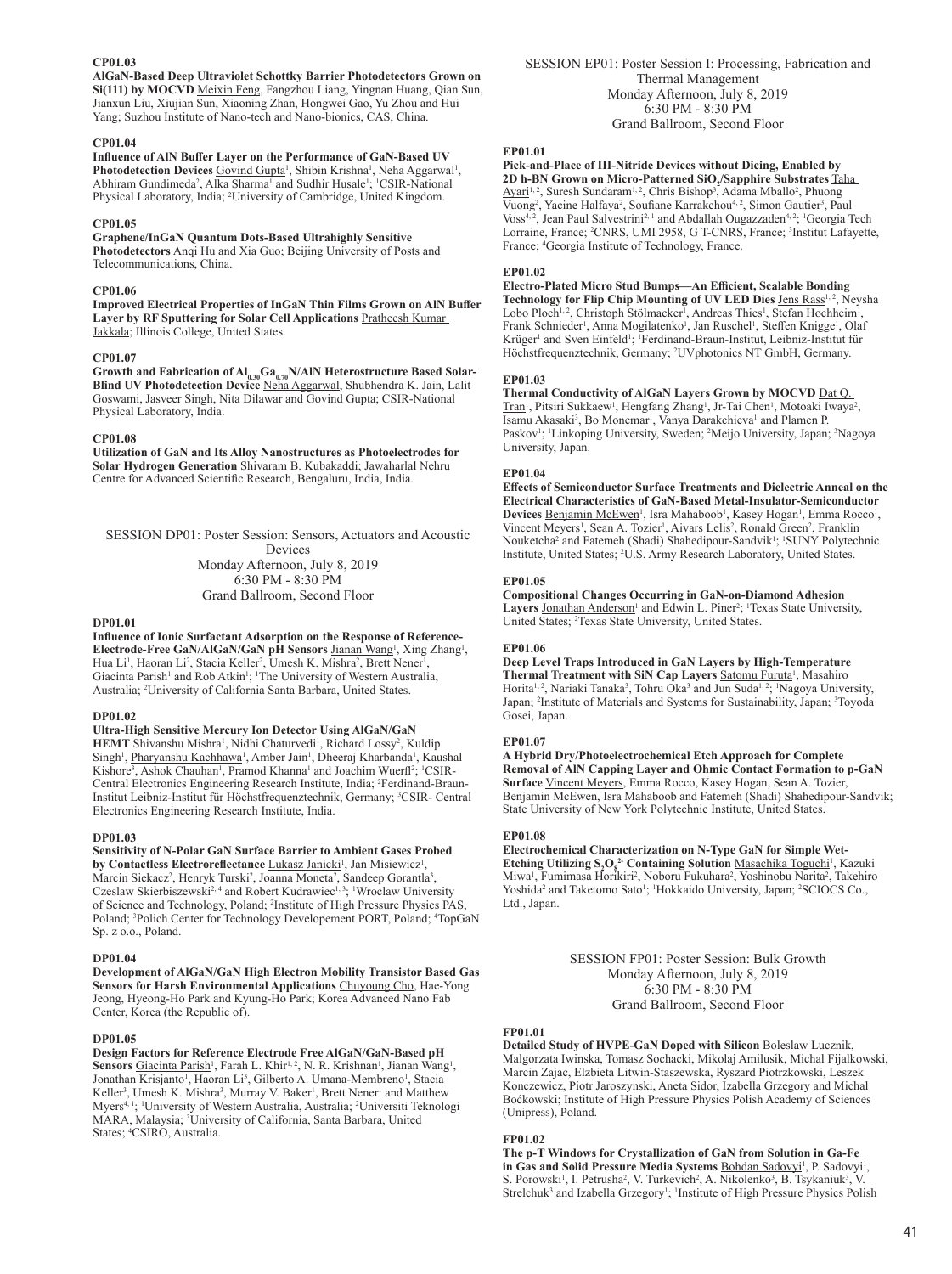Academy of Sciences, Poland; <sup>2</sup> V. Bakul Institute for Superhard Materials NASU, Ukraine; <sup>3</sup> V. Lashkariov Institute of Semiconductor Physics NASU, Ukraine.

## **FP01.03**

**Near-Colorless Free-Standing Bulk GaN** *c***-Plane Substrates with Excellent Crystal Quality Grown by the Ammonothermal Method** Daryl Key, Edward Letts and Tadao Hashimoto; SixPoint Materials Inc., United States.

#### **FP01.04**

#### **Growth Behaviors of Different GaN Crystal Planes in the Basic**

Ammonothermal Method Tengkun Li<sup>1</sup>, Guoqiang Ren<sup>1,2</sup>, Xu J. Su<sup>1</sup>, Zongliang Liu<sup>1</sup> and Ke Xu<sup>1, 2</sup>; <sup>1</sup>Suzhou Institute of Nano-Tech and Nano-Bionics, Chinese Academy of Sciences, China; <sup>2</sup> Suzhou Nanowin Science and Technology Co,Ltd., China.

## **FP01.05**

**Comparison of Stress States and Dislocations in HVPE-AlN Films Grown on Sapphire Substrate with Different Buffer Layer Xu J. Su<sup>1</sup>, Jun** Huang<sup>1</sup> and Ke Xu<sup>1, 2</sup>; <sup>1</sup>Suzhou Institute of Nano-Tech and Nano-Bionics, Chinese Academy of Sciences, China; <sup>2</sup> Suzhou Nanowin Science Tecnology Co., Ltd, China.

#### **FP01.06**

**Reduction of Dislocation Density and Curvature of GaN Substrates**  Grown by Hydride Vapor Phase Epitaxy Jianfeng Wang<sup>1, 2</sup>, Yu Xu<sup>1, 2</sup>, Demin Cai<sup>2</sup>, Yumin Zhang<sup>1, 2</sup>, Mingyue Wang<sup>1, 2</sup>, Zongyao Li<sup>2</sup>, Xiaojian Hu<sup>1, 2</sup> and Ke Xu<sup>1, 2</sup>; <sup>1</sup>Suzhou Institute of Nano-Tech and Nano-Bionics, Chinese Academy of Sciences, China; <sup>2</sup>Suzhou Nanowin Science and Technology Co., Ltd, China.

#### **FP01.07**

**Characterization of V-Pits in Fe Doped GaN Grown by HVPE** Yumin Zhang<sup>1, 2, 3</sup>, Jianfeng Wang<sup>1, 2</sup>, Demin Cai<sup>2</sup>, Yu Xu<sup>1, 2</sup>, Mingyue Wang<sup>1, 2</sup>, Xiaojian Hu<sup>1, 2</sup> and Ke Xu<sup>1, 2</sup>; <sup>1</sup>Suzhou Institute of Nano-tech and Nano-Bionics, Chinese Academy of Sciences, China; <sup>2</sup> Suzhou Nanowin Science and Technology Co., Ltd., China; <sup>3</sup>University of Science and Technology of China, China.

#### **FP01.08**

## **Influence of Dislocation on the Thermal Decomposition of GaN** Yumin

Zhang<sup>1, 2, 3</sup>, Jianfeng Wang<sup>1, 2</sup>, Demin Cai<sup>2</sup>, Yu Xu<sup>1, 2</sup>, Mingyue Wang<sup>1, 2</sup>, Xiaojian Hu<sup>1, 2</sup>, Zongyao Li<sup>2</sup> and Ke Xu<sup>1, 2</sup>; <sup>1</sup>Suzhou Institute of Nano-tech and Nano-Bionics, Chinese Academy of Sciences, China; <sup>2</sup> Suzhou Nanowin Science and Technology Co., Ltd., China; <sup>3</sup> University of Science and Technology of China, China.

> SESSION GP01: Poster Session I: Epitaxial Growth Monday Afternoon, July 8, 2019 6:30 PM - 8:30 PM Grand Ballroom, Second Floor

#### **GP01.01**

**Dispersion-Free Low RF Loss GaN-on-Si Structures Grown on 200 mm Si**  Substrate Using MOVPE Ming Zhao<sup>1</sup>, Shane Chang<sup>1, 2, 3</sup>, Robert Langer<sup>1</sup> and Nadine Collaert<sup>1</sup>; <sup>1</sup>imec, Belgium; <sup>2</sup>KU Leuven, Belgium; <sup>3</sup>National Chiao Tung University, Taiwan.

#### **GP01.02**

**Nitridation of GaAs Films Obtained by Close-Spaced Vapor Transport**  Technique José de Jesús C. Bueno<sup>1</sup>, Godofredo García<sup>1</sup>, Alberto Luna<sup>1</sup>, Fabiola Nieto<sup>2</sup>, Tomás Díaz<sup>1</sup>, Enrique Rosendo<sup>1</sup>, Antonio Coyopol<sup>1</sup>, Román Romano<sup>1</sup>, Crisóforo Morales<sup>1</sup> and Reina Galeazzi<sup>1</sup>; <sup>1</sup>Benemérita Universidad Autónoma de Puebla, Mexico; <sup>2</sup> Benemérita Universidad Autónoma de Puebla, Mexico.

#### **GP01.03**

**Polarity Control in Hot-Wall MOCVD III-Nitride Epitaxy on On-Axis and**  Vicinal SiC (000-1) Substrates **Hengfang Zhang<sup>1</sup>**, Ingemar Persson<sup>1</sup>, Per Persson<sup>1</sup>, Alyssa Mock<sup>1</sup>, Pitsiri Sukkaew<sup>1</sup>, Jr-Tai Chen<sup>2</sup> and Vanya Darakchieva<sup>1</sup>; <sup>1</sup>Linköping University, Sweden; <sup>2</sup>SweGaN AB, Sweden.

#### **GP01.04**

**Optimization of GaN Nanowires Reformation Process by MOCVD for**  Device-Quality GaN Templates Rosalia Delgado-Carrascon<sup>1</sup>, Dat Q. Tran<sup>1</sup>, Pitsiri Sukkaew<sup>1</sup>, Alyssa Mock<sup>1</sup>, Plamen P. Paskov<sup>1</sup>, Rafal Ciechonski<sup>2</sup>, Jonas Ohlsson<sup>3, 4</sup>, Yadan Zhu<sup>3</sup>, Bo Monemar<sup>1</sup>, Lars Samuelson<sup>3</sup> and Vanya Darakchieva<sup>1</sup>; <sup>1</sup>Sweden4Center for III-Nitride Technology C3NiT - Janzén, Linköping University, Sweden; <sup>2</sup>GLO-AB, Ideon Science Park, Sweden; <sup>3</sup>Department of Solid State Physics, Nanolund, LundUniversity, Sweden; <sup>4</sup> Hexagem AB, Sweden.

#### **GP01.05**

**In<sup>x</sup> Ga1-xN Alloys Grown by Plasma-Assisted Molecular Beam Epitaxy (PAMBE) with Growth Rates Up to 1.3 μm/hr** Kelsey Jorgensen and James Speck; University of California, Santa Barbara, United States.

## **GP01.06**

**Combining Nano-Patterned Sapphire and High Temperature Annealing of**  AIN for UV LEDs Sylvia Hagedorn<sup>1</sup>, Sebastian Walde<sup>1</sup>, Nadine Tillner<sup>2</sup>, Ralph-Stephan Unger<sup>1</sup>, Harun H. Solak<sup>3</sup>, Hans-Juergen Lugauer<sup>2</sup> and Markus Weyers<sup>1</sup>; <sup>1</sup>Ferdinand-Braun-Institut Berlin, Germany; <sup>2</sup>Osram Opto Semiconductors GmbH, Germany; <sup>3</sup> EULITHA AG, Switzerland.

## **GP01.07**

**Single Crystal Multilayer Nitride, Metal, Oxide Structures on Engineered**  Silicon for New Generation RF Filters Application Rytis Dargis<sup>1</sup>, Andrew Clark<sup>1</sup>, Azadeh Ansari<sup>2</sup>, Zhijian Hao<sup>2</sup>, Mingyo Park<sup>2</sup>, DeaGyu Kim<sup>2</sup>, Robert Yanka<sup>1</sup>, Richard Hammond<sup>1</sup>, Mukul Debnath<sup>1</sup> and Rodney Pelzel<sup>1</sup>; <sup>1</sup>IQE Plc, United States; <sup>2</sup>Georgia Institute of Technology, United States.

## **GP01.08**

**Optimization of MOCVD Regrown n-GaN Stefano Leone<sup>1</sup>, Peter Brueckner<sup>1</sup>,** Philipp Doering<sup>2</sup>, Theodor Fuchs<sup>1</sup>, Lutz Kirste<sup>1</sup>, Stefan Mueller<sup>1</sup>, Mario Prescher<sup>1</sup>, Ruediger Quay<sup>1</sup> and Oliver Ambacher<sup>1</sup>; <sup>1</sup>Fraunhofer IAF, Germany; <sup>2</sup>Inatech, Germany.

#### **GP01.09**

**Broad-Band UV Emission from a Two-Dimensional Array of AlGaN Microstructures** Mitsuru Funato, Ken Kataoka and Yoichi Kawakami; Kyoto University, Japan.

#### **GP01.10**

**Development of Semi-Polar (11-22) GaN for Green Emitters on Si Substrates** X Yu, S H. Shen, X. M. Zhao, C Zhu, P Fletcher, Y Cai, Jie Bai and T Wang; University of Sheffield, United Kingdom.

#### **GP01.11**

**Plasma-Assisted Atomic Layer Epitaxy of Indium Aluminum Nitride Studied Using** *In Situ* **Grazing Incidence Small-Angle X-Ray**  Scattering Jeffrey M. Woodward<sup>2</sup>, Samantha G. Rosenberg<sup>2</sup>, Scooter D. Johnson<sup>1</sup>, Neeraj Nepal<sup>1</sup>, Zachary R. Robinson<sup>3</sup>, Karl F. Ludwig<sup>4</sup> and Charles R. Eddy Jr.<sup>1</sup>; <sup>1</sup>U.S. Naval Research Laboratory, United States; <sup>2</sup>ASEE (residing at U.S. Naval Research Laboratory), United States; <sup>3</sup>State University of New York at Brockport, United States; <sup>4</sup>Boston University, United States.

#### **GP01.12**

**Enhanced Strain Relaxation in AlGaN Layers Grown on Sputter-Based**  AIN Templates Yosuke Mogami<sup>1,2</sup>, Shogo Motegi<sup>1,2</sup>, Atsushi Osawa<sup>3</sup>, Kazuto Osaki<sup>3</sup>, Yukitake Tanioka<sup>3</sup>, Atsushi Maeoka<sup>3</sup>, Yuri Itokazu<sup>1,2</sup>, Shunsuke Kuwaba<sup>1, 2</sup>, Masafumi Jo<sup>1</sup>, Noritoshi Maeda<sup>1</sup>, Hiroyuki Yaguchi<sup>2</sup> and Hideki Hirayama<sup>1</sup>; <sup>1</sup>RIKEN, Japan; <sup>2</sup>Saitama University, Japan; <sup>3</sup>SCREEN Finetech Solutions Co. Ltd, Japan.

## **GP01.13**

**Growth of Lattice-Relaxed InGaN Thick Films on Patterned Sapphire Substrates by Tri-Halide Vapor Phase Epitaxy** Kentaro Ema, Rio Uei, Mitsuki Kawabe, Hisashi Murakami, Yoshinao Kumagai and Akinori Koukitu; Tokyo University of Agriculture and Technology, Japan.

#### **GP01.14**

**The Ammonia Predose—A Tool for Controlling the Bow in GaN-on-Si**  Structures **Alexander M. Hinz<sup>1</sup>**, David Wallis<sup>1,2</sup> and Rachel Oliver<sup>1</sup>; <sup>1</sup>University of Cambridge, United Kingdom; <sup>2</sup>University of Cardiff, United Kingdom.

#### **GP01.15**

**Achieving High-Quality and Coalescence-Free AlN Template on Nano-Patterned Sapphire Substrate by Pre-Planarization Technique** Chia-Yen Huang<sup>1</sup>, Yem-Yeu Chang<sup>2</sup>, Cheng-Yao Huang<sup>3</sup>, Chia-Lung Tsai<sup>1</sup>, Hung-Wei Yen<sup>3</sup>, Yew-Chung Wu<sup>1</sup>, Yi-Keng Fu<sup>1</sup> and <u>Yuh-Renn Wu</u><sup>1</sup>; <sup>1</sup>Industrial Technology Research Institute, Taiwan; <sup>2</sup>Crystalwise Technology Inc., Taiwan; <sup>3</sup>National Taiwan University, Taiwan.

#### **GP01.17**

**Pulsed Sputter Deposition of AlN and GaN** Florian Hörich, Christopher Kahrmann, Jürgen Bläsing, Armin Dadgar and André Strittmatter; Otto-von-Guericke University, Germany.

#### **GP01.18**

**Mechanisms of Intrinsic Carbon Doping During MOVPE of AlN- and GaN-Based Materials** Roman Talalaev and Anna Lobanova; STR Group, Russian Federation.

#### **GP01.19**

**Shubnikov de-Hass Oscillations of 2DEG in AlN/GaN Heterostructures Grown by Molecular Beam Epitaxy** Liuyun Yang, Wenjie Zhang, Jingyue Wang, Tao Wang, Ding Wang, Xiaosong Wu, Bo Shen and Xinqiang Wang; Peking University, China.

## **GP01.20**

**P-Doped GaMnN(As) Epitaxial Layers with High Mn Concentration**  Grown by MBE Edyta Piskorska-Hommel<sup>1, 2</sup>, Jaroslaw Serafinczuk<sup>2, 3</sup>, Milosz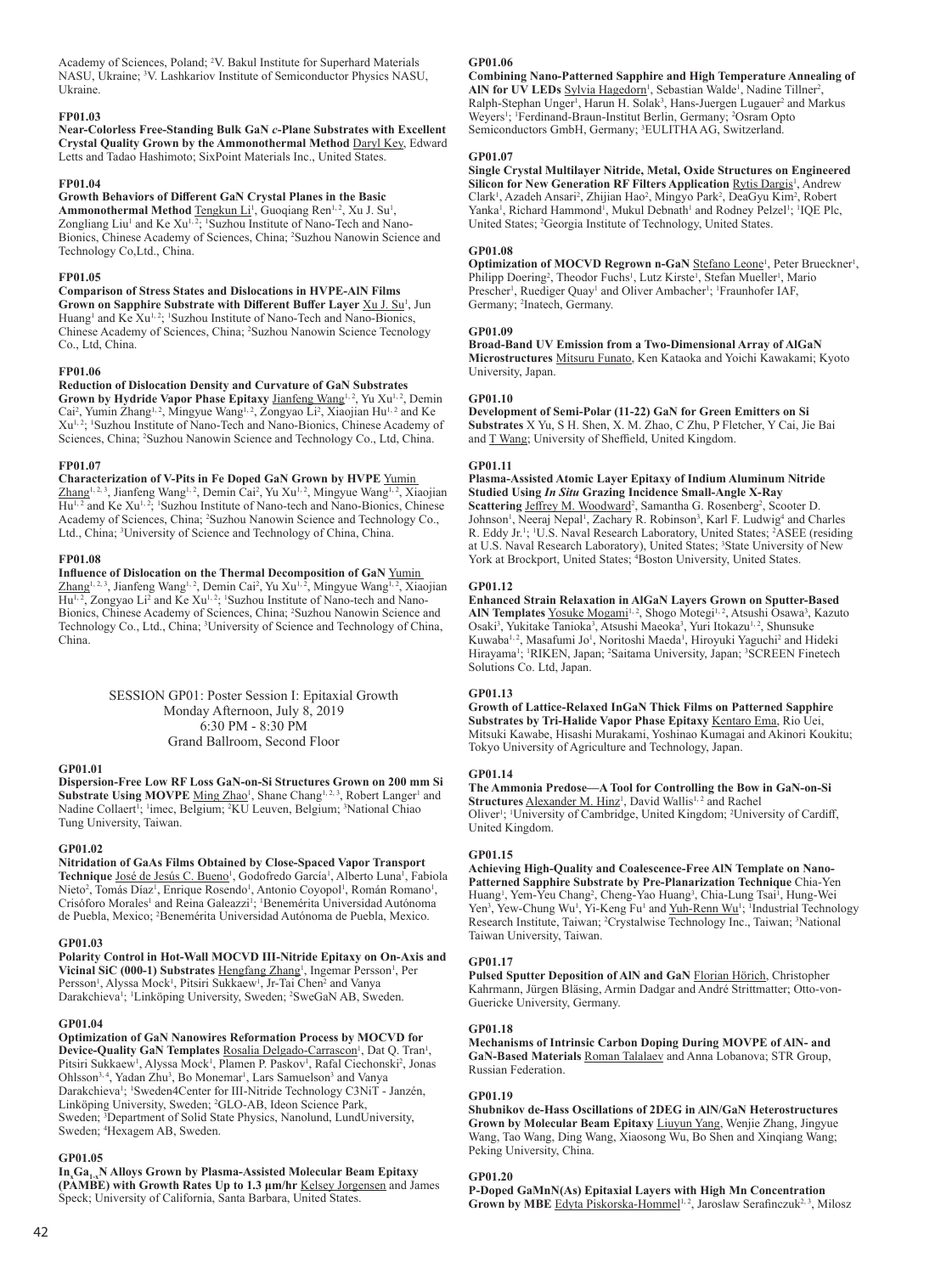Grodzicki<sup>2, 4</sup>, Dominika Majchrzak<sup>1, 2</sup>, Jean-Guy Rousset<sup>2</sup> and Detlef Hommel<sup>2, 4</sup>; <sup>1</sup>Institute of Low Temperature and Structure Research PAS W. Trzebiatowski Institute, Poland; <sup>2</sup> PORT Polish Center for Technology Development, Poland; <sup>3</sup>Faculty of Fundamental Problems of Technology, Wroclaw University of Science and Technology, Poland; <sup>4</sup>Faculty of Physics and Astronomy, University of Wroclaw, Poland.

## **GP01.21**

**Growth by PAMBE and Characterization of GaN Doped with As, Towards an Efficient p-Type Doping of III-N Semiconductors for Deep UV Emitters** Jean-Guy Rousset<sup>1</sup>, Ciechanowicz Paulina<sup>1, 2</sup>, Milosz Grodzicki<sup>1, 2</sup>, Edyta Piskorska-Hommel<sup>1, 3</sup>, Jaroslaw Serafinczuk<sup>1, 4</sup>, Ewelina Zdanowicz<sup>1, 5</sup>, Robert Kudrawiec<sup>1, 5</sup> and Detlef Hommel<sup>1, 2</sup>; <sup>1</sup>PORT - Polish Center for Technology Development, Poland; <sup>2</sup> Faculty of Physics and Astronomy, University of Wroclaw, Poland; <sup>3</sup>Institute of Low Temperature and Structure Research, Polish Academy of Sciences, Poland; <sup>4</sup> Faculty of Microsystems Electronics and Photonics, Wroclaw University of Science and Technology, Poland; <sup>5</sup>Faculty of Fundamental Problems of Technology, Wroclaw University of Science and Technology, Poland.

#### **GP01.22**

**Dramatic Improvement in the Surface Quality of High Temperature Annealed c-Plane (0001) Sapphire Substrates and Its Impact on the Quality of AlN Films from 1 nm to 2 µm** Habib Ahmad, Evan A. Clinton, Christopher M. Matthews, Zachary Engel and William A. Doolittle; Georgia Institute of Technology, United States.

## **GP01.23**

**PAMBE Growth of 1- or 2-ML Thick In(Ga)N/GaN Quantum Wells** Chen Li, Yurii Maidaniuk, Andrian Kuchuk, Yuriy Mazur, Mourad Benamara, Morgan Ware and Gregory Salamo; Institute for Nanoscience and Engineering, United States.

#### **GP01.25**

**Optimizing Underlayers for Efficient GaInN/GaN Quantum Well Structures—The Delicate Interplay of Hydrogen and Indium** Philipp Horenburg<sup>1</sup>, Fedor Alexej Ketzer<sup>1</sup>, Silke Wolter<sup>1</sup>, Torsten Langer<sup>1</sup>, Philipp Henning<sup>1,2</sup>, Shawutijiang (Savutjan) Sidikejiang (Sidik)<sup>1</sup>, Heiko Bremers<sup>1,2</sup>, Uwe Rossow<sup>1</sup> and **Andreas Hangleiter<sup>1, 2</sup>;** <sup>1</sup>Braunschweig University of Technology, Germany; <sup>2</sup> Braunschweig University of Technology, Germany.

#### **GP01.26**

**Suppressing the Compositional Nonuniformity of AlGaN Grown on HVPE-AIN Template with Large Macro-Steps** Xiaojuan Sun<sup>1, 2</sup>, Ke Jiang<sup>1, 2</sup>, Yuping Jia<sup>1, 2</sup>, Zhiming Shi<sup>1, 2</sup>, Shanli Zhang<sup>1, 2</sup> and Dabing Li<sup>1, 2</sup>, <sup>1</sup>Changchun Institute of Optics, Fine Mechanics and Physics, Chinese Academy of Sciences, China; <sup>2</sup> University of Chinese Academy of Sciences, China.

#### **GP01.27**

**Decreasing the Threading Dislocation Density of GaN Films by Preferentially Passivating the Etched Defect Pits** Ziguang Ma, Wei Hu and Hong Chen; Institute of Physics, Chinese Academy Sciences, China.

#### **GP01.28**

**Epitaxial Lateral Overgrowth of GaN on Partially Crystallized Cavity Engineered Sapphire Substrate** Jeonghwan Jang<sup>1</sup>, Jungel Ryu<sup>1</sup>, Duyoung Yang<sup>1</sup>, Daehan Choi<sup>1</sup>, Seungmin Lee<sup>1</sup>, Daeyoung Moon<sup>1</sup>, Giwoong Kim<sup>1</sup>, Jehong Oh<sup>1</sup>, Yongjo Park<sup>1</sup> and Euijoon Yoon<sup>1, 2, 3</sup>; <sup>1</sup>Seoul National University, Korea (the Republic of); <sup>2</sup> Research Institute of Advanced Materials, Korea (the Republic of); <sup>3</sup>Inter-University Semiconductor Research Center, Korea (the Republic of).

#### **GP01.29**

**Nitrogen-Rich Condition for High Efficiency P-Type Doping of GaN by Plasma-Assisted Molecular Beam Epitaxy** Haipeng Tang and Sharif Sadaf; National Research Council Canada, Canada.

#### **GP01.30**

**Simple and Accurate Modelling and Prediction of AlGaN MOVPE Growth for HEMT Structures** Matthew Charles, Joel Kanyandekwe and Matthieu Lafossas; CEA-LETI, France.

SESSION HP01: Poster Session I: Nanostructures and Nano-Devices Monday Afternoon, July 8, 2019 6:30 PM - 8:30 PM Grand Ballroom, Second Floor

## **HP01.01**

**The Influence of AlN Buffer Layer on the Growth of Self-Assembled GaN**  Nanocolumns on Graphene Andreas Liudi Mulyo<sup>1,2</sup>, Mohana Krishnappa Rajpalke<sup>1</sup>, Per Erik Vullum<sup>3</sup>, Helge Weman<sup>1</sup>, Katsumi Kishino<sup>2,4</sup> and <u>Bjørn-</u> Ove Fimland<sup>1</sup>; <sup>1</sup>Norwegian University of Science and Technology (NTNU), Norway; <sup>2</sup>Sophia University, Japan; <sup>3</sup>SINTEF Industry, Norway; <sup>4</sup>Sophia University, Japan.

## **HP01.02**

**Displacement Talbot Lithography for Nano-Engineering of III-Nitride**  Materials Pierre-Marie Coulon<sup>1</sup>, Benjamin Damilano<sup>2</sup>, Blandine Alloing<sup>2</sup>, Sebastian Walde<sup>3</sup>, Johannes Enslin<sup>4</sup>, Gunnar Kusch<sup>5</sup>, Pierre Chausse<sup>1</sup>, Stephane Vézian<sup>2</sup>, Sylvia Hagedorn<sup>3</sup>, Tim Wernicke<sup>4</sup>, Jean Massies<sup>2</sup>, Jesus Zuniga-Perez<sup>2</sup>, Markus Weyers<sup>3</sup>, Michael Kneissl<sup>4, 3</sup>, Carol Trager-Cowan<sup>5</sup>, Robert Martin<sup>5</sup> and Philip Shields<sup>1</sup>; <sup>1</sup>University of Bath, United Kingdom; <sup>2</sup>Université Côte d'Azur, CNRS, CRHEA, France; <sup>3</sup> Ferdinand-Braun-Institut, Germany; <sup>4</sup> Technische Universität Berlin, Institute of Solid State Physics, Germany; <sup>5</sup>University of Strathclyde, United Kingdom.

## **HP01.03**

**Structural Stability of GaN Nanowires in Aqueous Electrolytes Under High Optical Excitation Intensities** Florian Pantle, Max Kraut, Julia Winnerl, Martin Hetzl, Felix Eckmann, Ian D. Sharp and Martin Stutzmann; Walter Schottky Institute, Germany.

## **HP01.04**

**An Alternative Route for Low-Temperature Growth of Crystalline III-Nitride Thin Films and Nanostructures—Hollow-Cathode Plasma-**Assisted Atomic Layer Deposition Necmi Biyikli<sup>1</sup>, Adnan Mohammad<sup>1</sup>, Deepa Shukla<sup>2</sup> and Saidjafarzoda Ilhom<sup>1</sup>; <sup>1</sup>University of Connecticut, United States; <sup>2</sup>University of Connecticut, United States.

#### **HP01.05**

Ferroelectric Polarization Switching Behavior of  $\text{Hf}_{0.5}Zr_{0.5}O_2$  on Gallium **Nitride HEMT Heterostructures** Chunlei Wu, Hansheng Ye, Benjamin Grisafe, Suman Datta and Patrick Fay; University of Notre Dame, United States.

#### **HP01.06**

**High Linearity Double-Channel Al(In)GaN/GaN FinFET with High On-Current** Jun-Hyeok Lee, Jeong-Min Ju, Kyung-Wan Kim, Jeong-Gil Kim, Dong-Hyeok Son, Seung-Hyeon Kang, Yong-Soo Lee and Jung-Hee Lee; Kyungpook National University, Korea (the Republic of).

#### **HP01.07**

**Boosting Rabi Splitting of Exciton-Polaritons in a GaN Microrod by Manipulating Optical Modes** Guo Yu, Junchao Li, Menglai Lei, Hua Zong and Xiaodong Hu; Peking University, China.

#### **HP01.08**

**Wafer-Scale MoS<sub>2</sub>/GaN Heterostructure Growth Using Metalorganic Chemical Vapor Deposition** Taemyung Kwak, Juhun Lee, Hyunwoo Jang, Byeongchan So, Uiho Choi and Okhyun Nam; Korea Polytechnic University, Korea (the Republic of).

#### **HP01.09**

**Selective Area Growth of GaN Nanowires on Silicon Carbide** Theresa Hoffmann<sup>1</sup>, Andrea Wieland<sup>1</sup>, Julia Winnerl<sup>1</sup>, Markus Döblinger<sup>2</sup>, Sonja Matich<sup>1</sup> and Martin Stutzmann<sup>1</sup>; <sup>1</sup>Walter Schottky Institute, Germany; <sup>2</sup>Ludwig-Maximilians-Universität München, Germany.

## **HP01.10**

## **Analysis of GaN Vertical Nanowire Transistors with Negative**

**Transconductance as Well as Contact Potential Near Drain** Dong-Hyeok Son, Jeong-Gil Kim, Jun-Hyeok Lee, Hyeoun-Su Lee, Yong-Soo Lee and Jung-Hee Lee; Kyungpook National University, Korea (the Republic of).

#### **HP01.11**

**The Study of Size Dependent Carrier Capture and Recombination Rate of InGaN Nano-Disk in a Wire Array by Ultrafast Transient Absorption Spectroscopy** Pratim K. Saha, Shonal Chouksey, Vikas Pendem, Tarni Aggarwal, Ankit Udai, Swaroop Ganguly and Dipankar Saha; Indian Institute of Technology Bombay, India.

#### **HP01.12**

**Strongly Linear Polarized Emission from InGaN Quantum Wire Grown by MOCVD on c-Axis GaN Template** Hwan-Seop Yeo, Kwanjae Lee, Yong Chul Sim and Yong-Hoon Cho; Korea Advanced Institute of Science and Technology, Korea (the Republic of).

## **HP01.13**

**Lattice-Matched Nano/Mesoporous AlGaN DBRs for Vertical-Cavity**  GaN Nanowire Lasers on Si Substrates Mahmoud Behzadirad<sup>1</sup>, Morteza Monavarian<sup>1</sup>, Neal Wostbrock<sup>1</sup>, Saadat Mishkat-Ul-Masabih<sup>1</sup>, Alejandro Manjavacas<sup>2</sup>, Daniel Feezell<sup>1</sup> and Tito Busani<sup>1</sup>; <sup>1</sup>University of New Mexico, United States; <sup>2</sup>University of New Mexico, United States.

## **HP01.14**

**Birefringence of Subsurface Porous GaN Multilayers** Alexander Hinz, Peter Griffin, Tongtong Zhu, Rachel Oliver and Boning Ding; University of Cambridge, United Kingdom.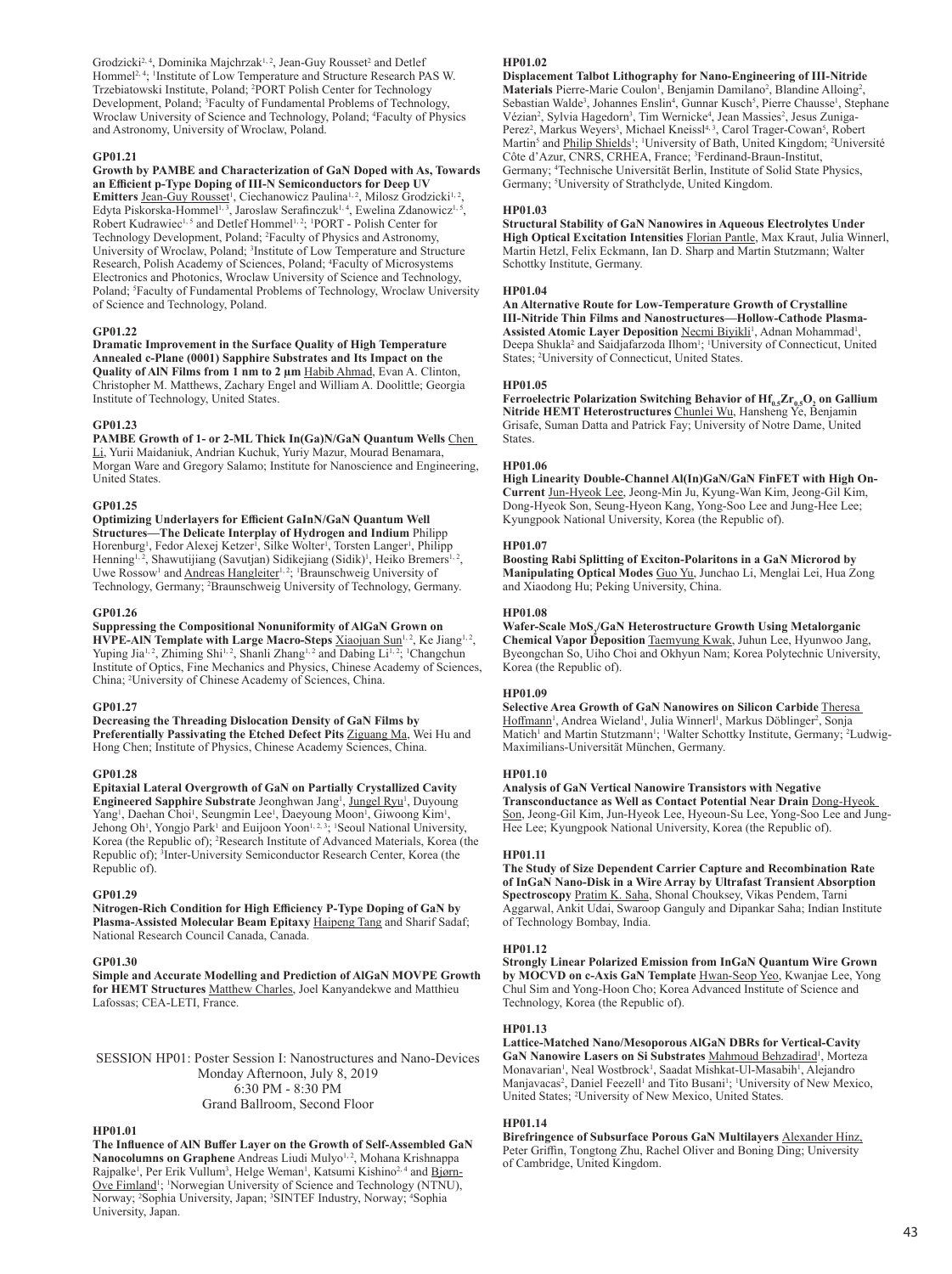SESSION IP01: Poster Session I: Optical and Electronic Properties Monday Afternoon, July 8, 2019 6:30 PM - 8:30 PM Grand Ballroom, Second Floor

#### **IP01.01**

**Direct Determination of Carrier Concentration in InGaN/GaN Quantum Wells by Photomodulated Reflectivity—Evidence that Efficiency Droop Process has a Greater than 3rd Power Dependence on Carrier**  Concentration Matthew Halsall<sup>1</sup>, Iain Crowe<sup>1</sup>, Rachel Oliver<sup>3</sup>, Menno Kappers<sup>3</sup> and Colin J. Humphreys<sup>2</sup>; <sup>1</sup>The University of Manchester, United Kingdom; <sup>2</sup>Queen Mary University of London, United Kingdom; <sup>3</sup>University of Cambridge, United Kingdom.

#### **IP01.02**

**Optical and Structural Properties of One-Directionally Lattice-Matched (11-22) Oriented AlInN/GaN Heterostructures** Shawutijiang (Savutjan) Sidikejiang (Sidik)<sup>1</sup>, Philipp Henning<sup>1, 2</sup>, Philipp Horenburg<sup>1</sup>, Heiko Bremers<sup>1, 2</sup>, Uwe Rossow<sup>1</sup>, Ferdinand Scholz<sup>3</sup> and Andreas Hangleiter<sup>1, 2</sup>; <sup>1</sup>Braunschweig University of Technology, Germany; <sup>2</sup> Braunschweig University of Technology, Germany; <sup>3</sup>University of Ulm, Germany.

#### **IP01.03**

**Temperature Dependent Capacitance-Voltage Spectroscopy of Self-**Assembled GaN Quantum Dot Ensembles Carlo A. Sgroi<sup>1</sup>, Julien Brault<sup>2</sup>, Jean-Yves Duboz<sup>2</sup>, Sébastien Chenot<sup>2</sup>, Arne Ludwig<sup>1</sup> and Andreas D. Wieck<sup>1</sup>; <sup>1</sup>Ruhr-Universität Bochum, Germany; <sup>2</sup>CNRS - CRHEA, France.

#### **IP01.04**

**Photoluminescence and Structural Properties of GaN/AlN SLs—Quantum**  Well Width vs Built-in Electric Field Effects **Andrian Kuchuk<sup>1</sup>**, Yuriy Mazur<sup>1</sup>, Yurii Maidaniuk<sup>1</sup>, Pijush Ghosh<sup>2</sup>, Hryhorii Stanchu<sup>1</sup>, Mourad Benamara<sup>1</sup>, Morgan Ware<sup>1</sup> and Gregory Salamo<sup>1</sup>; <sup>1</sup>Institute for Nanoscience and Engineering, United States; <sup>2</sup> Electrical Engineering Department, United States.

#### **IP01.05**

**Electrical Properties of GaN Schottky Barrier Diodes with 14 MeV Fast**  Neutron Irradiation Yuan Ren<sup>1, 3</sup>, Xing Lu<sup>1, 2</sup>, Huaxing Jiang<sup>2</sup>, Baijun Zhang<sup>1</sup>, Zhitao Chen<sup>3</sup> and Kei May Lau<sup>2</sup>; <sup>1</sup>Sun Yat-sen University, China; <sup>2</sup>Hong Kong University of Science and Technology, Hong Kong; <sup>3</sup>Guangdong Institute of Semiconductor Industrial Technology, China.

#### **IP01.06**

**All-Optical Determination of Free-Carrier Concentration and** 

Composition in Cubic GaN and AlGaN Elias Baron<sup>1</sup>, Michael Deppe<sup>2</sup>, Fabian Tacken<sup>2</sup>, Martin Feneberg<sup>1</sup>, Donat J. As<sup>2</sup> and Rüdiger Goldhahn<sup>1</sup>; <sup>1</sup>Ottovon-Guericke-Universität Magdeburg, Germany; <sup>2</sup> University of Paderborn, Germany.

## **IP01.07**

**Two-Wavelength Excited Photoluminescence Study of Upconversion**  Photoluminescence from GaPN Alloys Hiroyuki Yaguchi<sup>1</sup>, Wataru Takahashi<sup>1</sup>, Kengo Takamiya<sup>1</sup>, Shuhei Yagi<sup>1</sup>, Norihiko Kamata<sup>1</sup>, Yuji Hazama<sup>2</sup> and Hidefumi Akiyama<sup>2</sup>; 'Saitama University, Japan; <sup>2</sup>The University of Tokyo, Japan.

#### **IP01.08**

**Influence of the Strain Relaxation on the Optical Property of AlGaN**  Quantum Wells Yuri Itokazu<sup>1, 2</sup>, Yosuke Mogami<sup>1, 2</sup>, Shunsuke Kuwaba<sup>1, 2</sup>, Shogo Motegi<sup>1,2</sup>, Atsushi Osawa<sup>3</sup>, Kazuto Osaki<sup>3</sup>, Yukitake Tanioka<sup>3</sup>, Masafumi Jo<sup>1</sup>, Norihiko Kamata<sup>2</sup> and Hideki Hirayama<sup>1</sup>; <sup>1</sup>RIKEN, Japan; <sup>2</sup>Saitama University, Japan; <sup>3</sup> SCREEN Finetech Solutions Co. Ltd, Japan.

#### **IP01.09**

**Electron Beam Induced Current Study of Defects in InGaN LEDs**  and Laser Diode Structures Lucja Marona<sup>1, 2</sup>, Dario Schiavon<sup>1, 2</sup>, Szymon Grzanka<sup>1, 2</sup> and Piotr Perlin<sup>1, 2</sup>; <sup>1</sup>Institute of High Pressure Physics, Poland; <sup>2</sup>TopGaN, Poland.

#### **IP01.10**

**Deep Level Luminescence of HVPE Grown GaN by Below-Bandgap**  Photo-Excitation Daisuke Uehara<sup>1</sup>, Moe Kikuchi<sup>1</sup>, Bei Ma<sup>1</sup>, Ken Morita<sup>1</sup>, Hideto Miyake<sup>2</sup> and <u>Yoshihiro Ishitani'; 'Chi</u>ba University, Japan; <sup>2</sup>Mie University, Japan.

## **IP01.11**

**Characterization of Potential Fluctuations and Optical Constants in**   $AI_{1-x}$ **In**<sub>x</sub>**N** Alloys Grown on C-Plane GaN Substrate <u>Daichi Imai</u><sup>1</sup>, Tomoaki Yamaji<sup>1</sup>, Makoto Miyoshi<sup>2</sup>, Tetsuya Takeuchi<sup>1</sup> and Takao Miyajima<sup>1</sup>; <sup>1</sup>Meijo University, Japan; <sup>2</sup> Nagoya Institute of Technology, Japan.

#### **IP01.12**

**Direct Observation of the Carrier Behavior by Kelvin Probe Force**  Microscopy Yuping Jia<sup>1</sup>, Xiaojuan Sun<sup>1</sup>, Cuihong Kai<sup>1</sup>, Zhiming Shi<sup>1</sup> and Dabing Li<sup>1,2</sup>; <sup>1</sup>Changchun Institute of Optics, Fine Mechanics and Physics,

Chinese Academy of Sciences, China; <sup>2</sup> University of Chinese Academy of Sciences, China.

## **IP01.13**

**Interfacial Polarization of Thin Alq<sup>3</sup> , Gaq<sup>3</sup> and Erq<sup>3</sup> Films on GaN(0001)** Antoni Ciszewski, Milosz Grodzicki, Jakub Sito and Piotr Mazur; University of Wroclaw, Poland.

#### **IP01.14**

**Impact of Substrate Misorientation on Nanoscale Optical Properties of InGaN/GaN Quantum Wells** Thomas Weatherley, Wei Liu, Camille Haller, Jean-François Carlin, Raphaël Butté and Nicolas Grandjean; EPFL, Switzerland.

## **IP01.15**

**Double Differential Femto-Second Transient Absorption Spectroscopy for Real-Time Probing of Near-Surface Carrier and Photon Dynamics in Semiconductors** Shonal Chouksey and Dipankar Saha; Indian Institute of Technology Bombay, India.

#### **IP01.16**

**Effect of High Temperature Annealing on the Structural and Optical Effects of AlN Grown by Molecular Beam Epitaxy** Eric T. Reid, David A. Laleyan, Ping Wang and Zetian Mi; University of Michigan–Ann Arbor, United States.

#### **IP01.17**

**Surface Electronic Properties of Si-Doped AlGaN and the Thermionic Emission Characteristics with Adsorption of Alkali Metal Atoms** Shigeya Kimura<sup>1</sup>, Hisashi Yoshida<sup>1</sup>, Shota Uchida<sup>2</sup> and Akihisa Ogino<sup>2</sup>; <sup>1</sup>Toshiba, Japan; <sup>2</sup> Shizuoka University, Japan.

#### **IP01.18**

**First-Principles Calculation of Band Gaps of Al1-xIn<sup>x</sup> N Alloys and Short Period Al<sub>1</sub> In N/Al<sub>1</sub> In N Superlattices Takahiro Kawamura<sup>1</sup>, Yuma Fujita<sup>1</sup>,** Yuya Hamaji<sup>1</sup>, Toru Akiyama<sup>1</sup>, Yoshihiro Kangawa<sup>2</sup>, Izabela Gorczyca<sup>3</sup>, Tadeusz Suski<sup>3</sup>, Malgorzata Wierzbowska<sup>3</sup> and Stanislaw Krukowski<sup>3</sup>; <sup>1</sup>Mie University, Japan; <sup>2</sup>Kyushu University, Japan; <sup>3</sup>Institute of High Pressure Physics, Poland.

## **IP01.19**

**Optical Properties of Rare Earth Nitrides** Muhammad Azeem<sup>1, 2</sup>; <sup>1</sup>University of Sharjah, United Arab Emirates; <sup>2</sup> Victoria University of Wellington, New Zealand.

#### **IP01.20**

**Effects of 3 MeV Proton Radiation on Ultrawide Bandgap Aluminum Nitride Schottky Barrier Diodes** Jossue Montes, Houqiang Fu, Tsung-Han Yang, Hong Chen, Xuanqi Huang, Kai Fu, Izak Baranowski and Yuji Zhao; Arizona State University, United States.

#### **IP01.21**

**Electrical Characterization of Vertically Conducting GaN-on-Si Heterojunctions** Christopher M. Matthews, Evan A. Clinton and William A. Doolittle; Georgia Institute of Technology, United States.

SESSION JP01: Poster Session I: Defect Characterization and Engineering Monday Afternoon, July 8, 2019 6:30 PM - 8:30 PM

Grand Ballroom, Second Floor

#### **JP01.01**

**Issues in the Extraction by X-Ray Diffraction of Threading Dislocations Density in GaN Films Grown on Silicon Substrate** Victor R. Yon, Patrice Gergaud, Emmanuel Nolot and Matthew Charles; CEA, France.

#### **JP01.02**

**Behavior of Dislocations Propagating from GaN Substrate to Epitaxial**  Layer Sho Inotsume<sup>1, 2</sup>, Nobuhiko Kokubo<sup>1, 2, 3</sup>, Hisashi Yamada<sup>2</sup>, Shoichi Onda<sup>1</sup>, Jun Kojima<sup>1</sup>, Junji Ohara<sup>1, 4</sup>, Shunta Harada<sup>1</sup>, Miho Tagawa<sup>1</sup> and Toru Ujihara<sup>1, 2</sup>; <sup>1</sup>Nagoya Graduate Schools, Japan; <sup>2</sup>AIST GaN-OIL, Japan; <sup>3</sup>Current affiliation: Hitachi, Ltd, Japan; <sup>4</sup>Current affiliation: DENSO Corporation, Japan.

## **JP01.04**

**DLTS Investigation of Transient Capacitance and Trap States on p-GaN**  Gate HEMT Structures Song Yang<sup>1</sup>, Sen Huang<sup>2</sup>, Jin Wei<sup>1</sup>, Yuru Wang<sup>1</sup>, Zheyang Zheng<sup>1</sup>, Jiabei He<sup>1</sup> and Kevin J. Chen<sup>1</sup>; <sup>1</sup>The Hong Kong University of Science and Technology, Hong Kong; <sup>2</sup> Institute of Microelectronics, Chinese Academy of Sciences, China.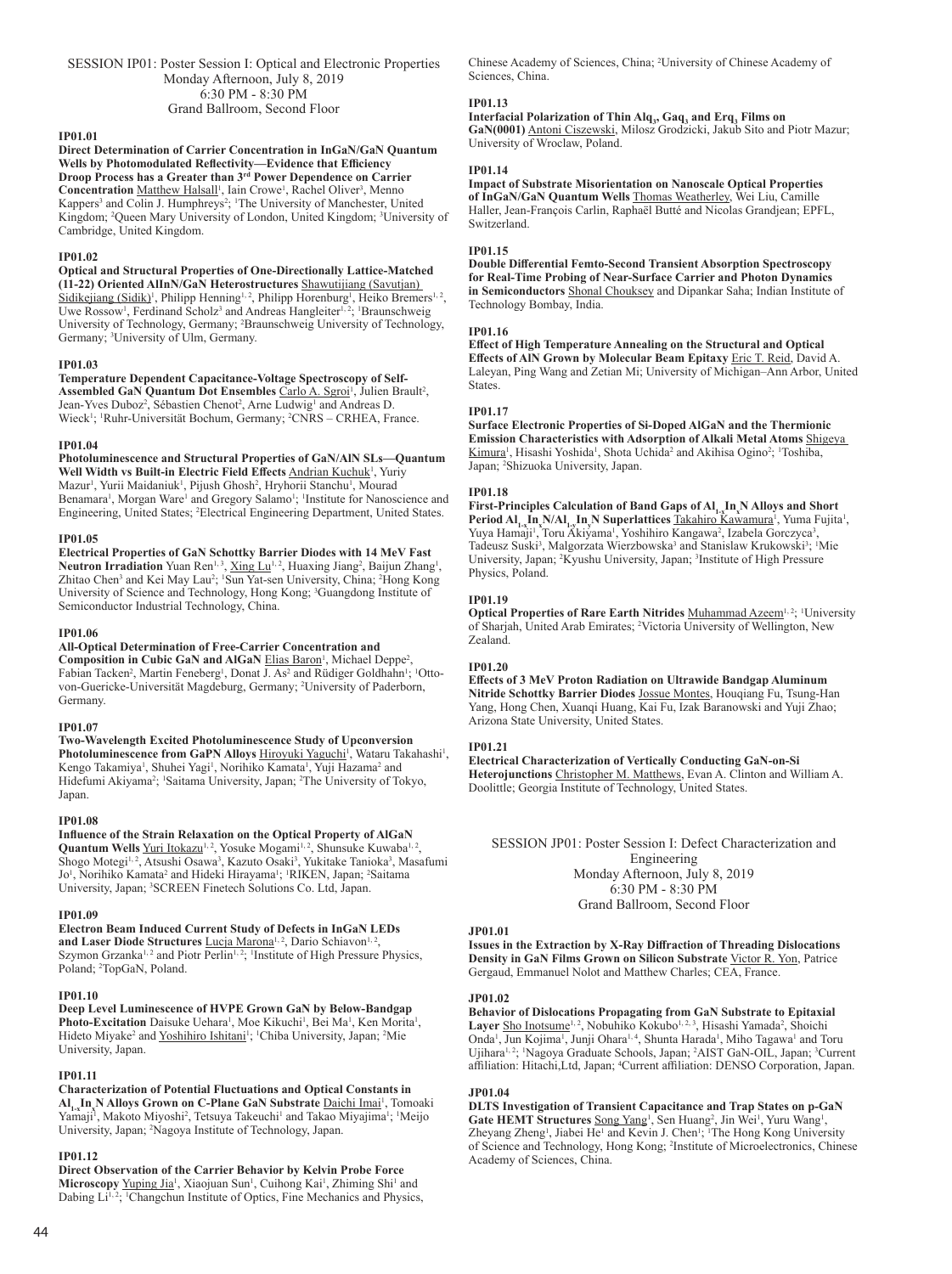## **JP01.05**

**Annealing Behavior of Deep Levels in Carbon Implanted n-GaN** Giovanni Alfieri and Vinoth K. Sundaramoorthy; ABB, Switzerland.

## **JP01.06**

**Multilateral Investigation of Electrical and Microstructural Properties of**  Threading Dislocations in Na-Flux-Grown GaN Crystals Takeaki Hamachi<sup>1</sup>, Tetsuya Tohei<sup>1</sup>, Masayuki Imanishi<sup>2</sup>, Yusuke Mori<sup>2</sup> and Akira Sakai<sup>1</sup>; <sup>1</sup>Osaka University, Japan; <sup>2</sup> Osaka University, Japan.

#### **JP01.07**

**GaN Surface Sputter Damage Investigated Using Deep-Level Transient**  Spectroscopy **Xiaoyan Tang<sup>1</sup>**, Simon Hammersley<sup>1</sup>, Vladimir Markevich<sup>1</sup>, Iain Crowe<sup>1</sup>, Ian Hawkins<sup>1</sup>, Trevor Martin<sup>2</sup>, Tony Peaker<sup>1</sup> and Matthew Halsall<sup>1</sup>; <sup>1</sup>University of Manchester, United Kingdom; <sup>2</sup>IQE, United Kingdom.

## **JP01.08**

**Surface States in AlGaN/GaN High Electron Mobility Transistors— Qualitative Profiles from Channel Photocurrent Spectroscopy** Yury Turkulets and Ilan Shalish; Ben Gurion University in the Negev, Israel.

#### **JP01.09**

**Defects Characterization of Mg Implanted Homoepitaxial GaN on High Quality GaN Substrates** Yekan Wang<sup>1</sup>, Kenny Huynh<sup>1</sup>, Tingyu Bai<sup>1</sup>, Mathew H. Breckenridge<sup>2</sup>, James Tweedie<sup>3</sup>, Michal Boćkowski<sup>4</sup>, Yuzi Liu<sup>5</sup>, Ramón Collazo<sup>2</sup>, Zlatko Sitar<sup>2</sup> and Mark Goorsky<sup>1</sup>; <sup>1</sup>University of California Los Angeles, United States; <sup>2</sup> North Carolina State University, United States; <sup>3</sup> Adroit Materials, Inc, United States; <sup>4</sup>Institute of High Pressure Physics, Poland; <sup>5</sup>Argonne National Laboratory, United States.

#### **JP01.10**

**The Impact Of Point Defects Present in He Implanted N-Type and P-Type GaN Layers on Thermal Decomposition of InGaN/GaN QWs in Blue and**  Green LED and Laser Diodes Emitters Mikolaj Grabowski<sup>1</sup>, Ewa Grzanka<sup>1, 2</sup>, Szymon Grzanka<sup>1, 2</sup>, Artur Lachowski<sup>1, 6</sup>, Julita Smalc-Koziorowska<sup>1, 2</sup>, Robert Czernecki<sup>1, 2</sup>, Roman Hrytsak<sup>1, 3</sup>, Grzegorz Gawlik<sup>4</sup>, Andrzej Turos<sup>4, 5</sup> and Mike Leszczynski<sup>1, 2</sup>; <sup>1</sup>Institute of High Pressure Physics Polish Academy of Sciences, Poland; <sup>2</sup>Top-GaN Ltd, Poland; <sup>3</sup>University of Rzeszow, Poland; <sup>4</sup>Institute of Electronic Materials Technology, Poland; <sup>5</sup>Institute of Electron Technology, Poland; <sup>6</sup>Warsaw University of Technology, Poland.

#### **JP01.11**

**Microstructural and Compositional Analysis of N-Polar GaN:Mg Hillock**   $\bf{Structures}$   $\overline{\rm{Emma}~Rocco^1}$ , Isra Mahaboob<sup>1</sup>, Kasey Hogan<sup>1</sup>, Sean A. Tozier<sup>1</sup> , Vincent Meyers<sup>1</sup>, Benjamin McEwen<sup>1</sup>, Olivia Licata<sup>2</sup>, Baishakhi Mazumder<sup>2</sup>, Jamie Hart<sup>3</sup>, Mitra Taheri<sup>3</sup>, Michael Reshchikov<sup>4</sup> and Fatemeh (Shadi) Shahedipour-Sandvik<sup>1</sup>; <sup>1</sup>SUNY Polytechnic Institute, Colleges of Nanoscale Science and Engineering, United States; <sup>2</sup> University at Buffalo, United States; <sup>3</sup> Drexel University, United States; <sup>4</sup> Virginia Commonwealth University, United States.

#### **JP01.12**

**Electronic Properties of GaN Nanopipe Threading Dislocation with M-Plane Surface** Takashi Nakano<sup>1</sup>, Kenta Chokawa<sup>1</sup>, Masaaki Araidai<sup>2, 1</sup>, Kenji Shiraishi<sup>2, 1</sup>, Atsushi Oshiyama<sup>2</sup>, Shigeyoshi Usami<sup>1</sup>, Akira Kusaba<sup>3</sup>, Yoshihiro Kangawa<sup>4, 2</sup>, Atsushi Tanaka<sup>2</sup>, Yoshio Honda<sup>2, 1</sup> and Hiroshi Amano<sup>2, 1</sup>; <sup>1</sup>Graduate School of Engineering, Nagoya University, Japan; <sup>2</sup>Institute of Materials and Systems for Sustainability, Nagoya University, Japan; <sup>3</sup>Graduate School of Engineering, Kyushu University, Japan; <sup>4</sup>Research Institute for Applied Mechanics Kyushu University, Japan.

#### **JP01.13**

**Transient Hall Effect Characterization of Non-Exponential Photocarrier Decay in AlGaN/GaN Heterostructures** David R. Daughton, BoKuai Lai and Jeffrey Lindemuth; Lake Shore Cryotronics, United States.

#### **JP01.14**

**Characteristics of Proton Irradiated AlGaN/GaN HEMTs Structures** Jaime Freitas; U.S. Naval Research Laboratory, United States.

> SESSION KP01: Poster Session: Structural Analysis Monday Afternoon, July 8, 2019 6:30 PM - 8:30 PM Grand Ballroom, Second Floor

#### **KP01.01**

**Correlation Between Surface Nanostructure and Luminescence in Mg-Doped GaN Layers Grown on Miscut GaN Substrates Po-Yi Su<sup>1</sup>, Hanxiao** Liu<sup>1</sup>, Shuo Wang<sup>1</sup>, Hongpo Hu<sup>2</sup>, Binzhong Dong<sup>2</sup>, Zhihao Wu<sup>2</sup>, Jiangbo Wang<sup>2</sup>, Rong Liu<sup>2</sup> and Fernando Ponce<sup>1</sup>; <sup>1</sup>Arizona State University, United States; <sup>2</sup>HC SemiTek Corporation, China.

#### **KP01.02**

**Analysis of Highly Si-Doped GaN Using Various Lattice Vibration Modes Observed by Infrared and Raman Spectroscopy** Bei Ma; Chiba University, Japan.

## **KP01.03**

**Observation of Lattice-Plane Bending Angle Modulation of Mg-Doped**  GaN Homo-Epitaxy by X-Ray Diffraction Topography Jaemyung Kim<sup>1</sup>, Okkyun Seo<sup>1</sup>, Chulho Song<sup>2</sup>, Satoshi Hiroi<sup>1</sup>, Yanna Chen<sup>3</sup>, Yoshihiro Irokawa<sup>4</sup>, Toshihide Nabatame<sup>4</sup>, Yasuo Koide<sup>4</sup> and Osami Sakata<sup>1</sup>; <sup>1</sup>National Institute for Materials Science, Japan; <sup>2</sup>NISSAN ARC, LTD., Japan; <sup>3</sup>Northwestern University, United States; <sup>4</sup>National Institute for Materials Science, Japan.

#### **KP01.04**

**Structural Analyses of GaInN Films Grown at Different Temperatures on (0001)GaN/a-Al<sub>2</sub>O<sub>3</sub> Templates by RF-MBE** Soichiro Ohno<sup>1</sup> , Tomohiro Yamaguchi<sup>1</sup>, Tsutomu Araki<sup>2</sup>, Tohru Honda<sup>1</sup>, Takeyoshi Onuma<sup>1</sup>, Hideki Hashimoto<sup>1</sup>, Yusuke Nakajima<sup>1</sup>, Hiroki Hirukawa<sup>1</sup> and Ryosuke Yoshida<sup>1</sup>; 'Kogakuin University, Japan; <sup>2</sup>Ritsumeikan university, Japan.

#### **KP01.05**

**Mechanical Stress Mapping of GaN and AlInGaP Films by Raman Scattering Spectroscopy for Characterization of LEDs** David M. Miller, Darren Dunphy, Xiaoru Guo, Gregory Stone and Sungwook Huh; Lumileds, United States.

SESSION MP01: Poster Session I: New Materials and Device **Concepts** Monday Afternoon, July 8, 2019 6:30 PM - 8:30 PM

Grand Ballroom, Second Floor

#### **MP01.01**

**Efficient Hybrid Organic/Inorganic P-N White Light-Emitting Diodes with 4,4'-cyclohexane-1,1-diylbis[N,N-bis(4-methylphenyl)aniline] as Hole**  Transport Layer *Danbei Wang<sup>1</sup>*, Bin Liu<sup>1</sup>, Hongmei Zhang<sup>2</sup>, Hong Zhao<sup>1</sup>, Tao Tao<sup>1</sup>, Zili Xie<sup>1</sup>, Rong Zhang<sup>1, 3</sup> and Youdou Zheng<sup>1</sup>; <sup>1</sup>Nanjing University, China; <sup>2</sup> Institute of Advanced Materials (IAM), Nanjing University of Posts and Telecommunications, China; <sup>3</sup>Xiamen University, China.

#### **MP01.02**

Boron Rich B(Al)N Alloys Grown by MOVPE Adama Mballo<sup>1</sup>, Phuong Vuong<sup>1</sup>, Tinh Tran<sup>2</sup>, Suresh Sundaram<sup>1, 3, 4</sup>, Yacine Halfaya<sup>1</sup>, Feras AlQatari<sup>2</sup> , Xiao Tang<sup>2</sup>, Xiaohang Li<sup>2</sup>, Paul Voss<sup>1,4</sup> and Abdallah Ougazzaden<sup>1,4</sup>; <sup>1</sup>CNRS, UMI 2958, G T - CNRS, France; <sup>2</sup>King Abdullah University of Science and Technology, Saudi Arabia; <sup>3</sup>GT Lorraine, France; <sup>4</sup>Georgia Institute of Technology, France.

#### **MP01.03**

**Structural and Electronic Properties of the V-V Compounds Isoelectronic to GaN and Isostructural to Gray Arsenic** Zhao Yang, Dan Han and Shiyou Chen; East China Normal University, China.

#### **MP01.04**

**Proposal of N-Polar (Al)GaN/AlN High Electron Mobility Transistor and**  its Heteroepitaxy **Tadatoshi Ito<sup>1</sup>, Narihito Okada<sup>1</sup>, Ryota Sakamoto<sup>1</sup>, Tatsuya** Isono<sup>1</sup>, Yongzhao Yao<sup>2</sup>, Yukari Ishikawa<sup>2</sup> and Kazuyuki Tadatomo<sup>1</sup>; <sup>1</sup>Yamaguchi University, Japan; <sup>2</sup> Japan Fine Ceramics Center (JFCC), Japan.

#### **MP01.05**

**Growth of AlN Barriers in Al/AlN/Al SIS Josephson Junctions by**  Low Temperature Atomic Layer Epitaxy Charles R. Eddy Jr.<sup>1</sup>, Daniel J. Pennachio<sup>2</sup>, Joon S. Lee<sup>2</sup>, Anthony McFadden<sup>2</sup>, Samantha G. Rosenberg<sup>3, 1</sup> , Yu H. Chang<sup>2</sup> and Chris J. Palmstrøm<sup>2</sup>; <sup>1</sup>Naval Research Laboratory, United States; <sup>2</sup>University of California Santa Barbara, United States; <sup>3</sup>American Society for Engineering Education, United States.

## **MP01.06**

**GaN/AlInO Waveguide for Visible Light Communications** Rebecca M. Lentz, Matthew R. Peart and Jonathan J. Wierer; Lehigh University, United States.

#### **MP01.07**

**Insights into Nucleation and Growth of Thermodynamically Controlled CVD Growth of Hexagonal Boron Nitride (h-BN)** Ankit Rao and Srinivasan Raghavan; Indian Institute of Science, India.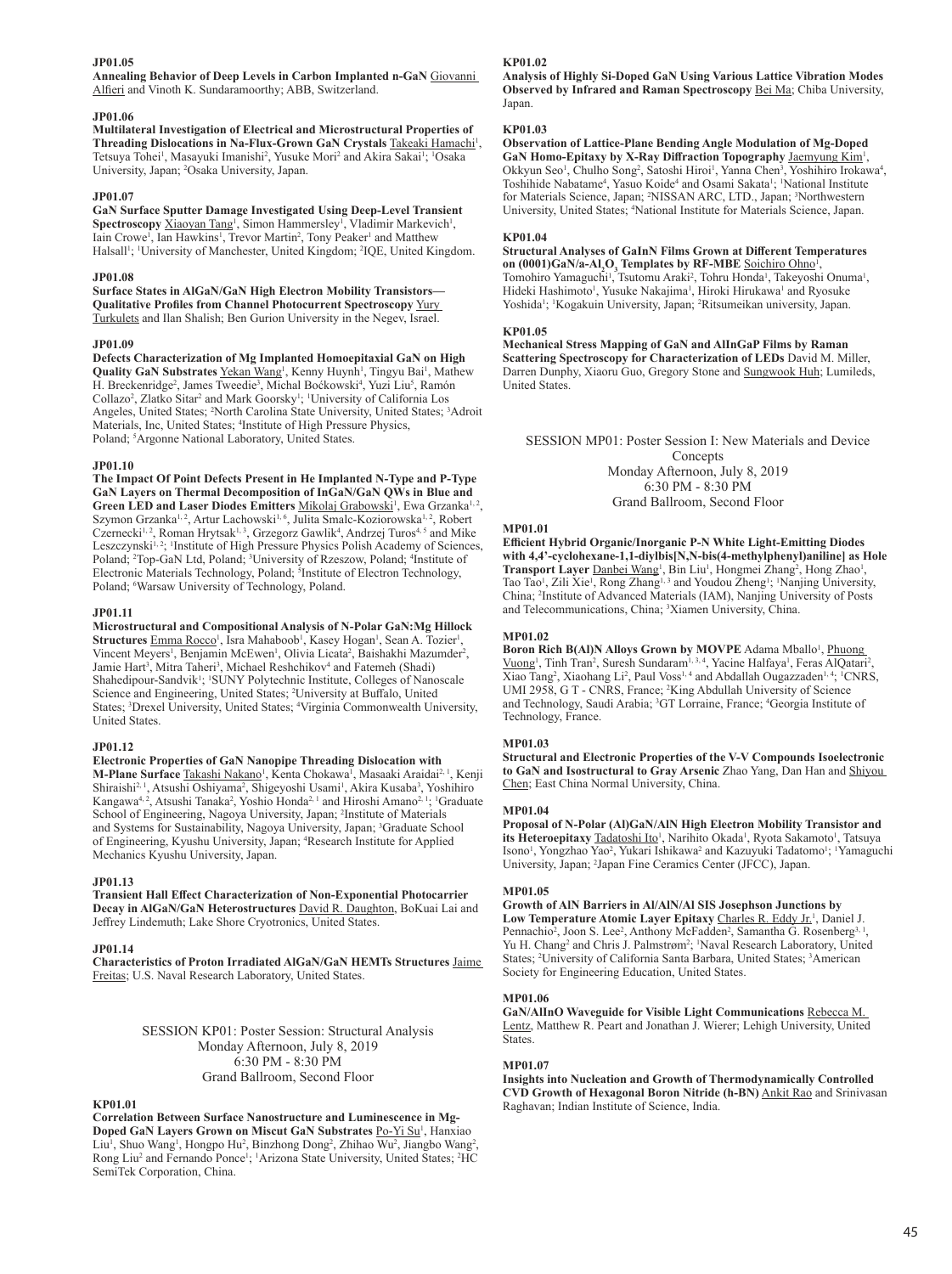# **TUESDAY PRESENTATIONS**

## \* Invited Paper

SESSION A03: Efficiency in Light Emitters Session Chairs: Yasufumi Fujiwara and Yoichi Kawakami Tuesday Morning, July 9, 2019 Evergreen Ballroom E-F, Lobby Level

## **8:30 AM \*A03.01**

**Exploring the Fundamentals of Efficiency in III-N LEDs** James Speck; University of California, United States.

#### **9:00 AM A03.02**

**Demonstration of Tunneling and Sub-Bandgap Recombination in InGaN**  LEDs at Extremely Low Current Levels Nicola Renso, Matteo Buffolo, Carlo De Santi, Gaudenzio Meneghesso, Enrico Zanoni and Matteo Meneghini; University of Padova, Italy.

## **9:15 AM A03.03**

Auger Recombination in AlGaN/AIN Quantum Wells **Felix Nippert<sup>1</sup>**, Mohammad Tollabi Mazraehno<sup>1, 2</sup>, Matthew J. Davies<sup>2</sup>, Marc P. Hoffmann<sup>2</sup>, Hans-Juergen Lugauer<sup>2</sup>, Thomas Kure<sup>1</sup>, Michael Kneissl<sup>1</sup>, Axel Hoffmann<sup>1</sup> and Markus R. Wagner<sup>1</sup>; <sup>1</sup>Technische Univeristät Berlin, Germany; <sup>2</sup>OSRAM Opto Semiconductors GmbH, Germany.

#### **9:30 AM A03.04**

**On the Origin of Thermal and Efficiency Droop in III-Nitride Light-Emitting Diodes—A Temperature-Dependent Carrier Dynamics Method** Arman Rashidi, Morteza Monavarian, Andrew A. Aragon and Daniel Feezell; Center for High-Technology Materials, The University of New Mexico, United States.

#### **9:45 AM A03.05**

**Modeling of Thermal Droop in InGaN Layers and UV-A LEDs— Contribution of SRH Recombination and Thermionic Escape** Carlo De Santi, Matteo Meneghini, Desiree Monti, Gaudenzio Meneghesso and Enrico Zanoni; University of Padova, Italy.

#### **10:00 AM A03.06**

**Modeling of Lateral Carrier Diffusion by Considering Indium Composition Fluctuation in Green InGaN LEDs and the Influences of QW Numbers** Ren-Shiun Liou<sup>1</sup>, Guillaume Lheureux<sup>2</sup>, Bastien Bonef<sup>2</sup>, Cheyenne Lynsky<sup>2</sup>, Ryan White<sup>2</sup>, Abdullah Alhassan<sup>2</sup>, James Speck<sup>2</sup>, Claude Weisbuch<sup>2, 4</sup> and Yuh-Renn Wu<sup>1, 3</sup>; <sup>1</sup>National Taiwan University, Taiwan; <sup>2</sup> University of California, Santa Barbara, United States; <sup>3</sup> Industrial Technology Research Institute, Taiwan; <sup>4</sup> CNRS-Ecole Polytechnique, France.

## **10:15 AM BREAK**

SESSION A04: Light Emitter Systems Session Chairs: Philippe Boucaud, T. Paul Chow and Piotr Perlin Tuesday Morning, July 9, 2019 Evergreen Ballroom E-F, Lobby Level

#### **10:45 AM \*A04.01**

## **Gallium Nitride Micro-LED Drive Circuits for Visible Light**

Communications Johannes Herrnsdorf<sup>1</sup>, Jonathan McKendry<sup>1</sup>, Alexander Griffiths<sup>1</sup>, Michael Strain<sup>1</sup>, Robert Henderson<sup>2</sup> and Martin Dawson<sup>1</sup>; <sup>1</sup>University of Strathclyde, United Kingdom; <sup>2</sup> University of Edinburgh, United Kingdom.

## **11:15 AM A04.02**

**Heterogeneously Integrated InGaN Laser—A Grand Challenge from**  Perspective of Silicon Photonics Toshihiro Kamei<sup>1,2</sup>, Takeshi Kamikawa<sup>1</sup>, Masahiro Araki<sup>1</sup>, Steven P. DenBaars<sup>1</sup>, Shuji Nakamura<sup>1</sup> and John E. Bowers<sup>1</sup>; <sup>1</sup>University of California, Santa Barbara, United States; <sup>2</sup>National Institute of Advanced Industrial Science and Technology, Japan.

## **11:30 AM A04.03**

**A III-Nitride on Silicon Nanophotonic Platform—Electrical Injection**  and Microlaser Photonic Circuits **Farsane Tabataba-Vakili<sup>1,2</sup>, Stéphanie** Rennesson<sup>3</sup>, Benjamin Damilano<sup>3</sup>, Laetitia Doyennette<sup>4</sup>, Christelle Brimont<sup>4</sup>, Thierry Guillet<sup>4</sup>, Eric Frayssinet<sup>3</sup>, Julien Brault<sup>3</sup>, Jean-Yves Duboz<sup>3</sup>, Iannis Roland<sup>1</sup>, Moustafa El Kurdi<sup>1</sup>, Xavier Checoury<sup>1</sup>, Sébastien Sauvage<sup>1</sup>, Fabrice Semond<sup>3</sup>, Bruno Gayral<sup>2</sup> and Philippe Boucaud<sup>3</sup>; <sup>1</sup>C2N, CNRS, University Paris-Sud, Université Paris-Saclay, France; <sup>2</sup> CEA, INAC-PHELIQS,

University Grenoble Alpes, France; <sup>3</sup> Université Côte d'Azur, CRHEA-CNRS, France; <sup>4</sup> L2C, Université de Montpellier, France.

## **11:45 AM A04.04**

**MOVPE of Cascaded LEDs Using GaN:Mg/GaN:Ge Tunnel Junctions** Silvio Neugebauer, Jürgen Bläsing, Armin Dadgar and André Strittmatter; Otto-von-Guericke University Magdeburg, Germany.

## **12:00 PM A04.05**

**High-Power InGaN Superluminescent Diode with 400-MHz Modulation Bandwidth Exciting Perovskite Nanocrystals for Solid-State Lighting and Visible Light Communication Abdullah A. Alatawi1, 2, Jorge A. Holguin-**Lerma<sup>1</sup>, Chun H. Kang<sup>1</sup>, Chao Shen<sup>1</sup>, Ibrahim Dursun<sup>4</sup>, Lutfan Sinatra<sup>3</sup>, Abdulrahman M. Albadri<sup>2</sup>, Ahmed Y. Alyamani<sup>2</sup>, Osman M. Bakr<sup>4</sup>, Tien Khee Ng<sup>1</sup> and Boon S. Ooi<sup>1</sup>; <sup>1</sup>King Abdullah University of Science and Technology (KAUST), Saudi Arabia; <sup>2</sup> King Abdulaziz City for Science and Technology (KACST), Saudi Arabia; <sup>3</sup> Quantum Solutions LLC, Saudi Arabia; <sup>4</sup> King Abdullah University of Science and Technology (KAUST), Saudi Arabia.

#### **12:15 PM A04.06**

**Room-Temperature Continuous-Wave Electrically Injected GaN-on-Si Microdisk Lasers** Meixin Feng, Jin Wang, Jianxun Liu, Qian Sun, Hongwei Gao, Yu Zhou, Jianping Liu, Shuming Zhang, Deyao Li, Liqun Zhang and Hui Yang; Suzhou Institute of Nano-Tech and Nano-Bionics, Chinese Academy of Sciences, China.

> SESSION B03: High Frequency HEMTs Session Chairs: Debdeep Jena and Farid Medjdoub Tuesday Morning, July 9, 2019 Cedar Ballroom, Second Floor

## **8:30 AM \*B03.01**

**W Band and Beyond GaN Devices Yan Tang<sup>1</sup>, D. Micovic<sup>2</sup>, D. Regan<sup>1</sup>, J.** Wong<sup>1</sup>, A. Schmitz<sup>1</sup>, S. Kim<sup>1</sup> and A. Corrion<sup>1</sup>; <sup>1</sup>HRL Laboratories, LLC, United States; <sup>2</sup>Raytheon, United States.

## **9:00 AM B03.02**

**Evaluation of Bias-Dependent Electron Velocity in mm-Wave N-Polar GaN Deep Recess HEMTs Extracted from Small-Signal Equivalent Circuit**  Parameters **Brian Romanczyk<sup>1</sup>, Matthew Guidry<sup>1</sup>, Xun Zheng<sup>1</sup>, Haoran** Li<sup>1</sup>, Elaheh Ahmadi<sup>2</sup>, Stacia Keller<sup>1</sup> and Umesh K. Mishra<sup>1</sup>; <sup>1</sup>University of California, Santa Barbara, United States; <sup>2</sup> University of Michigan, United **States**.

## **9:15 AM B03.03**

Deeply-Scalded GaN-on-Si HEMTs with *f*<sub>T</sub> up to 300 GHz Zhihong<br>Liu<sup>1</sup>, Weichuan Xing<sup>2</sup>, Hanlin Xie<sup>1</sup>, Kumud Ranjan<sup>2</sup>, Kenneth E. Lee<sup>1</sup> and Geok Ing Ng<sup>2</sup>; <sup>1</sup>Singapore-MIT Alliance for Research and Technology, Singapore; <sup>2</sup> Nanyang Technological University, Singapore.

## **9:30 AM B03.04**

**High Linearity Graded AlGaN Channel Field Effect Transistors with**  Epitaxial Passivation Shahadat H. Sohel<sup>1</sup>, Andy Xie<sup>2</sup>, Edward Beam<sup>2</sup>, Hao Xue<sup>1</sup>, Towhidur Razzak<sup>1</sup>, Sanyam Bajaj<sup>1</sup>, Yu Cao<sup>2</sup>, Wu Lu<sup>1</sup> and Siddharth Rajan<sup>1</sup>; <sup>1</sup>The Ohio State University, United States; <sup>2</sup>Qorvo, Inc., United States.

#### **9:45 AM \*B03.05**

**Next Generation RF Switches Using the Super Lattice Castellated**  Field Effect Transistor (SLCFET) **Robert S. Howell**; Northrop Grumman Corporation, United States.

## **10:15 AM BREAK**

SESSION B04: Vertical Devices Session Chairs: Rongming Chu and Hu Liang Tuesday Morning, July 9, 2019 Cedar Ballroom, Second Floor

#### **10:45 AM B04.01**

**Vertical GaN Fin Transistor for High Power RF Applications** Nadim Chowdhury<sup>1</sup>, Qingyun Xie<sup>1</sup>, Ujwal Radhakrishna<sup>1</sup>, Joshua A. Perozek<sup>1</sup>, Xingyu Zou<sup>1</sup>, Thomas Jokinen<sup>2</sup>, Garrett J. Schlenvogt<sup>2</sup>, Dimitri A. Antoniadis<sup>1</sup> and Tomas Palacios<sup>1</sup>; <sup>1</sup>Massachusetts Institute of Technology, United States; <sup>2</sup>Silvaco, Inc., United States.

## **11:00 AM B04.02**

**Vertical GaN-on-Si Power Devices** Elison Matioli; Ecole Polytechnique Federale de Lausanne, Switzerland.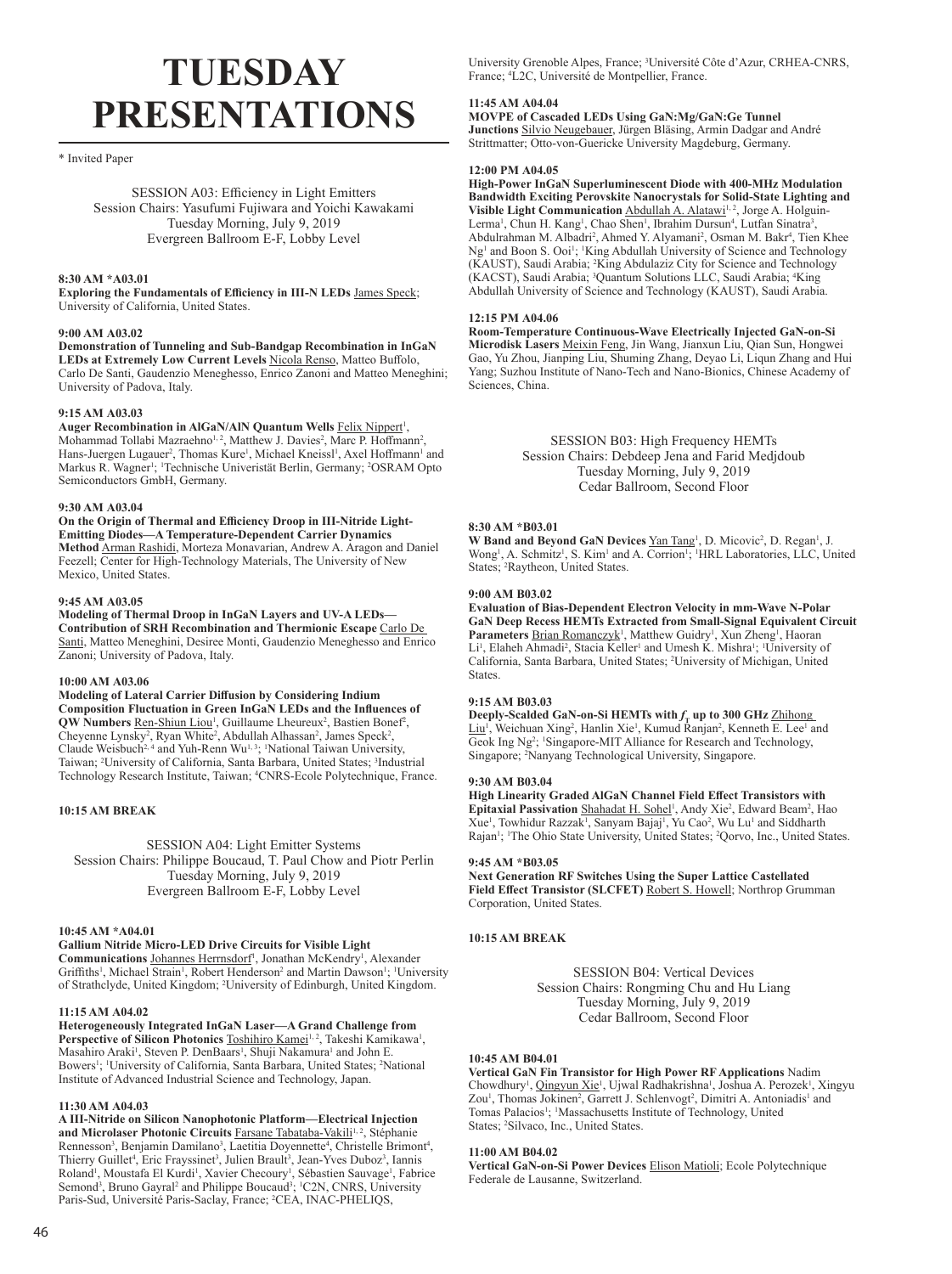## **11:15 AM B04.03**

**Leakage and Breakdown Mechanisms of 1.2 kV GaN Vertical**  Power FinFETs Ming Xiao<sup>1</sup>, Xiang Gao<sup>2</sup>, Tomas Palacios<sup>3</sup> and Yuhao Zhang<sup>1</sup>; <sup>1</sup>Virginia Tech, United States; <sup>2</sup>IQE RF LLC, United States; <sup>3</sup>Massachusetts Institute of Technology, United States.

#### **11:30 AM B04.04**

**Threshold Voltage Variations in Semi-Vertical GaN-on-Si FETs—A**  Comprehensive Study **Kalparupa Mukherjee<sup>1</sup>, Matteo Borga<sup>1</sup>, Maria S.** Ruzzarin<sup>1</sup>, Steve Stoffels<sup>2</sup>, Karen Geens<sup>2</sup>, Hu Liang<sup>2</sup>, Stefaan Decoutere<sup>2</sup>, Gaudenzio Meneghesso<sup>1</sup>, Enrico Zanoni<sup>1</sup> and Matteo Meneghini<sup>1</sup>; <sup>1</sup>University of Padua, Italy; <sup>2</sup>imec, Belgium.

## **11:45 AM B04.05**

**Fabrication and Characterization of First GaN-on-Si Based Vertical MOSFETs** Debaleen Biswas, Naoki Torii, Keiji Yamamoto and Takashi Egawa; Nagoya Institute of Technology, Japan.

#### **12:00 PM B04.06**

**E-Mode AlGaN/GaN Vertical Trench MIS-HEMTs with a High (~1 A/ mm) Drain Current Fabricated Using AlGaN Regrowth Technique** Akio Yamamoto, Keito Kanatani, Naofumi Yoneda and Masaaki Kuzuhara; University of Fukui, Japan.

#### **12:15 PM B04.07**

**Estimation of Impact Ionization Coefficient in GaN and Its Temperature Dependence by Photomultiplication Measurements Utilizing Franz-**Keldysh Effect Takuya Maeda<sup>1</sup>, Tetsuo Narita<sup>2</sup>, Hiroyuki Ueda<sup>2</sup>, Masakazu Kanechika<sup>2</sup>, Tsutomu Uesugi<sup>2</sup>, Tetsu Kachi<sup>3</sup>, Tsunenobu Kimoto<sup>1</sup>, Masahiro Horita<sup>1, 3</sup> and Jun Suda<sup>1, 3</sup>; <sup>1</sup>Kyoto University, Japan; <sup>2</sup>Toyota Central R&D Labs., Inc., Japan; <sup>3</sup>Nagoya University, Japan.

> SESSION G03: BN Epitaxy Session Chairs: Guillaume Cassabois and Xiaohang Li Tuesday Morning, July 9, 2019 Evergreen Ballroom A-C, Lobby Level

#### **8:30 AM G03.01**

**Growth of BGaN Films Using BBr<sub>3</sub> Gas as B Source in MBE** <u>Richard</u><br><u>C. Cramer,</u> Bastien Bonef, John English and James Speck; University of California, Santa Barbara, United States.

#### **8:45 AM G03.02**

**Optimization of Vapor Phase Epitaxy for Thick Boron Nitride Films** Anthony Rice, Andrew Allerman, Mary Crawford, Michael Smith, Gregory Pickrell and Paul Sharps; Sandia National Laboratories, United States.

#### **9:00 AM G03.03**

**Ion-Irradiation Effects on Crystal Quality of Epitaxial c-BN (001) Films** Kazuyuki Hirama, Yoshitaka Taniyasu, Hideki Yamamoto and Kazuhide Kumakura; NTT Basic Research Laboratories, Japan.

#### **9:15 AM G03.04**

**MOVPE Grown Hexagonal Boron Nitride for SERS Application** Dipankar Chugh, Jennifer Wong-Leung, Li Li, Mykhaylo Lysevych, Chennupati Jagadish and Hoe Tan; Australian National University, Australia.

## **9:30 AM G03.05**

## **Molecular Beam Epitaxy and Characterization of Hexagonal Boron**

Nitride Quantum Dots Ping Wang<sup>1</sup>, David A. Laleyan<sup>1</sup>, Eric T. Reid<sup>1</sup>, Jiseok Gim<sup>2</sup>, Qiannan Wen<sup>1</sup>, Zhe Liu<sup>1</sup>, Zhaohui Zhong<sup>1</sup>, Mackillo Kira<sup>1</sup>, Robert Hovden<sup>2</sup> and Zetian Mi<sup>1</sup>; <sup>1</sup>University of Michigan, United States; <sup>2</sup>University of Michigan, United States.

## **9:45 AM G03.06**

**Phase Control of CVD-Grown BN Layer on Al<sub>2</sub>O<sub>3</sub> Substrate** Hisashi

Yamada<sup>1</sup>, Sho Inotsume<sup>1, 2</sup>, Naoto Kumagai<sup>1</sup>, Toshikazu Yamada<sup>1</sup> and Mitsuaki Shimizu<sup>1,2</sup>; 'National Institute of Advanced Industrial Science and Technology (AIST), Japan; <sup>2</sup> Nagoya-University, Japan.

## **10:00 AM LATE NEWS**

## **10:15 AM BREAK**

SESSION G04: Epitaxy for UV Applications Session Chairs: Motoaki Iwaya and Michael Kneissl Tuesday Morning, July 9, 2019 Evergreen Ballroom A-C, Lobby Level

## **10:45 AM \*G04.01**

**Growth of Ultrathin GaN Quantum Wells Towards Deep Ultraviolet**  Light Sources **Xinqiang Wang<sup>1</sup>**, Y.X. Wang<sup>1</sup>, S Ivanov<sup>2</sup>, Tao Wang<sup>1</sup>, Bowen Sheng<sup>1</sup>, Shiping Guo<sup>3</sup>, Hideto Miyake<sup>4</sup>, Frank Bertram<sup>5</sup>, Xin Rong<sup>1</sup>, V Kozlovsky<sup>6</sup>, Juergen Christen<sup>5</sup> and Bo Shen<sup>1</sup>; <sup>1</sup>Peking University, China; <sup>2</sup>Ioffe Institute, Russian Federation; <sup>3</sup> Advanced Micro-Fabrication Equipment Inc, China; <sup>4</sup>Mie University, Japan; <sup>5</sup>Otto-von-Guericke-University Magdeburg, Germany; <sup>6</sup>Lebedev Physical Institute, Russian Federation.

#### **11:15 AM G04.02**

**Highly Efficient UV Emission from Ultrathin GaN/AlN Quantum Wells Grown by Metalorganic Vapor Phase Epitaxy** Mitsuru Funato, Hirotsugu Kobayashi and Yoichi Kawakami; Kyoto University, Japan.

## **11:30 AM G04.03**

**High Quality AlN Growth by Ammonia-Free High Temperature MOVPE** Xuqiang Shen, K Kojima and H Okumura; National Institute of Advanced Industrial Science and Technology (AIST), Japan.

#### **11:45 AM G04.04**

**High-Temperature Molecular Beam Epitaxy and Characterization of**  High Quality Al(Ga)N on Sapphire David A. Laleyan<sup>1</sup>, Eric T. Reid<sup>1</sup>, Xianhe Liu<sup>1</sup>, Ayush Pandey<sup>1</sup>, Mohammad Soltani<sup>2</sup>, Gianluigi Botton<sup>3</sup> and Zetian Mi<sup>1</sup>; <sup>1</sup>University of Michigan, United States; <sup>2</sup>Raytheon BBN Technologies, United States; <sup>3</sup> McMaster University, Canada.

#### **12:00 PM G04.05**

**Crack and Strain Free 16 µm Thick AlN on Sapphire Templates** Iftikhar Ahmad<sup>1</sup>, Kamal Hussain<sup>1</sup>, Md Abdullah-Al Mamun<sup>1</sup>, Mikhail Gaevski<sup>1</sup>, MVS Chandrashekhar<sup>1</sup>, Kenny Huynh<sup>2</sup>, Michael E. Liao<sup>2</sup>, Tingyu Bai<sup>2</sup>, Mark Goorsky<sup>2</sup>, Grigory Simin<sup>1</sup> and Asif Khan<sup>1</sup>; <sup>1</sup>University of South Carolina, United States; <sup>2</sup>University of California, Los Angeles, United States.

#### **12:15 PM G04.06**

**Epitaxial Lateral Overgrowth of AlN with Partially Non-Dislocation-**Region on Vicinal AIN Template Narihito Okada<sup>1</sup>, Fijun Kim<sup>1</sup>, Takahiro Saito<sup>1</sup>, Sachie Fujikawa<sup>2</sup>, Noritoshi Maeda<sup>3</sup>, Hideki Hirayama<sup>3</sup> and Kazuyuki Tadatomo<sup>1</sup>; 'Yamaguchi University, Japan; <sup>2</sup>Tokyo Denki University,

Japan; <sup>3</sup>Riken, Japan.

SESSION H02: Nanostructures and Nano-Devices I Session Chairs: Zhaoxia Bi and Andreas Waag Tuesday Morning, July 9, 2019 Regency Ballroom E-G, Second Floor

#### **8:30 AM \*H02.01**

**Challenges in Accurate Assessment of Nanorod Structures** Robert Martin; University of Strathclyde, United Kingdom.

#### **9:00 AM H02.02**

**AlGaN Microfins for Efficient UV Emitters: Growth and Optical**  Characterization Christoph Margenfeld<sup>1, 2</sup>, Hendrik Spende<sup>1, 2</sup>, Maximilian Zapf<sup>3</sup>, Hans-Juergen Lugauer<sup>4</sup>, Carsten Ronning<sup>3</sup>, Hergo-Heinrich Wehmann<sup>1, 2</sup> and Andreas Waag<sup>1, 2</sup>; <sup>1</sup>Technische Universität Braunschweig, Germany; <sup>2</sup> Epitaxy Competence Center ec2, Germany; <sup>3</sup> Friedrich Schiller University Jena, Germany; <sup>4</sup> Osram Opto Semiconductors GmbH, Germany.

#### **9:15 AM H02.03**

**Problematics of P-Type AlN Nanowires—Mg/In Codoping and Activation**  Issues Alexandra M. Siladie<sup>1, 3</sup>, Gwénolé Jacopin<sup>2</sup>, Ana Cros<sup>4</sup>, Núria Garro<sup>4</sup>, Eric Robin<sup>5,3</sup>, Damien Calliste<sup>6</sup>, Pascal Pochet<sup>6</sup>, Fabrice Donatini<sup>2</sup>, Julien Pernot<sup>2</sup> and Bruno Daudin<sup>1</sup>; <sup>1</sup>CEA, INAC-PHELIQS "Nanophysics and Semiconductors" Group, France; <sup>2</sup> Institut Néel, Université Grenoble Alpes, CNRS, Grenoble INP, France; <sup>3</sup> Université Grenoble Alpes, France; <sup>4</sup> Institute of Materials Science (ICMUV), Universidad de Valencia, Spain; <sup>5</sup>CEA, INAC-MEM, LEMMA, France; <sup>6</sup>CEA, INAC-MEM, L-SIM, France.

## **9:30 AM H02.04**

**High Performance of AlGaN/GaN FinMISHFETs by Using m-Plane Sidewall Channel** Quan Dai, Dong-Hyeok Son, Young-Jun Yoon, Ryun-Hwi Kim, Jeong-Gil Kim, Jun-Hyeok Lee, Hyeon-Su Lee, Kyung-Wan Kim, Yong-Soo Lee and Jung-Hee Lee; Kyungpook National University, Korea (the Republic of).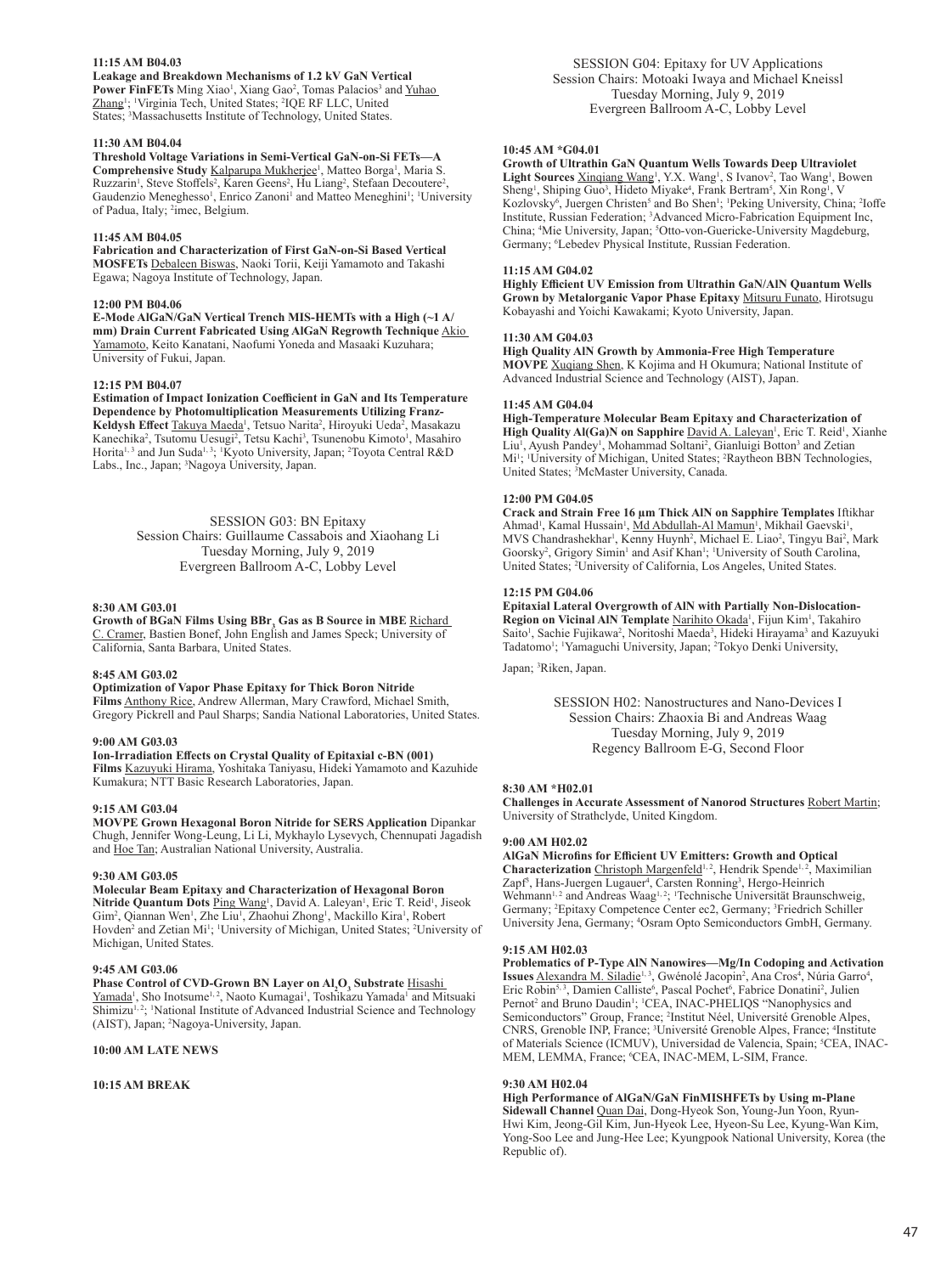## **9:45 AM H02.05**

**Fabrication of GaN-on-GaN Vertical Nanowire Schottky Barrier Diodes by Top-Down Approach** Yaqiang Liao<sup>1</sup>, Jia Wang<sup>1</sup>, Yuto Ando<sup>1</sup>, Xu Yang<sup>1</sup>, Jun Hirotani<sup>1</sup>, Maki Kushimoto<sup>1</sup>, Manato Deki<sup>1</sup>, Atsushi Tanaka<sup>1</sup>, Shugo Nitta<sup>1</sup>, Yoshio Honda<sup>1</sup>, Kevin J. Chen<sup>2, 1</sup> and Hiroshi Amano<sup>1</sup>; <sup>1</sup>Nagoya University, Japan; <sup>2</sup> Hong Kong University of Science and Technology, China.

## **10:00 AM H02.06**

**Surface Passivation Effect by Saturated Ozone Water Treatment on InGaN/GaN Nanostructures Fabricated by Hydrogen Environment**  Anisotropic Thermal Etching (HEATE) Yusuke Namae<sup>1</sup>, Daichi Ito<sup>1</sup>, Akihiro Matsuoka<sup>1</sup>, Yuki Ooe<sup>1</sup>, Yuta Moriya<sup>1</sup> and <u>Akihiko Kikuchi1,2; 'Sophia</u> University, Japan; <sup>2</sup> Sophia Nantechnology Research Center, Japan.

> SESSION M01: Ultrawide Gap Materials and Properties Session Chairs: Sergej Karpov and André Strittmatter Tuesday Morning, July 9, 2019 Regency Ballroom E-G, Second Floor

## **10:45 AM \*M01.01**

**Dopants and Defects in Ultrawide-Band-Gap Nitrides** Chris G. Van de Walle; University of California, Santa Barbara, United States.

#### **11:15 AM \*M01.02**

**Hexagonal Boron Nitride: Physics and Applications in the Deep Ultraviolet** Guillaume Cassabois; Montpellier University, France.

## **11:45 AM M01.03**

**High Quality h-BN Thin Films and Their Application as Flexible Buffer**  Layer for Conventional III-Nitrides Epitaxy **Fang Liu<sup>1</sup>**, Xin Rong<sup>1</sup>, Tao Wang<sup>1</sup>, Ye Yu<sup>3</sup>, Bowen Sheng<sup>1, 2</sup>, Jiaqi Wei<sup>1</sup>, Yuantao Zhang<sup>3</sup>, Frank Bertram<sup>2</sup>, Fujun Xu<sup>1</sup>, Xuelin Yang<sup>1</sup>, Juergen Christen<sup>2</sup>, Bo Shen<sup>1</sup> and Xinqiang Wang<sup>1</sup>; <sup>1</sup>Peking University, China; <sup>2</sup>Otto-von-Guericke-University Magdeburg, Germany; <sup>3</sup> Jilin University, China.

#### **12:00 PM M01.04**

**Control of Lateral Quality of 2D h-BN Governs Selective Area Growth**  of III-N Device Structures Suresh Sundaram<sup>1, 2, 3</sup>, Taha Ayari<sup>2, 3</sup>, Soufiane Karrakchou<sup>1, 2</sup>, Adama Mballo<sup>2</sup>, Phuong Vuong<sup>2</sup>, Yacine Halfaya<sup>2</sup>, Paul Voss<sup>1, 2</sup>, Jean Paul Salvestrini<sup>1, 2, 3</sup> and Abdallah Ougazzaden<sup>1, 2</sup>; <sup>1</sup>Georgia Institute of Technology, France; <sup>2</sup>CNRS, UMI 2958, GT - CNRS, France; <sup>3</sup>GT Lorraine, France.

#### **12:15 PM M01.05**

**Metal Organic Chemical Vapor Deposition of Hexagonal Boron Nitride on Transition Metal Surfaces** Michael Snure, Gene Siegel, Timothy Prusnick and Stefan C. Badescu; Air Force Research Laboratory, United States.

SESSION I02: Excitons in AIGaN Session Chairs: Axel Hoffmann and Saulius Marcinkevicius Tuesday Morning, July 9, 2019 Regency Ballroom A-C, Second Floor

## **8:30 AM \*I02.01**

## **Control Over Dipolar Exciton Fluids in GaN/(AlGa)N**

Nanostructures Maria Vladimirova<sup>1</sup>, François Chiaruttini<sup>1</sup>, Thierry Guillet<sup>1</sup>, Christelle Brimont<sup>1</sup>, Benoit Jouault<sup>1</sup>, Pierre Lefebvre<sup>1</sup>, Sébastien Chenot<sup>2</sup>, Yvon Cordier<sup>2</sup> and Benjamin Damilano<sup>2</sup>; <sup>1</sup>CNRS-University of Montpellier, France; <sup>2</sup> University Cote d'Azur/CNRS, France.

## **9:00 AM I02.02**

**Excitonic Effects on Radiative Recombination in AlGaN Quantum Wells for Deep UV Emitters** Greg Rupper, Chelsea R. Haughn, Michael Wraback and Gregory Garrett; U.S. Army Research Laboratory, United States.

#### **9:15 AM I02.03**

**Role of Exciton Recombination Processes on Internal Quantum Efficiency**  in AlGaN-Based UV-B Multiple Quantum Wells **Hideaki Murotani<sup>1, 2</sup>,** Hiroyuki Miyoshi<sup>2</sup>, Ryohei Takeda<sup>2</sup>, M. A. Khan<sup>3</sup>, Noritoshi Maeda<sup>3</sup>, Masafumi Jo<sup>3</sup>, Hideki Hirayama<sup>3</sup> and Yoichi Yamada<sup>2</sup>; <sup>1</sup>National Institute of Technology, Tokuyama College, Japan; <sup>2</sup> Yamaguchi University, Japan; <sup>3</sup> RIKEN Cluster for Pioneering Research, Japan.

#### **9:30 AM I02.04**

**Kinetic Monte Carlo Simulations of Carrier Dynamics in AlGaN/AlGaN Quantum Wells** Oleg Kravcov, Juras Mickevičius and Gintautas Tamulaitis; Vilnius University, Lithuania.

## **9:45 AM I02.05**

**Comparative Study of AlGaN Multiple Quantum Wells on Annealed-Sputtered-AlN and MOVPE-Grown-AlN on Sapphire Substrates** Kanako Shojiki<sup>1</sup>, Ryota Ishii<sup>2</sup>, Kenjiro Uesugi<sup>3</sup>, Mitsuru Funato<sup>2</sup>, Yoichi Kawakami<sup>2</sup> and Hideto Miyake<sup>4, 1</sup>; <sup>1</sup>Mie University, Japan; <sup>2</sup>Kyoto University, Japan; <sup>3</sup>Mie University, Japan; <sup>4</sup> Mie University, Japan.

#### **10:00 AM I02.06**

**Optically Pumped Stimulated Emission from AlGaN-Based UV-C Multiple Quantum Wells with High Internal Quantum Efficiency of**  16 % at 750 K Hideaki Murotani<sup>1, 2</sup>, Keisuke Hisanaga<sup>2</sup>, Ryohei Tanabe<sup>2</sup>, Akira Hamada<sup>2</sup>, Noritoshi Maeda<sup>3</sup>, Masafumi Jo<sup>3</sup>, Hideki Hirayama<sup>3</sup> and Yoichi Yamada<sup>2</sup>; <sup>1</sup>National Institute of Technology, Tokuyama College, Japan; <sup>2</sup>Yamaguchi University, Japan; <sup>3</sup>RIKEN Cluster for Pioneering Research, Japan.

## **10:15 AM BREAK**

SESSION I03: 2D Gas Properties Session Chairs: Elke Meissner and Grace Xing Tuesday Morning, July 9, 2019 Regency Ballroom A-C, Second Floor

#### **10:45 AM I03.01**

**2D Electron-Hole Gas Bilayers in Undoped AlN/GaN/AlN Heterostructures** Reet Chaudhuri, Jeffrey Miller, Samuel J. Bader, Grace Xing and Debdeep Jena; Cornell University, United States.

#### **11:00 AM I03.02**

**Role of Background Impurities on the Formation of a 2DEG in GaN/** AlGaN Heterostructures Stefan Schmult<sup>1</sup>, Steffen Wirth<sup>2</sup>, Victor Solovyev<sup>3</sup>, Rico Hentschel<sup>4</sup>, Andre Wachowiak<sup>4</sup>, Andreas Großer<sup>4</sup>, Igor V. Kukushkin<sup>3</sup> and Thomas Mikolajick<sup>1, 4</sup>; <sup>1</sup>TU Dresden, Germany; <sup>2</sup>Max-Planck-Institute for Chemical Physics of Solids, Germany; <sup>3</sup> Institute of Solid State Physics RAS, Russian Federation; <sup>4</sup> NaMLab gGmbH, Germany.

#### **11:15 AM I03.03**

**Spectroscopic Toolbox for Nitride HEMT Characterization** Yury Turkulets and Ilan Shalish; Ben Gurion University, Israel.

#### **11:30 AM I03.04**

**Operando Analysis of Local Piezoelectric Lattice Distortion in AlGaN/ GaN HEMT Devices Using Synchrotron Radiation Nanobeam X-Ray**  Diffraction Akira Ueda<sup>1</sup>, Haruna Shiomi<sup>1</sup>, Tetsuya Tohei<sup>1</sup>, Yuji Ando<sup>2</sup>, Tamotsu Hashizume<sup>2</sup>, Yasuhiko Imai<sup>3</sup>, Kazushi Sumitani<sup>3</sup>, Shigeru Kimura<sup>3</sup> and Akira Sakai<sup>1</sup>; <sup>1</sup>Osaka University, Japan; <sup>2</sup>Hokkaido University, Japan; <sup>3</sup>JASRI, Japan.

#### **11:45 AM I03.05**

**Effects of Surface Treatments on the Surface State Density of AlGaN/GaN**  Heterostructures Eric Blanton<sup>1</sup>, Timothy Prusnick<sup>1, 2</sup>, Gene Siegel<sup>1, 2</sup>, Gordon J. Grzybowski<sup>1,2</sup>, Bruce Claflin<sup>1</sup>, Nicholas R. Glavin<sup>3</sup> and Michael Snure<sup>1</sup>; <sup>1</sup>Air Force Research Laboratory, United States; <sup>2</sup>KBRWyle, United States; <sup>3</sup>Air Force Research Laboratory, United States.

#### **12:00 PM \*I03.06**

**Electrical Force Microscopies for the Study of Nitride Semiconductors—** Results and Challenges **Ana Cros<sup>1</sup>**, Núria Garro<sup>1</sup>, Albert Minj<sup>2</sup>, A. Madalina Siladie<sup>3</sup> and Bruno Daudin<sup>3</sup>; <sup>1</sup>University of Valencia, Spain, Spain; <sup>2</sup>CNRS UMR 6252, France; <sup>3</sup> University Grenoble-Alpes, CEA-INAC, PHELIQS, France.

> SESSION A05: Vertical Cavity Emitters Session Chairs: Hideki Hirayama and Takao Miyajima Tuesday Afternoon, July 9, 2019 Evergreen Ballroom E-F, Lobby Level

## **2:00 PM \*A05.01**

**Progress in Ultraviolet Vertical-Cavity Surface-Emitting Lasers Russell** Dupuis, Theeradetch Detchprohm, Chuan-Wei Tsou, Young Jae Park, Hoon Jeong, Jialin Wang, Karan Mehta, Ping Chen, P. D. Yoder and Shyh-Chiang Shen; Georgia Institute of Technology, United States.

#### **2:30 PM A05.02**

**AlGaN Multiple Quantum Well (MQW) Design for Low Threshold Mid**  Ultraviolet Laser Qiang Guo<sup>1</sup>, Ronny Kirste<sup>2</sup>, Seiji Mita<sup>2</sup>, Pramod Reddy<sup>2</sup>, Shun Washiyama<sup>1</sup>, Yan Guan<sup>1</sup>, Felix Nippert<sup>3</sup>, Will Mecouch<sup>2</sup>, Ramón Collazo<sup>1, 2</sup> and Zlatko Sitar<sup>1, 2</sup>; <sup>1</sup>North Carolina State University, United States; <sup>2</sup> Adroit Materials, United States; <sup>3</sup> Technische Universität Berlin, Germany.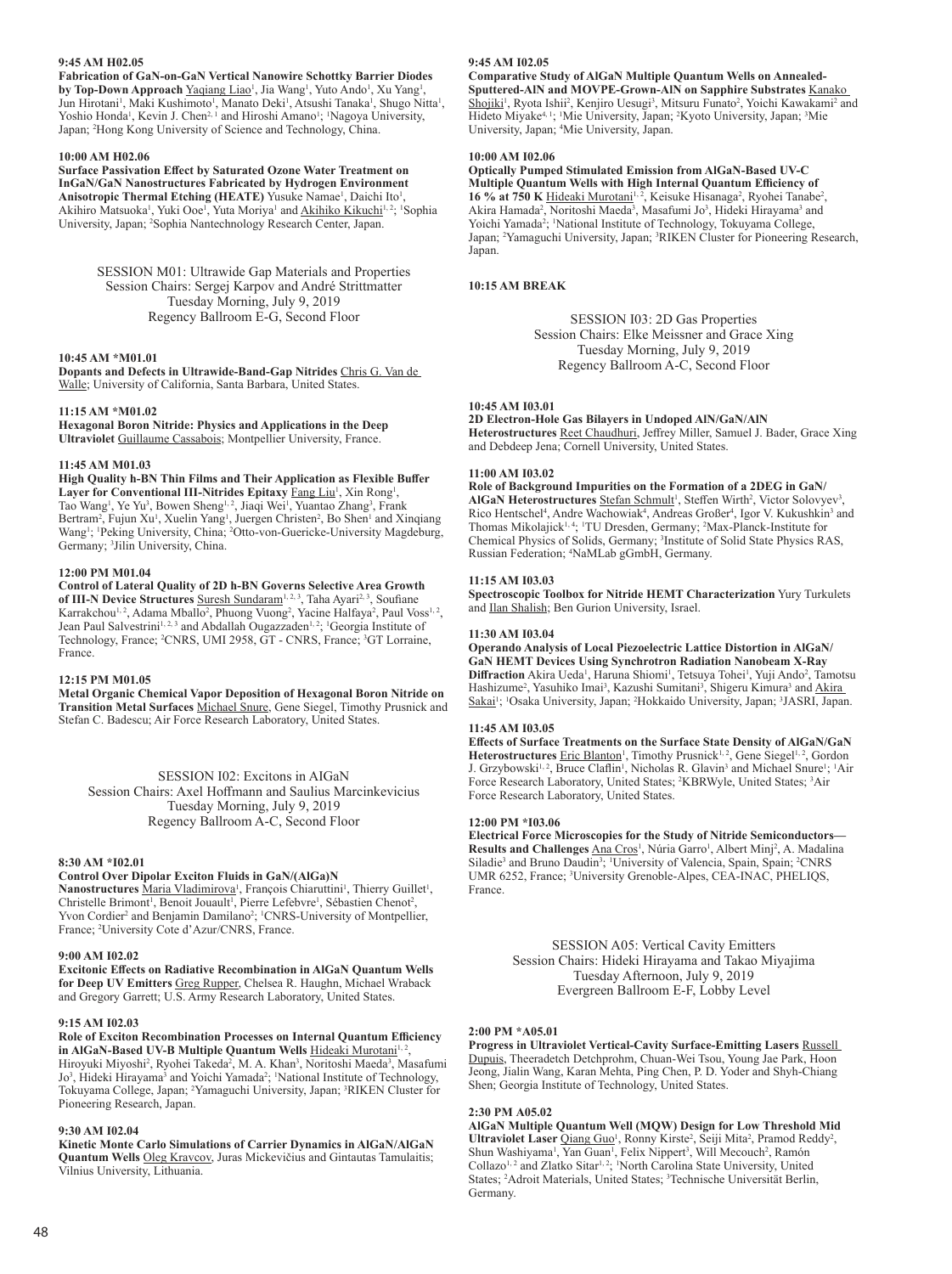## **2:45 PM A05.03**

**Design of Tunnel-Injected Sub-300 nm AlGaN-Based Lasers** Syed Mohammad Najib Hasan<sup>1</sup>, Zane Jamal-Eddine<sup>1</sup>, Darshana Wickramaratne<sup>2</sup>, Banaful Paul<sup>1</sup>, Siddharth Rajan<sup>1</sup> and Shamsul Arafin<sup>1</sup>; <sup>1</sup>The Ohio State University, United States; <sup>2</sup>U.S. Naval Research Laboratory, United States.

#### **3:00 PM A05.04**

**Optimization of Al Composition Gradient P-Type AlGaN Cladding Layer in UV-B Laser Structure** Yuya Ogino<sup>1</sup>, Kosuke Sato<sup>1,2</sup>, Shinji Yasue<sup>1</sup>, Motoaki Iwaya<sup>1</sup>, Satoshi Kamiyama<sup>1</sup>, Tetsuya Takeuchi<sup>1</sup> and Isamu Akasaki<sup>1, 3</sup>; <sup>1</sup>Meijo University, Japan; <sup>2</sup>Asahi-Kasei Cooperation, Japan; <sup>3</sup>Akasaki Research Center, Nagoya University, Japan.

#### **3:15 PM A05.05**

**Vertical Microcavity Based on an AlGaN Membrane with Two Dielectric**  Distributed Bragg Reflectors Emitting at 330 nm Filip Hjort<sup>1</sup>, Johannes Enslin<sup>2</sup>, Michael A. Bergmann<sup>1</sup>, Munise Cobet<sup>2</sup>, Johan Gustavsson<sup>1</sup>, Tim Wernicke<sup>2</sup>, Michael Kneissl<sup>2</sup> and Åsa Haglund<sup>1</sup>; <sup>1</sup>Chalmers University of Technology, Sweden; <sup>2</sup>Technische Universität Berlin, Germany.

#### **3:30 PM A05.06**

High Power Blue Surface Emitting Superluminescent LEDs Rory Cahill<sup>1, 2</sup>, Pleun Maaskant<sup>2</sup>, Mahbub Akhter<sup>2</sup> and Brian Corbett<sup>1, 2</sup>; <sup>1</sup>University College Cork, Ireland; <sup>2</sup> Tyndall National Institute, Ireland.

## **3:45 PM BREAK**

SESSION A06: Tunnel Junction Emitters Session Chairs: Emmanouil Kioupakis and Tetsuya Takeuchi Tuesday Afternoon, July 9, 2019 Evergreen Ballroom E-F, Lobby Level

#### **4:15 PM A06.01**

**Tunnel Junctions for Nitride Laser Diodes** Czeslaw Skierbiszewski, Marcin Siekacz, Grzegorz Muziol, Henryk Turski, Krzesimir Nowakowski-Szkudlarek, Mateusz Hajdel, Mikolaj Zak, Anna Feduniewicz-Zmuda, Pawel Wolny and Marta Sawicka; Institute of High Pressure Physics, Polish Academy of Sciences, Poland.

## **4:30 PM A06.02**

**Nano-Cathodoluminescence Investigations of Cascaded InGaN/GaN LED Using GaN:Mg/GaN:Ge Tunnel Junctions** Juergen Christen, Gordon Schmidt, Peter Veit, Frank Bertram, Silvio Neugebauer, Jürgen Bläsing, Armin Dadgar and André Strittmatter; Otto-von-Guericke-University Magdeburg, Germany.

#### **4:45 PM A06.03**

**Hybrid MOCVD/MBE Tunnel Junctions for III-Nitride UVC LEDs**  and Low Voltage Penalty Blue LEDs Jianfeng Wang<sup>1</sup>, Erin Young<sup>1</sup>, Burhan SaifAddin<sup>1</sup>, Christian J. Zollner<sup>1</sup>, Abdullah Almogbel<sup>1</sup>, Micha Fireman<sup>1</sup>, Michael Iza<sup>1</sup>, Shuji Nakamura<sup>1, 2</sup>, Steven P. DenBaars<sup>1, 2</sup> and James Speck<sup>1</sup>; 'University of California, Santa Barbara, United States; <sup>2</sup>University of California, Santa Barbara, United States.

#### **5:00 PM A06.04**

**GaN:Mg/GaN:Ge Tunnel Junctions for Better Light Emitters** Christoph Berger, Silvio Neugebauer, Cleophace Seneza, Jürgen Bläsing, Armin Dadgar and André Strittmatter; Otto-von-Guericke-University Magdeburg, Germany.

## **5:15 PM A06.05**

**Ge-Doped GaN and (Al,Ga)N Tunnel Junctions on Top of Blue and**  UV Emitting Structures Victor Fan Arcara<sup>1, 2</sup>, Benjamin Damilano<sup>2</sup>, Guy Feuillet<sup>1</sup>, Stéphane Vézian<sup>2</sup>, Sébastien Chenot<sup>2</sup> and Jean-Yves Duboz<sup>2</sup>; <sup>1</sup>CEA, France; <sup>2</sup> CNRS - CRHEA, France.

## **5:30 PM A06.06**

**High Wall Plug Efficiency III-Nitride LEDs with Tunnel Junction Contacts**  Grown Entirely by MOCVD Abdullah I. Alhassan<sup>1, 2</sup>, Abdulrahman M. Albadri<sup>1</sup>, Hamad Albraithen<sup>1</sup>, James Speck<sup>2</sup>, Steven P. DenBaars<sup>2</sup>, Shuji Nakamura<sup>2</sup> and Ahmed Y. Alyamani<sup>1</sup>; <sup>1</sup>King Abdulaziz City for Science and Technology, Saudi Arabia; <sup>2</sup> University of California, Santa Barbara, United States.

## **5:45 PM A06.07**

**Size Dependence of Recombination Processes in Tunnel Junction**  µLEDs Krzysztof Gibasiewicz<sup>1</sup>, Grzegorz Muziol<sup>1</sup>, Marcin Siekacz<sup>1</sup>, Jacek Kacperski<sup>2</sup>, Szymon Grzanka<sup>1, 2</sup>, Lucja Marona<sup>1, 2</sup>, Czeslaw Skierbiszewski<sup>1</sup>, Piotr Perlin<sup>1,2</sup> and Tadeusz Suski<sup>1</sup>; <sup>1</sup>Institute of High Pressure Physics, Poland; <sup>2</sup> TopGaN, Poland.

SESSION B05: Transistor Performance and Circuits Session Chairs: Robert Howell and Tomas Palacios Tuesday Afternoon, July 9, 2019 Cedar Ballroom, Second Floor

## **2:00 PM \*B05.01**

**Degradation of GaN-Based Lateral and Vertical Devices—Challenges and Perspectives** Matteo Meneghini, Carlo De Santi, Alessandro Barbato, Matteo Borga, Eleonora Canato, Francesca Chiocchetta, Elena Fabris, Zhan Gao, Fabrizio Masin, Kalparupa Mukherjee, Arianna Nardo, Fabiana Rampazzo, Maria S. Ruzzarin, Mehdi Rzin, Alaleh Tajalli, Marco Barbato, Gaudenzio Meneghesso and Enrico Zanoni; University of Padova, Italy.

#### **2:30 PM B05.02**

**Suppression of Green Luminescence by Co-Implantation of Mg/F Ions into GaN at High Temperature** Masahiro Takahashi<sup>1</sup>, Atsushi Tanaka<sup>2, 3</sup> , Shigeyoshi Usami<sup>1</sup>, Yuto Ando<sup>1</sup>, Hirotaka Watanabe<sup>2</sup>, Manato Deki<sup>2</sup>, Maki Kushimoto<sup>1</sup>, Shugo Nitta<sup>2</sup>, Yoshio Honda<sup>2</sup> and Hiroshi Amano<sup>2, 4, 5</sup>; <sup>1</sup>Nagoya University, Japan; <sup>2</sup>Nagoya University IMaSS, Japan; <sup>3</sup>NIMS, Japan; <sup>4</sup>Nagoya University ARC, Japan; 5Nagoya University VBL, Japan.

#### **2:45 PM B05.03**

**QuanFINE–High RF Performance AlGaN/AlN/GaN HEMTs with a**  Thin Buffer Layer Ding Yuan Chen<sup>1, 2</sup>, Johan Bergsten<sup>2</sup>, Anna Malmros<sup>2</sup>, Mattias Thorsell<sup>2</sup>, Hans Hjelmgren<sup>2</sup>, Jr-Tai Chen<sup>1</sup>, Olof Kordina<sup>1</sup> and Niklas Rorsman<sup>2</sup>; <sup>1</sup>SweGaN AB, Sweden; <sup>2</sup>Chalmers University of Technology, Sweden.

## **3:00 PM B05.04**

**Remarkable Lateral Breakdown Voltage in Thin Channel AlGaN/ GaN High Electron Mobility Transistors on Thick AlN/Sapphire**  Templates *Idriss Abid<sup>1</sup>*, Riad Kabouche<sup>1</sup>, Malek Zegaoui<sup>1</sup>, Catherine Bougerol<sup>2</sup>, Remi Comyn<sup>3</sup>, Yvon Cordier<sup>3</sup> and Farid Medjdoub<sup>1</sup>; <sup>1</sup>IEMN, France; <sup>2</sup>Université Grenoble Alpes, France; <sup>3</sup>CHREA, France.

#### **3:15 PM B05.05**

**Monolithic GaN Power Circuits for Highly-Efficient, Fast-Switching Converter Applications with Higher Functionality** Patrick Waltereit, Richard Reiner, Stefan Moench, Stefan Mueller, Heiko Czap, Michael Dammann, Lutz Kirste and Ruediger Quay; Fraunhofer Institute for Applied Solid State Physics IAF, Germany.

### **3:30 PM B05.06**

## **p-GaN Gate HEMTs, RTL Logic and Gate Driver Monolithically**

Integrated on 200 mm QST<sup>®</sup> Substrates for GaN ICs Xiangdong Li<sup>1,2</sup> , Karen Geens<sup>2</sup>, Weiming Guo<sup>2</sup>, Ming Zhao<sup>2</sup>, Shuzhen You<sup>2</sup>, Niels Posthuma<sup>2</sup>, Steve Stoffels<sup>2</sup>, Hu Liang<sup>2</sup>, Vladimir Odnoblyudov<sup>3</sup>, Cem Basceri<sup>3</sup>, Ozgur Aktas<sup>3</sup>, Guido Groeseneken<sup>1,2</sup> and Stefaan Decoutere<sup>2</sup>; <sup>1</sup>KU Leuven, Belgium; <sup>2</sup>imec, Belgium; <sup>3</sup>Qromis, Inc., United States.

#### **3:45 PM BREAK**

SESSION B06: Electronic Device Frontiers Session Chairs: Andrei Vescan and Patrick Waltereit Tuesday Afternoon, July 9, 2019 Cedar Ballroom, Second Floor

## **4:15 PM \*B06.01**

**The New Nitrides—Epitaxial Integration of 2D, Ferromagnetic and Superconducting Nitrides with GaN and AlN for Novel Device**  Applications Debdeep Jena<sup>1, 2</sup>; <sup>1</sup>Cornell University, United States; <sup>2</sup>Cornell University, United States.

## **4:45 PM B06.02**

**Room Temperature NDR in Digital Alloy AlGaN Barrier RTDs** Ding Wang<sup>1, 2, 3</sup>, Zhaoying Chen<sup>1</sup>, Tao Wang<sup>1</sup>, Shanshan Sheng<sup>1</sup>, Juan Su<sup>3</sup>, Wei Tan<sup>3</sup>, Shiping Guo<sup>4</sup>, Jian Zhang<sup>3</sup>, Bo Shen<sup>1</sup> and Xinqiang Wang<sup>1</sup>; <sup>1</sup>Peking University, China; <sup>2</sup> Tsinghua University, China; <sup>3</sup> China Academy of Engineering Physics, China; <sup>4</sup> Advanced Micro-Fabrication Equipment Inc, China.

#### **5:00 PM B06.03**

**Control of Resonant Tunneling Voltage in III-Nitride Double-Barrier Heterostructures by δ-Doping Engineering** Jimy Encomendero, Vladimir Protasenko, Debdeep Jena and Grace Xing; Cornell University, United States.

### **5:15 PM B06.04**

**First Demonstration of AlGaN-Based HEMTs with AlN/GaN Superlattice**  Channels Ming Xiao<sup>1, 2</sup>, Yuhao Zhang<sup>1</sup>, Weihang Zhang<sup>2</sup>, Hengsheng Shan<sup>3, 2</sup> , Kui Dang<sup>2</sup>, Jincheng Zhang<sup>2</sup> and Yue Hao<sup>2</sup>; <sup>1</sup>Virginia Polytechnic Institute and State University, United States; <sup>2</sup> Xidian University, China; <sup>3</sup> Shaanxi University of Science and Technology, China.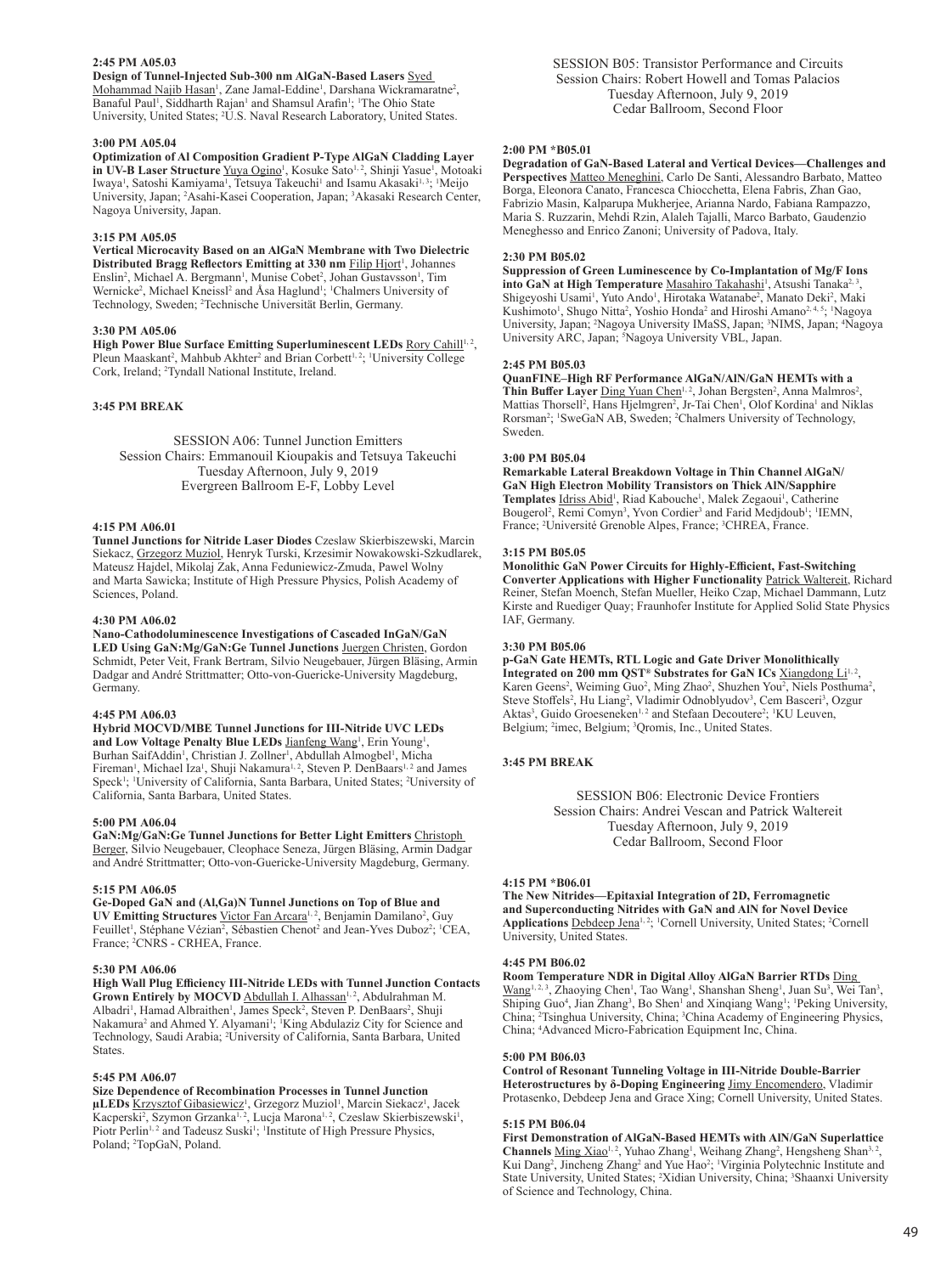## **5:30 PM B06.05**

**Multi-Channel Tri-Gate Architecture for Future GaN Power Devices** Luca Nela, Jun Ma and Elison Matioli; EPFL, Switzerland.

#### **5:45 PM B06.06**

**Novel GaN Based ScAlN Barrier Transistors with Greater Than 2A/** mm Current Density James Gillespie<sup>1</sup>, Andrew J. Green<sup>1</sup>, Robert Fitch<sup>1</sup>, Dennis Walker<sup>1</sup>, Antonio Crespo<sup>1</sup>, Yu Cao<sup>2</sup>, Cathy Lee<sup>2</sup>, Edward Beam<sup>2</sup>, Andy Xie<sup>2</sup>, Jose Jimenez<sup>2</sup>, Vipan Kumar<sup>2</sup>, Miles Lindquist<sup>3</sup>, Daniel Brooks<sup>1</sup>, Gregg Jessen<sup>1</sup> and Kelson Chabak<sup>1</sup>; <sup>1</sup>Air Force Research Laboratory, United States; <sup>2</sup> Qorvo, United States; <sup>3</sup>KBRWyle, United States.

> SESSION G05: P-Type and N-Polar Epitaxy Session Chairs: Hiroshi Fujioka and Kazunobu Kojima Tuesday Afternoon, July 9, 2019 Evergreen Ballroom A-C, Lobby Level

#### **2:00 PM \*G05.01**

**Growth of P-Type GaN Layers with Low Mg Concentrations by Using MOVPE and the Application to Vertical Power Devices Tetsuo Narita<sup>1</sup>,** Kazuyoshi Tomita<sup>1</sup>, Yutaka Tokuda<sup>2</sup>, Tatsuya Kogiso<sup>2</sup>, Takuya Maeda<sup>3</sup>, Masahiro Horita<sup>3,4</sup>, Masakazu Kanechika<sup>1</sup>, Hiroyuki Ueda<sup>1</sup>, Tetsu Kachi<sup>4</sup> and Jun Suda<sup>3, 4</sup>; 'Toyota Central R&D Labs. Inc., Japan; <sup>2</sup>Aichi Institute of Technology, Japan; <sup>3</sup> Kyoto University, Japan; <sup>4</sup> Nagoya University, Japan.

#### **2:30 PM G05.02**

**The Role of Hyper Mg Doping from 1.5×1020 to 7.8×1020 cm-3 on the Performance of GaN Homojunction Tunnel Diodes Exhibiting Negative Differential Resistance** Ehsan Vadiee, Evan A. Clinton and William A. Doolittle; Georgia Institute of Technology, United States.

#### **2:45 PM G05.03**

**Minimizing Mg Re-Passivation in All MOCVD Tunnel Junction Based**  LEDs Victor Fan Arcara<sup>1, 2</sup>, Benjamin Damilano<sup>2</sup>, Guy Feuillet<sup>1</sup>, Aimeric Courville<sup>2</sup>, Sébastien Chenot<sup>2</sup> and Jean-Yves Duboz<sup>2</sup>; <sup>1</sup>CEA - LETI, France; <sup>2</sup> CNRS - CRHEA, France.

#### **3:00 PM G05.04**

**Electrical Characterization of N-Polar GaN PN Diodes Grown by** 

MOCVD Dolar Khachariya<sup>1</sup>, Dennis E. Szymanski<sup>2</sup>, Pramod Reddy<sup>3</sup>, Erhard Kohn<sup>2</sup>, Zlatko Sitar<sup>2, 3</sup>, Ramón Collazo<sup>2</sup> and Spyridon Pavlidis<sup>1</sup>; <sup>1</sup>North Carolina State University, United States; <sup>2</sup> North Carolina State University, United States; <sup>3</sup> Adroit Materials, United States.

## **3:15 PM G05.05**

**Properties of Nitrogen-Polar p-Type AlGaN/GaN Superlattices Grown by MOCVD** Athith Krishna, Aditya Raj, Nirupam Hatui, Stacia Keller and Umesh K. Mishra; University of California, Santa Barbara, United States.

#### **3:30 PM G05.06**

**Growth of High Quality (000-1) GaN on Bulk GaN by Plasma-Assisted Molecular Beam Epitaxy Using the AlN Initiation Layer** Christian Wurm, Elaheh Ahmadi, Feng Wu, Stacia Keller, James Speck and Umesh K. Mishra; University of California, Santa Barbara, United States.

## **3:45 PM BREAK**

SESSION G06: Van-der-Waals Epitaxy Session Chairs: Elaheh Ahmadi and Yasushi Nanishi Tuesday Afternoon, July 9, 2019 Evergreen Ballroom A-C, Lobby Level

#### **4:15 PM \*G06.01**

**Opportunity and Challenges in 2D Material-Based Layer Transfer (2DLT) of III-N System** Jeehwan Kim and Wei Kong; Massachusetts Institute of Technology, United States.

#### **4:45 PM G06.02**

**Plasma-Assisted Molecular Beam Epitaxy of GaN on Graphene—The**  Effect of Kinetics Marion Gruart<sup>1, 2</sup>, Nathaniel Feldberg<sup>1, 2</sup>, Bruno Gayral<sup>1, 2</sup>, Catherine Bougerol<sup>2, 3</sup>, Stéphanie Pouget<sup>1, 2</sup>, Edith Bellet-Amalric<sup>1, 2</sup>, Núria Garro<sup>4</sup>, Ana Cros<sup>4</sup>, Hanako Okuno<sup>5, 2</sup> and <u>Bruno Daudin 1, 2; ICEA</u>-Grenoble, France; <sup>2</sup> Université Grenoble Alpes, France; <sup>3</sup> CNRS-Institut Néel, France; <sup>4</sup> Institute of Materials Science (ICMUV), Universidad de Valencia, Spain; <sup>5</sup>CEA-INAC, MEM, CEA-Grenoble, France.

#### **5:00 PM G06.03**

**Van der Waals Epitaxy of Flexible AlGaN Deep UV LEDs on Monolayer Graphene** Ping Wang, Ayush Pandey, David A. Laleyan, Walter J. Shin, Eric T. Reid, Dehui Zhang, Zhe Liu, Zhaohui Zhong and Zetian Mi; University of Michigan, United States.

#### **5:15 PM G06.04**

**Investigation of GaN with Low Threading Dislocation Density Grown on Graphene/Sputtered AlN Composite Substrate** Yachao Zhang, Ge Liu, Kai Su, Jincheng Zhang and Yue Hao; Xidian University, China.

#### **5:30 PM G06.05**

**A New Approach for Multifunctional Two-Dimension Structure Formation** Akihiro Hashimoto; University of Fukui, Japan.

#### **5:45 PM G06.06**

**Systematic Approach to Developing Empirical Interatomic Potentials for Two-Dimensional III-Nitrides** Yuya Hasegawa, Toru Akiyama, Abdul Pradipto, Kohji Nakamura and Tomonori Ito; Mie University, Japan.

> SESSION H03: Nanostructures and Nano-Devices II Session Chairs: Yasuhiko Arakawa and Bruno Daudin Tuesday Afternoon, July 9, 2019 Regency Ballroom E-G, Second Floor

#### **2:00 PM \*H03.01**

Nitride Nanowires for Mechanically Flexible Devices Maria Tchernycheva<sup>1</sup>, Nan Guan<sup>1</sup>, Martina Morassi<sup>1</sup>, Lorenzo Mancini<sup>1</sup>, Nuno Amador<sup>1</sup>, Camille Barbier<sup>1</sup>, Akanksha Kapoor<sup>2</sup>, Joël Eymery<sup>2</sup>, Christophe Durand<sup>2</sup>, Vladimir Dubrovskii<sup>3</sup>, Andrey Babichev<sup>3</sup>, Ali Madouri<sup>1</sup>, Noelle Gogneau<sup>1</sup>, Francois H. Julien<sup>1</sup>, Ludovic Largeau<sup>1</sup> and Jean-Christophe Harmand<sup>1</sup>; <sup>1</sup>C2N-CNRS, University Paris Sud, University Paris Saclay, France; <sup>2</sup> University Grenoble Alpes, CEA, INAC, France; <sup>3</sup> ITMO University, Russian Federation.

## **2:30 PM H03.02**

**Determination of Crystallographic Polarity in Two-Terminal GaN Nanowire Devices by Lateral Piezoresponse Force Microscopy** Matt

Brubaker, Alexana Roshko, Paul Blanchard, Samuel Berweger, Charles Little, Todd Harvey and Kris Bertness; National Institute of Standards and Technology, United States.

## **2:45 PM H03.03**

**GaN Thin Film and Nanowire Based Flexible Energy Harvesting Nanodevices and Pressure Sensor** Aadil Waseem, Muhammad A. Johar, Mostafa Afifi Hassan, Indrajit V. Bagal, Jin Ho Kang and Sang-Wan Ryu; Chonnam National University, Korea (the Democratic People's Republic of).

#### **3:00 PM H03.04**

**Tuning the Photonic Bandgap in GaN Nanopillar Arrays on Stretchable PDMS Films** Kwai Hei Li, Yuk Fai Cheung and Hoi Wai Choi; The University of Hong Kong, Hong Kong.

#### **3:15 PM H03.05**

**Selective Area Sublimation of GaN for the Fabrication of Nano-Porous**  Structures and Arrays of Nanolasers **Benjamin Damilano<sup>1</sup>**, Stéphane Vézian<sup>1</sup>, Pierre-Marie Coulon<sup>2</sup>, Thi Huong Ngo<sup>1</sup>, Pierre Valvin<sup>3</sup>, Julien Brault<sup>1</sup>, Virginie Brandli<sup>1</sup>, Marc Portail<sup>1</sup>, Philip Shields<sup>2</sup>, Jean Massies<sup>1</sup> and Bernard Gil<sup>3</sup>; <sup>1</sup>CRHEA-CNRS, France; <sup>2</sup>University of Bath, United Kingdom; <sup>3</sup>L2C-CNRS, France.

#### **3:30 PM H03.06**

**Strain-Relaxation Studies of Thick (>100nm) and Wide (>500nm) InGaN Stripe Arrays** Chirag Gupta, Yusuke Tsukada, Shubhra Pasayat, Wenjian Liu, Stacia Keller, Shuji Nakamura and Umesh K. Mishra; University of California, Santa Barbara, United States.

## **3:45 PM BREAK**

SESSION L01: Piezoelectricity and Theory for Electronic Devices Session Chairs: Chris Van de Walle and Doug Yoder Tuesday Afternoon, July 9, 2019 Regency Ballroom E-G, Second Floor

## **4:15 PM \*L01.01**

**Nonlinear Piezoelectricity in III-N Heterostructures—The Role of the**  Growth Plane Saroj K. Patra<sup>1, 3</sup> and **Stefan Schulz<sup>1, 2</sup>;** <sup>1</sup>Tyndall National Institute, Ireland; <sup>2</sup> University College Cork, Ireland; <sup>3</sup> University College Cork, Ireland.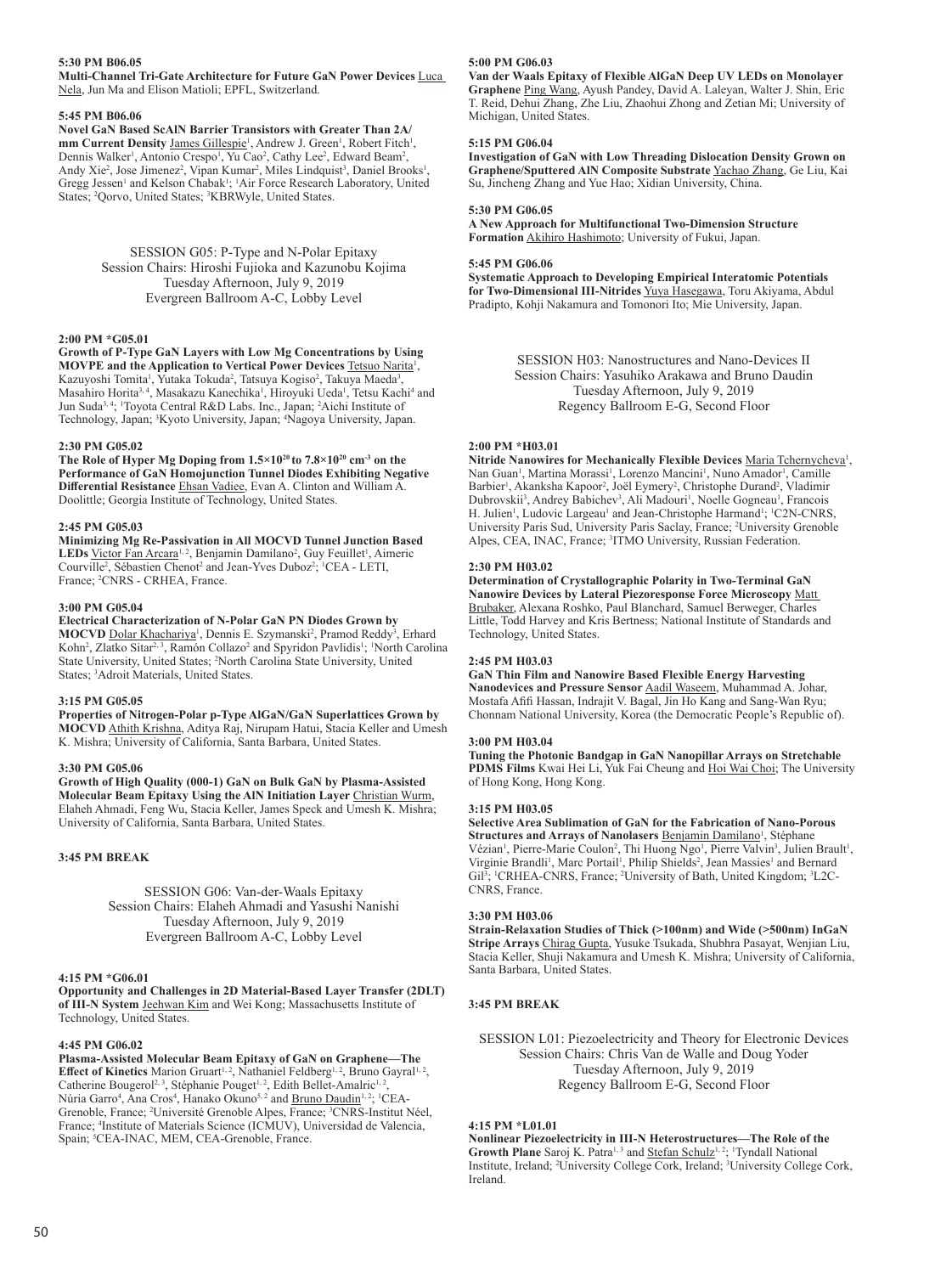## **4:45 PM L01.02**

**The Mobility of a GaN-on-AlN Two-Dimensional Hole Gas** Samuel J. Bader, Reet Chaudhuri, Grace Xing and Debdeep Jena; Cornell University, United States.

#### **5:00 PM L01.03**

**Automated Simulation-Assisted Design and Layout of 600V, Lateral**  GaN Power HFETs Collin Hitchcock<sup>1</sup>, Shuyao Chen<sup>1,2</sup> and T. Paul Chow<sup>1</sup>; <sup>1</sup>Rensselaer Polytechnic Institute, United States; <sup>2</sup>Cornell University, United States.

## **5:15 PM L01.04**

**Phenomena Limiting the Off-State Breakdown Voltage in AlGaN/GaN**  HEMTs for Power Converters Nicolò Zagni<sup>1</sup>, Francesco Maria Puglisi<sup>1</sup>, Paolo Pavan<sup>1</sup>, Alessandro Chini<sup>1</sup> and Giovanni Verzellesi<sup>2, 3</sup>; <sup>1</sup>Università degli Studi di Modena e Reggio Emilia, Italy; <sup>2</sup> Università degli Studi di Modena e Reggio Emilia, Italy; <sup>3</sup>Università degli Studi di Modena e Reggio Emilia, Italy.

#### **5:30 PM L01.05**

**Currents in Nitride Tunnel Junctions** Jean-Yves Duboz, Victor Fan Arcara and Borge Vinter; CNRS, France.

## **5:45 PM LATE NEWS**

SESSION I04: InGaN Properties Session Chairs: Adrian Avramescu and Lorenzo Rigutti Tuesday Afternoon, July 9, 2019 Regency Ballroom A-C, Second Floor

#### **2:00 PM I04.01**

**High Temperature Switching of Exciton Character in Double InGaN/GaN**  Quantum Wells Tadeusz Suski<sup>1</sup>, Grzegorz Staszczak<sup>1</sup>, Grzegorz Muziol<sup>1</sup>, Czeslaw Skierbiszewski<sup>1, 2</sup> and Piotr Perlin<sup>1, 2</sup>; <sup>1</sup>Institute of High Pressures Physics, UNIPRESS, Poland; <sup>2</sup> TopGaN, Poland.

#### **2:15 PM I04.02**

**Carrier Dynamics of Nonpolar and Polar InGaN/GaN MQWs at High**  Temperatures *Xuanqi Huang<sup>1</sup>*, Dongying Li<sup>1</sup>, Houqiang Fu<sup>1</sup>, Kai Fu<sup>1</sup>, Tsung-Han Yang<sup>1</sup>, Chen Yang<sup>1</sup>, Jingan Zhou<sup>1</sup>, Jossue Montes<sup>1</sup>, Steven P. DenBaars<sup>2</sup>, Shuji Nakamura<sup>2</sup>, Cun-Zheng Ning<sup>1</sup> and Yuji Zhao<sup>1</sup>; <sup>1</sup>Arizona State University, United States; <sup>2</sup> University of California, Santa Barbara, United States.

#### **2:30 PM I04.03**

**Impact of Point Defects on Auger Recombination in InGaN/GaN Quantum**  Well in the Droop Regime Wei Liu<sup>1</sup>, Camille Haller<sup>1</sup>, Gordon Callsen<sup>1</sup>, Thomas Weatherley<sup>1</sup>, Jean-François Carlin<sup>1</sup>, Raphaël Butté<sup>1</sup>, Gwénolé Jacopin<sup>2</sup> and Nicolas Grandjean<sup>1</sup>; <sup>1</sup>EPFL, Switzerland; <sup>2</sup>Institut Néel, Université Grenoble Alpes, CNRS, Grenoble INP, France.

## **2:45 PM I04.04**

 $\textbf{Strain}$  Relaxation and Stokes Shift of In<sub>x</sub>Ga<sub>1-x</sub>N Epilayers over the **Full Composition Range** <u>Alec M. Fischeriel, J</u>oshua J. Williams<sup>3</sup> and Fernando Ponce<sup>1</sup>; <sup>1</sup>Arizona State University, United States; <sup>2</sup>STACE Solar, Canada; <sup>3</sup> Arizona State University, United States.

## **3:00 PM I04.05**

**Probing Alloy Formation Using Different Excitonic Species—The**  Particular Case of InGaN **Gordon Callsen**, Raphaël Butté and Nicolas Grandjean; École Polytechnique Fédérale de Lausanne (EPFL), Switzerland.

#### **3:15 PM I04.06**

**Luminescence and Defect Imaging in Semi-Polar InGaN/GaN 'Bow-**Tie' Structures on Patterned Si Substrates Jochen Bruckbauer<sup>1</sup>, Carol Trager-Cowan<sup>1</sup>, Ben Hourahine<sup>1</sup>, Aimo Winkelmann<sup>1, 2</sup>, X Yu<sup>3</sup>, Anja Ipsen<sup>4</sup>, Michael Wallace<sup>1</sup>, Paul Edwards<sup>1</sup>, G. Naresh Kumar<sup>1</sup>, Matthias Hocker<sup>4</sup>, Sebastian Bauer<sup>4</sup>, Raphael Müller<sup>4</sup>, Jie Bai<sup>3</sup>, Klaus Thonke<sup>4</sup>, T Wang<sup>3</sup> and Robert Martin<sup>1</sup>; <sup>1</sup>University of Strathclyde, United Kingdom; <sup>2</sup>Laser Zentrum Hannover e.V., Germany; <sup>3</sup> University of Sheffield, United Kingdom; <sup>4</sup> Ulm University, Germany.

#### **3:30 PM I04.07**

**Reduced Non-Radiative Recombination in Semi-Polar Green-Emitting III-N Quantum Wells with Strain-Reducing AlInN Buffer Layers** Philipp Henning<sup>1, 2</sup>, Daniel Schmid<sup>1, 2</sup>, Philipp Horenburg<sup>1, 2</sup>, Heiko Bremers<sup>1, 2</sup>, Uwe Rossow<sup>1, 2</sup>, Florian Tendille<sup>3</sup>, Philippe Vennéguès<sup>3</sup>, Philippe de Mierry<sup>3</sup>, Jesus Zuniga-Perez<sup>3</sup> and Andreas Hangleiter<sup>1, 2</sup>; <sup>1</sup>TU Braunschweig, Germany; <sup>2</sup>TU Braunschweig, Germany; <sup>3</sup> CNRS, France.

#### **3:45 PM BREAK**

SESSION F02: Bulk Growth of AIN and GaN Session Chairs: Yutaka Mikawa and Marcin Zajac Tuesday Afternoon, July 9, 2019 Regency Ballroom A-C, Second Floor

## **4:15 PM \*F02.01**

**AlN Single Crystal Substrate Growth for UV Applications** Rafael Dalmau, Jeffrey Britt and Raoul Schlesser; HexaTech, Inc., United States.

## **4:45 PM F02.02**

**60mm Bulk AlN Single Crystalline Wafers with Excellent Deep UV Transparency Grown by PVT Method for DUV-LED Applications** Qikun Wang, Dan Lei, Guangdong He, Jianchao Gong, Jiali Huang and Jason Wu; Ultratrend Technologies Inc, China.

## **5:00 PM \*F02.03**

**Recent Advances of GaN Growth by Na-Flux Method** Yusuke Mori, Masayuki Imanishi and Masashi Yoshimura; Osaka University, Japan.

#### **5:30 PM F02.04**

**Modeling of Bulk GaN Crystal Growth from Na-Ga Solution** Alexey Kondratyev, Andrei Vorob'ev, Vladimir Kalaev and Roman Talalaev; STR Group Inc., Russian Federation.

#### **5:45 PM F02.05**

**3-Inch Homogeneous GaN Single Crystal Grown by Na Flux**  Method Zongliang Liu<sup>1</sup>, Ke Xu<sup>1, 2</sup> and Jianfeng Wang<sup>1, 2</sup>; <sup>1</sup>Suzhou Institute of Nano-Tech and Nano-Bionics, CAS, China; <sup>2</sup>Suzhou Nanowin Science and Technology Co., Ltd., China.

# **POSTER SESSIONS**

SESSION AP02: Poster Session II: Light Emitting Devices Tuesday Afternoon, July 9, 2019 6:30 PM - 8:30 PM Grand Ballroom, Second Floor

## **AP02.01**

**Performance Improvement of InGaN/GaN Blue LEDs with Distributed**  Contact Flip Chip Design Muhammet Genç<sup>1, 2</sup>, Volodymyr Sheremet<sup>3</sup>, Mustafa Elçi<sup>3</sup>, A.E. Kasapoğlu<sup>4</sup>, Ismail Altuntas<sup>5</sup>, Gamze Egin<sup>2</sup>, Selcen Islamoglu<sup>3</sup>, Emre Gur<sup>4</sup>, Nizam Muzafferoglu<sup>2</sup>, Sezai Elagoz<sup>5</sup>, Oguz Gulseren<sup>6</sup> and Atilla Aydinli<sup>7</sup>; <sup>1</sup>Sabanci University, Turkey; <sup>2</sup>Ermaksan Optoelectronic R&D Center, Turkey; <sup>3</sup>Advanced Research Laboratories, Turkey; <sup>4</sup>Atatürk University, Turkey; <sup>5</sup>Cumhuriyet University, Turkey; <sup>6</sup>Bilkent University, Turkey; 7Uludag University, Turkey.

#### **AP02.02**

**Fabrication of an Array of Sapphire Nano-Membranes for Micro-LED**  Display Jehong Oh<sup>1</sup>, Seungmin Lee<sup>1</sup>, Jongmyeong Kim<sup>1</sup>, Jungel Ryu<sup>1</sup> and Euijoon Yoon<sup>1, 2, 3</sup>; <sup>1</sup> Seoul National University, Korea (the Republic of); <sup>2</sup> Seoul National University, Korea (the Republic of); <sup>3</sup>Seoul National University, Korea (the Republic of).

## **AP02.03**

**Resistance Reduction of n-AlGaN Layer with AlN Mole Fraction 62% for n-Type Conductive Layer in Deep Ultraviolet Light Emitting**  Emitters Kengo Nagata<sup>1, 2</sup>, Hiroaki Makino<sup>1, 2</sup>, Keita Kataoka<sup>3</sup>, Tetsuo

Narita<sup>3</sup> and Yoshiki Saito<sup>1, 2</sup>; <sup>1</sup>Toyoda Gosei, Japan; <sup>2</sup>TS Opto, Japan; <sup>3</sup>Toyota Central R&D Labs, Japan.

## **AP02.04**

**Multi-Color InGaN Nanocrystal Micro LEDs Grown by Molecular Beam Epitaxy** Xianhe Liu, Kishwar Mashooq, Ayush Pandey, Walter J. Shin and Zetian Mi; University of Michigan, United States.

#### **AP02.05**

**Optimizing AlGaN-Based UVB LEDs Using Experimental Device Data in**  the Nextnano Software Maria Cecilia d. Figueira<sup>1</sup>, Alex Trellakis<sup>1</sup>, Stefan Birner<sup>1</sup>, M. A. Khan<sup>2, 3</sup> and Hideki Hirayama<sup>2, 3</sup>; <sup>1</sup>nextnano GmbH, Germany; <sup>2</sup>RIKEN, Japan; <sup>3</sup>RIKEN Center for Advanced Photonics (RAP), Japan.

#### **AP02.06**

**Enhanced Efficiency of InGaN/GaN MQWs LED with Ga-Doped ZnO**  Transparent Conducting Layer Sang-Jo Kim<sup>1</sup>, Kwang Jae Lee<sup>1</sup>, Semi Oh<sup>1</sup>, Jang Hwan Han<sup>1</sup>, Dong Seon Lee<sup>2</sup> and Seong-Ju Park<sup>1</sup>; <sup>1</sup>Gwangju Institute Science and Technology, Korea (the Republic of); <sup>2</sup> Gwangju Institute Science and Engineering, Korea (the Republic of).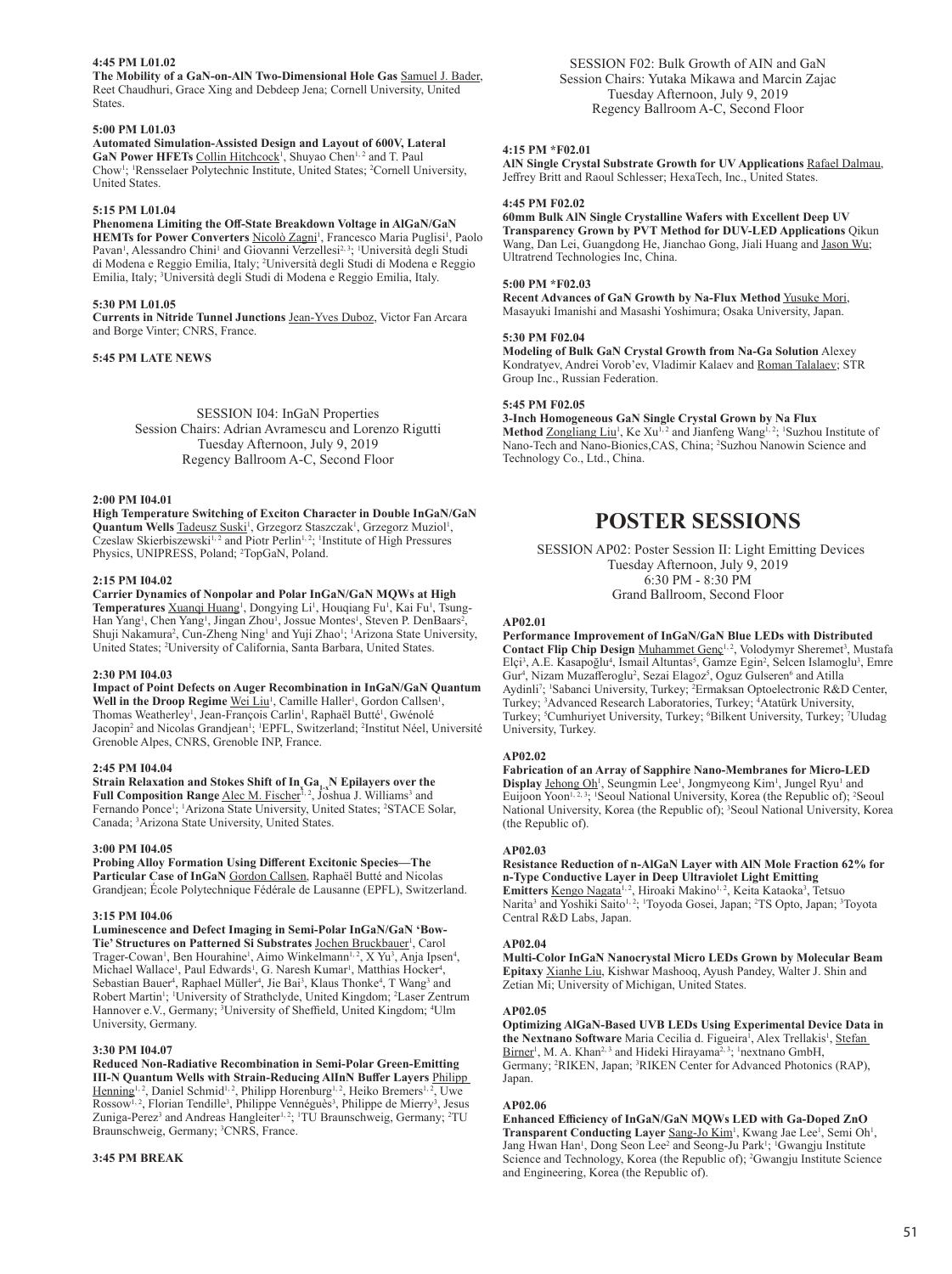## **AP02.07**

**Improved the AlGaN-Based Ultraviolet LEDs Performance with Super-Lattice Structure Last Barrier on Sputtered AlN/Sapphire Substrate** Jun Zhang, Qian Chen, Bo Tan, Hanling Long, Yi Zhang, Jiangnan Dai and Changqing Chen; Huazhong University of Science and Technology, China.

#### **AP02.08**

**High Quality InGaN/GaN Nanopillar Fabricated by Neutral Beam Etching for Directional Micro-LED** Kexiong Zhang; National Institute of Advanced Industrial Science and Technology (AIST), Japan.

## **AP02.09**

**Half Nanometer Wavelength Uniformity Achievement by Introducing Low Temperature Sensitive InGaN Deposition Process** Bumjoon Kim, Soo Min Lee, Eric Tucker, Drew Hanser and Ajit Paranjpe; Veeco, United States.

#### **AP02.10**

**Wavefunction Overlap Calculations in Thin and Thick InGaN/GaN Polar**  and Nonpolar Single Quantum Wells Morteza Monavarian and Daniel Feezell; Center for High-Technology Materials, The University of New Mexico, United States.

#### **AP02.11**

Arrays of TiO<sub>2</sub> Sphere for the Improvement of Light Extraction Efficiency **in III-Nitride Light-Emitting Diodes** Dohyun Kim, Dongsu Shin, Jiyeon Yu and Jinsub Park; Hanyang, Korea (the Republic of).

## **AP02.12**

**Room Temperature Luminescence of Passivated InGaN Quantum Dots Formed by Quantum-Sized-Controlled Photoelectrochemical Etching** Xiongliang Wei, Syed Ahmed Al Muyeed, Matthew R. Peart, Sun Wei, Renbo Song, Nelson Tansu and Jonathan Wierer; Lehigh University, United

## States. **AP02.13**

**Improvement in Heat Dissipation Characteristics of InGaN/GaN Quantum-Well LEDs using Multiple-Layer Hexagonal Boron Nitride** Ilgyu Choi<sup>1</sup>, Kwanjae Lee<sup>2</sup>, Soo Min Kim<sup>3</sup>, Cheul-Ro Lee<sup>1</sup> and Jin Soo Kim<sup>1</sup>; <sup>1</sup>Chonbuk National University, Korea (the Republic of); <sup>2</sup>Korea Advanced Insititute of Science and Technology, Korea (the Republic of); <sup>3</sup> Korea Institute of Science and Technology, Korea (the Republic of).

#### **AP02.14**

**Design and Growth of Strain Relieved Laser Diode Emitting at 450**  nm Avinash S. Paliwal<sup>1, 2</sup>, Kuldip Singh<sup>1</sup> and Manish Mathew<sup>1, 2</sup>; <sup>1</sup>CSIR-Central Electronics Engineering Research Institute, Pilani, India, India; <sup>2</sup> Academy of Scientific and Innovative Research (AcSIR), CSIR-CEERI Campus, India.

#### **AP02.15**

**Enhanced Emission Efficiency of GaInN-Based Green Light-Emitting**  Diodes with Aluminium Thin-Film Deposition Ryoya Mano<sup>1</sup>, Dong-Pyo Han<sup>1</sup>, Kengo Yamamoto<sup>1</sup>, Seiji Ishimoto<sup>1</sup>, Satoshi Kamiyama<sup>1</sup>, Tetsuya Takeuchi<sup>1</sup>, Motoaki Iwaya<sup>1</sup> and Isamu Akasaki<sup>1,2</sup>; <sup>1</sup>Meijo University, Japan; <sup>2</sup> Nagoya University, Japan.

#### **AP02.16**

**Investigation of Emission Efficiency in GaInN-Based Green Light-Emitting**  Diodes with Various Structures of Underlying Layer <u>Dong-Pyo Han</u><sup>1</sup>, Kengo Yamamoto<sup>1</sup>, Seiji Ishimoto<sup>1</sup>, Ryoya Mano<sup>1</sup>, Motoaki Iwaya<sup>1</sup>, Tetsuya Takeuchi<sup>1</sup>, Satoshi Kamiyama<sup>1</sup> and Isamu Akasaki<sup>1,2</sup>; <sup>1</sup>Meijo University, Japan; <sup>2</sup>Nagoya University, Japan.

#### **AP02.17**

**Light Extraction Improvement of Transfer Printable GaN LEDs on Si with Backside Roughening** Zhi Li, Zeinab Shaban, Yan Lei, Mahbub Akhter, James O'Callaghan and Brian Corbett; Tyndall National Institute, University College Cork, Ireland.

#### **AP02.18**

**Study on Thermal Management for Chip-Scale Package GaN Light-Emitting Diodes** Byongjin Ma; Korea Electronics Technology Institute, Korea (the Republic of).

#### **AP02.19**

**Electro-Optical Numerical Modeling for the Optimization of InGaN Based**  Vertical Cavity Surface Emitting Laser Diodes Zih-Hong Young<sup>1</sup> and Yuh-Renn Wu<sup>1, 2</sup>; <sup>1</sup>National Taiwan University, Taiwan; <sup>2</sup>Industrial Technology Research Institute, Taiwan.

#### **AP02.20**

**Flexible GaN Light Emitting Diode Using Micron-Scale Pyramidal**  Arrays Zhenhuan Tian<sup>1, 2</sup>, Qiang Li<sup>1, 2</sup>, Xilin Su<sup>1, 2</sup>, Ye Zhang<sup>1, 2</sup>, Maofeng Guo<sup>1, 2</sup>, Minyan Zhang<sup>1, 2</sup>, Wen Ding<sup>1, 2</sup>, Yufeng Li<sup>1, 2</sup>, Feng Yun<sup>1, 2</sup> and S. W. Ricky Lee<sup>3, 4</sup>; <sup>1</sup>Key Laboratory for Physical Electronics and Devices of the Ministry of Education and Shaanxi Provincial Key Laboratory of Photonics & Information Technology, Xi'an Jiaotong University, China; <sup>2</sup>Solid-State

Lighting Engineering Research Center, Xi'an Jiaotong University, China; <sup>3</sup> Department of Mechanical and Aerospace Engineering, Hong Kong University of Science and Technology, Hong Kong; <sup>4</sup> HKUST LED-FPD Technology R&D Center at Foshan, China.

#### **AP02.21**

**Improvement of Quantum Efficiency by Employing Hole Injection-Promoted and Active-Layer-Friendly AlInGaN Insertion Layer in InGaN/ GaN Light-Emitting Diodes** Naixin Liu and Tongbo Wei; Institute of Semiconductor, CAS, China.

## **AP02.22**

**Thermal Analysis for UV-Micro-LED on GaN-Substrate Under kA/ cm2 Current Injection Level by Forward Voltage Method and Infrared Imaging** Chengcheng Li and Zhizhong Chen; Peking University, China.

#### **AP02.23**

**Four Monochromatic LEDs Mixing with Two White LEDs for Circadian Rhythm and Vision Simultaneously** Jingxin Nie and Zhizhong Chen; Peking University, China.

## **AP02.24**

**Fabrication of LED Pixels of 16 × 16 Array Structure Using Si Micro-Cup Substrate** Kota Sato<sup>1</sup>, Yoshihumi Kamei<sup>1</sup>, Ryosuke Nawa<sup>1</sup>, Shinya Aikawa<sup>2</sup>, Yasuhisa Usida<sup>3</sup>, Takeyoshi Onuma<sup>1</sup>, Tomohiro Yamaguchi<sup>1</sup> and Toru Honda<sup>1</sup>; Kogakuin University, Japan; <sup>2</sup>Kogakuin University, Japan; <sup>3</sup>Nagoya University, Japan.

## **AP02.25**

**Coupling Resonance for CdSe/ZnS Quantum Dots on Blue LED Embedded by Ag Nanoparticles** Yifan Chen and Zhizhong Chen; State Key Laboratory for Artificial Microstructure and Mesoscopic Physics, School of Physics, Peking University, China.

## **AP02.26**

**Study on ITO Electrode on GaN Shell in Multi-Quantum-Shell**  LED Atsushi Suzuki<sup>1</sup>, Hideki Murakami<sup>1</sup>, Kyohei Nokimura<sup>1</sup>, Minoru Takebayashi<sup>1</sup>, Nanami Goto<sup>1</sup>, Mizuki Terazawa<sup>1</sup>, Weifang Lu<sup>1</sup>, Naoki Sone<sup>1,2</sup>, Kazuyoshi Iida<sup>1, 3</sup>, Masaki Ohya<sup>1, 3</sup>, Satoshi Kamiyama<sup>1</sup>, Tetsuya Takeuchi<sup>1</sup>, Motoaki Iwaya<sup>1</sup> and Isamu Akasaki<sup>1,4</sup>; <sup>1</sup>Meijo University, Japan; <sup>2</sup>Koito Manufacturing CO.,LTD, Japan; <sup>3</sup>Toyoda Gosei Co.,Ltd, Japan; <sup>4</sup>Akasaki Research Center, Nagoya University, Japan.

#### **AP02.27**

## **Depth Dependent Strain Analysis in AlGaN Deep Ultra-Violet Light Emitting Diodes Using Surface-Plasmon Enhanced Raman**

Spectroscopy Gunwoo Jung<sup>1</sup>, Kyuheon Kim<sup>1</sup>, Chanmi Choi<sup>1</sup>, Ukgeun Gang<sup>1</sup>, Taehwan Park<sup>1</sup>, Boram Jeon<sup>1</sup>, Youngboo Moon<sup>2</sup> and Junghoon Song<sup>1</sup>; <sup>1</sup>Kongju National University, Korea (the Republic of); <sup>2</sup>UJL, Korea (the Republic of).

## **AP02.28**

**Towards High Quality, Low Damage RIE Etched Laser Mirror Facets for**  Integrated on Wafer InGaN Laser Diodes **Krzysztof Gibasiewicz<sup>1</sup>, Jacek** Kacperski<sup>2</sup>, Szymon Grzanka<sup>1, 2</sup>, Lucja Marona<sup>1, 2</sup>, Piotr Perlin<sup>1, 2</sup> and Tadeusz Suski<sup>1</sup>; <sup>1</sup>Institute of High Pressure Physics, Poland; <sup>2</sup>TopGaN, Poland.

#### **AP02.29**

**Lasing Action on Whispering Gallery Mode of GaN Hexagonal Microdisks**  Fabricated on Sapphire Substrates **Geng He**; Key Lab of Advanced Optical Manufacturing Technologies of Jiangsu Province and Key Lab of Modern Optical Technologies of Education Ministry of China, Soochow University, China.

#### **AP02.30**

**The Effects of Structural Parameters on Optical Gain in InGaN Based Quantum Wires Laser Diodes Asghar Asgari Tokaldani<sup>1, 2</sup>; <sup>1</sup>University of** Tabriz, Iran (the Islamic Republic of); <sup>2</sup> University of Western Australia, Australia.

#### **AP02.31**

**Improving Efficiency of Boron Nitride Deep Ultra-Violet ac-Driven Electroluminescence Devices** Weiqiang Yuan<sup>1</sup>, Thushan Wickramasinghe<sup>2</sup> and Wojciech M. Jadwisienczak<sup>1</sup>; <sup>1</sup>Ohio University, United States; <sup>2</sup>Ohio University, United States.

#### **AP02.32**

**Preparation of Carbon Dots by Microwave Synthesis for White LED Devices** Zhang Shengnan and Yun Feng; Xi'an Jiaotong University, China.

#### **AP02.33**

**Improved Emission Performance of N-Polar GaN-Based Blue-Violet Light-Emitting Diodes with a Polarization-Induced Tunneling Junction** Gaoqiang Deng, Yuantao Zhang, Long Yan, Xu Han, Ye Yu, Yang Wang and Guotong Du; Jilin University, China.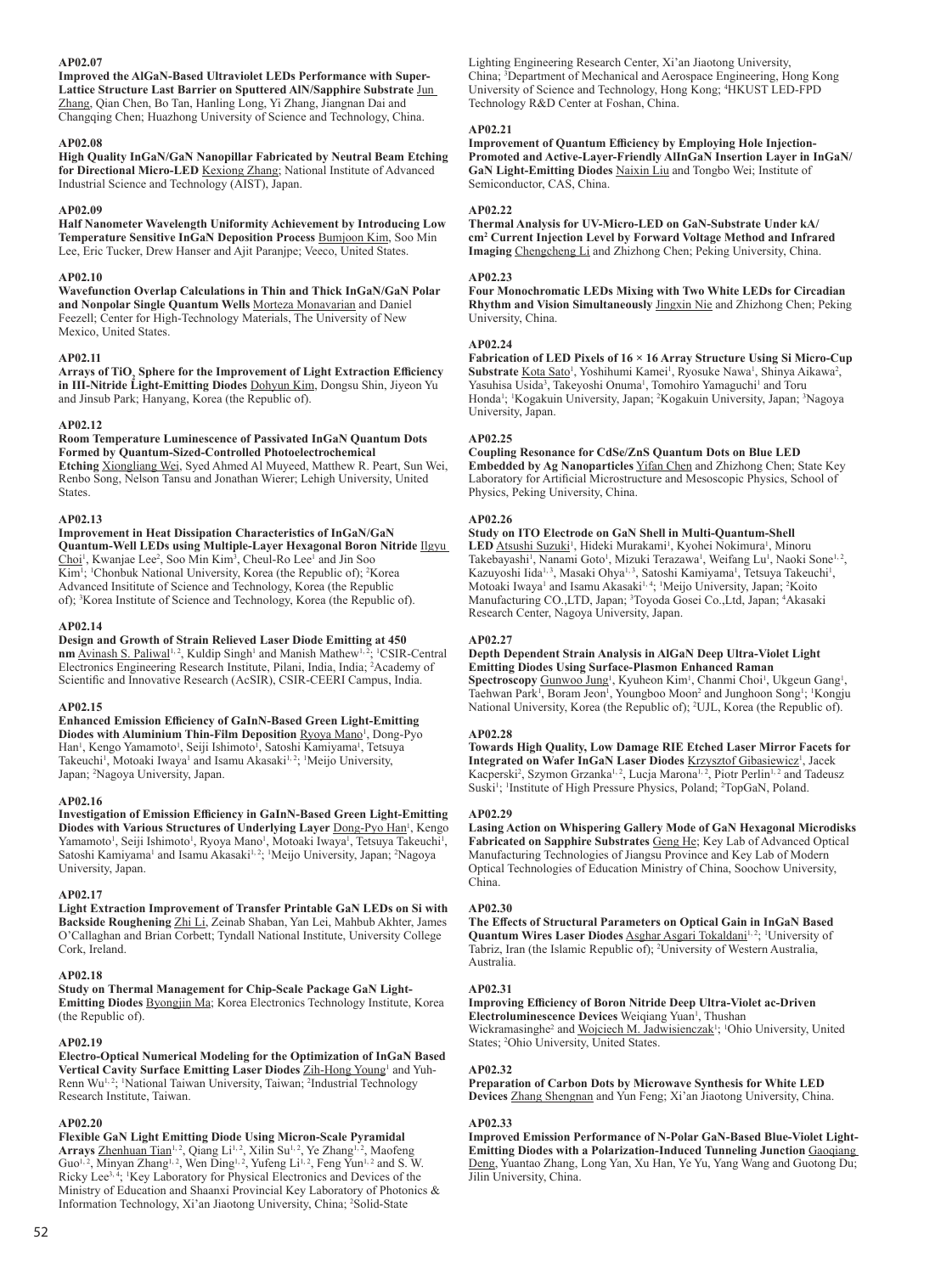**AP02.34**

**Dislocation Related Nonradiative Recombination in InGaN Laser**  Diodes Agata Bojarska<sup>1</sup>, Dario Schiavon<sup>2</sup>, Szymon Grzanka<sup>1</sup>, Lucja Marona<sup>1, 2</sup>, Grzegorz Staszczak<sup>1</sup>, Julita Smalc-Koziorowska<sup>1</sup>, Jan Weyher<sup>1</sup> and Piotr Perlin<sup>1, 2</sup>; <sup>1</sup>Institute of High Pressure Physics PAS, Poland; <sup>2</sup>TopGaN Limited, Poland.

> SESSION BP02: Poster Session II: Electronic Devices Tuesday Afternoon, July 9, 2019 6:30 PM - 8:30 PM Grand Ballroom, Second Floor

#### **BP02.01**

Stable C-V Characteristics of Al<sub>2</sub>O<sub>3</sub>/m-Plane GaN Structures at High **Temperatures** Shota Kaneki and Tamotsu Hashizume; RCIQE of Hokkaido University, Japan.

#### **BP02.02**

**Investigation of the Early Pinch-Off Effect of AlGaN/GaN Schottky-Gate**  Fin-HEMTs and Its Threshold Voltage Modulation Li-Cheng Chang<sup>1</sup>, Jhih-Hao Lin<sup>2</sup>, Cheng-Jia Dai<sup>1</sup>, Ming Yang<sup>1</sup>, Yi-Hong Jiang<sup>1</sup>, Yuh-Renn Wu<sup>2</sup> and Chao-Hsin Wu<sup>1, 2</sup>; <sup>1</sup>National Taiwan University, Taiwan; <sup>2</sup>National Taiwan University, Taiwan.

## **BP02.03**

## **Design of GaN Based Multi-Channel FinFETs with a Full 3D**

Simulation Chun-Lin Yu<sup>1</sup>, Jhih-Hao Lin<sup>1</sup> and Yuh-Renn Wu<sup>1, 2</sup>; <sup>1</sup>National Taiwan University, Taiwan; <sup>2</sup>Industrial Technology Research Institute, Taiwan.

#### **BP02.04**

**Gate-Length Dependence of Gate Lag, Drain Lag and Current Collapse in Field-Plate AlGaN/GaN HEMTs** Tomochika Chiba, Yasunori Saito, Ryouhei Tsurumaki and Kazushige Horio; Shibaura Institute of Technology, Japan.

#### **BP02.05**

**Normally-Off AlGaN/GaN HEMT on 200 mm Silicon with ON-Current 500 mA/mm and V<sub>th</sub> > 5V** Sandeep Kumar<sup>1</sup>, Sandeep Vura<sup>1</sup>, Vanjari S. Charan<sup>1</sup>, Surani B. Dolmanan<sup>2</sup>, Sudhiranjan Tripathy<sup>2</sup>, Rangarajan Muralidharan<sup>1</sup> and Digbijoy N. Nath<sup>1</sup>; <sup>1</sup>Indian Institute of Science (IISc), India; <sup>2</sup> Institute of Materials Research and Engineering (IMRE), Agency for Science, Technology, and Research, Singapore.

#### **BP02.06**

**Effects of Recessed-Gate Structure on AlGaN/GaN MIS-HEMTs Using**  PEALD AlO<sub>x</sub>N<sub>y</sub> Thin Film Hyun-Seop Kim<sup>1</sup>, Myoung-Jin Kang<sup>2</sup>, IlHwan Hwang<sup>2</sup>, Su-Keun Eom<sup>2</sup>, Kwang-Seok Seo<sup>2</sup> and Ho-Young Cha<sup>1</sup>; <sup>1</sup>Hongik University, Korea (the Republic of); <sup>2</sup> Seoul National University, Korea (the Republic of).

## **BP02.07**

**Optimization of Crucial Device Parameters for GaN Vertical Trench MOSFETs** Shuang Liu, Shenglei Zhao, Jincheng Zhang and Yue Hao; XIdian University, China.

#### **BP02.08**

**Vertical GaN-on-GaN Schottky Barrier Diode with Fluorite-Ion-Implanted Edge Termination** Zirui Liu, Jianfeng Wang, Hong Gu, Ke Xu and Yumin Zhang; Suzhou Institute of Nano-tech and Nano-bionics, Chinese Academy of Sciences, China.

#### **BP02.09**

**Reliability Investigation on Recessed AlGaN/GaN SBDs** Ge Liu, Shenglei Zhao, Jiabo Chen, Jincheng Zhang and Yue Hao; Xidian University, China.

#### **BP02.10**

**Electrical Properties of GaAs/GaN Junctions by Bonding GaN Layers** 

**Grown on Free Standing Substrates** Shoji Yamajo, Jianbo Liang and Naoteru Shigekawa; Osaka City University, Japan.

## **BP02.11**

**Characterization of Heavy-Ion Irradiation Effects on AlInN/GaN on**  Si High- Electron-Mobility Transistors (HEMTs) Seshagiri Rao Challa<sup>1</sup>, Nahuel A. Vega<sup>2, 3, 4</sup>, Christian Kristukat<sup>2, 3</sup>, Nahuel Müller<sup>2</sup>, Mario Debray<sup>2, 3</sup>, Gordon Schmidt<sup>1</sup>, Juergen Christen<sup>1</sup>, Florian Hörich<sup>1</sup>, Hartmut Witte<sup>1</sup> , Armin Dadgar<sup>1</sup> and André Strittmatter<sup>1</sup>; <sup>1</sup>Institute für experimentalle Physik/ OVGU Magdeburg, Germany; <sup>2</sup> Gerencia de Investigación y Aplicaciones, Argentina; <sup>3</sup> Escuela de Ciencia y Tecnología, Universidad Nacional de San Martín (UNSAM), Argentina; <sup>4</sup>Consejo Nacional de Investigaciones Científicas y Tecnológicas (CONICET), Argentina.

## **BP02.12**

**Investigation on Threshold Voltage of GaN Vertical MOSFETs** Xiufeng Song, Jincheng Zhang, Shenglei Zhao and Yue Hao; Xidian University, China.

## **BP02.13**

**Possible Use of Wide Bandgap Semiconductor in Enhancement Mode Using P-Type Gate Dielectric** Mudassar Imam Yahya Meer, Yogendra K. Yadav, Akanksha Rawat, Jaya Jha, Swaroop Ganguly and Dipankar Saha; Indian Institute of Technology, India.

## **BP02.14**

## **AlGaN/GaN Diode with MIS-Gated Hybrid Anode and Edge**

Termination IlHwan Hwang<sup>2</sup>, Raseoung Ki<sup>1</sup>, Ho-Young Cha<sup>3</sup> and Kwang-Seok Seo<sup>1</sup>; <sup>2</sup>Seoul National University, Korea (the Republic of); <sup>3</sup>Hongik University, Korea (the Republic of).

## **BP02.15**

**Breakdown Voltage Analysis for the New RESURF AlGaN Channel HEMTs** Zhongyang Li, Shenglei Zhao, Jincheng Zhang and Yue Hao; Xidian University, China.

## **BP02.16**

**Reduction of Radiated Emission from Resonance Coil in GaN Wireless**  Power Transmission Circuit by Using Nd-Fe-N Core Toshihide Ide<sup>1,2</sup> , Nobuyoshi Imaoka<sup>3</sup>, Mikio Oomori<sup>2</sup>, Kimihiro Ozaki<sup>3</sup>, Mitsuaki Shimizu<sup>1</sup> and Noriyuki Takada<sup>2</sup>; <sup>1</sup>Advanced Industrial Science and Technology (AIST), Japan; <sup>2</sup>Advanced Industrial Cience and Technology (AIST), Japan; <sup>3</sup>Advanced Industrial Science and Technology (AIST), Japan.

## **BP02.17**

**Delta-Doping Effect in Normally-off GaN-cap/AlGaN/GaN HEMT on Electrical Properties** Ryohei Yamaguchi, Jumpei Sumino, Momoe Shojima and Akio Wakejima; Nagoya Institute of Technology, Japan.

#### **BP02.18**

**Effect of Spatial Position of Traps Located at the Oxide/AlGaN Interface on the Device Characteristics** Sreenadh Surapaneni, Jaya Jha, Swaroop Ganguly and Dipankar Saha; IIT Bombay, India.

#### **BP02.19**

**Ultra-Low Turn-on Voltage GaN Vertical Schottky Diodes with Tungsten Anode Contact** Zhaoke Bian, Tao Zhang, Jiabo Chen, Jincheng Zhang and Shenglei Zhao; Xidian University, China.

## **BP02.20**

**GaN Bipolar Junction Transistor for Monolithic Integration** Wai Yuen Fu and Hoi Wai Choi; The University of Hong Kong, Hong Kong.

#### **BP02.21**

**Trap States in Normally-Off Gate-Recessed AlGaN/GaN/AlGaN Double -Heterojunction High-Electron-Mobility Transistors** Dan Zhu, Jincheng Zhang and Shenglei Zhao; Xidian University, China.

#### **BP02.22**

**High–Quality Cat–CVD SiN<sup>x</sup> Passivation Layer for Low Current**  Collapsed AlGaN/GaN HEMT-on-Si Myoung-Jin Kang<sup>1</sup>, Hyun-Seop Kim<sup>2</sup>, Su-Keun Eom<sup>1</sup>, Ho-Young Cha<sup>2</sup> and Kwang-Seok Seo<sup>1</sup>; <sup>1</sup>Seoul National University, Korea (the Republic of); <sup>2</sup> Hongik University, Korea (the Republic of).

## **BP02.23**

**Improvement of Pulse Characteristics of GaN Schottky Barrier Diode Using Diamond Substrate Which has Thermally Better Property than**  Si Substrate Ra-Seong Ki<sup>1</sup>, Ho-Young Cha<sup>2</sup> and Kwang-Seok Seo<sup>1</sup>; <sup>1</sup>Seoul National University, Korea (the Republic of); <sup>2</sup>Hongik University, Korea (the Republic of).

## **BP02.24**

**Effect of Field Plate on Breakdown Characteristics of p-AlGaN Gate AlGaN/GaN HEMTs** Junwei Liu, Jincheng Zhang, Shenglei Zhao and Yue Hao; Xidian University, China.

## **BP02.25**

**Effect of AIN Insert Layer on Al<sub>s</sub>Ca<sub>la</sub>N/AlN/GaN HEMT Structure <u>Uiho Choi</u>, Kyeongjae Lee, Yongjun Nam, Taehoon Jang, Donghyeop Jung and** Okhyun Nam; Korea Polytechnic University, Korea (the Republic of).

#### **BP02.26**

**Ka Band AlGaN/GaN HEMT with U-Trench Gate** Ke Wei; Institute of Microelectronics Chinese Academy of Science, China.

## **BP02.27**

**Performance of AlGaN/GaN MISHEMT with Fin-Structured Second Gate in Wide Access Region** Ryun-Hwi Kim, Hyeon-Su Lee, Seung-Hyeon Kang and Jung-Hee Lee; Kyungpook National University, Korea (the Republic of).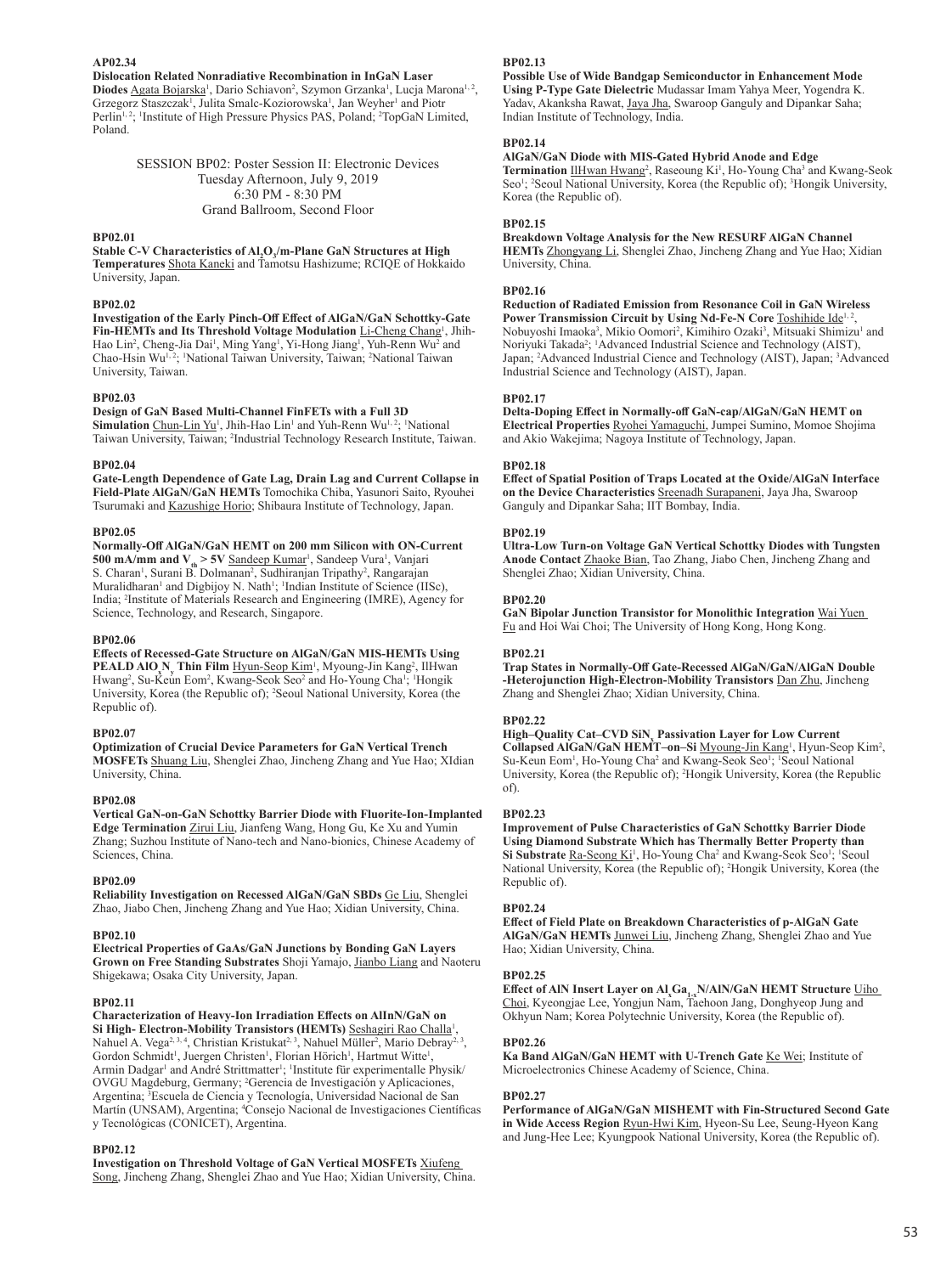## **BP02.28**

**Comprehensive Study and Optimization of Ti/Au/Al/Ni/Au Ohmic Contact on III-N Heterostructure** Yogendra K. Yadav, Bhanu Upadhyay, Mudassar Imam Yahya Meer, Tarni Aggarwal, Swaroop Ganguly and Dipankar Saha; Indian Institute of Technology Bombay, India, India.

## **BP02.29**

**GaN Based Gate Drive Circuit for Phase-Shifter Application** Weijun Luo; Institute of Microelectronics, Chinese Academy of Sciences, China.

#### **BP02.30**

**Threshold Voltage Dependence of Normally-Off p-GaN/AlGaN/GaN on Schottky Barrier Height** Jozef Osvald; IEE SAS Bratislava, Slovakia, Slovakia.

#### **BP02.31**

**A Novel Measurement Technique to Investigate OFF-State Performance of AlGaN/GaN HEMT on Silicon** Nayana Remesh, Sandeep Kumar, Rangarajan Muralidharan, Srinivasan Raghavan and Digbijoy N. Nath; Indian Institute of Science, India.

#### **BP02.32**

**High Breakdown Voltage Vertical GaN p-n Junction Diodes with Excellent Breakdown Capabilities by Application of a Two-Step Mesa**  Structure Hiroshi Ohta<sup>1</sup>, Naomi Asai<sup>1</sup>, Fumimasa Horikiri<sup>2</sup>, Yoshinobu Narita<sup>2</sup>, Takehiro Yoshida<sup>2</sup>, Tomoaki Nishimaura<sup>1</sup> and Tomoyoshi Mishima<sup>1</sup>; <sup>1</sup>Hosei University, Japan; <sup>2</sup> SCIOCS Co. Ltd., Japan.

SESSION CP02: Poster Session II: Photovoltaics, Energy Harvesting and Photo Detectors Tuesday Afternoon, July 9, 2019 6:30 PM - 8:30 PM Grand Ballroom, Second Floor

#### **CP02.01**

**Van der Waals Epitaxy of AlN Nanorods on Graphene for High-**

**Performance Ultraviolet Detectors** Xianjie Xiong; Key Lab of Advanced Optical Manufacturing Technologies of Jiangsu Province and Key Lab of Modern Optical Technologies of Education Ministry of China, Soochow University, China.

#### **CP02.02**

Ultrafast Indium Nitride Based VIS-NIR Photo-Detector **Shibin Krishna<sup>1, 2</sup>,** Alka Sharma<sup>1</sup>, Neha Aggarwal<sup>1</sup>, Sudhir Husale<sup>1</sup> and Govind Gupta<sup>1</sup>; <sup>1</sup>CSIR-National Physical Laboratory, India; <sup>2</sup> King Abdullah University of Science and Technology, Saudi Arabia.

#### **CP02.03**

**Reconsideration of the Gallium Nitride—Dual Functionality as an Electron Transporter and Transparent Conductor for Recyclable Solar**  Cell Substrate Applications Kwang Jae Lee<sup>1</sup>, Namchul Cho<sup>2</sup> and Jong H. Kim<sup>1</sup>; <sup>1</sup>Ajou University, Korea (the Republic of); <sup>2</sup>Soonchunhyang University, Korea (the Republic of).

#### **CP02.04**

**Growth and Fabrication of Backside Illuminated Metal-Semiconductor-Metal Deep Ultraviolet Photodetectors on High Quality AlN** Joocheol Jeong, John Son and Joo Jin; Genicom Co., Ltd., Korea (the Republic of).

#### **CP02.05**

## **Solar Conversion of CO2 with Light and Water Using InGaN**

Photoelectrode Grown by MBE Hyojung Bae<sup>1</sup>, Koike Kayo<sup>2</sup>, Katsushi Fujii<sup>2</sup>, Soon Hyung Kang<sup>1</sup>, Sang-Wan Ryu<sup>1</sup> and Jun-Seok Ha<sup>1</sup>; <sup>1</sup>Chonnam National University, Korea (the Republic of); <sup>2</sup>RIKEN, Japan.

#### **CP02.06**

**Surface Engineered Polar and Non-Polar GaN Nanostructure Based**  Ultraviolet Photosensors Monu Mishra<sup>1</sup> and Govind Gupta<sup>1, 2</sup>; <sup>1</sup>CSIR-National Physical Laboratory, India; <sup>2</sup>Academy of Scientific & Innovative Research, India.

#### **CP02.07**

**Effects of the P-Doping in the Charge Layer on Quantum Efficiency in p-i-n GaN-Based Avalanche Photodiodes** Seong Ran Jeon; Korea Photonics Technology Institute, Korea (the Republic of).

## **CP02.08**

**Non-Hybrid Single Layer Visible-Light Responsive Titanium Oxynitride Thin Films for Light Harvesting Applications** Nikhil Reddy Mucha, Dhananjay Kumar and Surabhi Shaji; North Carolina A&T State University, United States.

SESSION EP02: Poster Session II: Processing, Fabrication and Thermal Management Tuesday Afternoon, July 9, 2019 6:30 PM - 8:30 PM Grand Ballroom, Second Floor

## **EP02.01**

**ALE of GaN (0001) for Removal of Etch-Induced Damage** Kevin A. Hatch<sup>1</sup>, Daniel Messina<sup>1</sup>, Houqiang Fu<sup>2</sup>, Kai Fu<sup>2</sup>, Xingye Wang<sup>1</sup>, Mei Hao<sup>1</sup>, Yuji Zhao<sup>2</sup> and Robert J. Nemanich<sup>1</sup>; <sup>1</sup>Arizona State University, United States; <sup>2</sup> Arizona State University, United States.

#### **EP02.02**

**Size Effects of the AlN on the Thermal Transport Across Metal/** Semiconductor Interface Yee Rui Koh<sup>1</sup>, John T. Gaskins<sup>1</sup>, Jeffrey L. Braun<sup>1</sup>, Habib Ahmad<sup>2</sup>, John Tomko<sup>1</sup>, William A. Doolittle<sup>2</sup> and Patrick Hopkins<sup>1</sup>; <sup>1</sup>University of Virginia, United States; <sup>2</sup>Georgia Institute of Technology, United States.

#### **EP02.03**

**Low Temperature Aluminum Nitride Deposition Enabled by**  Hydrazine Daniel Alvarez<sup>1</sup>, Jeffrey Spiegelman<sup>1</sup> and Keisuke

Andachi<sup>2</sup>; <sup>1</sup>RASIRC, United States; <sup>2</sup>Taiyo Nippon Sanso Corporation, Japan.

## **EP02.04**

**Detection of Deep Level States Generated in GaN by Mg-Ion Implantation Using Conductance Method for MOS Diodes** Masamichi Akazawa and Ryo Kamoshida; Hokkaido University, Japan.

#### **EP02.05**

**Improved Thermal Performance of Homoepitaxial GaN-FETs Directly Bonded on a Graphite Composite Heat Spreader** Lei Li, Aozora Fukui and Akio Wakejima; Nagoya Institute of Technology, Japan.

## **EP02.06**

**Optimization of a Cl Based ICP/RIE Plasma Etching of Semi-Insulating**  GaN Matthew A. Gaddy<sup>1</sup>, Vladimir Kuryatkov<sup>1</sup>, Keller Andrews<sup>2</sup>, Nicholas Wilson<sup>1</sup>, Andreas Neuber<sup>1</sup>, Richard Ness<sup>3</sup> and Sergey Nikishin<sup>1</sup>; <sup>1</sup>Texas Tech University, United States; <sup>2</sup>Texas Tech University, United States; <sup>3</sup>Ness Engineering, United States.

## **EP02.07**

**Photoelectrochemical Etching of Aluminum Nitride for Fast and Low Damage Surface Roughening Yong Ha Choi<sup>1, 2</sup>, Kwang Hyeon Baik<sup>3</sup>, Rakjun** Choi<sup>4</sup>, Jeongtak Oh<sup>4</sup> and Jihyun Kim<sup>1,2</sup>; <sup>1</sup>Korea University, Korea (the Republic of); <sup>2</sup> Korea University, Korea (the Republic of); <sup>3</sup> Hongik University, Korea (the Republic of); <sup>4</sup> LG Innotek, Korea (the Republic of).

#### **EP02.08**

**Mg Recoil-Implantation by Nitrogen Bombardment to GaN** Toshikazu Yamada, Hisashi Yamada, Hiroshi Chonan, Noriyuki Taoka, Tokio Takahashi and Mitsuaki Shimizu; National Institute of Advanced Industrial Science and Technology, Japan.

> SESSION GP02: Poster Session II: Epitaxial Growth Tuesday Afternoon, July 9, 2019 6:30 PM - 8:30 PM Grand Ballroom, Second Floor

#### **GP02.01**

**The Influence of AlN Nucleation Layer on Radio Frequency (RF)**  Transmission Loss of GaN-on-Si Structure Shane Chang<sup>4, 2, 3</sup>, Ming Zhao<sup>1</sup>, Valentina Spampinato<sup>1</sup>, Alexis Franquet<sup>1</sup>, Do Hein<sup>3</sup>, Li Chang<sup>3</sup> and Akira Uedono<sup>5</sup>; <sup>1</sup>IMEC, Belgium; <sup>2</sup>Katholieke Universiteit Leuven, Belgium; <sup>3</sup>National Chiao Tung University, Taiwan; <sup>4</sup>imec, Belgium; <sup>5</sup>University of Tsukuba, Japan.

#### **GP02.02**

**Growth of N-Polar AlN on Sapphire with Off-Cut Angle and AlN Bulk**  Substrate Narihito Okada<sup>1</sup>, Tatsuya Isono<sup>1</sup>, Tadatoshi Ito<sup>1</sup>, Ryota Sakamoto<sup>1</sup>, Yongzhao Yao<sup>2</sup>, Yukari Ishikawa<sup>2</sup> and Kazuyuki Tadatomo<sup>1</sup>; <sup>1</sup>Yamaguchi University, Japan; <sup>2</sup> Japan Fine Ceramics Center (JFCC), Japan.

#### **GP02.03**

**Two-Dimensional Rhombohedral BN Grown on AlN Template—The Effect**  of V/III Ratio on the Interface Quality Chun-Pin Huang<sup>1</sup>, Jen-Inn Chyi<sup>2</sup> and Kun-Yu Lai<sup>1</sup>; 'National Central University, Taiwan; <sup>2</sup>National Central University, Taiwan.

## **GP02.05**

AlGaN Nanowires Grown on SiO<sub>2</sub>/Si (100) Using Graphene as a Buffer Layer Zhiqiang Liu<sup>1</sup>, Xiaoyan Yi<sup>1</sup>, Meng Liang<sup>1</sup>, Yunyu Wang<sup>1</sup>, Junxi Wang<sup>1</sup>, Jinmin Li<sup>1</sup> and Helge Weman<sup>2</sup>; <sup>1</sup>Institute of Semiconductors, China; <sup>2</sup> CrayoNano AS, Norway.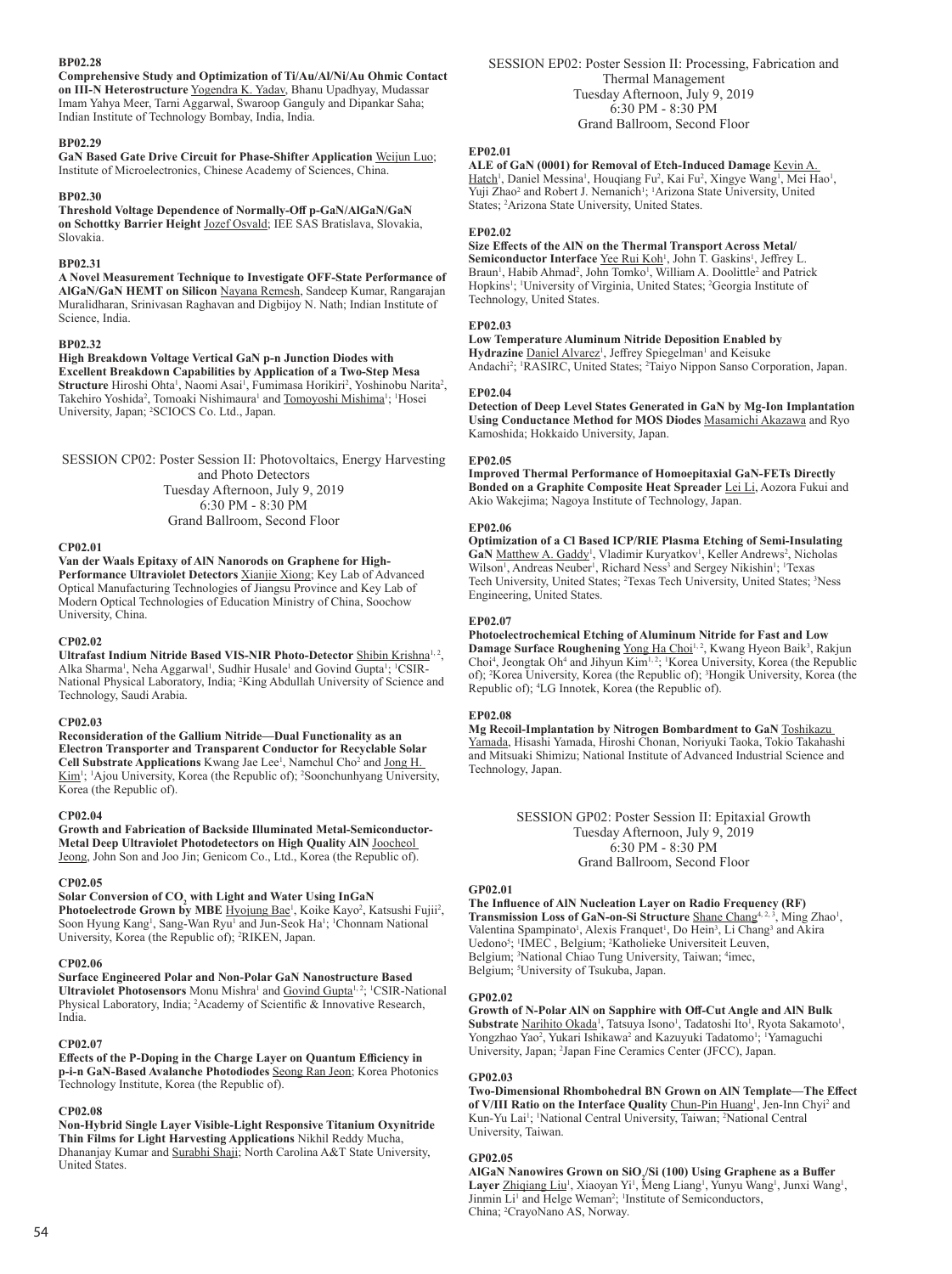## **GP02.06**

**2DEG Enhancement in AlN/GaN/AlN Heterostructure for DH-HEMT by**  Epilayer Stress Engineering Shashank Patwal<sup>1</sup>, Manvi Agrawal<sup>1, 2</sup>, Nethaji Dharmarasu<sup>2</sup>, K Radhakrishnan<sup>1, 2</sup> and Seah T. Alex<sup>2</sup>; <sup>1</sup>Nanyang Technological University, Singapore; <sup>2</sup> Nanyang Technological University, Singapore.

#### **GP02.07**

**Characterisation and Elimination of Sliplines on 200 mm Diameter 1 mm**  Thick GaN on Silicon Wafers Matthew Charles<sup>1</sup>, Joel Kanyandekwe<sup>1</sup> , Matthieu Lafossas<sup>1</sup>, Mrad Mrad<sup>1</sup>, Nicolas Devanciard<sup>1</sup>, Mohamad Abdel Sater<sup>1</sup>, Carlos Beitia<sup>1</sup>, Isabelle Bergoend<sup>2</sup>, Mayeul Durand de Gevigney<sup>2</sup> and Dario Alliata<sup>2</sup>; <sup>1</sup>CEA-LETI, France; <sup>2</sup>Unity Semiconductor, France.

#### **GP02.08**

**Direct Growth of AlGaN/InGaN/GaN Structure on AlN Template for**  Measurement of Effective Mass in InGaN Layer Masatomo Sumiya<sup>1</sup>, Dickson Kindole<sup>2</sup>, Shuhei Yashiro<sup>1, 3</sup>, Toru Honda<sup>3</sup> and Yasutaka Imanaka<sup>2</sup>; <sup>1</sup>National Institute for Materials Science, Japan; <sup>2</sup>National Institute for Materials Science, Japan; <sup>3</sup> Kougakuin, Japan.

#### **GP02.09**

**Investigation of the Growth, Structural, and Optical Properties of**  Compositionally Graded In<sub>x</sub>Ga<sub>1</sub>, N V-Graded Layers Pijush K. Ghosh<sup>1</sup>, Andrian Kuchuk<sup>2</sup>, Mirsaeid Sarollahi<sup>1</sup>, Yurii Maidaniuk<sup>2</sup>, Manal Aldawsari<sup>3</sup>, Yuriy Mazur<sup>2</sup>, Gregory Salamo<sup>2</sup> and Morgan Ware<sup>1</sup>; <sup>1</sup>University of Arkansas, United States; <sup>2</sup>University of Arkansas, Fayetteville, United States; <sup>3</sup>University of Arkansas, Fayetteville, United States.

#### **GP02.10**

**Growth Parameters Influence on InGaN/GaN Heterostructures Quality** Oleg Rabinovich, Alexander Savchuk, Marina Orlova, Sergey Marenkin, Sergey Didenko, Alexey Ril and Svetlana Podgornaya; NUST MISIS, Russian Federation.

#### **GP02.11**

**Metal-Modulated Molecular Beam Epitaxy of Cubic-AlN on MgO Substrate for QCSE-Free Optoelectronic Devices** Jian-Wei Liang, Jung-Wook Min, Dalaver Anjum, Kuang-Hui Li, Malleswararao Tangi, Tien Khee Ng and Boon S. Ooi; KAUST, Saudi Arabia.

## **GP02.12**

**Resonant and Non-Resonant Raman Spectroscopy of In-Rich InGaN**  Alloys Grown by Plasma-Assisted MOCVD Daniel Seidlitz<sup>1</sup>, Emanuele Poliani<sup>1</sup>, Maximilian Ries<sup>1, 2, 3</sup>, Markus R. Wagner<sup>1</sup> and Axel Hoffmann<sup>1</sup>; <sup>1</sup>Technische Universität, Germany; <sup>2</sup>School for Analytical Sciences Adlershof (SALSA), Germany; <sup>3</sup> Leibniz-Institut für Analytische Wissenschaften - ISAS - e.V., Germany.

#### **GP02.13**

**Repair of Multifunctional Two-Dimension Structures by Regrowth of AlN Atomic Layer in MEE Mode** Yuta Kamada, Tomoya Takeuchi and Akihiro Hashimoto; University of Fukui, Japan.

#### **GP02.14**

**Self-Induced InGaN Nanowires with a Controlled InN Mole Fraction by HVPE** Mohammed Zeghouane<sup>1</sup>, Geoffrey Avit<sup>1</sup>, Yamina Andre<sup>1, 2</sup>, Jihen Jridi<sup>1</sup>, Catherine Bougerol<sup>3</sup>, Evelyne Gil<sup>1, 2</sup>, Pierre Ferret<sup>4</sup>, Dominique Castelluci<sup>1</sup>, Yoann Robin<sup>5</sup>, Vladimir Dubrovskii<sup>2</sup>, Hiroshi Amano<sup>5</sup> and Agnes Trassoudaine<sup>1</sup>; <sup>1</sup>Université Clermont Auvergne, CNRS, SIGMA Clermont, Institut Pascal, France; <sup>2</sup>ITMO University, Kronverkskiy prospekt, Russian Federation; <sup>3</sup>CNRS, Institut Néel, France; <sup>4</sup>University Grenoble Alpes, CEA, LETI, Département Optique et Photonique, France; <sup>5</sup>IMaSS, Nagoya University, Japan.

## **GP02.16**

**Remote Homoepitaxy of GaN on Graphene Using RF-MBE** Ukyo Ooe, Shinichiro Mouri, Yasushi Nanishi and Tsutomu Araki; Ritsumeikan University, Japan.

## **GP02.17**

**Growth of III-Nitride Materials on Amorphous Substrates Using a Transferred Graphene Buffer Layer** Meng Liang, Zhiqiang Liu, Yunyu Wang and Xiaoyan Yi; Institute of Semiconductors, Chinese Academy of Sciences, China.

#### **GP02.18**

**Influence of Hydrogen in the Carrier Gas on InGaN Layers and Quantum**  Wells Robert Czernecki<sup>1, 2</sup>, Ewa Grzanka<sup>1, 2</sup>, Julita Smalc-Koziorowska<sup>1, 2</sup> , Pawel Kempisty<sup>1</sup>, Szymon Grzanka<sup>1, 2</sup> and Mike Leszczynski<sup>1, 2</sup>; <sup>1</sup>Institute of High Pressure Physics of the Polish Academy of Sciences, Poland; <sup>2</sup>TopGaN Ltd., Poland.

## **GP02.19**

**Surface Science Studies of GaN Substrates Subjected to Plasma-Assisted**  Atomic Layer Processes Samantha G. Rosenberg<sup>1</sup>, Daniel J. Pennachio<sup>2</sup>, Elliot C. Young<sup>2</sup>, Yu H. Chang<sup>2</sup>, Hadass S. Inbar<sup>2</sup>, Jeffrey M. Woodward<sup>1</sup>, Zachary R.

Robinson<sup>3</sup>, Jodi Grzeskowiak<sup>4</sup>, Carl A. Ventrice, Jr.<sup>5</sup>, Chris J. Palmstrøm<sup>2</sup> and Charles R. Eddy Jr.<sup>1</sup>; <sup>1</sup>U.S. Naval Research Laboratory, United States; <sup>2</sup>University California, Santa Barbara, United States; <sup>3</sup>SUNY Brockport, United States; <sup>4</sup>University at Albany-SUNY, United States; <sup>5</sup>SUNY Polytechnic Institute, United States.

#### **GP02.20**

**Van der Waals Epitaxy of GaN Films on Two-Dimensional h-BN/Sapphire Substrates by Metal-Organic Chemical Vapor Deposition**  $\underline{Ye\ Yu}^1$ **, Yuantao** Zhang<sup>1</sup>, Gaoqiang Deng<sup>1</sup>, Fang Liu<sup>2</sup>, Yang Wang<sup>1</sup>, Lidong Zhang<sup>1</sup>, Xu Han<sup>1</sup> and Xinqiang Wang<sup>2</sup>; <sup>1</sup>Jilin University, China; <sup>2</sup>Peking University, China.

#### **GP02.21**

RF-MBE InN Growth on High-Quality AIN Template **Yusuke Takabayashi<sup>1</sup>**, Hidenori Tachibana<sup>1</sup>, Faizulsalihin Bin Abas<sup>1</sup>, Shinichiro Mouri<sup>1</sup>, Tsutomu Araki<sup>1</sup>, Hideto Miyake<sup>2</sup> and Kanako Shojiki<sup>2</sup>; <sup>1</sup>Ritsumeikan University, Japan; <sup>2</sup> Mie University, Japan.

#### **GP02.22**

**Characteristics of GaN/h-BN Grown by MOCVD with Various Surface Treatments** Min Han, Beo Deul Ryu, Kang Bok Ko and Chang-Hee Hong; Chonbuk National University, Korea (the Republic of).

#### **GP02.23**

**Ga-Assisted Molecular Beam Epitaxial Growth of GaAsSbN Heterostructure in Axial and Core-Shell Configured Nanowires on (111)**  Si Rabin Pokharel<sup>1</sup>, Prithviraj Deshmukh<sup>1</sup>, C. Lewis Reynolds<sup>2</sup> and Shanthi  $Iver<sup>1,3</sup>$ ; 1 North Carolina A&T State University, United States; <sup>2</sup> North Carolina State University, United States; <sup>3</sup> North Carolina A&T State University, United States.

#### **GP02.24**

**In-Plane Anisotropy Characteristics of (0001) Oriented AlN Epilayer**  Grown on (11-20) Sapphire by HVPE *Jingjing Chen<sup>1</sup>*, Xu J. Su<sup>1</sup>, Jun Huang<sup>1</sup>, Mu T. Niu<sup>1</sup> and Ke Xu<sup>1, 2</sup>; <sup>1</sup>Suzhou Institute of Nano-Tech and Nano-Bionics, China; <sup>2</sup> Suzhou Nanowin Science and Technology, China.

#### **GP02.25**

**Effect of Crystallinity of SLS Buffer Layer on Warpage of GaN on Si Substrate** Yasushi Iyechika, Masayuki Tsukui, Kiyotaka Miyano and Hideshi Takahashi; NuFlare Technology, Inc., Japan.

#### **GP02.26**

**Effect of Al Injection in InGaN Multi Quantum Well LEDs** Manish Mathew<sup>1, 2</sup>, Avinash S. Paliwal<sup>1, 2</sup>, Priyavart Parjapat<sup>1</sup>, Bhoopendra Kushwaha<sup>1</sup>, Kuldip Singh<sup>1</sup> and Ashok Chauhan<sup>1</sup>; <sup>1</sup>CEERI, Pilani, India; <sup>2</sup>Academy of Scientific and Innovative Research (AcSIR), CSIR-Central Electronics Engineering Research Institute Campus, India.

#### **GP02.27**

**Investigation of AlN Thick Films Grown on Sputtered AlN Templates by Hydride Vapor Phase Epitaxial Growth** Jun Huang, Mu T. Niu, Mao S. Sun, Xu J. Su and Ke Xu; Suzhou Institute of Nano-Tech and Nano-Bionics, China.

#### **GP02.28**

**Strain Relaxation in Al-rich Alx Ga1-xN Films Grown by RF Plasma-Assisted Molecular Beam Epitaxy** Naozumi Tachibana, Takeyoshi Onuma, Toru Honda and Tomohiro Yamaguchi; Kogakuin University, Japan.

#### **GP02.29**

**In-Plane Misfits' Localization in GaN via Graphene-ELOG Technology** Yu  $\underline{\mathrm{Xu}}^{1,3}$ , Xu J. Su<sup>1</sup>, Bing Cao<sup>2</sup>, Zongyao Li<sup>3</sup>, Demin Cai<sup>3</sup>, Yi Liu<sup>2</sup>, Yumin Zhang<sup>1,3</sup>, Jianfeng Wang<sup>1, 3</sup>, Chinhua Wang<sup>2</sup> and Ke Xu<sup>1, 3</sup>; <sup>1</sup>Suzhou Institute of Nano-Tech and Nano-Bionics, Chinese Academy of Sciences, China; <sup>2</sup>Soochow University, China; <sup>3</sup>Suzhou Nanowin Science and Technology Co., Ltd., China.

#### **GP02.30**

**Substrate-Decomposition-Free van der Waals Epitaxy of GaN on Graphene** Jeong Hwan Park, Junyeob Lee, Mundo Park, Jesung Lee, Hoemin Kwak and Dong Seon Lee; Gwangju Institute of Science and Technology(GIST), Korea (the Republic of).

#### **GP02.31**

**The Influence of AlN Seeding Layer Growth Temperature on Nucleation of**  Self-Assembled GaN Nano-Columns Yaozheng Wu<sup>1</sup>, Bin Liu<sup>1</sup>, Ke Wang<sup>1</sup>, Zhenhua Li<sup>1</sup>, Tao Tao<sup>1</sup>, Zili Xie<sup>1</sup>, Dunjun Chen<sup>1</sup>, Hai Lu<sup>1</sup>, Rong Zhang<sup>1, 2</sup> and Youdou Zheng<sup>1</sup>; <sup>1</sup>Nanjing University, China; <sup>2</sup>Xiamen University, China.

#### **GP02.32**

**Effects of GaN film Growth Rate on Surface Morphology and Material Quality** Zhang Hepeng, Xue Junshuai, Yongrui Fu, Weiting Qiang, Yanqing Jia, Jincheng Zhang and Yue Hao; Xidian University, China.

#### **GP02.33**

**GaN Growth on Ceramics by Low Temperature RP-MOCVD** Robert Dubreuil and Jonny Tot; Lakehead University, Canada.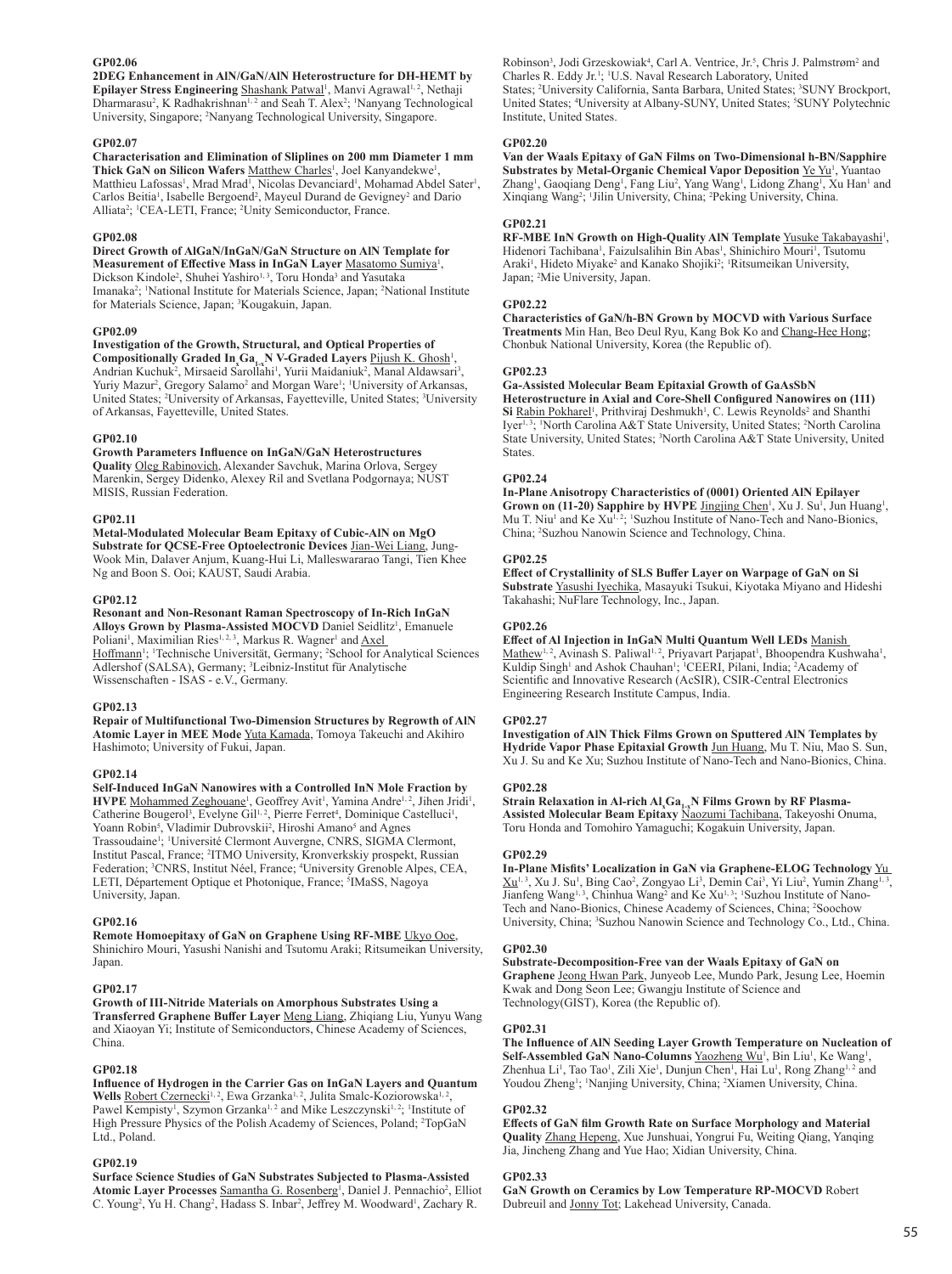## **GP02.34**

**Acquirement and Significance Analysis of No Gallium and No Aluminum Environment of MOCVD Reactor Chaopu Yang<sup>2</sup>, Wenqing Fang<sup>1</sup>, Jiancheng** TANG<sup>2</sup> and Fan Yang<sup>1</sup>; <sup>1</sup>Nanchang University, China; <sup>2</sup>Nanchang University, China.

SESSION HP02: Poster Session II: Nanostructures and Nano-Devices Tuesday Afternoon, July 9, 2019 6:30 PM - 8:30 PM Grand Ballroom, Second Floor

#### **HP02.01**

**Structural, Photo- and Cathodo-Luminescence Studies of GaN/Al(Ga)** N Core-Shell Nanowires Andrian Kuchuk<sup>1</sup>, Aleksandra Wierzbicka<sup>2</sup>, Anna Reszka<sup>2</sup>, Marta Sobanska<sup>2</sup>, Yuriy Mazur<sup>1</sup>, Yurii Maidaniuk<sup>1</sup>, Mourad Benamara<sup>1</sup>, Qigeng Yan<sup>1</sup>, Hryhorii Stanchu<sup>1</sup>, Zbigniew R. Zytkiewicz<sup>2</sup> and Gregory Salamo<sup>2</sup>; <sup>1</sup>University of Arkansas, United States; <sup>2</sup>Polish Academy of Sciences, Poland.

#### **HP02.02**

**InN Pillars on GaN(0001)—Correlation of Structural, Optical and**  Electrical Properties Peter Lytvyn<sup>1, 2</sup>, Andrian Kuchuk<sup>1</sup>, Yuriy Mazur<sup>1</sup>, S.P. Minor<sup>1</sup>, Yurii Maidaniuk<sup>1</sup>, Mourad Benamara<sup>1</sup>, Morgan Ware<sup>1</sup> and Gregory Salamo<sup>1</sup>; <sup>1</sup>Institute for Nanoscience and Engineering, United States; <sup>2</sup>V. Lashkaryov Institute of Semiconductor Physics, Ukraine.

## **HP02.03**

**Probing the Dynamics of Single Photon Emission in InGaN QDs** Xiaoxiao Sun<sup>1</sup>, Ping Wang<sup>1</sup>, Zhaoying Chen<sup>1</sup>, Kang Gao<sup>2</sup>, Weikun Ge<sup>1</sup>, Yasuhiko Arakawa<sup>2</sup>, Bo Shen<sup>1</sup>, Xinqiang Wang<sup>1</sup> and Mark J. Holmes<sup>2</sup>; <sup>1</sup>Peking University, China; <sup>2</sup>Institute for Nano Quantum Information Electronics, Japan.

#### **HP02.04**

## **Optical Properties of Closed-Packed Array of GaN Inverted**

Nanopyramids Pavlos Bozinakis<sup>1</sup>, Pierre-Marie Coulon<sup>2</sup>, Michael Wallace<sup>1</sup>, Jochen Bruckbauer<sup>1</sup>, Paul Edwards<sup>1</sup>, Lennart Ramakers<sup>3</sup>, Philip Shields<sup>2</sup> and Robert Martin<sup>1</sup>; <sup>1</sup>University of Strathclyde, United Kingdom; <sup>2</sup>University of Bath, United Kingdom; <sup>3</sup> University of Strathclyde, United Kingdom.

#### **HP02.05**

Tip-Enhanced Raman Spectroscopy of Buried In<sub>0.11</sub>Ga<sub>0.89</sub>N Single Quantum Wells Maximilian Ries<sup>1, 2, 3</sup>, Emanuele Poliani<sup>1</sup>, Daniel Seidlitz<sup>1</sup>, Markus R. Wagner<sup>1</sup>, Axel Hoffmann<sup>1</sup> and Norbert Esser<sup>1, 2, 3</sup>; <sup>1</sup>Technische Universität, Germany; <sup>2</sup>School for Analytical Sciences Adlershof, Germany; <sup>3</sup>Leibniz-Institut für Analytische Wissenschaften - ISAS - e.V., Germany.

#### **HP02.06**

**Flexible Photosensors with InGaN-GaN Core-Shell Nanowires and Dots-Inside-a-Nanowire Horizontally Inserted in Graphene** Jihoon Song<sup>1</sup>, Sangmoon Han<sup>1</sup>, Ilgyu Choi<sup>1</sup>, Cheul-Ro Lee<sup>1</sup>, Mee-Yi Ryu<sup>2</sup> and Jin Soo Kim<sup>1</sup>; <sup>1</sup>Chonbuk National University, Korea (the Republic of); <sup>2</sup>Kangwon National University, Korea (the Republic of).

#### **HP02.07**

**Crystallographic Chemical Wet Etching of AlGaN Nanostructures** Barbara A. Kazanowska<sup>1</sup>, Keshab Sapkota<sup>2</sup>, Andrew Allerman<sup>2</sup>, Kevin Jones<sup>1</sup> and George T. Wang<sup>2</sup>; <sup>1</sup>University of Florida, United States; <sup>2</sup>Sandia National Laboratories, United States.

#### **HP02.08**

## **Epitaxial Growth and Characterization of AlGaN Nanowire**

**Heterostructures** Yong-Ho Ra, Dae-Woo Jeon, SunWoog Kim, YoungJin Lee, Jin-Ho Kim, Jonghee Hwang and Tae Young Lim; Korea Institute of Ceramic Engineering & Technology, Korea (the Republic of).

#### **HP02.09**

**Mechanisms of GaN Quantum Dot Formation During Nitridation of Ga**  Droplets Hongling Lu<sup>1</sup>, Caleb Reese<sup>1</sup>, Sunyeol Jeon<sup>1</sup>, Yaming Fan<sup>2</sup>, Yuqun Zhuo<sup>2</sup>, Qi Liang<sup>1</sup> and Rachel Goldman<sup>1</sup>; <sup>1</sup>University of Michigan, United States; <sup>2</sup>Tsinghua University, China.

#### **HP02.10**

## **Enhanced Blue Emission From InGaN/GaN Multiple Quantum Well**

**Nanorods by Surface Plasmon in Silver Nanowires** Chuyoung Cho and Kyung-Ho Park; Korea Advanced Nano Fab Center, Korea (the Republic of).

## **HP02.11**

**Potential Mapping in GaN Nanowire P-N Junction via Off-Axis**  Electron Holography **Anitha Jose<sup>1</sup>**, Sharif Sadaf<sup>2</sup>, Haipeng Tang<sup>2</sup> and Karen Kavanagh<sup>1</sup>; <sup>1</sup>Simon Fraser University, Canada; <sup>2</sup>Advanced Electronics and Photonics, National Research Council Canada, Canada.

#### **HP02.12**

**Epitaxially Grown InGaN/GaN Nanowires on Graphene Glass** Dingding Ren<sup>1</sup>, Zhaolong Chen<sup>2</sup>, Julie S. Nilsen<sup>3</sup>, Lyubomir Ahtapodov<sup>1</sup>, Boris Borisov<sup>4</sup>, Anjan Mukherjee<sup>1</sup>, Yang Li<sup>1</sup>, Zhiqiang Liu<sup>1, 5</sup>, Antonius T. van Helvoort<sup>3</sup>, Bjørn-Ove Fimland<sup>1</sup>, Zhongfan Liu<sup>2</sup> and Helge Weman<sup>1</sup>; <sup>1</sup>Norwegian University of Science and Technology, Norway; <sup>2</sup>Peking University, China; <sup>3</sup>Norwegian University of Science and Technology, Norway; <sup>4</sup> SVT Associates, United States; <sup>5</sup>Chinese Academic of Sciences, China.

### **HP02.13**

## **Luminescent Properties of Zigzag–Graded InGaN Quantum**

Wells Mirsaeid Sarollahi<sup>1</sup>, Pijush Ghosh<sup>1</sup>, Manal Aldawsari<sup>2</sup>, Yurii Maidaniuk<sup>2</sup>, Andrian Kuchuk<sup>3</sup>, Yuriy Mazur<sup>3</sup>, Gregory Salamo<sup>3, 2, 4</sup> and Morgan Ware<sup>1, 2, 3</sup>; <sup>1</sup>University of Arkansas, United States; <sup>2</sup>University of Arkansas, United States; <sup>3</sup>University of Arkansas, United States; <sup>4</sup>University of Arkansas, United States.

#### **HP02.14**

**Optical Properties of Thick Compositionally Graded InGaN Films** Manal A. Aldawsari<sup>1</sup>, Pijush Ghosh<sup>2</sup>, Mirsaeid Sarollahi<sup>2</sup>, Andrian Kuchuk<sup>3</sup> and Morgan Ware<sup>1, 2, 3</sup>; <sup>1</sup>University of Arkansas, United States; <sup>2</sup>University of Arkansas, United States; <sup>3</sup>Institute for Nanoscience and Engineering, United States.

#### **HP02.15**

**Linear Response of Bound Electrons to a Quasi-Static Oscillating Field in GaN Nanowire Structures** Chi Cuong Huynh, Roger Evrard and Ngoc Duy Nguyen; University of Liège, Belgium.

#### **HP02.16**

**Vertical Mesopore Arrays in nGaN by Anodic Etching and ICP Surface Etching** Xilin Su, Yufeng Li, Minyan Zhang, Peng Hu and Feng Yun; Xi'an Jiaotong University, China.

SESSION IP02: Poster Session II: Optical and Electronic Properties Tuesday Afternoon, July 9, 2019 6:30 PM - 8:30 PM Grand Ballroom, Second Floor

#### **IP02.01**

**Impact of Surface Morphology on Leakage in III-Nitrides Based Optoelectronic and Power Electronic Devices on Si (111)** Shashwat Rathkanthiwar, Anisha Kalra, Nayana Remesh, Abheek Bardhan, Nagaboopathy Mohan, Rangarajan Muralidharan, Digbijoy N. Nath and Srinivasan Raghavan; Indian Institute of Science, India.

#### **IP02.02**

**Electron/hole Injections in** *p***-GaN/AlGaN/GaN HEMTs under Forward Gate Bias and their Effects on Device Behaviors** Xi Tang<sup>1, 2, 3</sup>, Nam-Trung Nguyen<sup>2</sup>, Sima Dimitrijev<sup>2</sup>, Jiannong Wang<sup>3</sup> and **Baikui Li**<sup>1</sup>; <sup>1</sup>Shenzhen University, China; <sup>2</sup> Queensland Micro- and Nanotechnology Centre, Australia; <sup>3</sup> The Hong Kong University of Science and Technology, Hong Kong.

## **IP02.03**

**Study of P-Type Doping of Hexagonal Boron Nitride Grown by MOCVD** Adama Mballo<sup>1</sup>, Suresh Sundaram<sup>1,2</sup>, Phuong Vuong<sup>1</sup>, Ashutosh Srivastava<sup>1, 3</sup>, Soufiane Karrakchou<sup>1, 3</sup>, Taha Ayari<sup>1, 2</sup>, Yacine Halfaya<sup>1</sup>, Simon Gautier<sup>4</sup>, Paul Voss<sup>1, 3</sup>, Jean Paul Salvestrini<sup>1, 2</sup> and Abdallah Ougazzaden<sup>1, 3</sup>; <sup>1</sup>CNRS, UMI 2958, GT-CNRS, France; <sup>2</sup>GT-Lorraine, France; <sup>3</sup>Georgia Institute of Technology, France; <sup>4</sup>Institut Lafayette, France.

#### **IP02.04**

**Contactless Electroreflectance Studies of the Surface Fermi Level in GaN/** AIN Heterostructures with Buried 2D Hole Gas Lukasz Janicki<sup>1</sup>, Reet Chaudhuri<sup>2</sup>, Samuel J. Bader<sup>3</sup>, Grace Xing<sup>2, 4, 5</sup>, Debdeep Jena<sup>2, 4, 5</sup> and Robert Kudrawiec<sup>1</sup>; <sup>1</sup>Wroclaw University of Science and Technology, Poland; <sup>2</sup>Cornell University, United States; <sup>3</sup>Cornell University, United States; <sup>4</sup>Cornell University, United States; <sup>5</sup>Cornell University, United States.

#### **IP02.05**

**Investigation of Hexagonal Inclusions in Zincblende GaN Using Cathodoluminescence and Electron Backscatter Diffraction in the SEM** Jochen Bruckbauer<sup>1</sup>, Dale Waters<sup>1</sup>, Ben Hourahine<sup>1</sup>, Menno Kappers<sup>2</sup>, Martin Frentrup<sup>2</sup>, David Wallis<sup>2, 3</sup>, Carol Trager-Cowan<sup>1</sup> and Aimo Winkelmann<sup>1, 4</sup>; <sup>1</sup>University of Strathclyde, United Kingdom; <sup>2</sup>University of Cambridge, United Kingdom; <sup>3</sup>University of Cardiff, United Kingdom; <sup>4</sup>Laser Zentrum Hannover e.V., United Kingdom.

#### **IP02.06**

**Functional Metal-GaN Micro-Stripe Structures for Infrared and**  Ultraviolet Regions Yoshihiro Ishitani<sup>1</sup>, Tsubasa Yamakawa<sup>1</sup>, Bojin Lin<sup>1</sup>, Kensuke Oki<sup>1</sup>, Bei Ma<sup>1</sup>, Ken Morita<sup>1</sup>, Yusuke Hayashi<sup>2</sup>, Hideto Miyake<sup>2</sup> and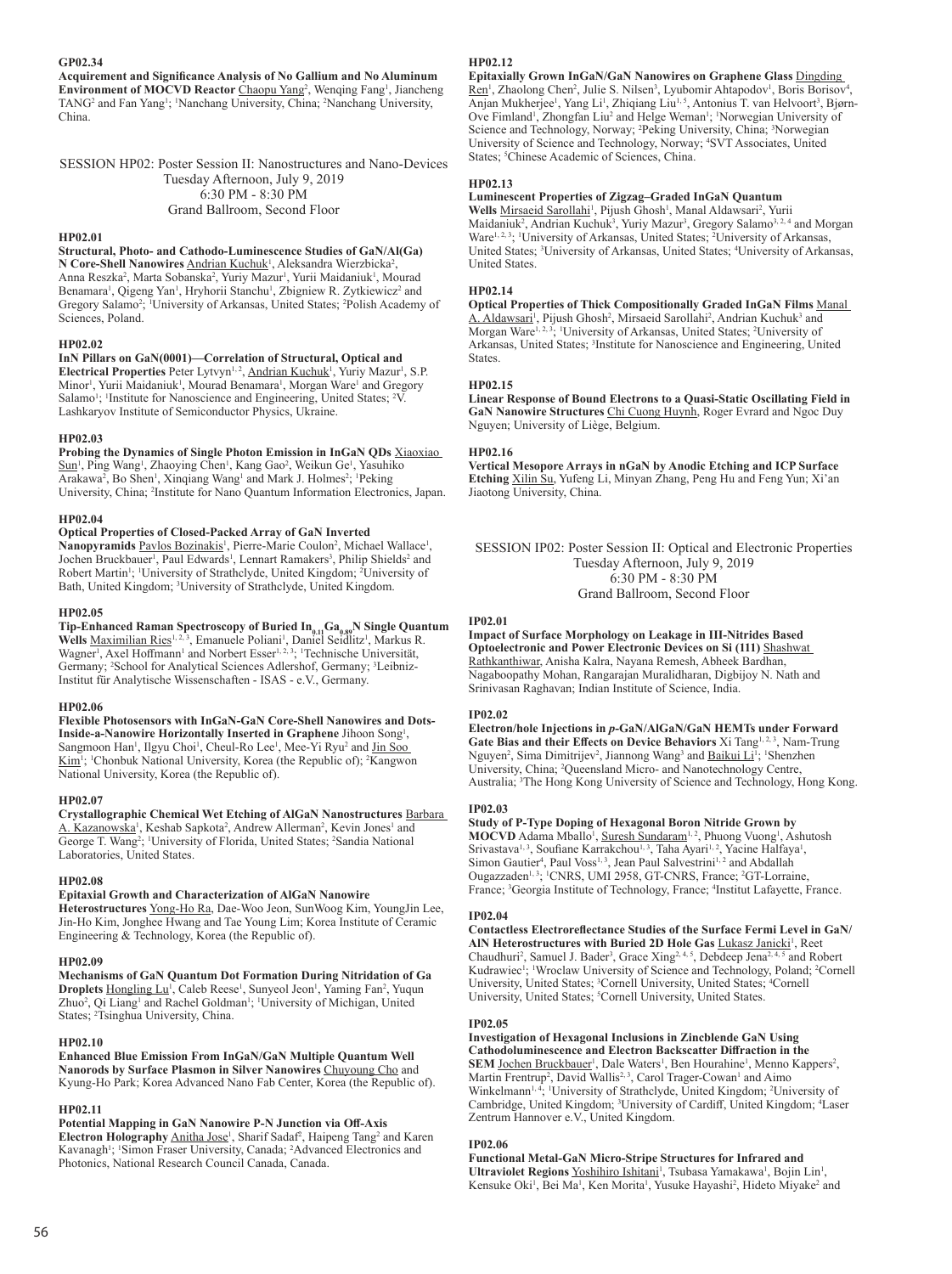Kazuhiro Ohkawa<sup>3</sup>; <sup>1</sup>Chiba University, Japan; <sup>2</sup>Mie University, Japan; <sup>3</sup>King Abdullah University of Science and Technology, Saudi Arabia.

#### **IP02.07**

**Growth of Non-Polar GaN Nanowires—Ultrashort Carrier Dynamics of Semi-Polar (11-22) GaN/InGaN Multiple Quantum Well Co-Axial**  Nanowires Muhammad A. Johar<sup>1</sup>, Hyun-Gyu Song<sup>2</sup>, Aadil Waseem<sup>1</sup>, Jin Ho Kang<sup>1, 3</sup>, Yong-Hoon Cho<sup>2</sup> and Sang-Wan Ryu<sup>1</sup>; <sup>1</sup>Chonnam National University, Korea (the Republic of); <sup>2</sup> Korea Advanced Institute of Science and Technology, Korea (the Republic of); <sup>3</sup>Yale University, United States.

## **IP02.08**

**Photoluminescence Characterization of Undoped GaN Exposed to**  NH<sub>3</sub> Plasma Naoto Kumagai<sup>1, 2</sup>, Hirotomo Itagaki<sup>3</sup>, Tokio Takahashi<sup>2</sup>, Jaeho Kim<sup>2, 1</sup>, Hisato Ogiso<sup>3</sup>, Shingo Hirose<sup>3</sup>, Hajime Sakakita<sup>2, 1</sup>, Xuelun Wang<sup>1, 2, 4</sup> and Mitsuaki Shimizu<sup>1, 4</sup>, <sup>1</sup>AIST, Japan; <sup>2</sup>AIST, Japan; <sup>3</sup>AIST, Japan; <sup>4</sup> Nagoya University, Japan.

#### **IP02.09**

**The Significant Effect of Carbon and Oxygen Contaminants at Pd/p-GaN Interface on its Ohmic Contact Characteristics** Sunan Ding and Zhengcheng Li; SuZhou Institute of Nano-Tech and Nano-Bionics, CAS, China.

#### **IP02.10**

**Fractional Dimensional Treatment of III-N Electronic and Optoelectronic Devices** Vikas Pendem, Tarni Aggarwal, Ankit Udai, Pratim K. Saha,

Shonal Chouksey, Swaroop Ganguly and Dipankar Saha; Indian Institute of Technology Bombay, India.

#### **IP02.11**

**Optical and Structural Characterization of Ultra-Thin In(Ga)N/ GaN Multi Quantum Wells—The Impact of Growth Parameters** Yurii Maidaniuk<sup>1</sup>, Yuriy Mazur<sup>1</sup>, Chen Li<sup>1</sup>, Andrian Kuchuk<sup>1</sup>, Mourad Benamara<sup>1</sup>, Peter Lytvyn<sup>2</sup> and Gregory Salamo<sup>1</sup>; <sup>1</sup>University of Arkansas, United States; <sup>2</sup> National Academy of Sciences of Ukraine, Ukraine.

#### **IP02.12**

**Structural and Optical Properties of InGaN/InGaN Structures with Extremely Thin Quantum Wells, Grown on InGaN Pseudosbustates by Metal-Organic Vapor Phase Epitaxy <u>Grzegorz Staszczak</u><sup>1</sup>, Ewa** Grzanka<sup>1, 2</sup>, Grzegorz Targowski<sup>1, 2</sup>, Julita Smalc-Koziorowska<sup>1</sup> and Tadeusz Suski<sup>1</sup>; <sup>1</sup>Institute of High Pressures Physics, UNIPRESS, Poland; <sup>2</sup>TopGaN, Poland.

#### **IP02.13**

**On the Yellow Luminescence of BGaN Alloys** Emil M. Pavelescu; IMT-Bucharest, Romania.

#### **IP02.14**

**Photoelectrochemical Analysis of Carrier Concentrations in (In,Al)GaN**  Nanowires for Photonic Devices Huafan Zhang<sup>1</sup>, Mohamed Ebaid<sup>1, 2</sup>, Chao Zhao<sup>1, 4</sup>, Jung-Wook Min<sup>1</sup>, Guangyu Liu<sup>1</sup>, Bilal Janjua<sup>1, 3</sup>, Tien Khee Ng<sup>1</sup>, Boon S. Ooi<sup>1</sup> and Jorge A. Holguin-Lerma<sup>1</sup>; <sup>1</sup>King Abudullah University of Science & Technology, Saudi Arabia; <sup>2</sup> Lawrence Berkeley National Laboratory, United States; <sup>3</sup>University of Toronto, Canada; <sup>4</sup>RWTH Aachen University/ Forschungszentrum Jülich Peter Gruenberg Institute (PGI-9), Germany.

#### **IP02.15**

**Analysis of Leakage Current, Shunt Resistance and Correlation of PL to EL in Green Micro-LEDs by Micro-Photocurrent and Other Optical**  Methods **Kyuheon Kim<sup>1</sup>**, Junghoon Song<sup>1</sup>, Gunwoo Jung<sup>1</sup>, Chanmi Choi<sup>1</sup>, Ukgeun Gang<sup>1</sup>, Taehwan Park<sup>1</sup>, Boram Jeon<sup>1</sup>, Jeong Tak<sup>2</sup> and Youngboo Moon3 ; 1 Kongju National University, Korea (the Republic of); <sup>2</sup> LED Device Research Center, Korea Photonics Technology Institute, Korea (the Republic of); <sup>3</sup> UJL Ltd., Korea (the Republic of).

#### **IP02.16**

**Possibility of Single Optical Site of Eu and Mg Codoped GaN** Hiroto Sekiguchi<sup>1</sup>, Masaru Sakai<sup>2</sup> and Akihiro Wakahara<sup>1</sup>; <sup>1</sup>Toyohashi University of Technology, Japan; <sup>2</sup> University of Yamanashi, Japan.

#### **IP02.17**

**Polarisation and Carrier Density Dependent Optical Gain of InGaN/GaN Quantum Well for an Enhanced Performance Ankit Udai**, Vikas Pendem, Tarni Aggarwal and Dipankar Saha; Indian Institute of Technology Bombay, India.

## **IP02.18**

**Electrical Characteristics of Directly Growth Graphene on p-GaN** Zongyao Li<sup>1</sup>, Yu Xu<sup>2, 1</sup>, Haijian Zhong<sup>2</sup>, Bing Cao<sup>3</sup>, Chunyu Zhang<sup>2</sup>, Jianfeng Wang<sup>2, 1</sup> and Ke Xu<sup>2, 1</sup>; <sup>1</sup>Suzhou Nanowin Science and Technology Co., Ltd, China; <sup>2</sup>Suzhou Institute of Nano-Tech and Nano-Bionics (SINANO), China; <sup>3</sup> Soochow University, China.

## **IP02.19**

**MIS Capacitance Effect of AlN/ZrO\_Gate Dielectrics on Zinc-Tin Oxide Thin-Film Transistors** Hunho Kim and Woon-Seop Choi; Hoseo University, Korea (the Republic of).

#### **IP02.20**

**Study of Temperature Dependent Photoluminescence from Swift Heavy Ion Irradiated and as-Deposited Si Rich a-SiN<sup>x</sup> :H Thin Films** Harsh Gupta<sup>1</sup>, Olivier Plantevin<sup>2</sup>, Ravi K. Bommali<sup>3</sup>, Santanu Ghosh<sup>1</sup> and Pankaj Srivastava<sup>1</sup>; <sup>1</sup>Indian Institute of Technology Delhi, India; <sup>2</sup>MC HDR Université Paris-Sud, France; <sup>3</sup>Institue of Physics, India.

#### **IP02.21**

**Quantitative Evaluation of Interfacial Charges at GaN/AlGaN** 

Interfaces Takuya Hoshii<sup>1</sup>, Akira Nakajima<sup>2</sup>, Shin-ichi Nishizawa<sup>3</sup>, Hiromichi Ohashi<sup>1</sup>, Kuniyuki Kakushima<sup>1</sup>, Hitoshi Wakabayashi<sup>1</sup> and Kazuo Tsutsui<sup>1</sup>; <sup>1</sup>Tokyo Institute of Technology, Japan; <sup>2</sup>National Institute of Advanced Industrial Science and Technology (AIST), Japan; <sup>3</sup> Kyushu University, Japan.

SESSION JP02: Poster Session II: Defect Characterization and Engineering Tuesday Afternoon, July 9, 2019 6:30 PM - 8:30 PM Grand Ballroom, Second Floor

#### **JP02.01**

**Improvement of Lattice Curvature of GaN Film on Sapphire Substrate Using Lattice Modulated InGaN Layer by Thermal Decomposition** Takushi Kaneko, Narihito Okada and Kazuyuki Tadatomo; Yamaguchi University, Japan.

#### **JP02.02**

A Spatial Distribution of the E<sub>v</sub>+0.88 eV Trap in 2-Inch p-GaN Grown by MOVPE on GaN Substrate *Yutaka Tokuda<sup>1</sup>*, Hikaru Yoshida<sup>1</sup>, Tetsuo Narita<sup>2</sup>, Kazuyoshi Tomita<sup>2</sup> and Tetsu Kachi<sup>3</sup>; <sup>1</sup>Aichi Institute of Technology, Japan; <sup>2</sup>Toyota Central R&D Labs., Inc., Japan; <sup>3</sup>Nagoya University, Japan.

#### **JP02.03**

**Analytical Formula for Quantum Efficiency of Radiation Considering**  Self Absorption Process Hidehiro Asai<sup>1</sup>, Kazunobu Kojima<sup>2</sup>, Shigefusa F. Chichibu<sup>2</sup> and Koichi Fukuda<sup>1</sup>; <sup>1</sup>National Institute of Advanced Industrial Science and Technology (AIST), Japan; <sup>2</sup>Tohoku University, Japan.

## **JP02.04**

**First-Principles Identification of Defect Complexes in the Mg+H-Codoped GaN** He Li, Menglin Huang and Shiyou Chen; East China Normal University, China.

## **JP02.05**

**Effect of Wafer Off-Angles on Defect Formation in Drift Layers Grown**  on Freestanding GaN Substrates Kenji Shiojima<sup>1</sup>, Fumimasa Horikiri<sup>2</sup>, Yoshinobu Narita<sup>2</sup>, Takehiro Yoshida<sup>2</sup> and Tomoyoshi Mishima<sup>3</sup>; <sup>1</sup>University of Fukui, Japan; <sup>2</sup>Sciocs Company Ltd., Japan; <sup>3</sup>Hosei University, Japan.

## **JP02.06**

**Neutron Radiation Damage of Gallium Nitride with Different Growth**  Orientations Sam C. Sprawls<sup>1</sup>, Farnood Mirkhosravi<sup>2</sup>, Joshua Gallagher<sup>3</sup>, Matthew Durbin<sup>3</sup>, Emily Mace<sup>4</sup>, Michael Scarpulla<sup>5, 1</sup>, Daniel Feezell<sup>2, 6</sup> and Azaree Lintereur<sup>3</sup>; <sup>1</sup>University of Utah, United States; <sup>2</sup>University of New Mexico, United States; <sup>3</sup>Penn State University, United States; <sup>4</sup>Pacific Northwest National Laboratory, United States; <sup>5</sup>University of Utah, United States; <sup>6</sup>University of New Mexico, United States.

#### **JP02.07**

**Interface Defects at p-GaN MO(I)S Capacitors** Liwen Sang; National Institute for Materials Science, Japan.

#### **JP02.08**

**Superior Reliability of Heavy Ion Irradiated AlInN/GaN HFETs** Nahuel A. Vega<sup>l, 4</sup>, Seshagiri Rao Challa<sup>2</sup>, Romualdo Ferreyra<sup>3, 4</sup>, Christian Kristukat<sup>3</sup>, Nahuel Müller<sup>i</sup>, Mario Debray<sup>1</sup>, Gordon Schmidt<sup>2</sup>, Florian Hörich<sup>2</sup>, Hartmut Witte<sup>2</sup>, Juergen Christen<sup>2</sup>, Armin Dadgar<sup>2</sup> and André Strittmatter<sup>2</sup>; <sup>1</sup>Gerencia de Investigación y Aplicaciones, CNEA, Argentina; <sup>2</sup>Otto-von-Guericke-Universität Magdeburg, Germany; <sup>3</sup>Universidad de San Martín, Argentina; <sup>4</sup> Consejo Nacional de Investigaciones Científicas y Tecnológicas (CONICET), Argentina.

## **JP02.09**

**Minority Carrier Traps in Ion Implanted N-Type Homoepitaxial GaN** Giovanni Alfieri and Vinoth K. Sundaramoorthy; ABB, Switzerland.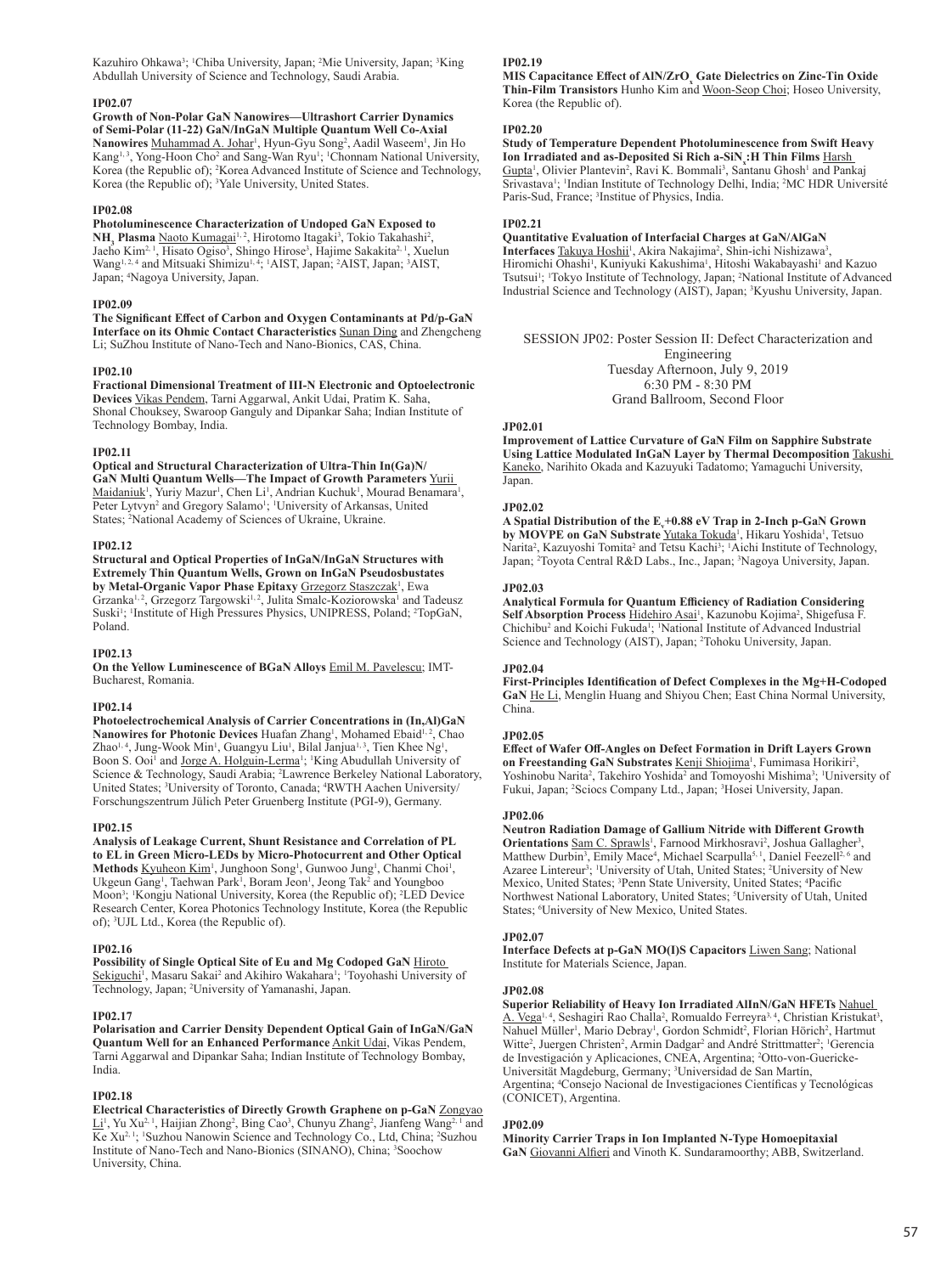## **JP02.10**

**Analysis of Gate Degradation Under Forward Bias in GaN-Based MIS-HEMTs with LPCVD-SiN<sub>x</sub> Gate Dielectric** Yawen Zhao<sup>1</sup>, Taotao Que<sup>1</sup>, Liang He<sup>1,3</sup>, Liuan Li<sup>1</sup>, Qiuling Qiu<sup>1</sup>, Xiaorong Zhang<sup>3</sup>, Yiqiang Ni<sup>1,3</sup>, Zhenxing Liu<sup>1</sup>, Jialin Zhang<sup>1</sup>, Xin Gu<sup>1</sup>, Jia Chen<sup>1</sup>, Ruihong Luo<sup>3</sup>, Jianguo Chen<sup>4</sup>, Zhiyuan He<sup>5</sup> and Yang Liu<sup>1, 2, 3</sup>; <sup>1</sup>School of Electronics and Information Technology, Sun Yat-Sen University, State Key Laboratory of Optoelectronic Materials and Technologies, China; <sup>2</sup> Zhuhai Key Technology Laboratory of Wide Bandgap Semiconductor Power Electronics, Sun Yat-Sen University, China; <sup>3</sup>Jiangsu Sinopower Semiconductor Co., Ltd, China; <sup>4</sup> Founder Microelectronics International Corporation, Ltd, China; <sup>5</sup>Science and Technology on Reliability Physics and Application of Electronic Component Laboratory, No.5 Electronics Research Institute of the Ministry of Industry and Information Technology, China.

## **JP02.11**

**Defects Evolution of GaN Films van der Waals Epitaxy on Graphene** Anlin Luo; Key Lab of Advanced Optical Manufacturing Technologies of Jiangsu Province and Key Lab of Modern Optical Technologies of Education Ministry of China, Soochow University, China.

#### **JP02.12**

**Detection of Yield Impacting Defects on GaN Substrate and Epitaxy Wafers** Varun Gupta, Akash Nanda, Michael Walker and Mukundkrishna Raghunathan; KLA Corporation, United States.

> SESSION LP01: Poster Session: Theory and Simulation Tuesday Afternoon, July 9, 2019 6:30 PM - 8:30 PM Grand Ballroom, Second Floor

## **LP01.01**

## **Study of Polymer Formation in AlGaN MOVPE by Numerical**

Analysis Kazuhiro Ohkawa<sup>1</sup>, Kenichi Nakamura<sup>2</sup> and Daisuke Iida<sup>1</sup>; <sup>1</sup>King Abdullah University of Science and Technology, Saudi Arabia; <sup>2</sup>Tokyo University of Science, Japan.

## **LP01.02**

**High-Throughput First-Principles Screening of I-III-IV<sub>2</sub>-V<sub>4</sub> Quaternary Compound Semiconductors Derived from GaN** Tao Zhang and Shiyou Chen; East China Normal University, China.

#### **LP01.03**

**Improved Simulation of MOCVD Growth of AlN by Using Data Assimilation** Masafumi Jo, Yuri Itokazu, Shunsuke Kuwaba and Hideki Hirayama; RIKEN, Japan.

#### **LP01.04**

**Studies of Stress Effects on the Electrical Performance of AlGaN/GaN HEMTs through a***b initio* **Calculation and TCAD Simulation** Hiu Yung Wong<sup>1</sup>, Nelson Braga<sup>2</sup>, Jie Liu<sup>2</sup> and R. V. Mickevicius<sup>2</sup>; <sup>1</sup>San Jose State University, United States; <sup>2</sup>Synopsys, Inc., United States.

#### **LP01.05**

**Effective Schottky Barrier Height Model for Ga- and N-Polar GaN by Polarization-Induced Surface Charges with Finite Depth** Tetsuya Suemitsu<sup>1</sup> and Isao Makabe<sup>2</sup>; <sup>1</sup>Tohoku University, Japan; <sup>2</sup>Sumitomo Electric Industries, Ltd., Japan.

## **LP01.06**

**The Effect of Nonlinear Deformation in Large Size GaN/Sapphire Bilayer**  System Mengda Li<sup>1</sup>, Tongjun Yu<sup>1</sup>, Jiejun Wu<sup>1</sup>, Jinmi He<sup>2</sup>, Nanliu Liu<sup>3</sup>, Tong Han<sup>1</sup> and Guoyi Zhang<sup>1, 2, 3</sup>; <sup>1</sup>Peking University, China; <sup>2</sup>Sino Nitride Semiconductor CO., LTD, China; <sup>3</sup>Dongguan Institute of Optoelectronics, Peking University, China.

#### **LP01.07**

**Electronic Properties of Edge-Functionalized Zigzag GaN** 

**Nanoribbons—A First-Principles Study** Naresh Alaal and Iman Roqan; King Abdullah University of Science and Technology, Saudi Arabia.

#### **LP01.08**

**Influence of Polycrystalline Parasitic Growth on AlN Single Crystal PVT Growth Through von-Mises Thermal Stress Simulations** Qikun Wang, Jiali Huang, Yinting Zhao, Danyang Fu, Guangdong He, Dan Lei and Jason Wu; Ultratrend Technologies Inc., China.

#### **LP01.09**

First-Principles Mechanism Study on the Etching of Silicon Nitride (Si<sub>3</sub>N<sub>4</sub>) **by Aqueous Phosphoric Acid (H<sup>3</sup> PO4 ) Solution** Hyunwook Jung, Junyeop Kim and Byungchan Han; Yonsei University, Korea (the Republic of).

#### **LP01.10**

**First Principle Prediction of Effective Two Dimensional Buffer Layer for High Quality Gallium Nitride Based Semiconductors** Zhiming Shi, Xiaojuan Sun, Yuping Jia and Dabing Li; Changchun Institute of Optics, Fine Mechanics and Physics, Chinese Academy of Sciences, China.

## **LP01.11**

**Photodetectors AlGaN Heterostructure Optimization** Oleg Rabinovich, Sergey Didenko, Marina Orlova, Alexander Savchuk, Sergey Marenkin, Alexey Ril and Svetlana Podgornaya; NUST MISIS, Russian Federation.

SESSION MP02: Poster Session II: New Materials and Device Concepts Tuesday Afternoon, July 9, 2019 6:30 PM - 8:30 PM Grand Ballroom, Second Floor

### **MP02.01**

**Steep-Slope AlGaN/GaN HEMT with Oxide Based Threshold Switching**  Device Xuanqi Huang<sup>1</sup>, Runchen Fang<sup>1</sup>, Chen Yang<sup>1</sup>, Kai Fu<sup>1</sup>, Houqiang Fu<sup>1</sup>, Hong Chen<sup>1</sup>, Tsung-Han Yang<sup>1</sup>, Jingan Zhou<sup>1</sup>, Jossue Montes<sup>1</sup>, Michael Kozicki<sup>1</sup>, Hugh Barnaby<sup>1</sup>, Baoshun Zhang<sup>2</sup> and Yuji Zhao<sup>1</sup>; <sup>1</sup>Arizona State University, United States; <sup>2</sup> Suzhou Institute of Nano-Tech and Nano-Bionics (SINANO), China.

#### **MP02.02**

**Novel Field Emitter Based on an In-Plane-Gate AlGaN/GaN 2DEG Structure** Pao-Chuan Shih and Tomas Palacios; Massachusetts Institute of Technology, United States.

## **MP02.03**

**Synthesis of New Quaternary Nitride Alloys with Mg by Plasma-**Assisted Molecular Beam Epitaxy **Iulian Gherasoiu<sup>1</sup>**, Kin M. Yu<sup>2</sup>, Michael Hawkridge<sup>3</sup> and Wladek Walukiewicz<sup>4</sup>; <sup>1</sup>SUNY Polytechnic Institute, United States; <sup>2</sup>City University of Hong Kong, China; <sup>3</sup>PANalytical, United States; <sup>4</sup> Lawrence Berkeley National Laboratory, United States.

#### **MP02.04**

**Wet Thermal Oxidation of AlInN** Matthew R. Peart, Xiongliang Wei, Damir Borovac, Sun Wei, Nelson Tansu and Jonathan Wierer; Lehigh University, United States.

## **MP02.05**

**Surface Charge of GaN as a Function of pH Probed by Atomic Force**  Microscopy Imaging of Adsorbed Ionic Surfactants Jianan Wang<sup>1</sup>, Xing Zhang<sup>1</sup>, Constance Wang<sup>2</sup>, Hua Li<sup>1</sup>, Brett Nener<sup>1</sup>, Giacinta Parish<sup>1</sup> and Rob Atkin<sup>1</sup>; <sup>1</sup>The University of Western Australia, Australia; <sup>2</sup>University of Washington, United States.

#### **MP02.06**

**Real-Time** *in situ* **Monitoring of III-Nitride ALD Processes via Multi-Wavelength Ellipsometry—Analysis of Self-Limiting Surface Reaction Mechanisms of Metal Alkyl Precursors and Nitrogen Plasma**  Species <u>Necmi Biyikli</u><sup>1</sup>, Adnan Mohammad<sup>1</sup>, Deepa Shukla<sup>2</sup>, Saidjafarzoda Ilhom<sup>1</sup>, Blaine Johs<sup>3</sup>, Brian Willis<sup>4</sup> and Ali K. Okyay<sup>5</sup>; <sup>1</sup>University of Connecticut, United States; <sup>2</sup>University of Connecticut, United States; <sup>3</sup>Film Sense LLC, United States; <sup>4</sup>University of Connecticut, United States; <sup>5</sup>Stanford University, United States.

#### **MP02.07**

**The Importance of Electrical Isolation Between GaN Monolithically Integrated Devices** Xiao Ma, Kwai Hei Li and Hoi Wai Choi; The University of Hong Kong, Hong Kong.

#### **MP02.08**

**Photoluminescence and Electrical Properties of GaN Grown on Natural**  Graphite Sheet by MBE Takashi Inoue<sup>1</sup>, Hoshito Murakawa<sup>2</sup>, Go Sajiki<sup>2</sup>, Toshihiro Hosokawa<sup>1</sup>, Akiyoshi Takeda<sup>1</sup> and Hiroshi Okano<sup>2</sup>; <sup>1</sup>Toyo Tanso Co., Ltd., Japan; <sup>2</sup> National Institute of Technology, Kagawa College, Japan.

#### **MP02.09**

**High-Mobility and High-Stability Thin-Film Transistors Fabricated by Zinc Nitride Based Semiconductors** Hyoung-Do Kim and Hyun-Suk Kim; Chungnam National University, Korea (the Republic of).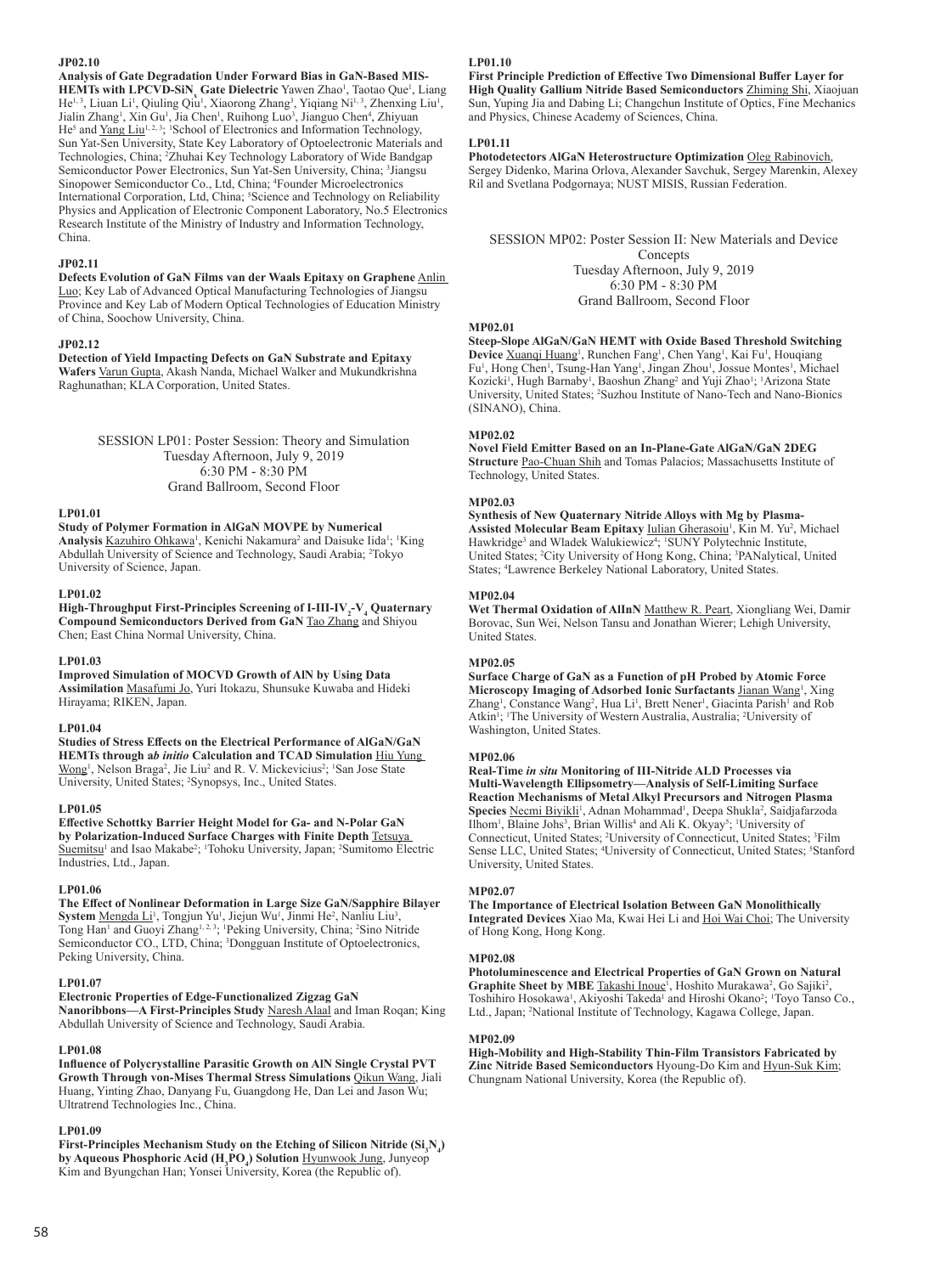# **WEDNESDAY PRESENTATIONS**

\* Invited Paper

SESSION A07: Deep UV LEDs Session Chairs: Abdallah Ougazzaden and Zlatko Sitar Wednesday Morning, July 10, 2019 Evergreen Ballroom E-F, Lobby Level

#### **8:30 AM A07.01**

**Current Status and Future Directions of High Power AlGaN-Based UVB LEDs with Emission of 280nm-320nm** M. A. Khan<sup>1, 2</sup> and Hideki Hirayama<sup>1, 2</sup>; <sup>1</sup>RIKEN, Japan; <sup>2</sup>RIKEN, Japan.

#### **8:45 AM A07.02**

**High-Efficiency Tunnel-Injection Deep Ultraviolet LEDs at 265 nm** Ayush Pandey, Walter J. Shin and Zetian Mi; University of Michigan, Ann Arbor, United States.

#### **9:00 AM A07.03**

**AlGaN-Based Deep UV LEDs Grown on High Temperature Annealed Epitaxially Laterally Overgrown AIN/Sapphire Norman Susilo<sup>1</sup>, Eviathar** Ziffer<sup>1</sup>, Sylvia Hagedorn<sup>2</sup>, Leonardo Cancellara<sup>3</sup>, Carsten Netzel<sup>2</sup>, Sebastian Metzner<sup>4</sup>, Bettina Belde<sup>1</sup>, Frank Bertram<sup>4</sup>, Priti Gupta<sup>1</sup>, Sebastian Walde<sup>2</sup>, Luca Sulmoni<sup>1</sup>, Martin Guttmann<sup>1</sup>, Tim Wernicke<sup>1</sup>, Juergen Christen<sup>4</sup>, Martin Albrecht<sup>3</sup>, Markus Weyers<sup>2</sup> and Michael Kneissl<sup>1,2</sup>; <sup>1</sup>Technische Universität Berlin, Germany; <sup>2</sup>Leibniz-Institut für Höchstfrequenztechnik, Germany; <sup>3</sup>Leibniz-Institut für Kristallzüchtung, Germany; <sup>4</sup>Otto-von-Guericke-University Magdeburg, Germany.

#### **9:15 AM A07.04**

**Cathodoluminescence Investigation of AlGaN-Based Deep UV MQWs Grown on AlN/Sapphire Template and Native AlN Substrate—Impact of Defect Density and Inhomogeneity on Luminescence Properties** Sebastian Metzner<sup>1</sup>, Mohammad T. Mazraehno<sup>2</sup>, Christian Brandl<sup>2</sup>, Marc P. Hoffmann<sup>2</sup>, Gordon Schmidt<sup>1</sup>, Frank Bertram<sup>1</sup>, Hans-Juergen Lugauer<sup>2</sup> and Juergen Christen<sup>1</sup>; <sup>1</sup>Otto-von-Guericke University Magdeburg, Germany; <sup>2</sup>OSRAM Opto Semiconductors, Germany.

#### **9:30 AM A07.05**

**Enhancement of Light Extraction Efficiency of Tunnel-Injected Deep UV LEDs** Walter J. Shin, Ayush Pandey, Xianhe Liu, Kishwar Mashooq and Zetian Mi; University of Michigan, Ann Arbor, United States.

#### **9:45 AM A07.06**

**Impact of the Growth Substrate on the Efficiency of Deep UV**  LEDs Gwénolé Jacopin<sup>1</sup>, Mohammad T. Mazraehno<sup>2</sup>, Georg Rossbach<sup>2</sup>, Christian Brandl<sup>2</sup>, Marc P. Hoffmann<sup>2</sup> and Hans-Juergen Lugauer<sup>2</sup>; <sup>1</sup>CNRS, France; <sup>2</sup> OSRAM Opto Semiconductors GmbH, Germany.

#### **10:00 AM A07.07**

**Influence of Substrate Off-Cut Angle on the Performance of 310 nm**  Light Emitting Diodes  $\overline{\text{Tim Kolbe}}^{1, 2}$ , Arne Knauer<sup>1</sup>, Johannes Enslin<sup>3</sup>, Sylvia Hagedorn<sup>1</sup>, Anna Mogilatenko<sup>1</sup>, Tim Wernicke<sup>3</sup>, Sven Einfeld<sup>1</sup>, Michael Kneissl<sup>1, 3</sup> and Markus Weyers<sup>1</sup>; <sup>1</sup>Ferdinand-Braun-Institut, Leibniz-Institut für Höchstfrequenztechnik, Germany; <sup>2</sup> UVphotonics NT GmbH, Germany; <sup>3</sup>Technische Universität Berlin, Institute of Solid State Physics, Germany.

#### **10:15 AM BREAK**

## SESSION A08: Visible Laser Diodes Session Chairs: Ulrich Schwarz and Thomas Wunderer Wednesday Morning, July 10, 2019 Evergreen Ballroom E-F, Lobby Level

#### **10:45 AM \*A08.01**

**GaN-Based Distributed Feedback and Distributed Bragg Reflection**  Laser Diodes with High-Order Surface Gratings **Sven Einfeld<sup>1</sup>, Ji-Hye** Kang<sup>1</sup>, Hans Wenzel<sup>1</sup>, Erik Freier<sup>1</sup>, Veit Hoffmann<sup>1</sup>, Mathias Matalla<sup>1</sup>, Maria Norman-Reiner<sup>1</sup>, Alexander Kuelberg<sup>1</sup>, Olaf Brox<sup>1</sup>, Joerg Fricke<sup>1</sup>, Ralph-Stephan Unger<sup>1</sup>, Luca Sulmoni<sup>2</sup>, Markus Weyers<sup>1</sup>, Tim Wernicke<sup>2</sup> and Michael Kneissl<sup>2, 1</sup>; <sup>1</sup>Ferdinand-Braun-Institut, Leibniz-Institut fuer Hoechstfrequenztechnik, Germany; <sup>2</sup> Technische Universitaet Berlin, Germany.

## **11:15 AM A08.02**

**Narrow-Line Emission at Green Wavelengths—Distributed Feedback (DFB) Grating on InGaN/GaN Laser Diodes** Jorge A. Holguin-Lerma, Tien Khee Ng and Boon S. Ooi; King Abdullah University of Science and Technology, Saudi Arabia.

#### **11:30 AM A08.03**

**III-N Tunnel Junctions as an Enabling Technology for Efficient Distributed**  Feedback Laser Diodes Grzegorz Muziol<sup>1</sup>, Henryk Turski<sup>1</sup>, Mateusz Hajdel<sup>1</sup>, Marcin Siekacz<sup>1</sup>, Krzesimir Nowakowski-Szkudlarek<sup>1</sup>, Kazuki Nomoto<sup>2</sup>, Debdeep Jena<sup>2</sup>, Grace Xing<sup>2</sup> and Czeslaw Skierbiszewski<sup>1, 3</sup>; <sup>1</sup>Institute of High Pressure Physics PAS, Poland; <sup>2</sup>Cornell University, United States; <sup>3</sup>TopGaN Ltd., Poland.

#### **11:45 AM A08.04**

**Monolithically Inverted Laser Diodes and Light Emitting Diodes Grown**  by Plasma Assisted MBE Henryk Turski<sup>1</sup>, Shyam Bharadwaj<sup>2</sup>, Marcin Siekacz<sup>i</sup>, Grzegorz Muziol<sup>1</sup>, Mikolaj Zak<sup>1</sup>, Mikolaj Chlipala<sup>1</sup>, Mateusz Hajdel<sup>1</sup>, Krzesimir Nowakowski-Szkudlarek<sup>1</sup>, Grace Xing<sup>2</sup>, Debdeep Jena<sup>2</sup> and Czeslaw Skierbiszewski<sup>1</sup>; <sup>1</sup>Institute of High Pressure Physics Polish Academy of Sciences, Poland; <sup>2</sup> Cornell University, United States.

## **12:00 PM A08.05**

**Randomness in Mode Distribution in Modulated (Al,In)GaN Laser Diodes** Lukas Uhlig, Matthias Wachs and Ulrich Schwarz; Chemnitz University of Technology, Germany.

## **12:15 PM A08.06**

**Optically Pumped GaN-Based Laterally Coupled Distributed-Feedback Semiconductor Lasers with 3rd-Order Surface Gratings**  Grown on Pendeo-Epitaxy GaN **Tsuyoshi Ando<sup>1</sup>, Kenta Takagi<sup>1</sup>, Yoshiki** Morioka<sup>2</sup>, Masahiro Uemukai<sup>2</sup>, Ryuji Katayama<sup>2</sup>, Daichi Imai<sup>1</sup> and Takao Miyajima<sup>1</sup>; <sup>1</sup>Meijo University, Japan; <sup>2</sup>Osaka University, Japan.

> SESSION B07: High Voltage Devices Session Chairs: Ron Birkhahn and Marianne Germain Wednesday Morning, July 10, 2019 Cedar Ballroom, Second Floor

## **8:30 AM \*B07.01**

**Towards Higher Voltage in III-Nitride Devices** Farid Medjdoub; IEMN-CNRS, France.

## **9:00 AM B07.02**

**Record Small-Signal RF and Off-State Breakdown Characteristics in AlN/ GaN/AlN HEMTs** Austin L. Hickman, Reet Chaudhuri, Samuel J. Bader, Kazuki Nomoto, Debdeep Jena and Grace Xing; Cornell University, United States.

## **9:15 AM B07.03**

**n-AlN MESFETs with Graded AlGaN Contact Layer** Masanobu Hiroki and Kazuhide Kumakura; NTT Basic Research Labs., Japan.

#### **9:30 AM B07.04**

 $\text{Al}_{\text{0.75}}\text{Ga}_{\text{0.25}}\text{NAI}_{\text{0.6}}\text{Ga}_{\text{0.4}}\text{N Heterojunction Field Effect Transistor with MBE-Regrown Contacts Hao Xue}$ <sup>1</sup>, Choong Hee Lee<sup>1</sup>, Kamal Hussain<sup>2</sup>, Towhidur Razzak<sup>1</sup>, Md Abdullah-Al Mamun<sup>2</sup>, Zhanbo Xia<sup>1</sup>, Shahadat H. Sohel<sup>1</sup>, Asif Khan<sup>2</sup>, Siddharth Rajan<sup>1</sup> and Wu Lu<sup>1</sup>; <sup>1</sup>The Ohio State University, United States; <sup>2</sup> University of South Carolina, United States.

#### **9:45 AM B07.05**

**AlInN Power Diodes** Matthew R. Peart, Damir Borovac, Sun Wei, Nelson Tansu and Jonathan Wierer; Lehigh University, United States.

## **10:00 AM B07.06**

**Enhanced Breakdown Voltage in Vertical Schottky Diodes on Compensated GaN Drift Layer Grown on Free-Standing GaN** Abhinay Sandupatla<sup>1</sup>, Arulkumaran Subramaniam<sup>2, 3</sup>, Geok Ing Ng<sup>1, 2</sup>, Kumud Ranjan<sup>1, 2</sup>, Manato Deki<sup>3</sup>, Shugo Nitta<sup>3</sup>, Yoshio Honda<sup>3</sup> and Hiroshi Amano<sup>3</sup>; <sup>1</sup>NTU, Singapore; <sup>2</sup> Temasek Labs@NTU, Singapore; <sup>3</sup> Nagoya University, Japan.

## **10:15 AM BREAK**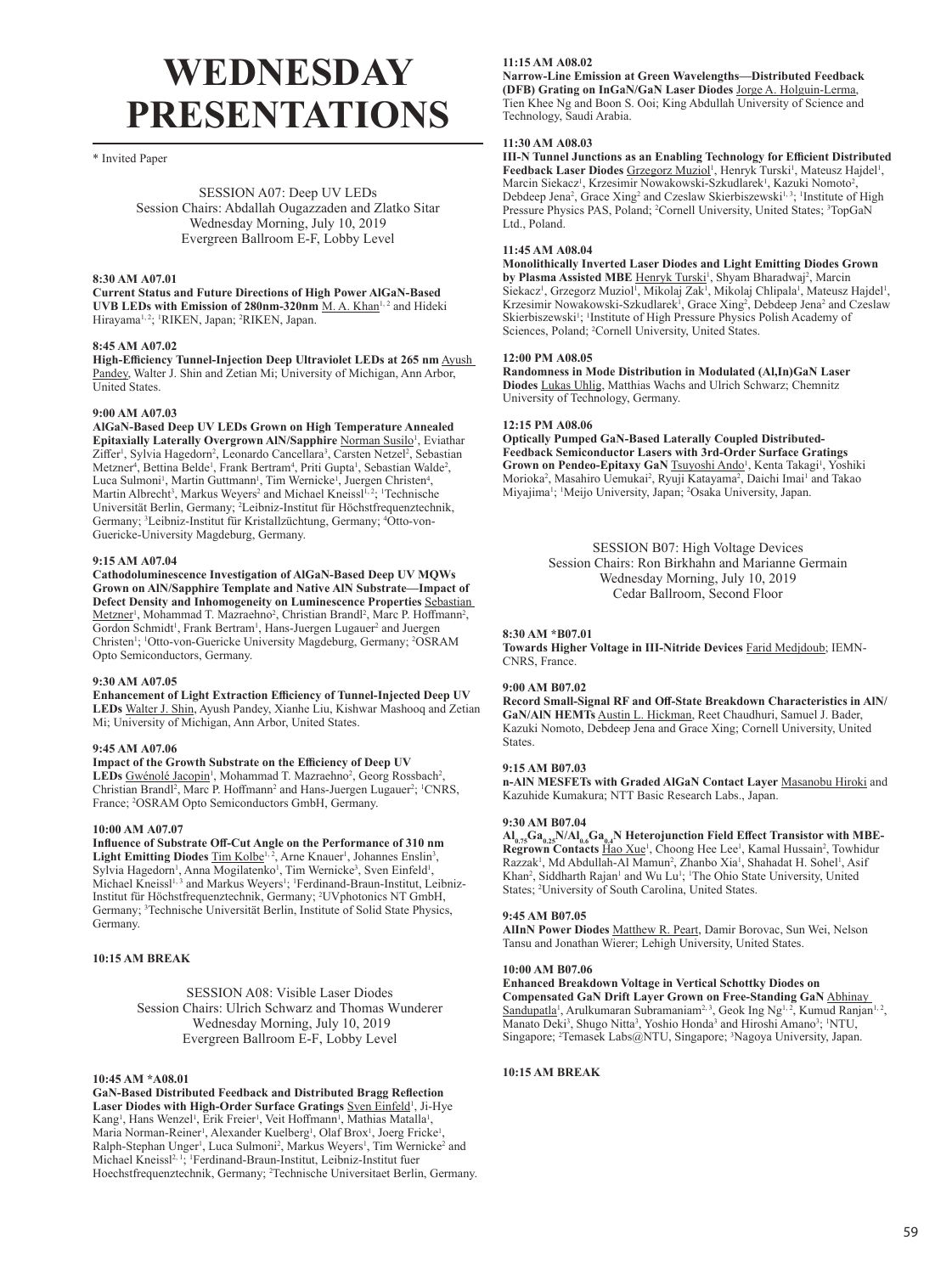SESSION E01: Mg Activation and P-N Junctions Session Chairs: Tetsuo Narita and Yuji Zhao Wednesday Morning, July 10, 2019 Cedar Ballroom, Second Floor

#### **10:45 AM E01.01**

## **Clear Evidence of P-Type Formation by Hall-Effect Measurements of Mg-Ion Implanted GaN Activated with Ultra-High-Pressure**

Annealing Hideki Sakurai<sup>1, 2, 3</sup>, Masato Omori<sup>1</sup>, Shinji Yamada<sup>1, 2, 3</sup>, Akihiko Koura<sup>3</sup>, Hideo Suzuki<sup>3</sup>, Tetsuo Narita<sup>4</sup>, Keita Kataoka<sup>4</sup>, Masahiro Horita<sup>1, 2</sup> , Michal Boćkowski<sup>1,5</sup>, Jun Suda<sup>1,2</sup> and Tetsu Kachi<sup>1</sup>; <sup>1</sup>Nagoya University, Japan; <sup>2</sup>Nagoya University, Japan; <sup>3</sup>ULVAC, Inc, Japan; <sup>4</sup>Toyota Central R&D Labs, Inc., Japan; <sup>5</sup>Institute of High Pressure Physics Polish Academy of Sciences, Poland.

## **11:00 AM E01.02**

**Pulsed-Laser Activation of Implanted Mg Acceptors in GaN Grown on a**  GaN Substrate Takao Miyajima<sup>1</sup>, Yusuke Yamada<sup>1</sup>, Takato Ichikawa<sup>1</sup>, Daichi Imai<sup>1</sup> and Toshiyuki Sameshima<sup>2</sup>; <sup>1</sup>Meijo University, Japan; <sup>2</sup>Tokyo University of Agriculture and Technology, Japan.

## **11:15 AM E01.03**

**Toward Selective Activation of Mg doped GaN—Impact of Pulsed and**  Continuous Gyrotron Annealing Kasey Hogan<sup>1</sup>, Emma Rocco<sup>1</sup>, Sean A. Tozier<sup>1</sup>, Vincent Meyers<sup>1</sup>, Benjamin McEwen<sup>1</sup>, Isra Mahaboob<sup>1</sup>, Michael Shevelev<sup>2</sup>, Vlad Skylar<sup>2</sup>, Randy Tompkins<sup>3</sup>, Michael Derenge<sup>3</sup>, Jamie Hart<sup>4</sup>, Kenneth Jones<sup>3</sup>, Mitra Taheri<sup>4</sup>, Woongje Sung<sup>1</sup> and Fatemeh (Shadi) Shahedipour-Sandvik<sup>1</sup>; <sup>1</sup>SUNY Polytechnic Institute, United States; <sup>2</sup>Gyrotron Technology Inc., United States; <sup>3</sup> Army Research Laboratory, United States; <sup>4</sup> Drexel University, United States.

#### **11:30 AM E01.04**

**Photoluminescence Studies of Sequentially Mg and H Ion-Implanted GaN with Various Implantation Depths and Crystallographic Planes** Kohei Shima<sup>1</sup>, Hiroko Iguchi<sup>2</sup>, Tetsuo Narita<sup>2</sup>, Keita Kataoka<sup>2</sup>, Kazunobu Kojima<sup>1</sup>, Akira Uedono<sup>3</sup> and Shigefusa F. Chichibu<sup>1, 4, 5</sup>; <sup>1</sup>Tohoku University, Japan; <sup>2</sup>Toyota Central R&D Labs, Inc., Japan; <sup>3</sup>University of Tsukuba, Japan; <sup>4</sup>IMaSS, Nagoya University, Japan; <sup>5</sup>RCIQE, Hokkaido University, Japan.

## **11:45 AM E01.05**

#### **Nonuniform Mg Doping in GaN Epilayers Grown on Mesa**

Structures **Hanxiao Liu<sup>1</sup>**, Houqiang Fu<sup>2</sup>, Kai Fu<sup>2</sup>, Shanthan Reddy Alugubelli<sup>1</sup>, Po-Yi Su<sup>1</sup>, Yuji Zhao<sup>2</sup> and Fernando Ponce<sup>1</sup>; <sup>1</sup>Arizona State University, United States; <sup>2</sup>Arizona State University, United States.

## **12:00 PM E01.06**

**Demonstration of High-Voltage Regrown Nonpolar** *m-***Plane** *p-n* **Diodes**  for Selective-Area-Doped Power Electronics Morteza Monavarian<sup>1</sup>, Gregory Pickrell<sup>2</sup>, Andrew A. Aragon<sup>1</sup>, Isaac Stricklin<sup>1</sup>, Mary Crawford<sup>2</sup>, Andrew Allerman<sup>2</sup>, Kimberlee Celio<sup>3</sup>, Francois Leonard<sup>3</sup>, Alec Talin<sup>3</sup>, Andrew Armstrong<sup>2</sup> and Daniel Feezell<sup>1</sup>; <sup>1</sup>Center for High-Technology Materials, The University of New Mexico, United States; <sup>2</sup> Sandia National Laboratories, United States; <sup>3</sup>Sandia National Laboratories, United States.

#### **12:15 PM E01.07**

## **Demonstration of Mechanically Exfoliated β-Ga<sub>2</sub>O<sub>3</sub>/GaN p-n**

**Heterojunction** Chen Yang, Jossue Montes, Houqiang Fu, Tsung-Han Yang, Kai Fu, Hong Chen, Jingan Zhou, Xuanqi Huang and Yuji Zhao; Arizona State University, United States.

SESSION H04: Quantum Dot and Single Photon Emission Session Chairs: Dong Seon Lee and Maria Vladimirova Wednesday Morning, July 10, 2019 Evergreen Ballroom A-C, Lobby Level

#### **8:30 AM H04.01**

**Room Temperature Single Photon Emission from Planar GaN/AlN Quantum Dot Samples Grown by MBE** Gordon Callsen, Sebastian Tamariz and Nicolas Grandjean; École Polytechnique Fédérale de Lausanne (EPFL), Switzerland.

#### **8:45 AM H04.02**

**Bright Single Photon Source Based on an InGaN Quantum Dot in a**  Site-Controlled Optical Horn Structure **Xiaoxiao Sun<sup>1</sup>, Ping Wang<sup>1</sup>, Tao** Wang<sup>1</sup>, Duo Li<sup>1</sup>, Zhaoying Chen<sup>1</sup>, Ling Chen<sup>1</sup>, Kang Gao<sup>2</sup>, Weikun Ge<sup>1</sup>, Yasuhiko Arakawa<sup>2</sup>, Bo Shen<sup>1</sup>, Mark J. Holmes<sup>2</sup> and Xinqiang Wang<sup>1</sup>; <sup>1</sup>Peking University, China; <sup>2</sup> Institute for Nano Quantum Information Electronics, Japan.

## **9:00 AM H04.03**

**Self-Organized Desorption Induced GaN Quantum Dot Formation on Top of a Wavelength Matched Deep-UV AlN/AlGaN Distributed Bragg**  Reflector Hannes Schürmann<sup>1</sup>, Gordon Schmidt<sup>1</sup>, Christoph Berger<sup>1</sup>, Sebastian Metzner<sup>1</sup>, Peter Veit<sup>1</sup>, Jürgen Bläsing<sup>1</sup>, Frank Bertram<sup>1</sup>, Armin Dadgar<sup>1</sup>, André Strittmatter<sup>1</sup>, Juergen Christen<sup>1</sup>, Stefan Kalinowski<sup>2</sup>, Stefan Jagsch<sup>2</sup>, Markus R. Wagner<sup>2</sup> and Axel Hoffmann<sup>2</sup>; <sup>1</sup>Otto-von-Guericke-University Magdeburg, Germany; <sup>2</sup> Technical University Berlin, Germany.

#### **9:15 AM H04.04**

**Optical Characterization of Single InGaN Quantum Dot with Self-Aligned Two-Photon Plasmonic Nanofocusing** Su-Hyun Gong, Hwan-Seop Yeo, Kie Young Woo, Sejeong Kim, Je-Hyung Kim and Yong-Hoon Cho; Korea Advanced Institute of Science and Technology, Korea (the Republic of).

#### **9:30 AM H04.05**

**Design of AlGaN/AlN Dot-in-a-Wire Heterostructures UV Emitters** Ioanna Dimkou<sup>1</sup>, Akhil Ajay<sup>2</sup>, Edith Bellet-Amalric<sup>2</sup>, Martien I. den Hertog<sup>3</sup>, Fabrice Donatini<sup>3</sup>, Nicolas Mollard<sup>2</sup>, Catherine Bougerol<sup>3</sup>, Eva Monroy<sup>2</sup> and stephen Purcell<sup>4</sup>; <sup>1</sup>CEA-Leti, France; <sup>2</sup>University Grenoble-Alpes, CEA-IRIG-DEPHY-PHELIQS, France; <sup>3</sup>University Grenoble-Alpes, CNRS-Institut Néel, France; <sup>4</sup> University Lyon, Universite Claude Bernard Lyon 1, CNRS, Institut Lumière Matière, France.

#### **9:45 AM H04.06**

**Spatial Distribution and Temporal Evolution of GaN QD Emissions— Blinking Phenomenon Under Cathodoluminescence Excitation** Gordon Schmidt, Sebastian Metzner, Hannes Schürmann, Frank Bertram, Silvio Neugebauer, Christoph Berger, Armin Dadgar, André Strittmatter and Juergen Christen; Otto-von-Guericke University Magdeburg, Germany.

**10:00 AM LATE NEWS**

## **10:15 AM BREAK**

SESSION G07: Growth on Silicon, Integration and Quantum Dot Session Chairs: Jung Han and Xinqiang Wang Wednesday Morning, July 10, 2019 Evergreen Ballroom A-C, Lobby Level

#### **10:45 AM \*G07.01**

**Heteroepitaxy of GaN-Based Materials and Devices on Si** Qian Sun; Suzhou Institute of Nano-Tech and Nano-Bionics, Chinese Academy of Sciences, China.

## **11:15 AM G07.02**

**Wafer-Scale Crack-Free 10-μm-Thick GaN with a Dislocation Density of 5.8×107 cm-2 Grown on Si** Jianxun Liu, Yingnan Huang, Xiujian Sun, Meixin Feng, Yu Zhou, Qian Sun and Hui Yang; Key Laboratory of Nano-Devices and Applications, Suzhou Institute of Nano-Tech and Nano-Bionics, Chinese Academy of Sciences, China.

## **11:30 AM G07.03**

**Monolithic On-Chip Integration of HEMTs/Green LEDs** Y Cai, Y Gong, Jie Bai, X Yu, C Zhu, V Esendag, Kean Boon Lee and T Wang; University of Sheffield, United Kingdom.

#### **11:45 AM G07.04**

**Pendeo-Epitaxy of GaN on Nano-Patterned SOI Substrates—A New Si-**Compatible Platform for Micro-Display Applications Roy Dagher<sup>1</sup>, Philippe de Mierry<sup>2</sup>, Blandine Alloing<sup>2</sup>, Virginie Brandli<sup>2</sup>, Hubert Bono<sup>3</sup>, Maximilien Cottat<sup>4</sup>, Cécile Gourgon<sup>4</sup>, Jesus Zuniga-Perez<sup>2</sup> and Guy Feuillet<sup>1</sup>; <sup>1</sup>CEA Leti, France; <sup>2</sup> Université Cote d'Azur, France; <sup>3</sup> CEA Leti, France; <sup>4</sup> Université Grenoble Alpes, France.

## **12:00 PM G07.05**

**Density Control of GaN Quantum Dots on AlN Single Crystal** Sebastian Tamariz, Gordon Callsen and Nicolas Grandjean; EPFL, Switzerland.

#### **12:15 PM G07.06**

**MOCVD Growth and Characterization of InN and InGaN Quantum**  Dots Caroline Reilly<sup>1</sup>, Shuji Nakamura<sup>1, 2</sup>, Steven P. DenBaars<sup>1, 2</sup> and Stacia Keller<sup>2</sup>; 'University of California, Santa Barbara, United States; <sup>2</sup>University of California, Santa Barbara, United States.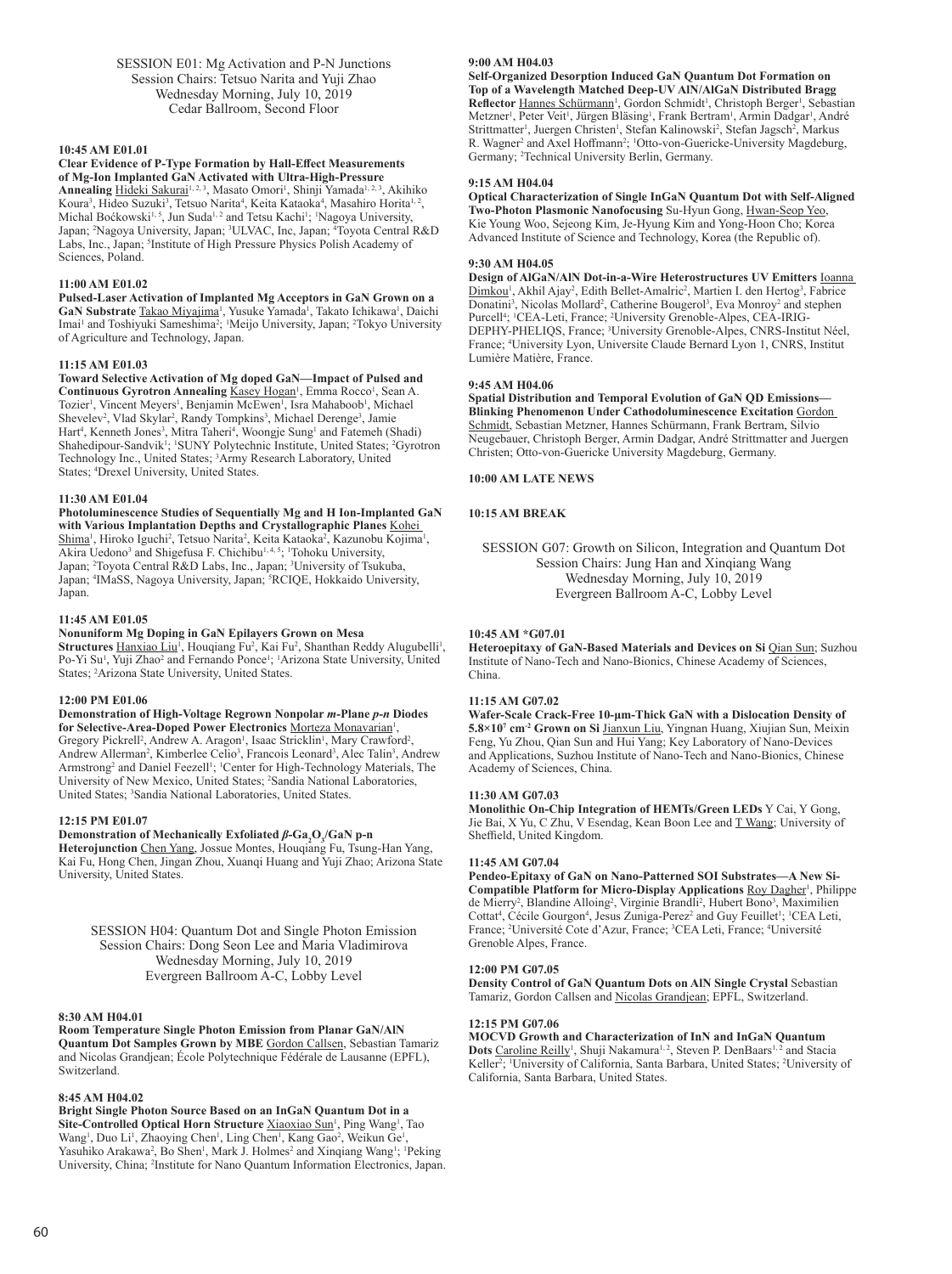SESSION J01: Defects in GaN and In-Containing Materials Session Chairs: Robert Martin and Tadeusz Suski Wednesday Morning, July 10, 2019 Regency Ballroom E-G, Second Floor

#### **8:30 AM J01.01**

**Suppression of Polar-Optical Phonon Emission Due to Minigap Formation by Stacking Faults Increases the Hot-Carrier Relaxation Time and Mean-Free Path in GaN—Explanation of the Accumulation of Hot Electrons**  at 1 eV Above the Conduction-Band Minimum Kelsey Mengle<sup>1</sup>, John Lyons<sup>2</sup>, Qimin Yan<sup>3</sup>, Dylan Bayerl<sup>1</sup>, Suk Hyun Sung<sup>1</sup>, Jonathan Schwartz<sup>1</sup>, Robert Hovden<sup>1</sup>, Zetian Mi<sup>4</sup>, Chris G. Van de Walle<sup>5</sup> and Emmanouil Kioupakis<sup>1</sup>; <sup>1</sup>University of Michigan, United States; <sup>2</sup>U.S. Naval Research Lab, United States; <sup>3</sup>Temple University, United States; <sup>4</sup>University of Michigan, United States; <sup>5</sup>University of California, Santa Barbara, United States.

#### **8:45 AM J01.02**

**Mapping of n-GaN Schottky Contacts Formed on Facet-Growth Substrates Using Scanning Internal Photoemission Microscopy** Kenji Shiojima<sup>1</sup>, Masataka Maeda<sup>1</sup> and Kaori Kurihara<sup>2</sup>; 'University of Fukui, Japan; <sup>2</sup> Mitsubishi Chemical, Japan.

#### **9:00 AM J01.03**

**Determination Methods of H1 Trap Concentration in N-Type GaN Schottky Barriers via Sub-Bandgap-Light Isothermal Capacitance**  Transient Spectroscopy Kazutaka Kanegae<sup>1</sup>, Tetsuo Narita<sup>2</sup>, Kazuyoshi Tomita<sup>2</sup>, Tetsu Kachi<sup>3</sup>, Masahiro Horita<sup>1, 3</sup>, Tsunenobu Kimoto<sup>1</sup> and Jun Suda<sup>1,3</sup>; <sup>1</sup>Kyoto University, Japan; <sup>2</sup>Toyota Central R&D Labs. Inc., Japan; <sup>3</sup>Nagoya University, Japan.

#### **9:15 AM J01.04**

**Temperature Dependence of Polarized Photoluminescence from c-Plane InGaN/GaN Multiple Quantum Wells Grown on Sapphire Nano-**Membrane Jongmyeong Kim<sup>1</sup>, Seungmin Lee<sup>1</sup>, Jehong Oh<sup>1</sup>, Jungel Ryu<sup>1</sup>, Yongjo Park<sup>1</sup>, Seung-Hwan Park<sup>2</sup> and Euijoon Yoon<sup>1, 3, 4</sup>; <sup>1</sup>Seoul National University, Korea (the Republic of); <sup>2</sup>Catholic University of Daegu, Korea (the Republic of); <sup>3</sup>Research Institute of Advanced Materials, Korea (the Republic of); <sup>4</sup>Inter-University Semiconductor Research Center, Korea (the Republic of).

#### **9:30 AM J01.05**

**Improvement of Thermal Stability of InGaN Quantum Wells by Si and**  Mg Doping Artur Lachowski<sup>1, 2</sup>, Julita Smalc-Koziorowska<sup>1, 3</sup>, Ewa Grzanka<sup>1, 3</sup>, Szymon Grzanka<sup>1, 3</sup>, Lucja Marona<sup>1, 3</sup>, Robert Czernecki<sup>1, 3</sup> and Mike Leszczynski<sup>1,3</sup>; <sup>1</sup>Polish Academy of Sciences, Poland; <sup>2</sup>Warsaw University of Technology, Poland; <sup>3</sup>TopGaN Ltd., Poland.

## **9:45 AM J01.06**

#### **Indium Concentration Fluctuations in InGaN/GaN Quantum**

Wells Pawel P. Michalowski<sup>3</sup>, Ewa Grzanka<sup>1,2</sup>, Grzegorz Staszczak<sup>1</sup>, Szymon Grzanka<sup>1, 2</sup>, Artur Lachowski<sup>1</sup>, Jerzy Plesiewicz<sup>2</sup>, Mike Leszczynski<sup>1, 2</sup> and Andrzej Turos<sup>3, 4</sup>; <sup>1</sup>Institute of High Pressure Physics, Poland; <sup>2</sup>TOPGaN, Poland; <sup>3</sup>Institute of Electronic Materials Technology, Poland; <sup>4</sup>National Centre for Nuclear Research, Poland.

## **10:00 AM J01.07**

**Engineering the Nitrogen Plasma to Reduce Defects in InN Resulting in a 0.12 eV Moss-Burstein Shift Towards the Fundamental Bandgap** Evan A. Clinton<sup>1</sup>, Ehsan Vadiee<sup>1</sup>, M B. Tellekamp<sup>2</sup>, Zachary Engel<sup>1</sup>, Christopher M. Matthews<sup>1</sup> and William A. Doolittle<sup>1</sup>; <sup>1</sup>Georgia Institute of Technology, Georgia; <sup>2</sup> National Renewable Energy Laboratory, United States.

## **10:15 AM BREAK**

SESSION H05: Properties of Nanostructures and Nano-Devices Session Chairs: Ana Cros and Noelle Gogneau Wednesday Morning, July 10, 2019 Regency Ballroom E-G, Second Floor

## **10:45 AM H05.01**

**X-Ray to Revisit Inversion Domain Boundaries In MOVPE GaN**  Wires Joël Eymery<sup>1</sup>, Frédéric Lançon<sup>3</sup>, Luigi Genovese<sup>3</sup> and Damien Salomon<sup>2</sup>; <sup>1</sup>CEA, IRIG-MEM-NRS, France; <sup>2</sup>ESRF, France; <sup>3</sup>CEA, IRIG-MEM-LSIM, France.

#### **11:00 AM H05.02**

**Which Morphology for Axial Nanowire Based InGaN LEDs by**  PA-MBE? Marion Gruart<sup>1, 2</sup> and Bruno Daudin<sup>1, 2</sup>; <sup>1</sup>CEA / INAC, France; <sup>2</sup> Université Grenoble Alpes, France.

## **11:15 AM H05.03**

**Position and Composition Controlled High Quality (In, Ga)N Nanowires**  Grown by HVPE Mohammed Zeghouane<sup>6</sup>, Geoffrey Avit<sup>6</sup>, Yamina Andre<sup>1, 7</sup> , Catherine Bougerol<sup>8</sup>, Evelyne Gil<sup>6, 7</sup>, Pierre Ferret<sup>2</sup>, Dominique Castelluci<sup>6</sup>, Eric Tournie<sup>3</sup>, Thierry Taliercio<sup>4</sup>, Yoann Robin<sup>5</sup>, Vladimir Dubrovskii<sup>7</sup>, Hiroshi Amano<sup>5</sup> and Agnes Trassoudaine<sup>6</sup>; <sup>1</sup>Institut Pascal, France; <sup>2</sup>CEA-LETI, France; <sup>3</sup>IES, University Montpellier, France; <sup>5</sup>IMaSS, Nagoya University, Japan; <sup>6</sup> Université Clermont Auvergne, CNRS, SIGMA Clermont, Institut Pascal, France; <sup>7</sup>ITMO University, Russian Federation; <sup>8</sup>CNRS, Institut Néel, France.

#### **11:30 AM H05.04**

**Solution Processable RGB III-Nitride Light Emitters Enabled by Large Area Photoelectrochemical Lift-Off and Colloidal Lithography** Lesley Chan<sup>1, 2</sup>, Pavel Shapturenka<sup>1, 2</sup>, Christopher Pynn<sup>2, 3</sup>, Tal Margalith<sup>2</sup>, Steven P. DenBaars<sup>2, 3</sup> and Michael J. Gordon<sup>1, 2</sup>; <sup>1</sup>University of California, Santa Barbara, United States; <sup>2</sup> University of California, Santa Barbara, United States; <sup>3</sup>University of California, Santa Barbara, United States.

## **11:45 AM H05.05**

**Supercontinuum Generation from Dispersion Engineered AlN Nanophotonic Waveguide Arrays** Hong Chen, Jingan Zhou, Xuanqi Huang, Houqiang Fu, Kai Fu, Tsung-Han Yang, Jossue Montes, Chen Yang and Yuji Zhao; Arizona State University, United States.

**12:00 PM LATE NEWS**

## **12:15 PM LATE NEWS**

SESSION M02: Novel Materials, Diodes and Optical Devices Session Chairs: Juergen Christen and Maria Tchernycheva Wednesday Morning, July 10, 2019 Regency Ballroom A-C, Second Floor

#### **8:30 AM M02.01**

**Demonstration of GaN Monolithic Doubly-Resonant Microcavity SHG Device** <u>Masahiro Uemukai</u><sup>2</sup>, Tomoaki Nambu<sup>2</sup>, Takumi Nagata<sup>2</sup>, Toshiki Hikosaka<sup>3</sup>, Shinya Nunoue<sup>3</sup>, Keishi Shiomi<sup>2</sup>, Yasufumi Fujiwara<sup>2</sup>, Kazuki Ohnishi<sup>1</sup>, Tomoyuki Tanikawa<sup>1</sup> and Ryuji Katayama<sup>2</sup>; <sup>1</sup>Tohoku University, Japan; <sup>2</sup>Osaka University, Japan; <sup>3</sup>Toshiba Corporation, Japan.

#### **8:45 AM M02.02**

**Quasi-Phase-Matched Second Harmonic Generation of UV Light Using**  AIN Waveguides Ronny Kirste<sup>1, 2</sup>, Dorian Alden<sup>2, 4</sup>, Tinkara Troha<sup>3</sup>, Seiji Mita<sup>1, 2</sup>, Qiang Guo<sup>2</sup>, Axel Hoffmann<sup>4</sup>, Marko Zgonik<sup>3</sup>, Ramón Collazo<sup>2</sup> and Zlatko Sitar<sup>2</sup>; <sup>1</sup>Adroit Materials, United States; <sup>2</sup>North Carolina State University, United States; <sup>3</sup> University of Ljubljana, Slovenia; <sup>4</sup> TU Berlin, Germany.

## **9:00 AM M02.03**

**Monolithically Integrated GaN Vertical LED/Quasi-Vertical Power**  UMOSFET Pairs Using Selective Epi Removal **Zhibo Guo<sup>1</sup>, Collin** Hitchcock<sup>1</sup>, Christian Wetzel<sup>2</sup>, Robert F. Karlicek<sup>1</sup>, Piao Guanxi<sup>3</sup>, Yoshiki Yano<sup>3</sup>, Shuuichi Koseki<sup>3</sup>, Toshiya Tabuchi<sup>3</sup>, Koh Matsumoto<sup>3</sup>, Mayank Bulsara<sup>4</sup> and T. Paul Chow<sup>1</sup>; <sup>1</sup>Rensselaer Polytechnic Institute, United States; <sup>2</sup> Rensselaer Polytechnic Institute, United States; <sup>3</sup> Taiyo Nippon Sanso Corporation, Japan; <sup>4</sup> MATHESON Tri-Gas, United States.

## **9:15 AM M02.04**

**Whispering-Gallery Mode Optically-Pumped Lasing from InGaN/** GaN Microdisks on GaN Substrate Hui Zi<sup>1</sup>, Kwai Hei Li<sup>1</sup>, Hoi Wai Choi<sup>1</sup>, Farsane Tabataba-Vakili<sup>2, 3</sup>, Stéphanie Rennesson<sup>4</sup>, Benjamin Damilano<sup>4</sup>, Eric Frayssinet<sup>4</sup>, Jean-Yves Duboz<sup>4</sup>, Fabrice Semond<sup>4</sup>, Laetitia Doyennette<sup>5</sup>, Christelle Brimont<sup>5</sup>, Thierry Guillet<sup>5</sup>, Bruno Gayral<sup>3</sup> and Philippe Boucaud<sup>4</sup>; <sup>1</sup>The University of Hong Kong, Hong Kong; <sup>2</sup>Centre de Nanosciences et de Nanotechnologies, CNRS, University Paris-Sud, Université Paris-Saclay, France; <sup>3</sup> CEA, INAC-PHELIQS, Nanophysique et semiconducteurs group, University Grenoble Alpes, France; <sup>4</sup> Université Côte d'Azur, CRHEA-CNRS, France; <sup>5</sup> Laboratoire Charles Coulomb (L2C), Université de Montpellier, France.

#### **9:30 AM M02.05**

**Investigating the Signature of Antimony into Dilute-Antimonide (Sb<1%) III-Nitrides Using Micro-Raman Spectroscopy Mohammad F. Chowdhury<sup>1, 2</sup>,** Hong Guo<sup>2</sup> and Zetian Mi<sup>1, 3</sup>; <sup>1</sup>McGill University, Canada; <sup>2</sup>McGill University, Canada; <sup>3</sup> University of Michigan, United States.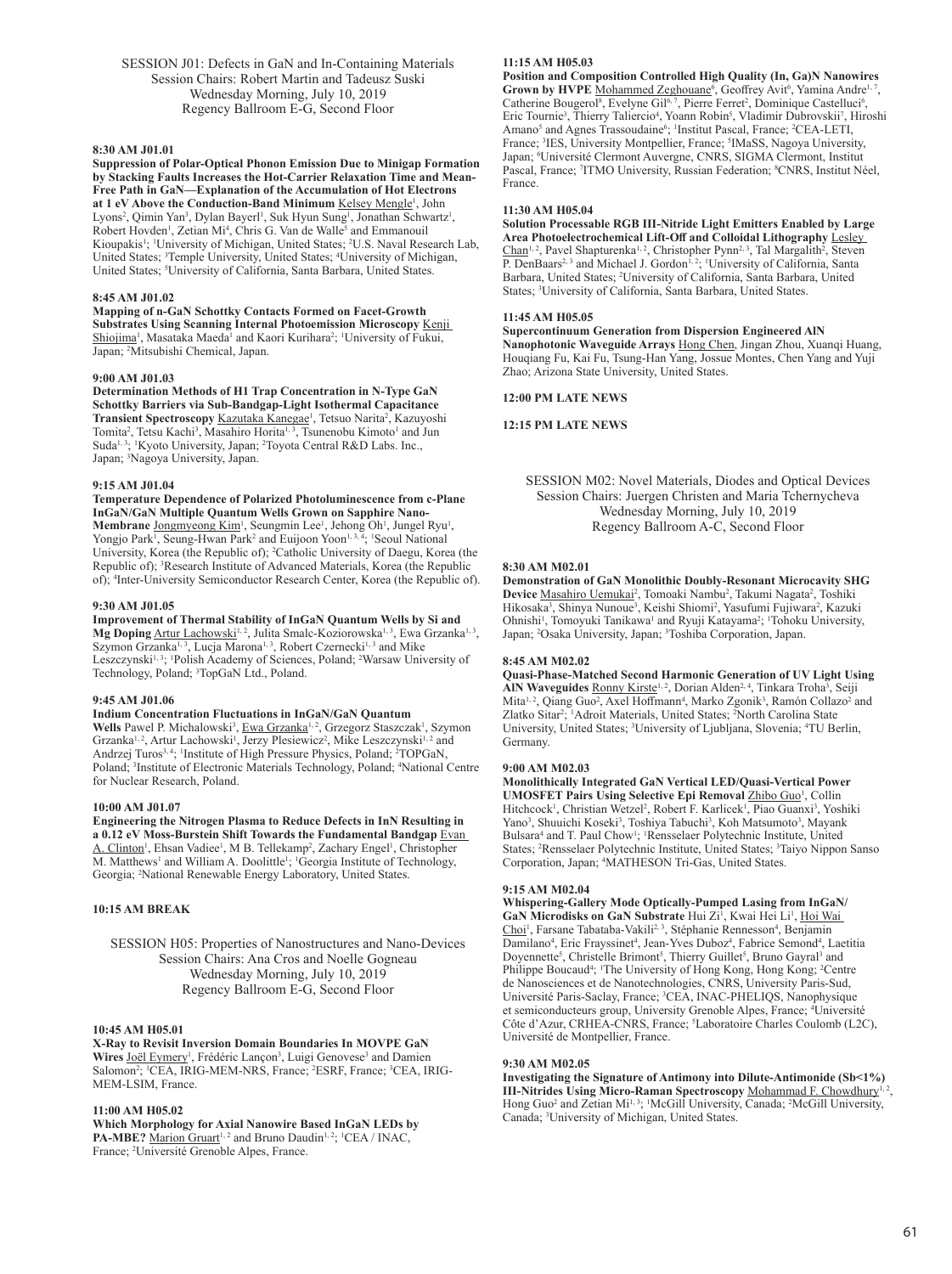## **9:45 AM M02.06**

**First Demonstration of Negative Differential Resistance in**  $\mathbf{Al}_{\mathrm{x}}\mathbf{Ga}_{\mathrm{1-x}}\mathbf{N}$ **Homojunction Tunnel Diodes up to x=0.19 and High Reverse Bias Tunneling up to x=0.58 to Enable Ultraviolet Optoelectronics** Evan A. Clinton, Ehsan Vadiee, Zachary Engel, Christopher M. Matthews and William A. Doolittle; Georgia Institute of Technology, Georgia.

## **10:00 AM M02.07**

**Epitaxial β-Ga<sup>2</sup> O3 /Al0.45Ga0.55N Heterojunction-Based Schottky Barrier Diodes for Room and High Temperature Broadband Deep-Ultraviolet Optoelectronics** Anisha Kalra, Shashwat Rathkanthiwar, Sandeep Vura, Rangarajan Muralidharan, Srinivasan Raghavan and Digbijoy N. Nath; Indian Institute of Science, India.

## **10:15 AM BREAK**

SESSION M03: Transition Metal and Other Novel Nitrides Session Chairs: Kazuhiro Ohkawa and Stefan Schulz Wednesday Morning, July 10, 2019 Regency Ballroom A-C, Second Floor

## **10:45 AM \*M03.01**

**ScAlN-Based Ferroelectric and Piezoelectric Electro Acoustic** 

Devices Oliver Ambacher<sup>1, 2</sup>, Agne Zukauskaite<sup>1</sup>, A. Ding<sup>1</sup>, Lutz Kirste<sup>1</sup>, N. Kurz<sup>2</sup>, N. Feil<sup>2</sup>, D. Urban<sup>3</sup> and B. Heinz<sup>4</sup>; <sup>1</sup>Fraunhofer Institute for Applied Solid State Physics, Germany; <sup>2</sup> Institut for Sustainable Systems Engineering, Germany; <sup>3</sup> Fraunhofer IWM, Germany; <sup>4</sup> Evatec, Switzerland.

## **11:15 AM \*M03.02**

**Epitaxial Transition-Metal Nitrides—ScAlN, NbN***<sup>x</sup>* **, and TaN***<sup>x</sup>* **for Next-Generation Electronic Devices** Matthew T. Hardy, Scott Katzer, Brian P. Downey, Neeraj Nepal, Mario Ancona, Eric N. Jin, David Storm and David Meyer; Naval Research Laboratory, United States.

#### **11:45 AM M03.03**

**Prediction and Synthesis of Mg-Sb-N Ternary Nitrides with Wurtzite-Derived and Antiperovskite Structures** Karen Heinselman, Stephan Lany, John Perkins and Andriy Zakutayev; National Renewable Energy Laboratory, United States.

## **12:00 PM M03.04**

**A Map of New Ternary Metal Nitride Semiconductors** Wenhao Sun; Lawrence Berkeley National Labs, United States.

#### **12:15 PM M03.05**

**MOCVD Growth and Characterization of ZnGeN<sub>2</sub>-GaN Alloy** 

Films **Benthara H. Jayatunga<sup>1</sup>, Md Rezaul Karim<sup>2</sup>, Kathleen Kash<sup>1</sup> and** Hongping Zhao<sup>2</sup>; <sup>1</sup>Case Western Reserve University, United States; <sup>2</sup>Ohio State University, United States.

> SESSION A09: Micro LEDs Session Chairs: Kate Kelchner and Jong Kyu Kim Wednesday Afternoon, July 10, 2019 Evergreen Ballroom E-F, Lobby Level

#### **2:00 PM \*A09.01**

**Self-Passivated High-Efficiency c-Plane Micro-LED Array without Singulation Fabricated on Sapphire Nano-Membrane Structures** Seungmin Lee<sup>1</sup>, Jongmyeong Kim<sup>1</sup>, Jehong Oh<sup>1</sup>, Jungel Ryu<sup>1</sup>, Yongjo Park<sup>1</sup> and Euijoon Yoon<sup>2, 3, 4</sup>; <sup>1</sup>Seoul National University, Korea (the Republic of); <sup>3</sup>Research Institute of Advanced Materials, Seoul National University, Korea (the Republic of); <sup>4</sup> Inter-University Semiconductor Research Center, Seoul National

#### **2:30 PM A09.02**

University, Korea (the Republic of).

**Efficient Green Semipolar (11-22) InGaN Micro-Light-Emitting Diodes**  on (11-22) GaN/Sapphire Template Matthew Wong<sup>1</sup>, Michel Khoury<sup>1</sup> , Hongjian Li<sup>1</sup>, Bastien Bonef<sup>1</sup>, Haojun Zhang<sup>2</sup>, Aidan A. Taylor<sup>1</sup>, Jared A. Kearns<sup>1</sup>, Philippe de Mierry<sup>3</sup>, James Speck<sup>1</sup>, Shuji Nakamura<sup>1,2</sup> and Steven P. DenBaars<sup>1, 2</sup>; <sup>1</sup>University of California, Santa Barbara, United States; <sup>2</sup>University of California, Santa Barbara, United States; <sup>3</sup>CNRS-CRHEA, France.

## **2:45 PM A09.03**

**Near-Complete Elimination of Size-Dependent Efficiency Decrease of**  GaN Micro-LEDs by Using Neutral-Beam Etching Xuelun Wang<sup>1, 2</sup> , Jun Zhu<sup>3</sup>, Tokio Takahashi<sup>3</sup>, Kazuhiko Endo<sup>4</sup>, Daisuke Ohori<sup>5</sup> and Seiji Samukawa<sup>5, 6, 4</sup>; <sup>1</sup>National Institute of Advanced Industrial Science and Technology, Japan; <sup>2</sup> Nagoya University, Japan; <sup>3</sup> National Institute of Advanced Industrial Science and Technology, Japan; <sup>4</sup> National Institute of Advanced Industrial Science and Technology, Japan; <sup>5</sup>Tohoku University, Japan; <sup>6</sup>Tohoku University, Japan.

## **3:00 PM A09.04**

Blue MicroLED Arrays on Flexible Metal Foils **Abdelrahman T. Elshafiey<sup>1</sup>**, Kenneth Davico<sup>1</sup>, Ashwin K. Rishinaramangalam<sup>1</sup>, Christopher Sheehan<sup>2</sup>, Vladimir Matias<sup>2</sup> and Daniel Feezell<sup>1</sup>; <sup>1</sup>University of New Mexico, United States; <sup>2</sup>iBeam Materials, United States.

## **3:15 PM LATE NEWS**

**3:30 PM LATE NEWS**

## **3:45 PM BREAK**

SESSION A10: Intra Center, UV and BN Emitters Session Chairs: Nicolas Grandjean and Jennifer Hite Wednesday Afternoon, July 10, 2019 Evergreen Ballroom E-F, Lobby Level

## **4:15 PM \*A10.01**

**Development of Semiconductors Intra-Center Photonics** Yasufumi Fujiwara, Keishi Shiomi, Yutaka Sasaki, Tomohiro Inaba, Shuhei Ichikawa and Jun Tatebayashi; Osaka University, Japan.

#### **4:45 PM A10.02**

**Design of Composition-Graded p-AlGaN Cladding Layer for UVB**  Laser Diode Structure Kosuke Sato<sup>1, 2</sup>, Shinji Yasue<sup>2</sup>, Yuya Ogino<sup>2</sup>, Shunya Tanaka<sup>2</sup>, Motoaki Iwaya<sup>2</sup>, Tetsuya Takeuchi<sup>2</sup>, Satoshi Kamiyama<sup>2</sup> and Isamu Akasaki<sup>2, 3</sup>; <sup>1</sup>Asahi-Kasei, Japan; <sup>2</sup>Meijo University, Japan; <sup>3</sup>Nagoya University, Japan.

#### **5:00 PM A10.03**

**Realization of High Light Output Power in AlGaN-Based UVB LED at 310±2nm Emission Using Highly Relaxed (50%) n-AlGaN Electron**  Injection Layer M. A. Khan<sup>1, 2, 3</sup>, Noritoshi Maeda<sup>1</sup>, Masafumi Jo<sup>1</sup>, Sachie Fujikawa<sup>1, 2</sup>, Eriko Matsuura<sup>1, 3</sup>, Yukio Kashima<sup>1, 3</sup>, Yoichi Yamada<sup>4</sup> and Hideki Hirayama<sup>1</sup>; <sup>1</sup>Riken, Japan, Japan; <sup>2</sup>Tokyo Denki University, Japan; <sup>3</sup>Marubun Corporation, Japan; <sup>4</sup> Yamaguchi University, Japan.

#### **5:15 PM A10.04**

**Boron Nitride Deep Ultraviolet Light Emitters Grown by Ultra-High-**Temperature Molecular Beam Epitaxy David A. Laleyan<sup>1</sup>, Eric T. Reid<sup>1</sup>, Kelsey Mengle<sup>2</sup>, Emmanouil Kioupakis<sup>2</sup> and Zetian Mi<sup>1</sup>; <sup>1</sup>University of Michigan, United States; <sup>2</sup> University of Michigan, United States.

#### **5:30 PM A10.05**

**First Principles Calculations of Boron Alloyed Group III Nitrides for**  Higher Efficiency UV and Visible LEDs Logan D. Williams<sup>1</sup>, Kevin Greenman<sup>2</sup> and Emmanouil Kioupakis<sup>1</sup>; <sup>1</sup>University of Michigan, United States; <sup>2</sup> University of Michigan, United States.

## **5:45 PM A10.06**

**Time-Resolved Luminescence Studies of Indirect Excitons in** *h***-BN Epitaxial Films Grown by Chemical Vapor Deposition Using Carbon-Free**  Precursors Shigefusa F. Chichibu<sup>1, 2, 3</sup>, Naoki Umehara<sup>4</sup>, Keisuke Takiguchi<sup>5</sup>, Kohei Shima<sup>1</sup>, Kazunobu Kojima<sup>1</sup>, Yoshihiro Ishitani<sup>5</sup> and Kazuhiko Hara<sup>4</sup>; 'Tohoku University, Japan; <sup>2</sup>Nagoya University, Japan; <sup>3</sup>Hokkaido University, Japan; <sup>4</sup>Shizuoka University, Japan; <sup>5</sup>Chiba University, Japan.

> SESSION B08: MOS Transistors and Diodes Session Chairs: Martin Kuball and Matteo Meneghini Wednesday Afternoon, July 10, 2019 Cedar Ballroom, Second Floor

## **2:00 PM \*B08.01**

Interface Control of Al<sub>2</sub>O<sub>3</sub>-Based MOS Structures for Advanced GaN **Transistors** Tamotsu Hashizume and Taketomo Sato; Hokkaido University, Japan.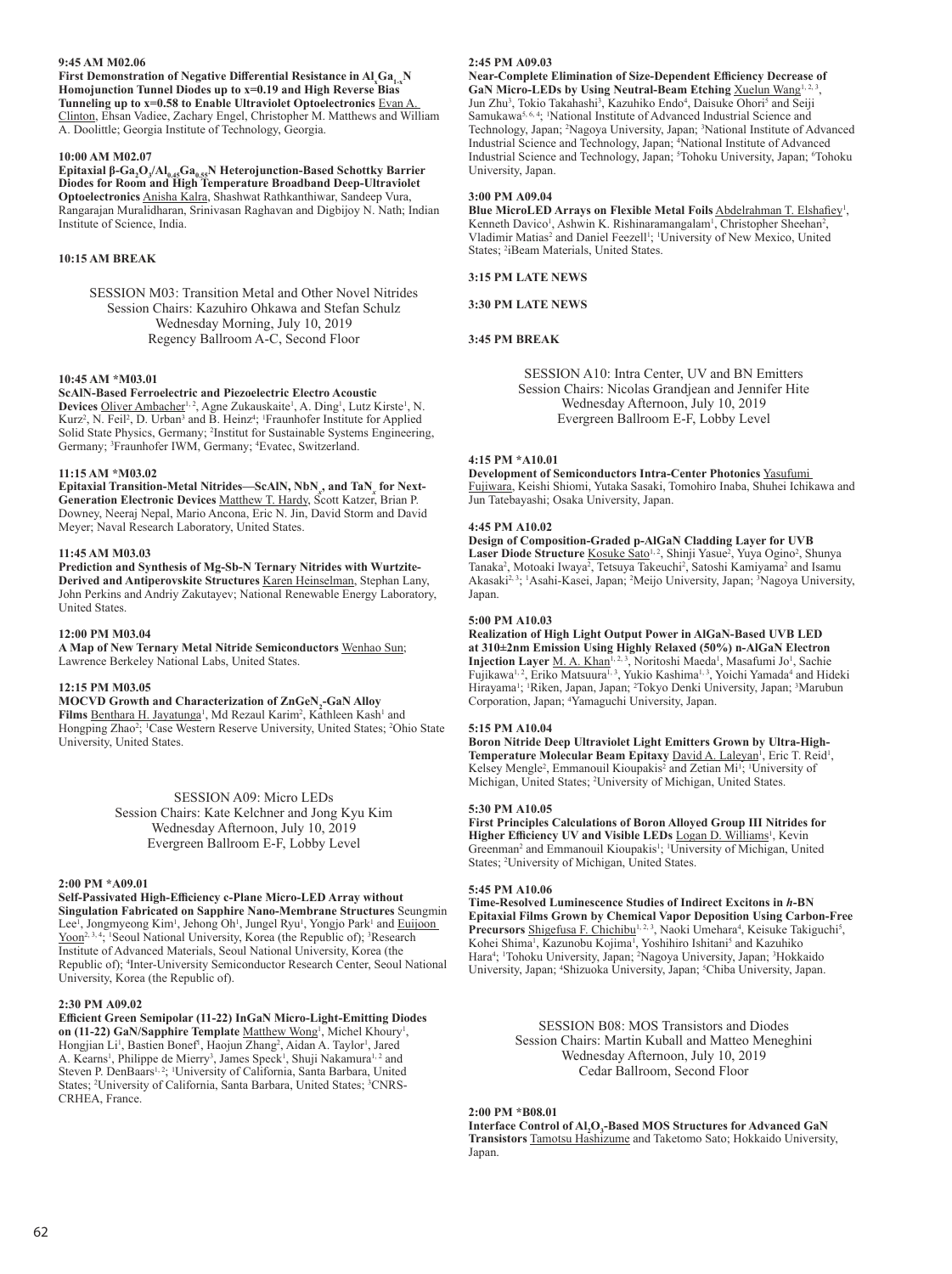## **2:30 PM B08.02**

**Gate-Channel Mobility Enhancement by Using AlN Interlayer in Recessed-Gate GaN-MOSFETs** Akira Mukai, Daimotsu Kato, Yousuke Kajiwara, Hiroshi Ono, Aya Shindome and Masahiko Kuraguchi; Toshiba Corporation, Japan.

#### **2:45 PM B08.03**

**Control of MOS Channel Characteristics of GaN-DIMOSFETs Formed**  by Mg Ion Implantation Ryo Tanaka<sup>1</sup>, Shinya Takashima<sup>1</sup>, Katsunori Ueno<sup>1</sup>, Hideaki Matsuyama<sup>1</sup>, Masaharu Edo<sup>1</sup> and Kiyokazu Nakagawa<sup>2</sup>; <sup>1</sup>Fuji Electric Co., Ltd., Japan; <sup>2</sup> University of Yamanashi, Japan.

#### **3:00 PM B08.04**

**Impact of Gamma-Ray Irradiation on Capacitance-Voltage Characteristics of Al2 O3 /GaN MOS Diodes with Post-Metallization Annealing** Keito Aoshima<sup>1</sup>, Masahiro Horita<sup>1, 2</sup>, Shota Kaneki<sup>3</sup>, Jun Suda<sup>1, 2</sup> and Tamotsu Hashizume<sup>3</sup>; <sup>1</sup>Nagoya University, Japan; <sup>2</sup>Nagoya University, Japan; <sup>3</sup>Hokkaido University, Japan.

## **3:15 PM B08.05**

**Integrable Quasi-Vertical GaN UMOSFETs for Power and Optoelectronic**  ICs Zhibo Guo<sup>1</sup>, Collin Hitchcock<sup>1</sup>, Piao Guanxi<sup>2</sup>, Yoshiki Yano<sup>2</sup>, Shuuichi Koseki<sup>2</sup>, Toshiya Tabuchi<sup>2</sup>, Koh Matsumoto<sup>2</sup>, Mayank Bulsara<sup>3</sup> and T. Paul Chow<sup>1</sup>; <sup>1</sup>Rensselaer Polytechnic Institute, United States; <sup>2</sup>Taiyo Nippon Sanso Corporation, Japan; <sup>3</sup> MATHESON Tri-Gas, United States.

#### **3:30 PM B08.06**

**Exploring the Electrical Properties of Gate Dielectrics on (000-1) N-Polar GaN** Islam Sayed, Wenjian Liu, Silvia Chan, Chirag Gupta, Haoran Li, Matthew Guidry, Stacia Keller and Umesh K. Mishra; University of California, Santa Barbara, United States.

## **3:45 PM BREAK**

SESSION B09: Electronic Device Characterization Session Chairs: Kei May Lau and Enrico Zanoni Wednesday Afternoon, July 10, 2019 Cedar Ballroom, Second Floor

#### **4:15 PM \*B09.01**

**Impact of Deep Levels on GaN HEMTs** Michael J. Uren and Martin Kuball; University of Bristol, United Kingdom.

#### **4:45 PM B09.02**

**Dependence of the Current Collapse of GaN HEMTs on Quiescent** 

Gate Voltage **Takashi Matsuda<sup>1</sup>, Shigeo Yamabe<sup>2</sup>, Eiji Yagyu<sup>1</sup> and Mikio** Yamamuka<sup>1</sup>; <sup>1</sup>Mitsubishi Electric Corporation, Japan; <sup>2</sup>MELCO Semiconductor Engineering Corporation, Japan.

#### **5:00 PM B09.03**

**Dopant Profiling in** *p-i-n* **GaN Structures Using Secondary**  Electrons Shanthan Reddy Alugubelli<sup>1</sup>, Hanxiao Liu<sup>1</sup>, Houqiang Fu<sup>2</sup>, Kai Fu<sup>2</sup>, Yuji Zhao<sup>2</sup> and Fernando Ponce<sup>1</sup>; <sup>1</sup>Arizona State University, United States; <sup>2</sup> Arizona State University, United States.

#### **5:15 PM B09.04**

**Impact of n-GaN Cap Layer on Gate Leakage Behavior in AlGaN/GaN Heterostructures Grown on Si and GaN Substrates** Junji Kotani, Atsushi Yamada and Norikazu Nakamura; Fujitsu Limited, Japan.

#### **5:30 PM B09.05**

**High Temperature Reverse Bias (HTRB) Tests on GaN Lateral HEMTs** Xiang Zhou and T. Paul Chow; Rensselaer Polytechnic Institute (RPI), United States.

## **5:45 PM B09.06**

**Impact of Gamma-Ray Irradiation on Device Characteristics of p-GaN/ AlGaN/GaN Normally-Off High-Electron-Mobility Transistors** Koki Tsurimoto<sup>1</sup>, Masahiro Horita<sup>1, 2</sup> and Jun Suda<sup>1, 2</sup>; <sup>1</sup>Nagoya University, Japan; <sup>2</sup> Nagoya University, Japan.

## SESSION F03: Bulk and HVPE Growth Session Chairs: Rafael Dalmau and Yusuke Mori Wednesday Afternoon, July 10, 2019 Regency Ballroom A-C, Second Floor

#### **2:00 PM \*F03.01**

**High Pressure in Physics and Technology of Bulk GaN Crystallization and Wafer Processing** Izabella Grzegory; Institute of High Pressure Physics PAS Unipress, Poland.

## **2:30 PM F03.02**

**Crystallization of GaN by HVPE Method with Controlled Lateral Growth** Tomasz Sochacki, Slawek Sakowski, Boleslaw Lucznik, Mikolaj Amilusik, Michal Fijalkowski, Malgorzata Iwinska, Aneta Sidor, Izabella Grzegory and Michal Boćkowski; Institute of High Pressure Physics PAS, Poland.

## **2:45 PM F03.03**

**HVPE-GaN Doped with Carbon and/or Manganese** Malgorzata Iwinska, Tomasz Sochacki, Mikolaj Amilusik, Boleslaw Lucznik, Michal Fijalkowski, Marcin Zajac, Elzbieta Litwin-Staszewska, Ryszard Piotrzkowski, Leszek Konczewicz, Aneta Sidor, Kacper Sierakowski, Izabella Grzegory and Michal Boćkowski; Institute of High Pressure Physics Polish Academy of Sciences (Unipress), Poland.

## **3:00 PM F03.04**

**Growth of High Crystalline Quality GaN with High Growth Rate by**  THVPE Akira Yamaguchi<sup>1</sup>, Daisuke Oozeki<sup>2</sup>, Naoya Kawamoto<sup>2</sup>, Nao Takekawa<sup>2</sup>, Mayank Bulsara<sup>3</sup>, Hisashi Murakami<sup>2</sup>, Yoshinao Kumagai<sup>2</sup>, Koh Matsumoto<sup>1</sup> and Akinori Koukitu<sup>2</sup>; <sup>1</sup>Taiyo Nippon Sanso Co., Japan; <sup>2</sup>Tokyo University of Agriculture and Technology, Japan; <sup>3</sup>Matheson Tri-Gas, Inc., United States.

#### **3:15 PM LATE NEWS**

**3:30 PM LATE NEWS**

## **3:45 PM BREAK**

SESSION A11: Efficiency and Degradation in Light Emitters Session Chairs: Aurelien David and Martin Strassburg Wednesday Afternoon, July 10, 2019 Regency Ballroom A-C, Second Floor

## **4:15 PM A11.01**

**Physical Limits of Recombinations in III-Nitride LEDs Aurelien David,** Nathan Young, Cory Lund and Michael Craven; Soraa, United States.

#### **4:30 PM A11.02**

**Hot Carrier Generation—Without Efficiency Droop—In Low Radiative**  Efficiency MBE-Grown III-Nitride LEDs Andrew C. Espenlaub<sup>1</sup>, Daniel J. Myers<sup>1</sup>, Erin C. Young<sup>1</sup>, Saulius Marcinkevicius<sup>2</sup>, Claude Weisbuch<sup>1</sup> and James Speck<sup>1</sup>; <sup>1</sup>University of California, Santa Barbara, United States; <sup>2</sup>KTH Royal Institute of Technology, Sweden.

## **4:45 PM A11.03**

**Photon-Driven Degradation Processes in GaN-Based Optoelectronic**  Devices Carlo De Santi<sup>1</sup>, Alessandro Caria<sup>1</sup>, Nicola Renso<sup>1</sup>, Ezgi Dogmus<sup>2</sup>, Malek Zegaoui<sup>2</sup>, Farid Medjdoub<sup>2</sup>, Gaudenzio Meneghesso<sup>1</sup>, Enrico Zanoni<sup>1</sup> and Matteo Meneghini<sup>1</sup>; <sup>1</sup>University of Padova, Italy; <sup>2</sup>IEMN-CNRS, France.

## **5:00 PM A11.04**

**Effects of Well Width Fluctuations on Green InGaN/GaN Quantum Wells Grown at Different Temperatures** Boning Ding, John Jarman, Menno Kappers and Rachel Oliver; University of Cambridge, United Kingdom.

#### **5:15 PM A11.05**

**Contribution of Polarization-Induced Barriers to Excess Forward Voltage**  in c-Plane Green LEDs Cheyenne Lynsky<sup>1</sup>, Guillaume Lheureux<sup>1</sup>, Abdullah Alhassan<sup>1</sup>, Ryan White<sup>1</sup>, Bastien Bonef<sup>1</sup>, Yuh-Renn Wu<sup>2</sup>, Claude Weisbuch<sup>3</sup>, Steven P. DenBaars<sup>1</sup>, Shuji Nakamura<sup>1</sup> and James Speck<sup>1</sup>; <sup>1</sup>University of California, Santa Barbara, United States; <sup>2</sup> National Taiwan University, Taiwan; <sup>3</sup> Ecole Polytechnique, CNRS, Université Paris Saclay, France.

## **5:30 PM A11.06**

**Interwell Carrier Transport in InGaN/(In)GaN Multiple Quantum**  Wells Saulius Marcinkevicius<sup>1</sup>, Rinat Yapparov<sup>1</sup>, Leah Kuritzky<sup>2</sup>, Shuji Nakamura<sup>2</sup>, Steven P. DenBaars<sup>2</sup> and James Speck<sup>2</sup>; <sup>1</sup>KTH Royal Institute of Technology, Sweden; <sup>2</sup> University of California, Santa Barbara, United States.

#### **5:45 PM A11.07**

**Measurements of Internal Quantum Efficiency in Various InGaN Single Quantum Wells with Different Qualities by Simultaneous Photoacoustic**  and Photoluminescence Spectroscopy Keito Mori<sup>1</sup>, Yuchi Takahashi<sup>1</sup>, Atsushi A. Yamaguchi<sup>1</sup>, Yuya Kanitani<sup>2</sup>, Yoshihiro Kudo<sup>2</sup> and Shigetaka Tomiya<sup>2</sup>; <sup>1</sup>Kanazawa Institute of Technology, Japan; <sup>2</sup>SONY Corporations, Japan.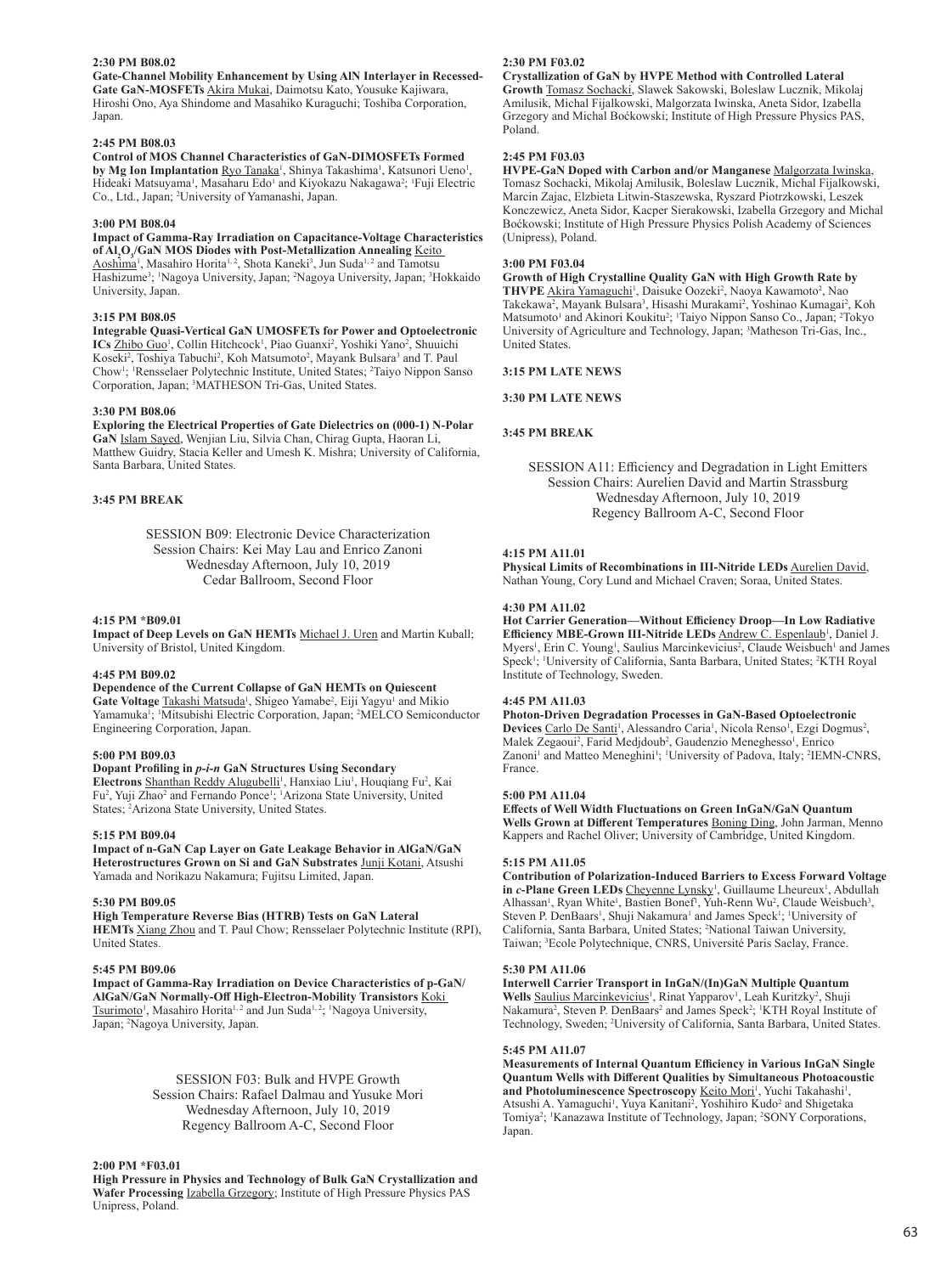SESSION G08: Growth for Electronic Devices including C-Doping Session Chairs: Koh Matsumoto and Yan Tang Wednesday Afternoon, July 10, 2019 Evergreen Ballroom A-C, Lobby Level

## **2:00 PM G08.01**

**200 mm Industrial-Ready Dispersion-Free GaN-on-Si Buffer Technology**  for 650 V Rated Power Application Ming Zhao<sup>1</sup>, Xiangdong Li<sup>1,2</sup> and Stefaan Decoutere<sup>1</sup>; <sup>1</sup>imec, Belgium; <sup>2</sup>KU Leuven, Belgium.

#### **2:15 PM G08.02**

**Extrinsic Carbon Doped AlGaN/AlN Super-Lattice Buffer for Power Electronic Applications Beyond 1000V** Dirk Fahle, Matthias Marx, Hannes Behmenburg, Manuel Kortemeyer and Michael Heuken; AIXTRON SE, Germany.

#### **2:30 PM G08.03**

**Understanding GaN Homoepitaxial Growth and Substrate-Dependent**  Effects for Vertical Power Devices Jennifer K. Hite, Travis J. Anderson, James C. Gallagher, Michael A. Mastro, Jaime Freitas, John Lyons, Karl Hobart, Charles R. Eddy Jr. and Francis J. Kub; U.S. Naval Research Laboratory, United States.

## **2:45 PM G08.04**

**GaN Micropillar Schottky Diodes with High Breakdown Field Strength**  Fabricated by Selective-Area Growth **Arne Debald<sup>1</sup>, Simon Kotzea<sup>1</sup>, Michael** Heuken<sup>1, 2</sup>, Holger Kalisch<sup>1</sup> and Andrei Vescan<sup>1</sup>; <sup>1</sup>RWTH Aachen, Germany, Germany; <sup>2</sup> AIXTRON SE, Germany.

#### **3:00 PM G08.05**

**Compensation in Semi-Insulating Free-Standing GaN:C Substrates—A**  Carbon-Related Defect Mary Ellen Zvanut<sup>1</sup>, Subash Paudel<sup>1</sup>, Malgorzata Iwinska<sup>2</sup>, Tomasz Sochacki<sup>2</sup> and Michal Boćkowski<sup>2</sup>; <sup>1</sup>University of Alabama at Birmingham, United States; <sup>2</sup> Polish Academy of Sciences, Poland.

#### **3:15 PM G08.06**

**Dependences of External Quantum Efficiency of Radiation and Photoluminescence Lifetime on the Carbon Concentration in GaN**  on GaN Structures **Kazunobu Kojima<sup>1</sup>, Fumimasa Horikiri<sup>2</sup>, Yoshinobu** Narita<sup>2</sup>, Takehiro Yoshida<sup>2</sup> and Shigefusa F. Chichibu<sup>1</sup>; <sup>1</sup>Tohoku University, Japan; <sup>2</sup>Sciocs Co. Ltd., Japan.

## **3:30 PM G08.07**

**Eutectic Formation and Polarity Inversion in Nitrides on Silicon** Alexana Roshko, Matt Brubaker, Paul Blanchard, Todd Harvey and Kris Bertness; National Institute of Standards and Technology, United States.

## **3:45 PM BREAK**

SESSION G09: Growth Kinetic and Theory Session Chairs: James Speck and Euijoon Yoon Wednesday Afternoon, July 10, 2019 Evergreen Ballroom A-C, Lobby Level

#### **4:15 PM \*G09.01**

**A New Theoretical Approach to Nitride Crystal Growth—Impurity Incorporation Mechanism** Yoshihiro Kangawa<sup>1, 2</sup>, Pawel Kempisty<sup>3, 1, 2</sup> and Kenji Shiraishi<sup>2</sup>; *'Kyushu University, Japan; <sup>2</sup>Nagoya University, Japan; <sup>3</sup>Polish* Academy of Sciences, Poland.

#### **4:45 PM G09.02**

**Equilibrium Morphologies of Faceted GaN under Metalorganic Vapor Phase Epitaxy Condition—Wulff Construction Using Absolute Surface Energies** Yuki Seta, Abdul Pradipto, Toru Akiyama, Kohji Nakamura and Tomonori Ito; Mie University, Japan.

#### **5:00 PM G09.03**

**Control of Growth Kinetics Towards Enhanced Red Emissions from Strongly Excited Eu-Doped GaN** Shuhei Ichikawa, Jun Tatebayashi and Yasufumi Fujiwara; Osaka University, Japan.

## **5:15 PM G09.04**

**Surface Kinetics of GaN Homoepitaxial Growth via MOCVD** Andrew Klump<sup>1</sup>, Pramod Reddy<sup>2</sup>, Yan Guan<sup>1</sup>, Shun Washiyama<sup>1</sup>, Seiji Mita<sup>2</sup>, Ramón Collazo<sup>1</sup> and Zlatko Sitar<sup>1</sup>; <sup>1</sup>North Carolina State University, United States; <sup>2</sup> Adroit Materials, United States.

#### **5:30 PM G09.05**

**Theoretical Study on Step Bunching Instability During Nitride** 

Semiconductor Growth **Yuya Inatomi**<sup>1</sup> and Yoshihiro Kangawa<sup>1, 2, 3</sup>; <sup>1</sup>Kyushu University, Japan; <sup>2</sup>RIAM, Kyushu University, Japan; <sup>3</sup>IMaSS, Nagoya University, Japan.

## **5:45 PM G09.06**

**Shell Growth Mechanisms on GaN Fin Microstructures** Irene Manglano Clavero<sup>1, 2</sup>, Christoph Margenfeld<sup>1, 2</sup>, Hergo-Heinrich Wehmann<sup>1, 2</sup>, Adrian Avramescu<sup>3</sup>, Hans-Juergen Lugauer<sup>3</sup> and Andreas Waag<sup>1,2</sup>; <sup>1</sup>Technische Universität Braunschweig, Germany; <sup>2</sup> Epitaxy Competence Center ec2, Germany; <sup>3</sup>Osram Opto Semiconductors GmbH, Germany.

SESSION J02: Structural Defects in Electronic Devices, GaN and AIN Session Chairs: Ramón Collazo and Atsushi Tanaka Wednesday Afternoon, July 10, 2019 Regency Ballroom E-G, Second Floor

## **2:00 PM \*J02.01**

**Identification of Key-Defects in GaN Epitaxial Layers Relevant for the Performance and Reliability of a GaN Based Device** Elke Meissner<sup>1, 2</sup>; <sup>1</sup>Fraunhofer Institute for Integrated Systems and Device Technology, Germany; <sup>2</sup> University of Erlangen-Nuremberg, Germany.

## **2:30 PM J02.02**

**Dislocation Assisted Carrier Transport Mechanisms in Forward Bias GaN pn Junction Leakage** Christian A. Robertson, Kai Shek Qwah and James Speck; University of California, Santa Barbara, United States.

#### **2:45 PM J02.03**

**Quantitative Electron Beam Induced Current STEM Imaging of GaN-Ni**  Schottky Diodes Zoey Warecki<sup>1</sup>, Andrew Armstrong<sup>2</sup>, Andrew Allerman<sup>2</sup>, Alec Talin<sup>2</sup> and John Cumings<sup>1</sup>; <sup>1</sup>University of Maryland College Park, United States; <sup>2</sup>Sandia National Laboratory, United States.

## **3:00 PM J02.04**

**Direct Observation of V-Pit Induced Vertical N-Type Columns Disrupting Vertical Breakdown of AlGaN/GaN-HEMT Heterostructures on**  Si Sven Besendörfer<sup>1</sup>, Elke Meissner<sup>1</sup>, Alaleh Tajalli<sup>2</sup>, Matteo Meneghini<sup>2</sup>, Roland Puesche<sup>3</sup>, Joff Derluyn<sup>3</sup>, Farid Medjdoub<sup>4</sup>, Gaudenzio Meneghesso<sup>2</sup>, Enrico Zanoni<sup>2</sup>, Jochen Friedrich<sup>1</sup> and Tobias Erlbacher<sup>1</sup>; <sup>1</sup>Fraunhofer IISB, Germany; <sup>2</sup>University of Padova, Italy; <sup>3</sup>EpiGaN, Belgium; <sup>4</sup>CNRS, France.

#### **3:15 PM J02.05**

**Investigating the Structural Properties of AlN Thin Films Grown on Nano-Patterned Sapphire Substrates in the Scanning Electron Microscope** Carol Trager-Cowan<sup>1</sup>, Aeshah Alasamari<sup>1</sup>, William Avis<sup>1</sup>, Pavlos Bozinakis<sup>1</sup>, Jochen Bruckbauer<sup>1</sup>, Gergely Ferenczi<sup>1</sup>, Ben Hourahine<sup>1</sup>, Gunnar Kusch<sup>1</sup>, Robert Martin<sup>1</sup>, Ryan McDermott<sup>1</sup>, G. Naresh Kumar<sup>1</sup>, Bohdan Starosta<sup>1</sup>, Arne Knauer<sup>2</sup>, Viola Kueller<sup>2</sup>, Sylvia Hagedorn<sup>2</sup>, Sebastian Walde<sup>2</sup>, Markus Weyers<sup>2</sup>, Pierre-Marie Coulon<sup>3</sup>, Philip Shields<sup>3</sup> and Aimo Winkelmann<sup>4, 1</sup>; <sup>1</sup>Universit of Strathclyde, United Kingdom; <sup>2</sup> Ferdinand-Braun-Institut, Germany; <sup>3</sup> University of Bath, United Kingdom; <sup>4</sup> Laser Zentrum Hannover e.V., Germany.

#### **3:30 PM J02.06**

**A Novel Birefringent Observation for Analyzing Dislocations in**  GaN Atsushi Tanaka<sup>1, 3</sup>, Shunta Harada<sup>1</sup>, Kenji Hanada<sup>2</sup>, Yoshio Honda<sup>1</sup>, Toru Ujihara<sup>1</sup> and Hiroshi Amano<sup>1, 3</sup>; <sup>1</sup>Nagoya University, Japan; <sup>2</sup>Aichi Synchrotoron Radiation Center, Japan; <sup>3</sup> National Institute for Materials Science, Japan.

## **3:45 PM BREAK**

SESSION K01: XRD Characterization and Point Defects Session Chairs: Martin Albrecht and Jaime Freitas Wednesday Afternoon, July 10, 2019 Regency Ballroom E-G, Second Floor

## **4:15 PM K01.01**

**X-Ray Diffraction Characterization of III-Nitride Nanostructures** Hryhorii Stanchu<sup>1</sup>, Andrian Kuchuk<sup>1</sup>, Matthias Auf der Maur<sup>2</sup>, Yuriy Mazur<sup>1</sup>, Vasyl Kladko<sup>3</sup> and Gregory Salamo<sup>1</sup>; <sup>1</sup>University of Arkansas, United States; <sup>2</sup>University of Rome "Tor Vergata", Italy; <sup>3</sup>V. Lashkaryov Institute of Semiconductor Physics, National Academy of Sciences of Ukraine, Ukraine.

#### **4:30 PM K01.02**

**Determination of Porosity and Layer Thickness of Porous Distributed Bragg Reflectors via High Resolution X-Ray Techniques** Alexander Hinz, Peter Griffin, Martin Frentrup, Tongtong Zhu and Rachel Oliver; University of Cambridge, United Kingdom.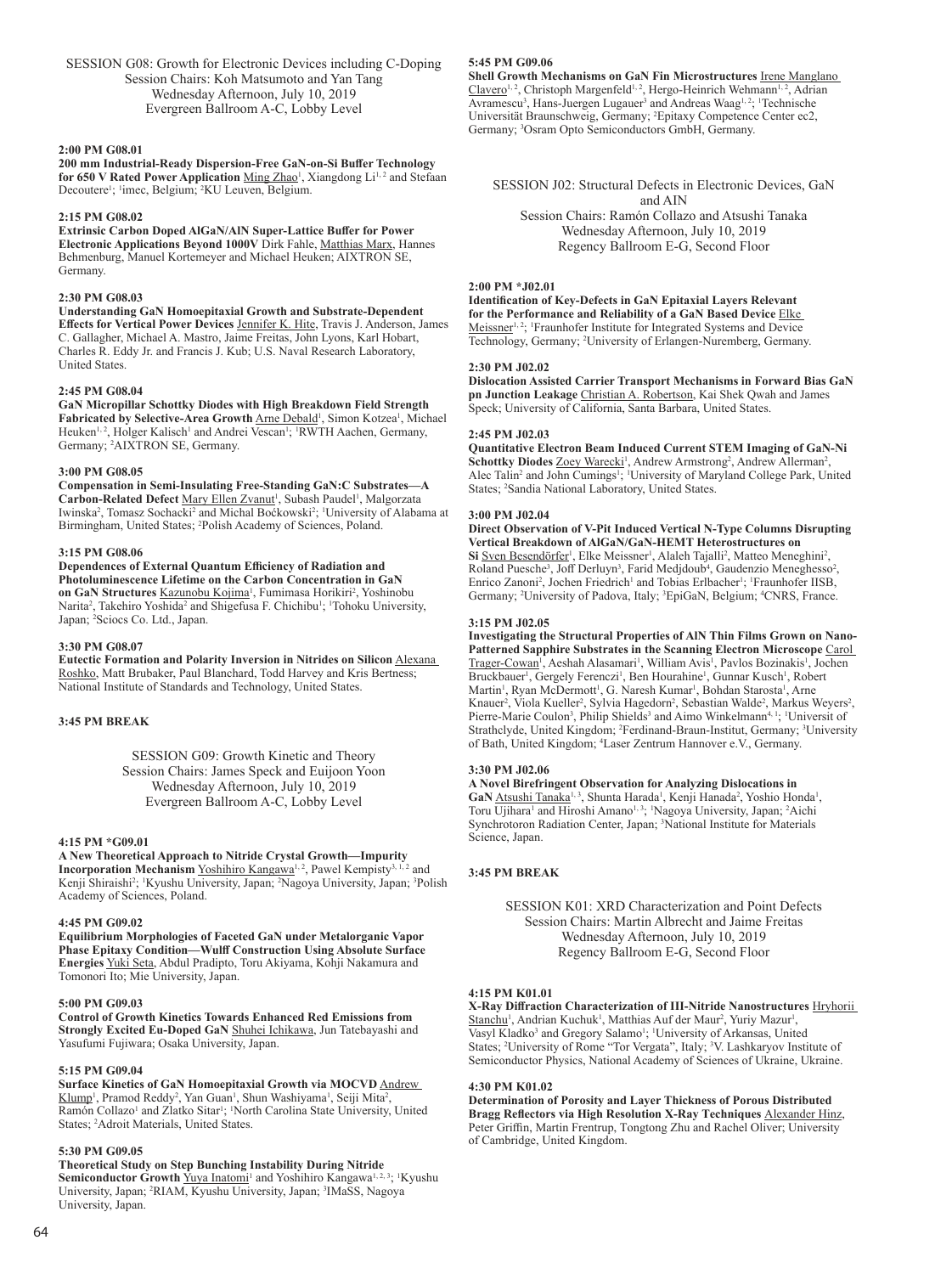## **4:45 PM K01.03**

**Localized Defects, Electronics Bands and Charge Neutrality Levels in AlGaN—How Do They Move with Composition and Temperature?** Pramod Reddy<sup>1</sup>, Ji Kim<sup>2</sup>, Shun Washiyama<sup>2</sup>, Ronny Kirste<sup>1</sup>, Seiji Mita<sup>1</sup>, Douglas Irving<sup>2</sup>, Ramón Collazo<sup>2</sup> and Zlatko Sitar<sup>2</sup>; <sup>1</sup>Adroit Materials, Inc., United States; <sup>2</sup> North Carolina State University, United States.

## **5:00 PM K01.04**

**Strain Manipulation of Donor Self-Compensation in AlN** Jonathon N. Baker, Joshua S. Harris, Kelsey J. Mirrielees, Ramón Collazo, Zlatko Sitar and Douglas Irving; North Carolina State University, United States.

#### **5:15 PM K01.05**

**Study of Optical Scattering Loss Induced by Crystalline Defects Inside AlN Waveguides Using Volume Current Method** Hong Chen, Houqiang Fu, Xuanqi Huang and Yuji Zhao; Arizona State University, United States.

#### **5:30 PM K01.06**

**Dislocation Recovery in Al-Rich Aluminum Gallium Nitride Layers by**  High Temperature Annealing Shun Washiyama<sup>1</sup>, Yan Guan<sup>1</sup>, Ke Wang<sup>1</sup>, Pegah Bagheri<sup>1</sup>, Andrew Klump<sup>1</sup>, Qiang Guo<sup>1</sup>, James Tweedie<sup>2</sup>, Seiji Mita<sup>2</sup>, Ramón Collazo<sup>1</sup> and Zlatko Sitar<sup>1, 2</sup>; <sup>1</sup>North Carolina State University, United States; <sup>2</sup> Adroit Materials, United States.

#### **5:45 PM K01.07**

**Effects of Stacking Faults on InGaN and AlGaN Alloy Compositions in**  Zincblende GaN Heterostructures **Boning Ding<sup>1</sup>**, Menno Kappers<sup>1</sup>, Martin Frentrup<sup>1</sup>, David Wallis<sup>1,2</sup> and Rachel Oliver<sup>1</sup>; <sup>1</sup>University of Cambridge, United Kingdom; <sup>2</sup> University of Cardiff, United Kingdom.

# **RUMP SESSIONS**

#### (Details available on-site)

SESSION R01: **Rump Session: Visible Emitters** Wednesday Afternoon, July 10, 2019 Cedar Ballroom, Second Floor 6:30 pm – 8:30 pm

SESSION R02: **Rump Session: Electronic Devices** Wednesday Afternoon, July 10, 2019 Regency Ballroom A-C, Second Floor 6:30 pm – 8:30 pm

## SESSION R03: **Rump Session: UV Emitters**

Wednesday Afternoon, July 10, 2019 Regency Ballroom E-G, Second Floor 6:30 pm – 8:30 pm

# **THURSDAY PRESENTATIONS**

\* Invited Paper

SESSION A12: Semi- and Non-Polar LDs and LEDs Session Chairs: Daniel Feezell and Yoshihiro Kangawa Thursday Morning, July 11, 2019 Evergreen Ballroom E-F, Lobby Level

#### **8:00 AM \*A12.01**

**Watt-Class Operation of Green Laser Diodes on Semipolar {20-21}**  Gallium Nitride Substrates Yusuke Nakayama<sup>1</sup>, Hideki Watanabe<sup>1</sup>, Masahiro Murayama<sup>1</sup>, Yasuhiro Kadowaki<sup>2</sup>, Yukihisa Kogure<sup>2</sup>, Takahiro Koyama<sup>1</sup>, Noriyuki Fuutagawa<sup>1</sup>, Hidekazu Kawanishi<sup>1</sup>, Toshiya Uemura<sup>3</sup> and Katsunori Yanashima<sup>1</sup>; <sup>1</sup>Sony Corporation, Japan; <sup>2</sup>Sony Semiconductor Manufacturing Corporation, Japan; <sup>3</sup> Toyoda Gosei Co., Ltd., Japan.

#### **8:30 AM A12.02**

**Semipolar InGaN Distributed-Feedback Laser Diode with a First**  Order Surface Indium Tin Oxide Grating Haojun Zhang<sup>1</sup>, Daniel Cohen<sup>2</sup>, Philip Chan<sup>2</sup>, Matthew Wong<sup>2</sup>, Shlomo Mehari<sup>2</sup>, Daniel Becerra<sup>2</sup>, Shuji Nakamura<sup>2, 1</sup> and Steven P. DenBaars<sup>1, 2</sup>; <sup>1</sup>University of California, Santa Barbara, United States; <sup>2</sup> University of California, Santa Barbara, United States.

## **8:45 AM A12.03**

**High-Speed Nonpolar GaN-Based Superluminescent Diodes for Visible-**Light Communication Ashwin K. Rishinaramangalam<sup>1</sup>, Arman Rashidi<sup>1</sup>, Morteza Monavarian<sup>1</sup>, Saadat Mishkat-Ul-Masabih<sup>1</sup>, Andrew A. Aragon<sup>1</sup>, Changmin Lee<sup>2</sup>, Steven P. DenBaars<sup>2</sup> and Daniel Feezell<sup>1</sup>; <sup>1</sup>University of New Mexico, United States; <sup>2</sup> University of California, Santa Barbara, United States.

#### **9:00 AM A12.04**

Semipolar GaN Optical Devices on Foreign Substrates **Michel Khoury<sup>1</sup>**, Hongjian Li<sup>1</sup>, Haojun Zhang<sup>1</sup>, Matthew Wong<sup>1</sup>, Yi Chao Chow<sup>1</sup>, Bastien Bonef<sup>1</sup>, Philippe de Mierry<sup>2</sup>, James Speck<sup>1</sup>, Shuji Nakamura<sup>1</sup> and Steven P. DenBaars<sup>1</sup>; <sup>1</sup>University of California, Santa Barbara, United States; <sup>2</sup>CNRS, France.

#### **9:15 AM A12.05**

**Fabrication of Polar-Plane-Free Faceted InGaN LED Structures with Polychromatic Emission Properties** Yoshinobu Matsuda, Mitsuru Funato and Yoichi Kawakami; Kyoto University, Japan.

## **9:30 AM BREAK**

SESSION B10: Transistors and Diodes Session Chairs: Oliver Ambacher and Jun Suda Thursday Morning, July 11, 2019 Evergreen Ballroom E-F, Lobby Level

#### **10:00 AM \*B10.01**

**Visible and Solar-Blind Photodetectors Using AlGaN High Electron Mobility Transistors with Nanodot-Based Floating Gate** Andrew Armstrong<sup>1</sup>, Brianna Klein<sup>1</sup>, Andrew Allerman<sup>1</sup>, Albert Baca<sup>1</sup>, Mary Crawford<sup>1</sup>, Jacob Podkaminer<sup>2</sup>, Carolos Perez<sup>1</sup>, Michael Siegal<sup>1</sup>, Erica Douglas<sup>1</sup>, Vincent Abate<sup>1</sup> and Francois Leonard<sup>3</sup>; <sup>1</sup>Sandia National Laboratories, United States; <sup>2</sup> Current Affiliation: 3M Corporate Research Labs, United States; <sup>3</sup>Sandia National Laboratories, United States.

#### **10:30 AM B10.02**

**Hot-Electron Trapping and Luminescence in GaN-Based GITs and HD-**GITs—An Extensive Analysis Elena Fabris<sup>1</sup>, Matteo Meneghini<sup>1</sup>, Carlo De Santi<sup>1</sup>, Matteo Borga<sup>1</sup>, Yusuke Kinoshita<sup>2</sup>, Kenichiro Tanaka<sup>2</sup>, Hidetoshi Ishida<sup>2</sup>, Tetsuzo Ueda<sup>2</sup>, Gaudenzio Meneghesso<sup>1</sup> and Enrico Zanoni<sup>1</sup>; <sup>1</sup>University of Padova, Italy; <sup>2</sup>Panasonic Corporation, Japan.

#### **10:45 AM B10.03**

**Influence of Dislocation Distribution on Leakage Current in Schottky Diodes Fabricated on HVPE GaN Free-Standing Substrates** Thi Huong Ngo<sup>1</sup>, Remi Comyn<sup>1</sup>, Eric Frayssinet<sup>1</sup>, Sébastien Chenot<sup>1</sup>, Benjamin Damilano<sup>1</sup>, <u>Yvon Cordier</u><sup>1</sup>, Florian Tendille<sup>2</sup>, Hyonju Chauveau<sup>2</sup>, Bernard Beaumont<sup>2</sup>, Jean-Pierre Faurie<sup>2</sup> and Nabil Nahas<sup>2</sup>; <sup>1</sup>University Côte d'Azur CNRS-CRHEA, France; <sup>2</sup> Saint Gobain Lumilog, France.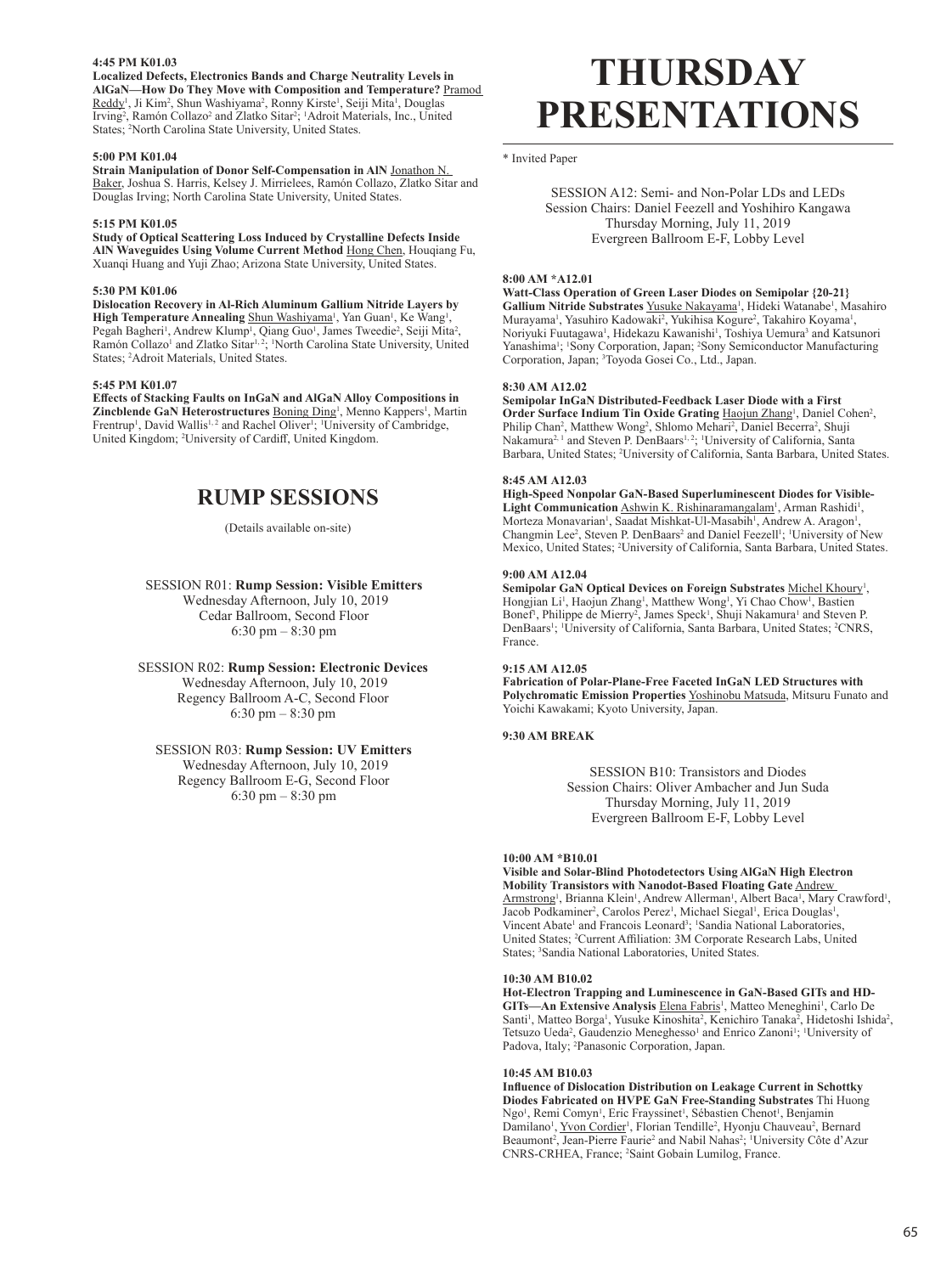## **11:00 AM B10.04**

## **Interface Properties of Lateral MISFETs Fabricated on** *m***-**

and *c*-Plane Yuto Ando<sup>1</sup>, Tohru Nakamura<sup>2</sup>, Manato Deki<sup>2</sup>, Shigeyoshi Usami<sup>1</sup>, Atsushi Tanaka<sup>2, 3</sup>, Hirotaka Watanabe<sup>2</sup>, Maki Kushimoto<sup>1</sup>, Shugo Nitta<sup>2</sup>, Yoshio Honda<sup>2</sup> and Hiroshi Amano<sup>2, 4, 5</sup>; <sup>1</sup>Nagoya University, Japan; <sup>2</sup>Nagoya University, Japan; <sup>3</sup>National Institute for Materials Science, Japan; <sup>4</sup>Nagoya University, Japan; <sup>5</sup>Nagoya University, Japan.

## **11:15 AM B10.05**

Schottky Barrier Diode on *m*-plane AIN Crystal Qin Zhou<sup>1</sup>, Honglei Wu<sup>1</sup>, Hui Li<sup>2</sup>, Xi Tang<sup>1</sup>, Ruisheng Zheng<sup>1</sup>, Jiannong Wang<sup>2</sup> and **Baikui Li**<sup>1</sup>; <sup>1</sup>Shenzhen University, China; <sup>2</sup>The Hong Kong University of Science and Technology, Hong Kong.

> SESSION C01: Photo Detectors and Solar Cells Session Chair: Andrew Allerman Thursday Morning, July 11, 2019 Cedar Ballroom, Second Floor

#### **8:00 AM C01.01**

## **Towards AlGaN Focal Plane Arrays for Solar-Blind Ultraviolet**

**Detection** Robert Rehm, Rachid Driad, Lutz Kirste, Stefano Leone, Thorsten Passow, Frank Rutz and Lars Watschke; Fraunhofer Institute for Applied Solid State Physics IAF, Germany.

#### **8:15 AM C01.02**

**An Ultra-High-Gain Linear Mode Avalanche Photodiode Based on GaN/ AlN Periodically-Stacked Structure with Improved Material Epitaxy and**  Device Fabrication **Xingzhao Wu<sup>1</sup>, Lai Wang<sup>1</sup>, Julien Brault<sup>2</sup>, Mohamed Al** Khalfioui<sup>2</sup>, Maud Nemoz<sup>2</sup>, Zhibiao Hao<sup>1</sup>, Yi Luo<sup>1</sup>, Changzheng Sun<sup>1</sup>, Yanjun Han<sup>1</sup>, Bing Xiong<sup>1</sup>, Jian Wang<sup>1</sup>, Hongtao Li<sup>1</sup>, Mo Li<sup>3</sup>, Jianbin Kang<sup>3</sup> and Qian Li<sup>3</sup>; <sup>1</sup>Beijing National Research Center for Information Science and Technology, Department of Electronic Engineering, Tsinghua University, China; <sup>2</sup> Université Côte d'Azur, CNRS, CRHEA, France; <sup>3</sup> Microsystem & Terahertz Research Center, China Academy of Engineering Physics, China.

## **8:30 AM C01.03**

**Polarization-Grading in p-AlGaN to Realize Record High Zero-Bias External Quantum Efficiency of 88% for Al<sub>0.40</sub>Ga<sub>0.60</sub>N-Based p-i-n UV Detectors** Anisha Kalra, Shashwat Rathkanthiwar, Rangarajan Muralidharan, Srinivasan Raghavan and Digbijoy N. Nath; Indian Institute of Science, India.

#### **8:45 AM C01.04**

Solar Blind High-k ZrO, Gate AlGaN MOSHFET Photodetector Mohi Uddin Jewel, MD Didarul Alam, Shahab Mollah, Richard Floyd, Kamal Hussain, Mikhail Gaevski, Iftikhar Ahmad, Grigory Simin, Asif Khan and MVS Chandrashekhar; University of South Carolina, United States.

## **9:00 AM C01.05**

**III-Nitrides as Promising Platform for Superconducting Nanowire**  Single Photon Detectors Houssaine Machhadani<sup>1</sup>, Julien Zichi<sup>3</sup>, Catherine Bougerol<sup>2</sup>, Stéphane Lequien<sup>1</sup>, Jean-Luc Thomassin<sup>1</sup>, Nicolas Mollard<sup>1</sup>, Anna Mukhtarova<sup>1</sup>, Val Zwiller<sup>3</sup>, Jean-Michel Gérard<sup>1</sup> and Eva Monroy<sup>1</sup>; <sup>1</sup> The French Alternative Energies and Atomic Energy Commission (CEA) , France; <sup>2</sup>CNRS-Institut Néel, France; <sup>3</sup>KTH Stockholm, Department of Applied Physics, Sweden.

#### **9:15 AM C01.06**

**Effect of Al Content on Al<sub>x</sub>In<sub>1-x</sub>N-on-Silicon (***x***-0-0.6) Solar Cells Deposited<br>by RF Sputtering Rodrigo Blasco<sup>1</sup>, Daniel Montero<sup>2</sup>, Alejandro Braña<sup>3</sup>, Javier** Olea<sup>2</sup>, Sirona Valdueza-Felip<sup>1</sup> and Fernando B. Naranjo<sup>1</sup>; <sup>1</sup>University of Alcalá, Spain; <sup>2</sup>University Complutense of Madrid, Spain; <sup>3</sup>University Autonoma of Madrid, Spain.

## **9:30 AM BREAK**

## SESSION C02: Photoelectrochemical Devices and Photodetectors Session Chairs: Johannes Herrnsdorf and Zetian Mi Thursday Morning, July 11, 2019 Cedar Ballroom, Second Floor

## **10:00 AM C02.01**

**A Large Scale GaN-Based Artificial Photosynthesis System for Unassisted**  High Efficiency Solar Fuel Generation Mohammad F. Chowdhury<sup>1, 2</sup>, Nhung H. Tran<sup>1</sup>, Roksana Rashid<sup>1</sup>, Hong Guo<sup>2</sup> and Zetian Mi<sup>1,3</sup>; <sup>1</sup>McGill University, Canada; <sup>2</sup>McGill University, Canada; <sup>3</sup>University of Michigan, United States.

## **10:15 AM C02.02**

**InGaN/Si Tandem Photocathode for High Efficiency Unassisted Solar**  Water Splitting **Srinivas Vanka<sup>1, 2</sup>, Baowen Zhou<sup>1</sup>, Nick Pant<sup>1</sup>, Alexa Roberts<sup>1</sup>,** Krishnamurthy Kulkarni<sup>1</sup> and Zetian Mi<sup>1</sup>; <sup>1</sup>University of Michigan, United States; <sup>2</sup> McGill University, Canada.

#### **10:30 AM C02.03**

**Modified III-Nitrides Structures as Efficient and Stable Photoanodes for PEC Hydrogen Generation and Broadband Photodetectors** Praveen Kumar<sup>1</sup>, Krishnendu Sarkar<sup>1</sup> and Pooja Devi<sup>2</sup>; <sup>1</sup>Indian Association for the Cultivation of Science, India; <sup>2</sup> Central Scientific Instruments Organization, India.

#### **10:45 AM C02.04**

**Towards Highly Efficient Photoelectrochemical Water-Splitting Devices via Hybrid GaN-Based Photoanodes** Mostafa Afifi Hassan, Santosh S. Patil, Muhammad A. Johar and Sang-Wan Ryu; Chonnam National University, Korea (the Republic of).

## **11:00 AM C02.05**

**Structural and Photoelectrochemical Properties of CoO/GaN**  Photoelectrodes for the Generation of H<sub>2</sub> from Water Martin Velazquez-Rizo, Daisuke Iida and Kazuhiro Ohkawa; King Abdullah University of Science and Technology (KAUST), Saudi Arabia.

#### **11:15 AM C02.06**

**Impact of Surface Morphology on Performance Parameters of AlGaN Based UV Photodetectors on Si (111) and Their Application in Solar-UV Monitoring** Shashwat Rathkanthiwar, Anisha Kalra, Rangarajan Muralidharan, Srinivasan Raghavan and Digbijoy N. Nath; Indian Institute of Science, India.

> SESSION D02: Advanced Sensors and Novel Materials Session Chairs: Martin Eickhoff and Matthew Hardy Thursday Morning, July 11, 2019 Regency Ballroom E-G, Second Floor

## **8:00 AM \*D02.01**

**Group-III-Nitride Based Optoelectronics as Enabling Technology for**  Medical Implants Ulrich Schwarz<sup>1, 2</sup>, Christian Goßler<sup>2</sup>, Matthias Wachs<sup>1, 2</sup>, Eric Klein<sup>3</sup>, Michael Schwaerzle<sup>3, 4</sup>, Suleman Ayub<sup>3</sup>, Daniel Keppeler<sup>2, 5</sup>, Alexander Dieter<sup>5</sup>, Tobias Moser<sup>2, 5</sup> and Patrick Ruther<sup>3, 4</sup>; <sup>1</sup>Chemnitz University of Technology, Germany; <sup>2</sup> OptoGenTech GmbH, Germany; <sup>3</sup> University of Freiburg, Germany; <sup>4</sup>University of Freiburg, Germany; <sup>5</sup>University Medical Center Göttingen, Germany.

## **8:30 AM D02.02**

**Highly Sensitive Hydrogen Sulfide Gas Sensor Based on GaN/InGaN Heterostructure** Jassim B. Shahbaz, Martin Schneidereit and Ferdinand Scholz; Institute of Functional Nanosystems, Germany.

#### **8:45 AM D02.03**

**External Control of the Band Bending at GaN(1-100) Surfaces Using**  Phosphanate Self-Assembled Monolayers **Thomas Auzelle<sup>5</sup>, Florian** Ullrich<sup>1,2</sup>, Sebastian Hietzschold<sup>1,3</sup>, Chiara Sinito<sup>5</sup>, Stefan Brackmann<sup>3,1</sup>, Eric Mankel<sup>1, 2</sup>, Wolfgang Kowalsky<sup>1, 2, 4</sup>, Oliver Brandt<sup>5</sup>, Robert Lovrincic<sup>1, 3</sup> and Sergio Fernández-Garrido<sup>5,6</sup>; <sup>1</sup>InnovationLab, Germany; <sup>2</sup>Technische Universität Darmstadt, Germany; <sup>3</sup> Technische Universität Braunschweig, Germany; <sup>4</sup>Heidelberg University, Germany; <sup>5</sup>Paul-Drude-Institut für Festkörperelektronik, Germany; <sup>6</sup> Universidad Autónoma de Madrid, Spain.

#### **9:00 AM D02.04**

GaN Schottky Diodes for Proton Beam Monitoring Jean-Yves Duboz<sup>1</sup>, Julie Zucchi<sup>1</sup>, Eric Frayssinet<sup>1</sup>, Sébastien Chenot<sup>1</sup>, Jean-Claude Grini<sup>2</sup> and Joël Herault<sup>2</sup>; <sup>1</sup>CNRS, France; <sup>2</sup>Lacassagne, France.

## **9:15 AM D02.05**

 $\text{AI}_5\text{Si}_{5\text{+}5}\text{N}_{12}$ , a New Nitride Semiconductor Philippe Vennéguès<sup>1</sup>, <u>Roy</u> Dagher<sup>1</sup>, Liverios Lymperakis<sup>2</sup>, Vincent Delaye<sup>3</sup>, Ludovic Largeau<sup>4</sup> and Adrien Michon<sup>1</sup>; <sup>1</sup>Université Côte d'Azur, France; <sup>2</sup>Max-Planck-Institut für Eisenforschung GmbH, Germany; <sup>3</sup> Université Grenoble Alpes, France; <sup>4</sup> CNRS, France.

## **9:30 AM BREAK**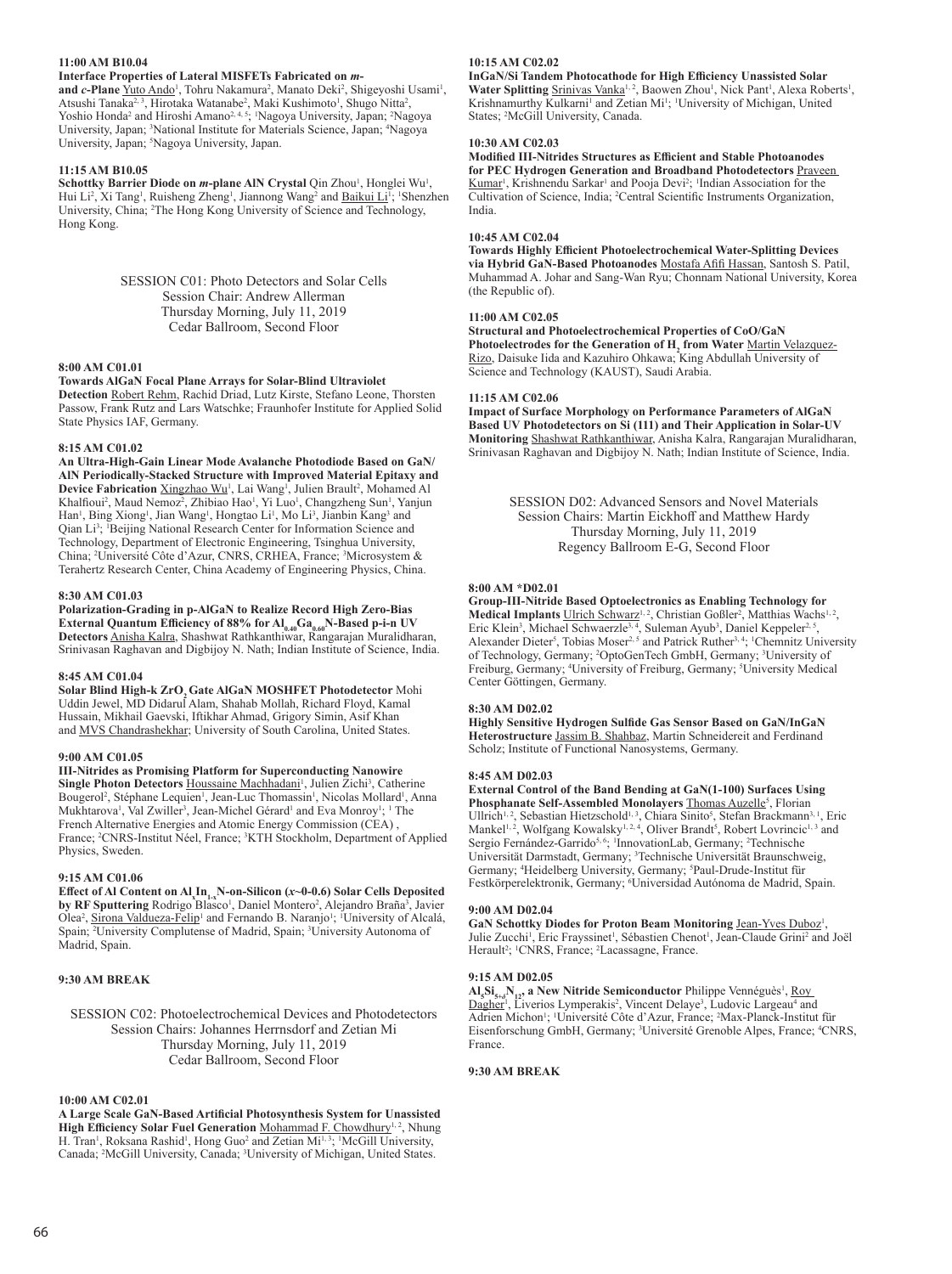SESSION E02: Thermal Transport and Contacts Session Chairs: Ryo Tanaka and Michael Uren Thursday Morning, July 11, 2019 Regency Ballroom A-C, Second Floor

#### **10:00 AM E02.01**

**Influence of Doping on the Thermal Conductivity of HVPE Grown**  Single Crystal GaN Pegah Bagheri<sup>1</sup>, Robert Rounds<sup>1</sup>, Qiang Guo<sup>1</sup>, Ji Kim<sup>1</sup>, Tomasz Sochacki<sup>2</sup>, Ronny Kirste<sup>3</sup>, Pramod Reddy<sup>3</sup>, Michal Boćkowski<sup>2</sup>, Zlatko Sitar<sup>1</sup> and *Ramón Collazo<sup>1</sup>*; <sup>1</sup>North Carolina State University, United States; <sup>2</sup> Institute of High Pressure Physics, Polish Academy of Sciences, Poland; <sup>3</sup> Adroit Materials, Inc., United States.

#### **10:15 AM E02.02**

**GaN Thermal Conductivity and Its Dependence on Threading Dislocations for Advanced Electronic and Photonic Device Designs** Kihoon Park and Can Bayram; University of Illinois at Urbana-Champaign, United States.

#### **10:30 AM E02.03**

**Ultrahigh Thermal Boundary Conductance Across GaN-SiC**  Heterogeneous Interfaces by Surface Activated Bonding **Zhe Cheng1**, Fengwen Mu<sup>2</sup>, Tadatomo Suga<sup>2</sup> and Samuel Graham<sup>1</sup>; <sup>1</sup>Georgia Institute of Technology, United States; <sup>2</sup> University of Tokyo, Japan.

#### **10:45 AM E02.04**

**Superior Thermal Transport Across an Oxide-Free GaN/Si Heterojunction**  Interface Fabricated via Direct Wafer Bonding Michael E. Liao<sup>1</sup>, Tingyu Bai<sup>1</sup>, Yekan Wang<sup>1</sup>, Kenny Huynh<sup>1</sup>, Viorel Dragoi<sup>2</sup>, Nasser Razek<sup>3,2</sup>, Eric Guiot<sup>4</sup>, Raphael Caulmilone<sup>4</sup>, Luke Yates<sup>5</sup>, Samuel Graham<sup>5</sup>, Jianguo Wen<sup>6</sup> and Mark Goorsky<sup>1</sup>; <sup>1</sup>University of California, Los Angeles, United States; <sup>2</sup>EV Group, Austria; <sup>3</sup>G-Ray Medical, Switzerland; <sup>4</sup>Soitec, France; <sup>5</sup>Georgia Institute of Technology, United States; <sup>6</sup> Argonne National Laboratory, United States.

#### **11:00 AM E02.05**

**Investigation of Pd/Ti/Al/Ti/Au Ohmic Contacts to N-Face GaN for Application in Vertical Schottky Diode on Ammono-GaN Substrates** Pawel Prystawko<sup>1, 2</sup>, Mikolaj Grabowski<sup>1</sup>, Ewa Grzanka<sup>1</sup>, Piotr Kruszewski<sup>2, 1</sup> and Julita Smalc-Koziorowska<sup>1</sup>; <sup>1</sup>Institute of High Pressure Physics PAS, Poland; <sup>2</sup>TopGaN Ltd, Poland.

#### **11:15 AM E02.06**

**Simple Wet-Etching for GaN Using an Electrodeless Photo-Assisted Electrochemical Reaction with a Luminous Array Film as the UV**  Source <u>Fumimasa Horikiri</u><sup>1</sup>, Noboru Fukuhara<sup>1</sup>, Hiroshi Ohta<sup>2</sup>, Naomi Asai<sup>2</sup>, Yoshinobu Narita<sup>1</sup>, Takehiro Yoshida<sup>1</sup>, Tomoyoshi Mishima<sup>2</sup>, Masachika Toguchi<sup>3</sup>, Kazuki Miwa<sup>3</sup> and Taketomo Sato<sup>3</sup>; <sup>1</sup>Sciocs Company Limited, Japan; <sup>2</sup>Hosei University, Japan; <sup>3</sup>Hokkaido University, Japan.

> SESSION G10: Semi- and Non-Polar Growth Session Chairs: Peter Parbrook and Tim Wernicke Thursday Morning, July 11, 2019 Evergreen Ballroom A-C, Lobby Level

#### **8:00 AM \*G10.01**

**Semipolar GaN for Lighting and Display—Will This Ever Become Real?** Jung Han; Yale University, United States.

#### **8:30 AM G10.02**

**Thin SOI—A Dedicated Substrate for Optimal Growth of Semi-Polar**  Nitrides and Heterostructures Guy Feuillet<sup>1</sup>, Rami Mantach<sup>2, 1</sup>, Philippe Vennéguès<sup>2</sup>, Marc Portail<sup>2</sup>, Mathieu Leroux<sup>2</sup>, Philippe de Mierry<sup>2</sup> and Jesus Zuniga-Perez<sup>2</sup>; <sup>1</sup>CEA, France; <sup>2</sup>CNRS CRHEA, France.

#### **8:45 AM G10.03**

**Growth and Characterization of Untwinned (10-13) GaN Templates and InGaN/GaN Quantum Wells** Nan Hu<sup>1</sup>, Duc V. Dinh<sup>2</sup>, Markus Pristovsek<sup>2</sup>, Yoshio Honda<sup>2, 1</sup> and Hiroshi Amano<sup>2, 1, 3</sup>; <sup>1</sup>Nagoya University, Japan; <sup>2</sup>Institute of Materials and Systems for Sustainability, Nagoya University, Japan; <sup>3</sup> Akasaki Research Center, Nagoya University, Japan.

#### **9:00 AM G10.04**

**Growth and Characterization of Germanium Doped Cubic Al<sup>x</sup> Ga1-xN**  Grown by Molecular Beam Epitaxy Michael Deppe<sup>1</sup>, Tobias Henksmeier<sup>1</sup>, Jürgen W. Gerlach<sup>2</sup>, Dirk Reuter<sup>1</sup> and **Donat J. As<sup>1</sup>; 'University of Paderborn**, Germany; <sup>2</sup> Leibniz Institute of Surface Engineering (IOM), Germany.

## **9:15 AM LATE NEWS**

SESSION G11: Growth of In-Containing Alloys Session Chairs: Qian Sun and Akihiko Yoshikawa Thursday Morning, July 11, 2019 Evergreen Ballroom A-C, Lobby Level

## **10:00 AM G11.01**

**Demonstration of High Quality Aluminum Indium Nitride Grown Via Metal Modulated Epitaxy and Application Towards Polar/Non-Polar Optical Devices** Zachary Engel, William A. Doolittle and Evan A. Clinton; Georgia Tech, United States.

#### **10:15 AM G11.02**

**Understanding and Avoiding Gallium Contamination in InAlN Layers in Close Coupled Showerhead MOVPE Reactors** Mrad Mrad, Joel Kanyandekwe, Yann Mazel, Victor R. Yon, Guy Feuillet and Matthew Charles; CEA - Grenoble/France, France.

## **10:30 AM G11.03**

**Strain-Balanced Nonpolar InGaN/AlGaN Heterostructures for Infrared Intersubband Devices** Alexander Senichev, Brandon Dzuba, Trang Nguyen, Yang Cao, Rosa Diaz, Michael Manfra and Oana Malis; Purdue University, United States.

## **10:45 AM G11.04**

*In Situ* **XRD RSM Measurements in MBE Growth of GaInN at Different**  Temperatures **Tomohiro Yamaguchi<sup>1</sup>**, Takuo Sasaki<sup>2</sup>, Masamitsu Takahasi<sup>2</sup>, Soichiro Ohno<sup>1</sup>, Tsutomu Araki<sup>3</sup>, Yasushi Nanishi<sup>3</sup>, Takeyoshi Onuma<sup>1</sup> and Tohru Honda<sup>1</sup>; <sup>1</sup>Kogakuin University, Japan; <sup>2</sup>National Institutes for Quantum and Radiological Science and Technology (QST), Japan; <sup>3</sup>Ritsumeikan University, Japan.

#### **11:00 AM G11.05**

**Pulsed InN-GaN Molecular Beam Epitaxy of (In,Ga)N on**  Partially Relaxed (In, Ga)N Buffer Caroline Chèze<sup>1</sup>, Torsten Ernst<sup>1</sup>, Manfred Ramsteiner<sup>2</sup> and Raffaella Calarco<sup>1</sup>; <sup>1</sup>Paul-Drude-Institut für Festkörperelektronik Leibniz-Institut im Forschungsverbund Berlin e.V, Germany; <sup>2</sup> Paul-Drude-Institut für Festkörperelektronik Leibniz-Institut im Forschungsverbund Berlin e.V, Germany.

#### **11:15 AM G11.06**

**Influence of Homogenization Process of InGaN Quantum Wells at Elevated Temperatures on Their Optical Properties and on Decomposition** Ewa Grzanka<sup>1, 2</sup>, Szymon Grzanka<sup>1, 2</sup>, Julita Smalc-Koziorowska<sup>1, 2</sup>, Artur Lachowski<sup>1</sup>, Lucja Marona<sup>1, 2</sup>, Mikolaj Grabowski<sup>1</sup>, Roman Hrytsak<sup>1</sup>, Robert Czernecki<sup>1, 2</sup> and Mike Leszczynski<sup>1, 2</sup>; <sup>1</sup>Institute of High Pressure Physics, Poland; <sup>2</sup>TOPGaN, Poland.

> SESSION I05: THz and Quantum Dots Session Chair: Eva Monroy Thursday Morning, July 11, 2019 Regency Ballroom A-C, Second Floor

#### **8:00 AM I05.01**

**THz Quantum Cascade Devices Based on GaN/AlGaN Step Quantum Wells Grown by Ammonia MBE and MOCVD on Si(111) and Si(110)**  Substrates Arnaud Jollivet<sup>1</sup>, Maria Tchernycheva<sup>1</sup>, Francois H. Julien<sup>1</sup>, Virginie Trinité<sup>2</sup>, Eric Frayssinet<sup>3</sup>, Philippe de Mierry<sup>3</sup> and Yvon Cordier<sup>3</sup>; <sup>1</sup>University Paris-Sud, University Paris-Saclay, France; <sup>2</sup> III-V Lab, France; <sup>3</sup> Université Côte d'Azur, CNRS, CRHEA, France.

#### **8:15 AM I05.02**

**Intersubband Transition in m-Plane AlGaN/GaN MQWs in Mid-Infrared Region** Xin Rong, Xinqiang Wang, Guang Chen, Ping Wang, Xiantong Zheng and Bo Shen; School of Physics, Peking University, China.

#### **8:30 AM I05.03**

**Ultrafast Spectroscopic Study of the Upper Conduction Band Valleys of InN** Blair C. Connelly, Chad S. Gallinat and Michael Wraback; U.S. Army Research Laboratory, United States.

#### **8:45 AM I05.04**

**Modeling the Dispersion of Waveguide Polaritons In GaN** Laetitia Doyennette<sup>1</sup>, Christelle Brimont<sup>1</sup>, Maria Vladimirova<sup>1</sup>, Thierry Guillet<sup>1</sup>, Geoffrey Kreyder<sup>2</sup>, Francois Réveret<sup>2</sup>, Pierre Dissiex<sup>2</sup>, Francois-Régis Médard<sup>2</sup>, Joel Leymarie<sup>2</sup>, Maksym Gromovyi<sup>3</sup>, Blandine Alloing<sup>3</sup>, Stéphanie Rennesson<sup>3</sup>, Fabrice Semond<sup>3</sup>, Jesus Zuniga-Perez<sup>3</sup>, Edmond Cambril<sup>4</sup> and Sophie Bouchoule<sup>4</sup>; <sup>1</sup>Université de Montpellier, France; <sup>2</sup>Université Clermont Auvergne, France; <sup>3</sup> CRHEA-CNRS, France; <sup>4</sup> Université Paris-Saclay, France.